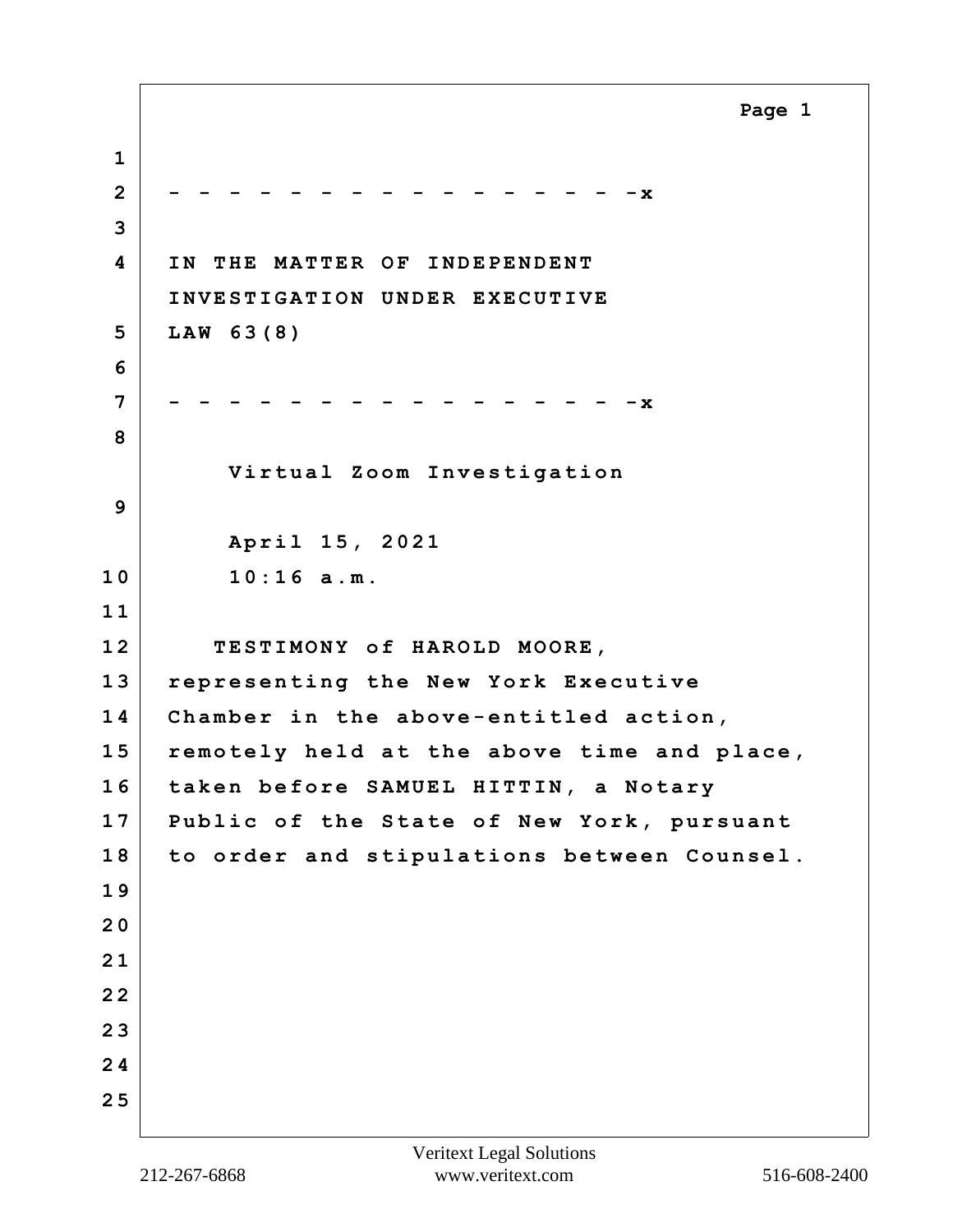**Page 2**

**1 2 APPEARANCES: 3 CLEARY, GOTTLIEB, STEEN & HAMILTON, 4 LLP Attorneys Representing The New York 5** State Attorney General's Office  **One Liberty Plaza, 1 Liberty 6 Place New York, New York 10006 7 (212)225-2000 8 BY: JENNIFER KENNEDY PARK, ESQ. 9 AND: CHARLOTTE CHUN, ESQ. (Assisting) 10 CHRISTIAN MAHONEY, ESQ. (Observing) 1 1 1 2 VLADECK, RASKIN & CLARK, PC 13 Attorneys Representing the New York State Attorney General's Office 14 565 5th Avenue New York, New York 10017 15 (212)403-7300 16 BY: ANNE CLARK, ESQ. (Observing) 1 7 1 8 ARNOLD & PORTER, LLP 19 Attorneys Representing the Executive State of New York 20 250 West 55th Street New York, New York 10019 2 1 BY: PAUL FISHMAN, ESQ. 2 2 AND: JOHN MEZZANOTTE, ESQ. (Observing) 2 3 2 4 2 5**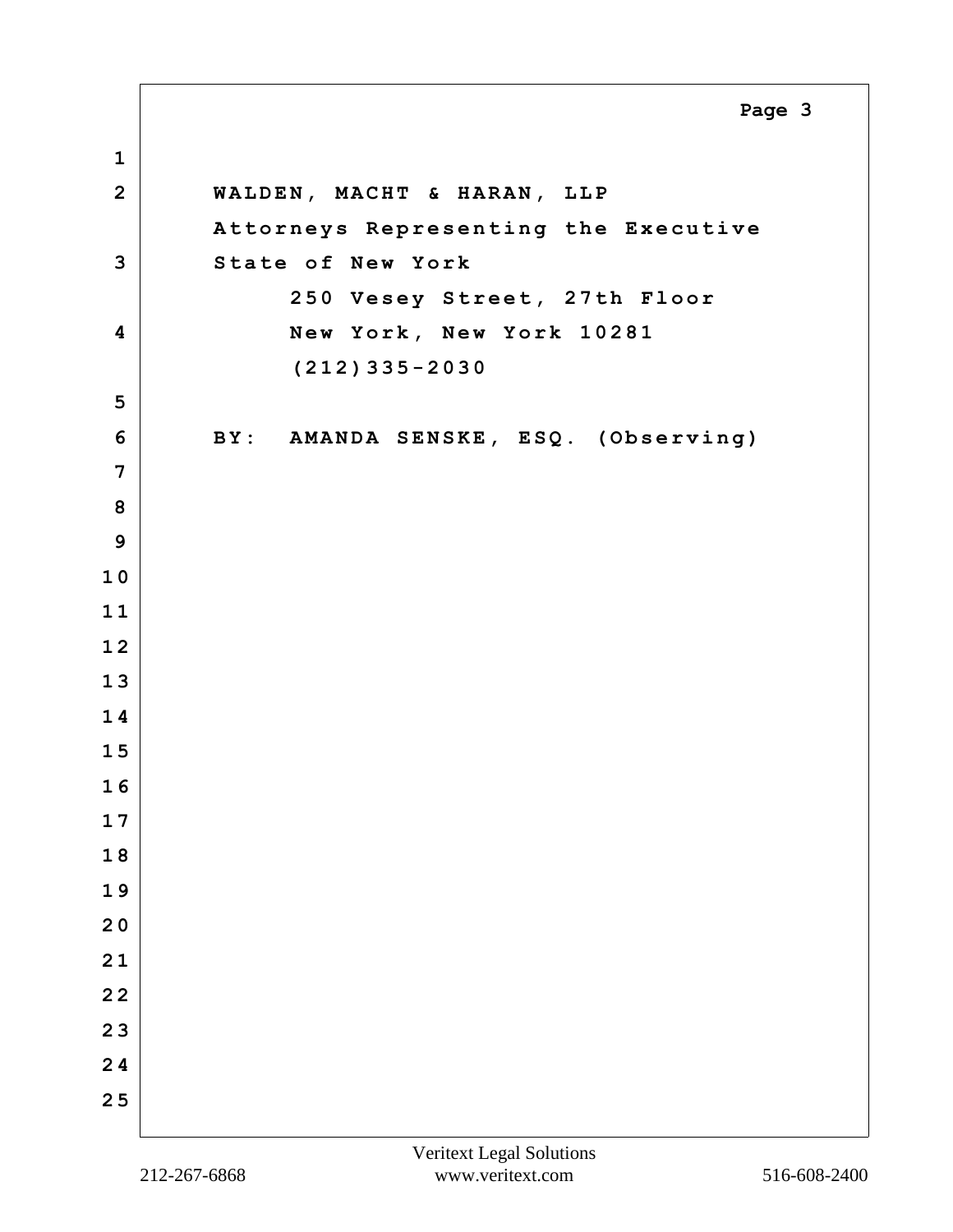**1 2 H A R O L D M O O R E, the Witness 3 herein, having first been duly sworn by 4 the Notary Public, was examined and 5 testified as follows: 6 BY COURT REPORTER: 7 Q. Please state your name for the** 8 record. **9 A. Harold George Moore Jr. 10 MS. KENNEDY PARK: Thank you, 11 Mr. Hittin. 12 We have the appearances of 13 everyone already. 14 EXAMINATION BY 15 MS. KENNEDY PARK: 16 Q. So, Mr. Moore, thank you for 17 meeting with us today. The New York 18 Attorney General's office has authorized 19 my law firm, which is Cleary, Gottlieb, 20 Steen & Hamilton and Vladeck, Raskin & 21 Clark, which is Ms. Anne Clark's law firm, 22 who is also on this Zoom as special 23 deputies to the first deputy Attorney 24 General pursuant to New York Investigative 25 Law, Section 63(8) to conduct an Page 4**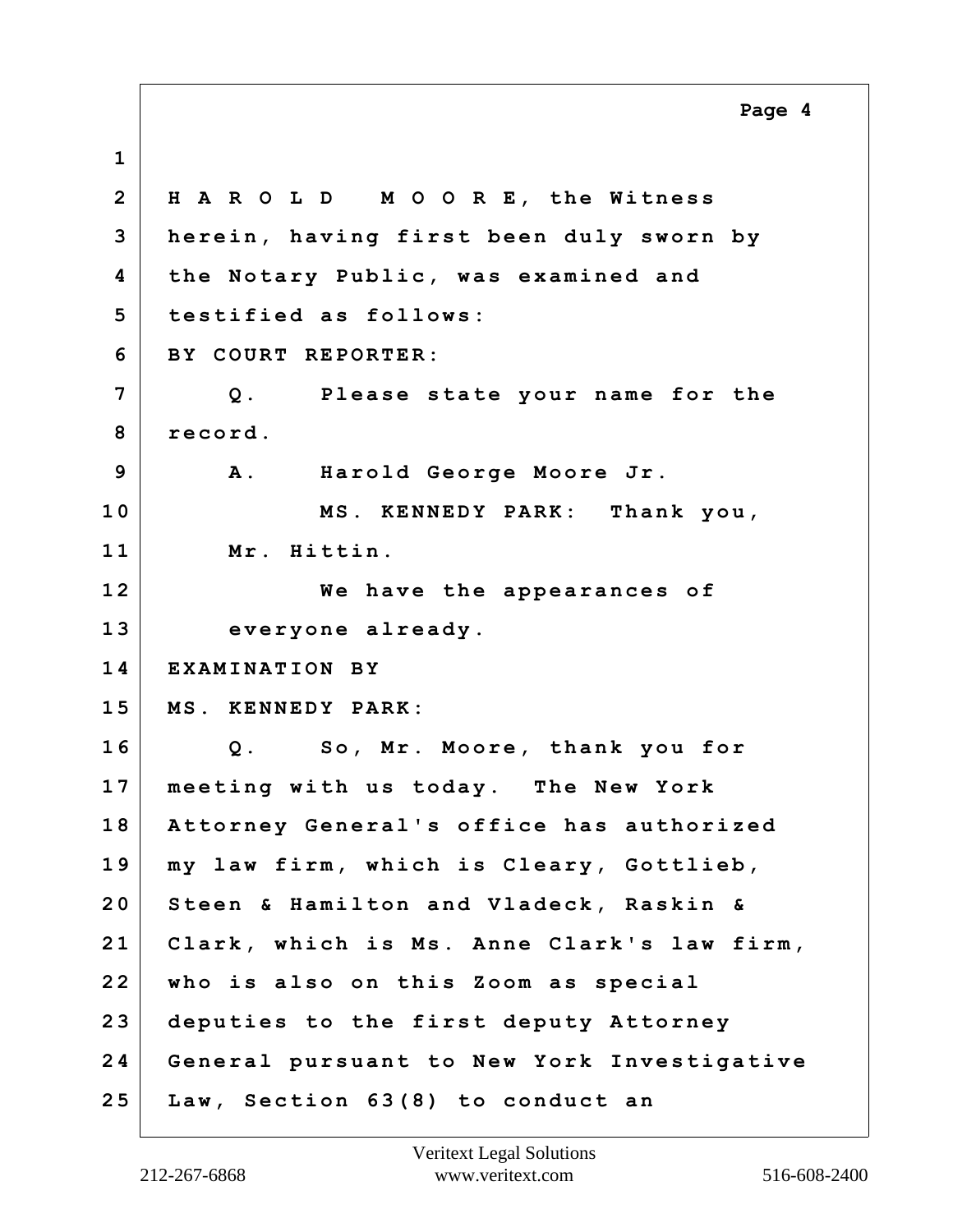**1 H. MOORE 2 independent investigation into allegations 3 of harassment against Governor Cuomo. 4 Before we begin today, I have a 5 few preliminary comments to make about the 6 rules for the road for today. 7 As you can see, we have a court 8 reporter here. Mr. Hittin needs to take 9 down my questions and take down your 10 answers, so you need to give a verbal 11 response to each question I ask and not 12 just shake or nod your head? 13 Do you understand? 14 A. Understood. 15 Q. Okay. If you don't know the 16 answer to a question, you should just say 17 you don't know. And Zoom is a little bit 18 of a more difficult environment, so please 19 just allow me to finish asking my 20 questions before you answer so that we're 21 not talking over each other, so that 22 Mr. Hittin's job isn't any harder. 23 And if you don't understand a 24 question that I've asked, please let me 25 know and I'll try to ask the question in a Page 5**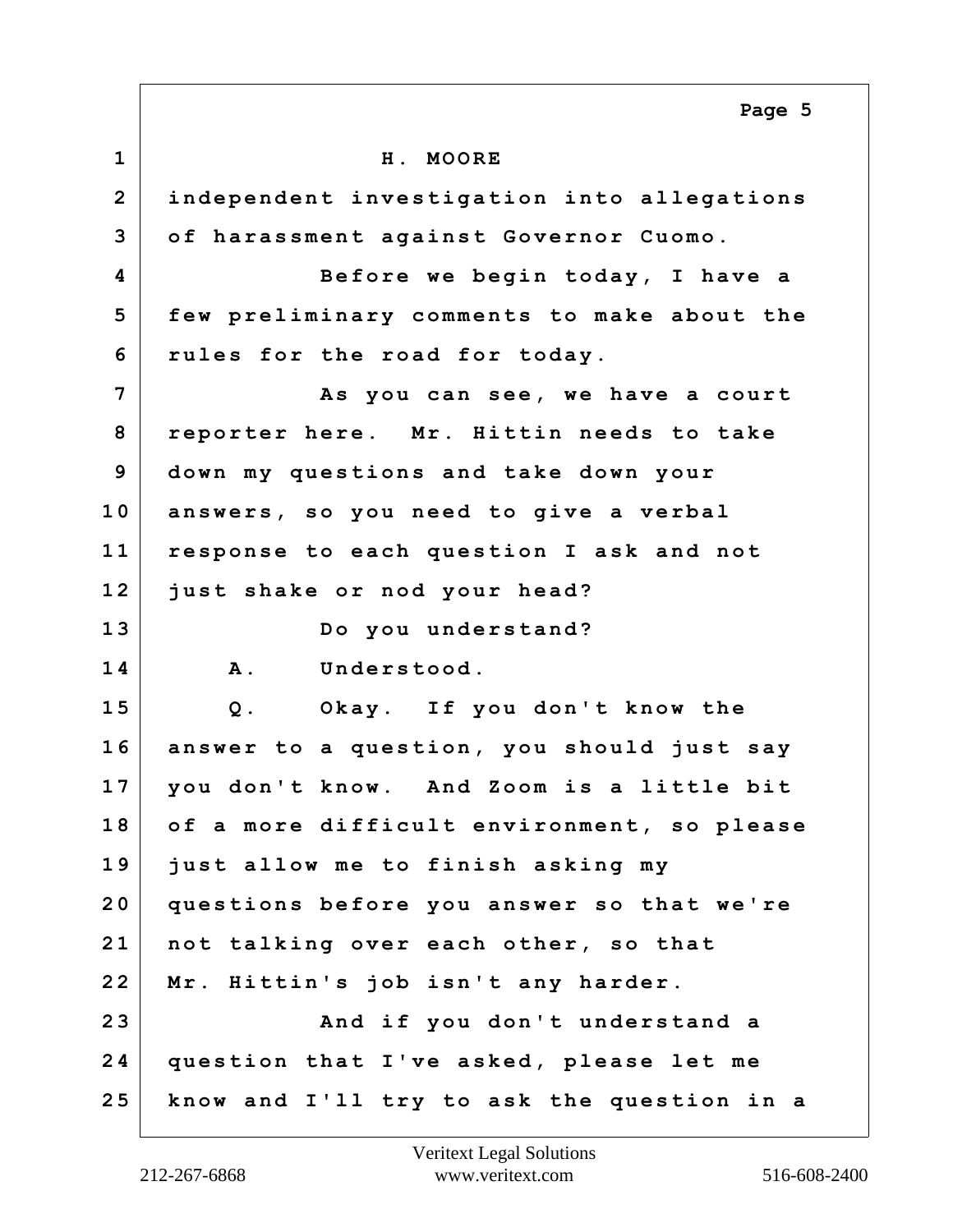**1 H. MOORE 2 different way. 3 Is that okay? 4 A. That's okay. Understood. 5 Q. Okay. If you need a break at 6 any point, please let me know. However, 7 if I've asked a question, please answer it 8 before we take a break. 9 Because this is a subpoena 10 pursuant to the attorney general's 11 investigatory power, you do not have a 12 right to be represented by a lawyer. As a 13 courtesy we've consented to your 14 attorney's appearance at this testimony 15 and you can consult with your attorney 16 about privileged matters; however, your 17 attorney is not permitted to make 18 objections to any questions and we may 19 exclude your attorney from the testimony 20 if he or she's presence becomes 21 disruptive. 22 Do you understand? 23 A. Okay. 24 Q. Okay. You are under oath as 25 you've just heard and that means you have Page 6**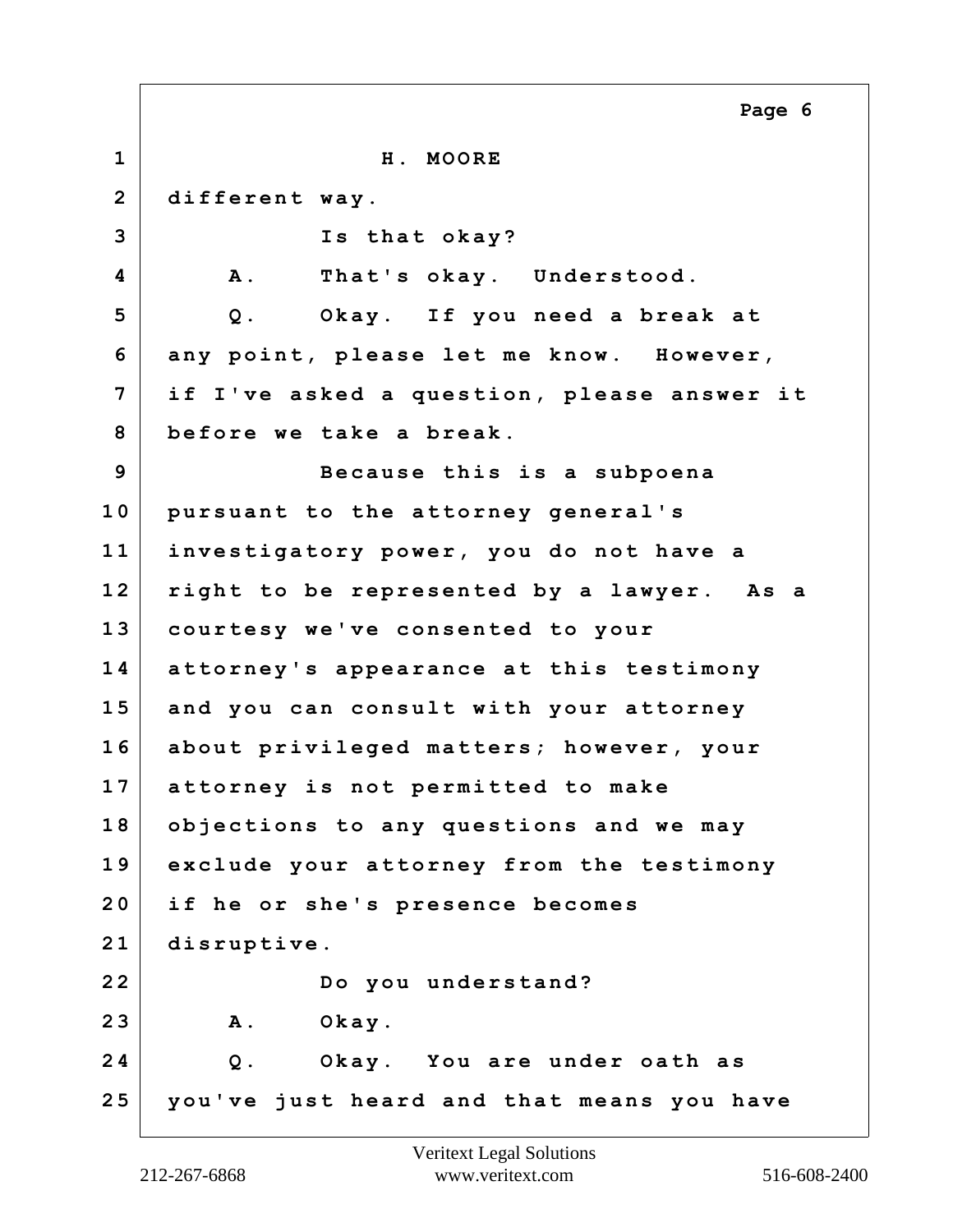**1 H. MOORE 2 to testify fully and truthfully just as if 3 you were in a court of law sitting before 4 a judge or a jury, and your testimony is 5 subject to the penalty of perjury. 6 Do you understand? 7 A. Understood. 8 Q. Are you recording this? 9 A. I am not. 10 Q. Are any of your counsel using 11 technology to create a record of this 12 proceeding? 13 A. Not that I'm aware of. 14 Q. Okay. You will not get a 15 transcript of this testimony to review; 16 however, if there are any points today 17 which you want clarify the answer you've 18 given to one of my questions, please let 19 me know. 20 A. Okay. 21 Q. Okay. Are you taking any 22 medications or drugs that might make it 23 difficult for you to understand my 24 questions? 25 A. No, I'm not. Page 7**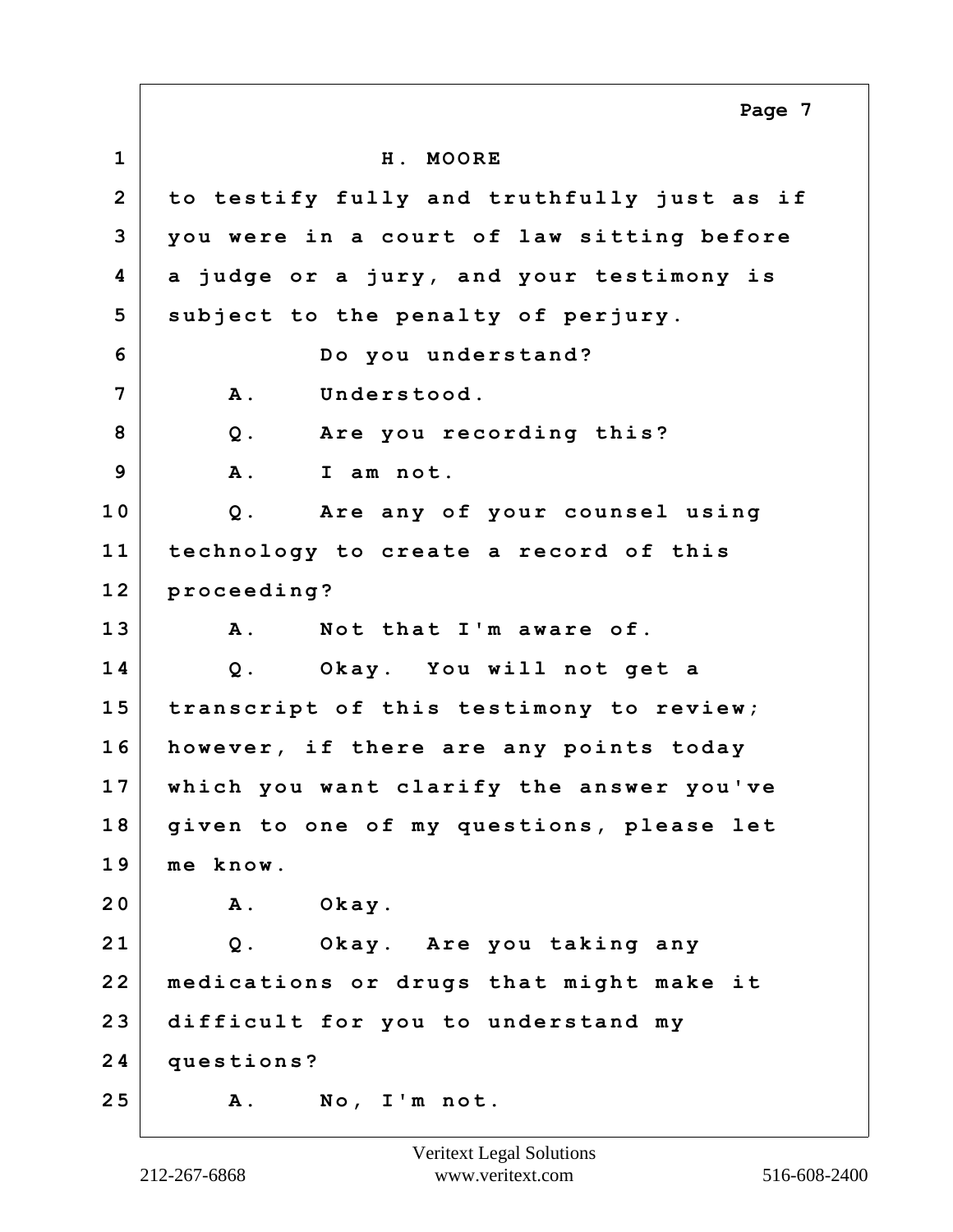|                         | Page 8                                     |
|-------------------------|--------------------------------------------|
| $\mathbf 1$             | H. MOORE                                   |
| $\overline{2}$          | Have you had any alcohol today?<br>Q.      |
| 3                       | <b>A</b> .<br>No, I have not.              |
| $\overline{\mathbf{4}}$ | $Q$ .<br>Is there any reason why you       |
| 5                       | would not be able to answer my questions   |
| 6                       | fully and truthfully?                      |
| 7                       | I don't believe there is any<br><b>A</b> . |
| 8                       | reason I shouldn't be able to do that.     |
| 9                       | Great.<br>$Q$ .                            |
| 10                      | Can you restate your name and              |
| 11                      | current address?                           |
| 12                      | A. My name is Harold George Moore,         |
| 13                      | Jr.                                        |
| 14                      | Are you asking for my business             |
| 15                      | address or living address?                 |
| 16                      | Let's give your living address,<br>$Q$ .   |
| 17                      | please, and then your business address.    |
| 18                      | It's<br><b>A</b> .                         |
| 19                      | Business address is State                  |
| 20                      | Capital, Room 237, Albany, New York 12224. |
| 21                      | Have you ever been known by any<br>$Q$ .   |
| 22                      | other name?                                |
| 23                      | No, I have not.<br>Α.                      |
| 24                      | And how long have you lived at<br>$Q$ .    |
| 25                      | your personal address?                     |

 $\Gamma$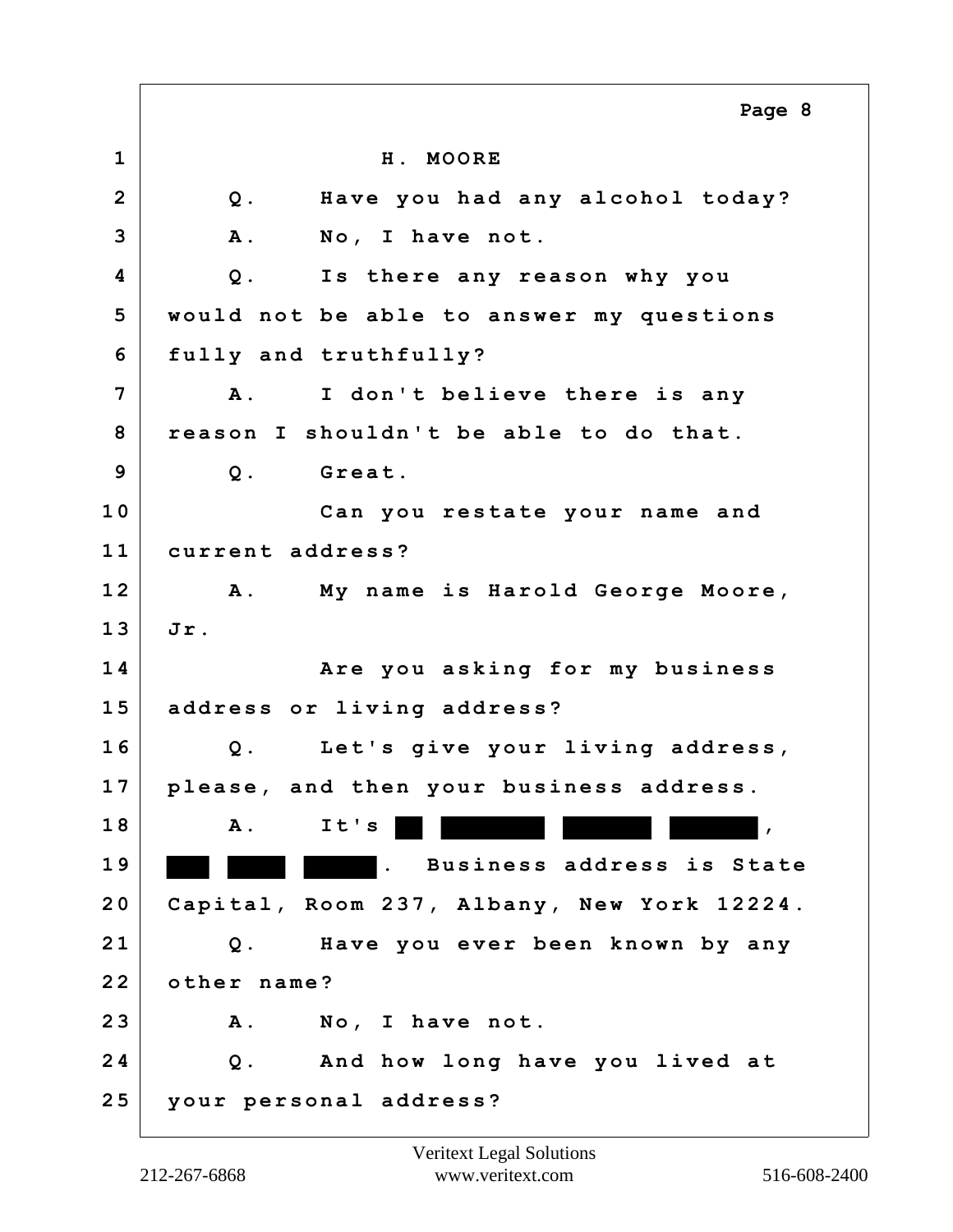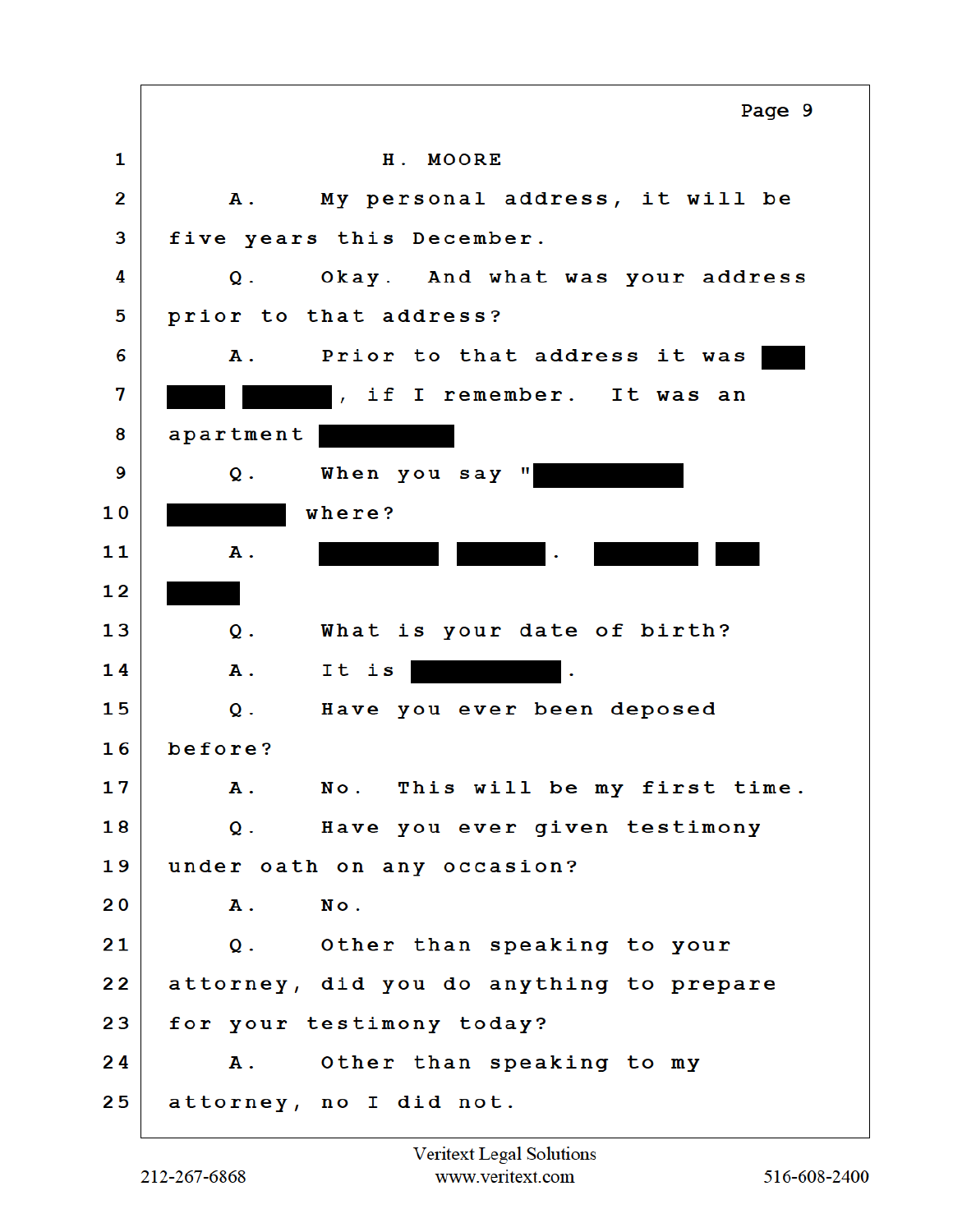**1 H. MOORE 2 MS. KENNEDY PARK: Can we please 3 put up what I'd like to mark as 4 Exhibit 1, which is the subpoena. 5 [Whereupon, document was marked 6 as Moore Exhibit 1 for identification, 7 as of this date.] 8 Q. We're going to put exhibits on 9 the screen and share our screens. So 10 hopefully this works. 11 Mr. Moore, can you see that? 12 A. Yes, I can. 13 Q. Is this the subpoena you 14 received from our office? 15 A. I did not receive that subpoena 16 from your office. 17 Q. Have you seen this subpoena 18 before? 19 A. No. This is the first time I'm 20 seeing this subpoena with my name on it. 21 Q. Okay. Why don't you take a 22 moment to read the subpoena then? 23 A. Okay. 24 Q. Do you understand that you're 25 here pursuant to that subpoena? Page 10**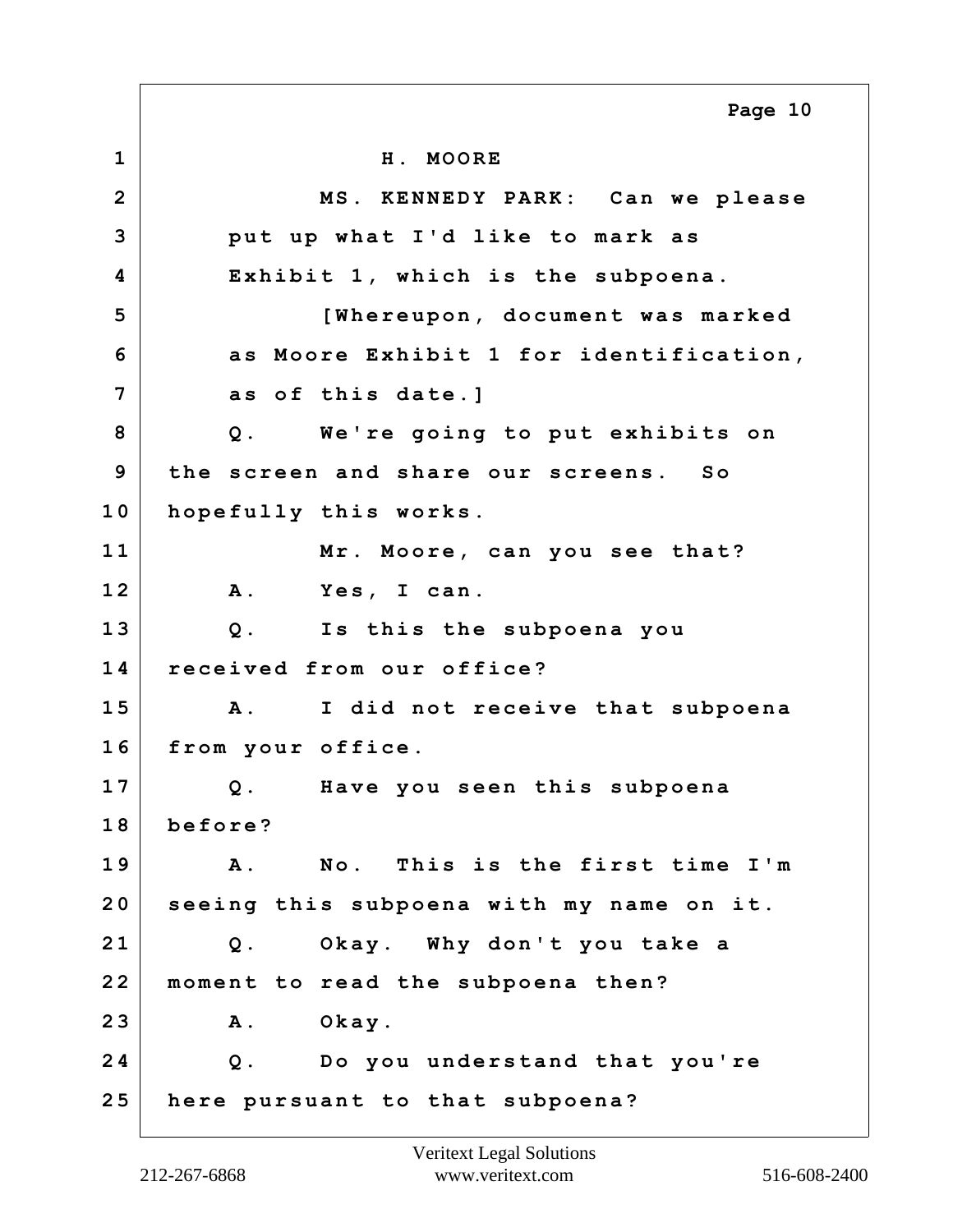**1 H. MOORE 2 A. I understand. Yes. 3 Q. Okay. Can you tell us what your 4 current position is at work? 5 A. I'm currently the chief 6 technology officer for the executive 7 chamber. 8 Q. Please describe your work 9 history. 10 A. I have been with the chamber for 11 several years. Previously I was special 12 technical assistant. I was under the 13 previous chief of computer services at the 14 time. 15 I provide technical support and 16 it's pretty much computer maintenance, 17 making sure the infrastructure for the IT 18 department is solid and sound, safeguards 19 all our data. The usual IT run of the 20 mill. 21 Q. So how long have you been 22 employed by the executive chamber? 23 A. Been employed by the executive 24 chamber for about 17 years. 25 Q. What was your first position in Page 11**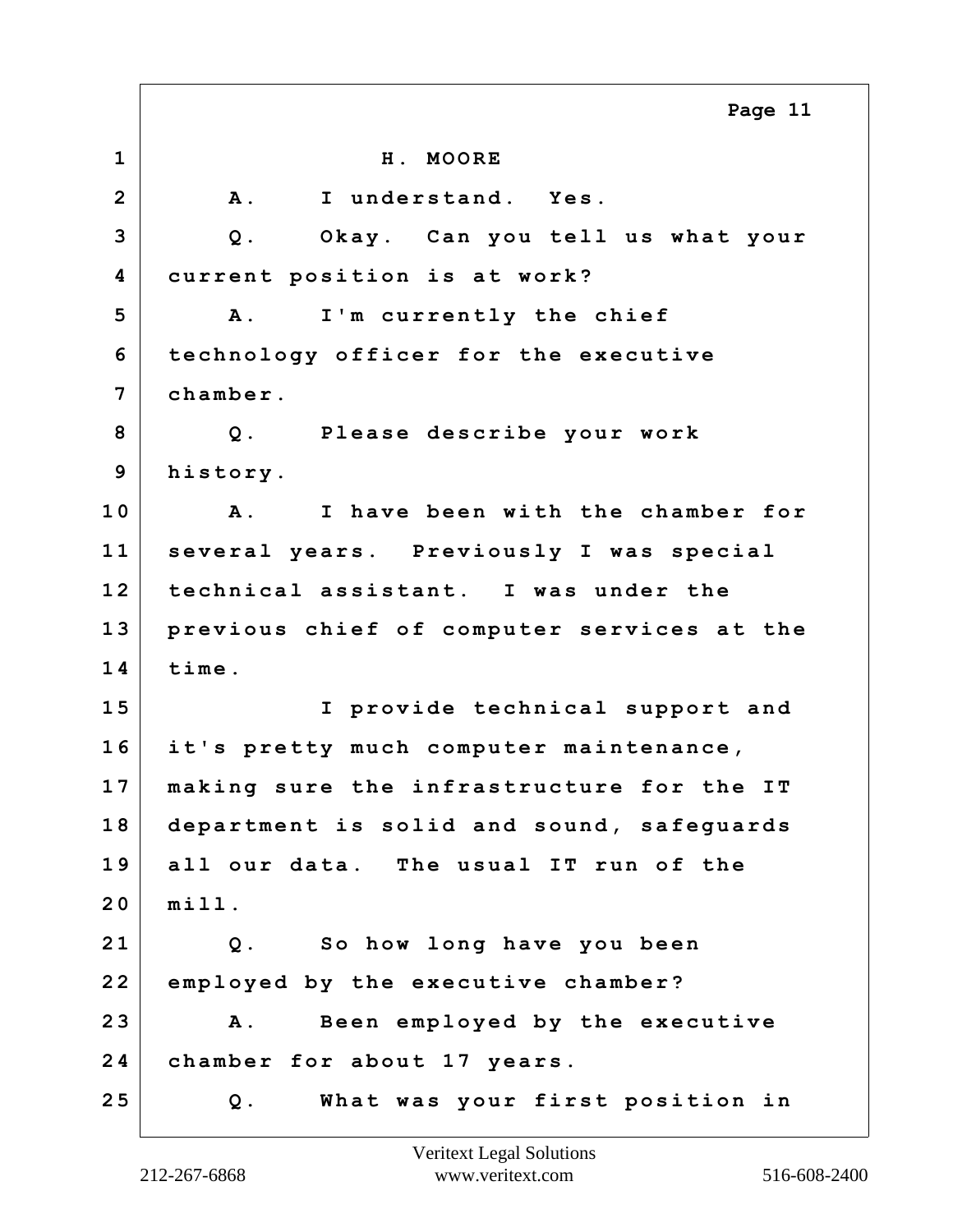**1 H. MOORE 2 the executive chamber? 3 A. My first position in the 4 executive chamber was in community 5 affairs. I was still in college when I 6 initially started working for the 7 executive chamber. 8 Q. How did you get your role in 9 community affairs? 10 A. Started off as an internship. 11 Q. How did you get the internship 12 in community affairs? 13 A. That was from a guidance 14 counselor in college. 15 Q. And after your role in community 16 affairs, what was your next role? 17 A. My next role is I started with 18 the IT department. 19 Q. What is the official name of 20 that department? 21 A. Computer services is what we 22 label that department. 23 Q. When you say "computer 24 services," is that computer services for 25 the executive chamber of the State of New Page 12**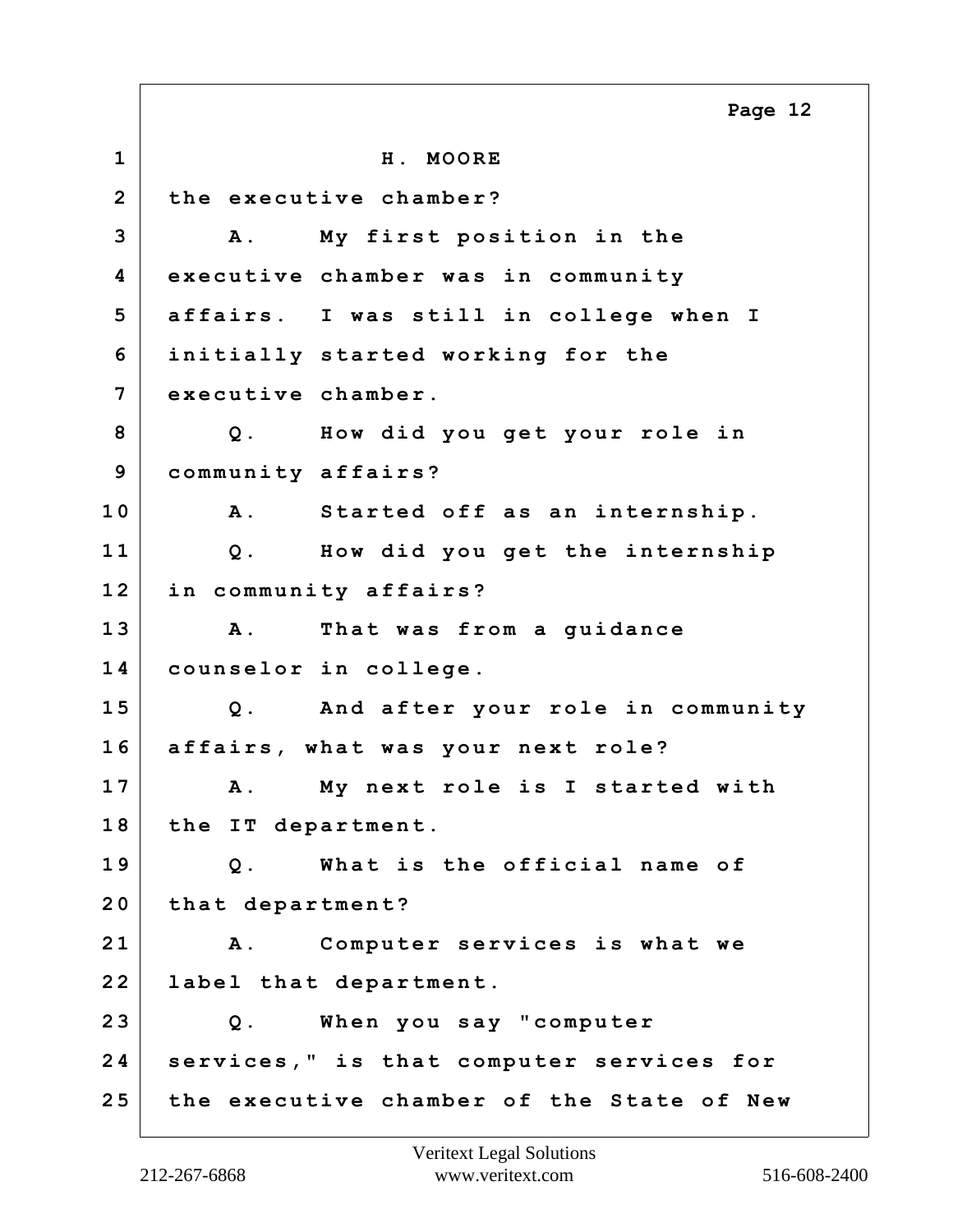|                | Page 13                                    |
|----------------|--------------------------------------------|
| $\mathbf{1}$   | H. MOORE                                   |
| $\overline{2}$ | York?                                      |
| 3              | <b>A</b> .<br>Correct.                     |
| 4              | Okay. And what year did you<br>$Q$ .       |
| 5              | move over to the IT department?            |
| 6              | I believe it was 2003, maybe<br><b>A</b> . |
| 7              | '04. I can't recollect.                    |
| 8              | And what was your title in 2003<br>$Q$ .   |
| 9              | or 2004?                                   |
| 10             | I believe at the time it was<br>A.         |
| 11             | administrative assistant.                  |
| 12             | Did your title change from<br>$Q$ .        |
| 13             | administrative assistant at some point?    |
| 14             | Yes.<br><b>A</b> .                         |
| 15             | When was that?<br>$Q$ .                    |
| 16             | I believe that was in 2015.<br>A .         |
| 17             | There was a statewide revisit to titles    |
| 18             | and positions, or I should say items by    |
| 19             | the Department of Civil Services.          |
| 20             | And what did your title change<br>$Q$ .    |
| 21             | to?                                        |
| 22             | Special technical assistant.<br><b>A</b> . |
| 23             | Okay. What were your roles and<br>$Q$ .    |
| 24             | responsibilities as a special technical    |
| 25             | assistant?                                 |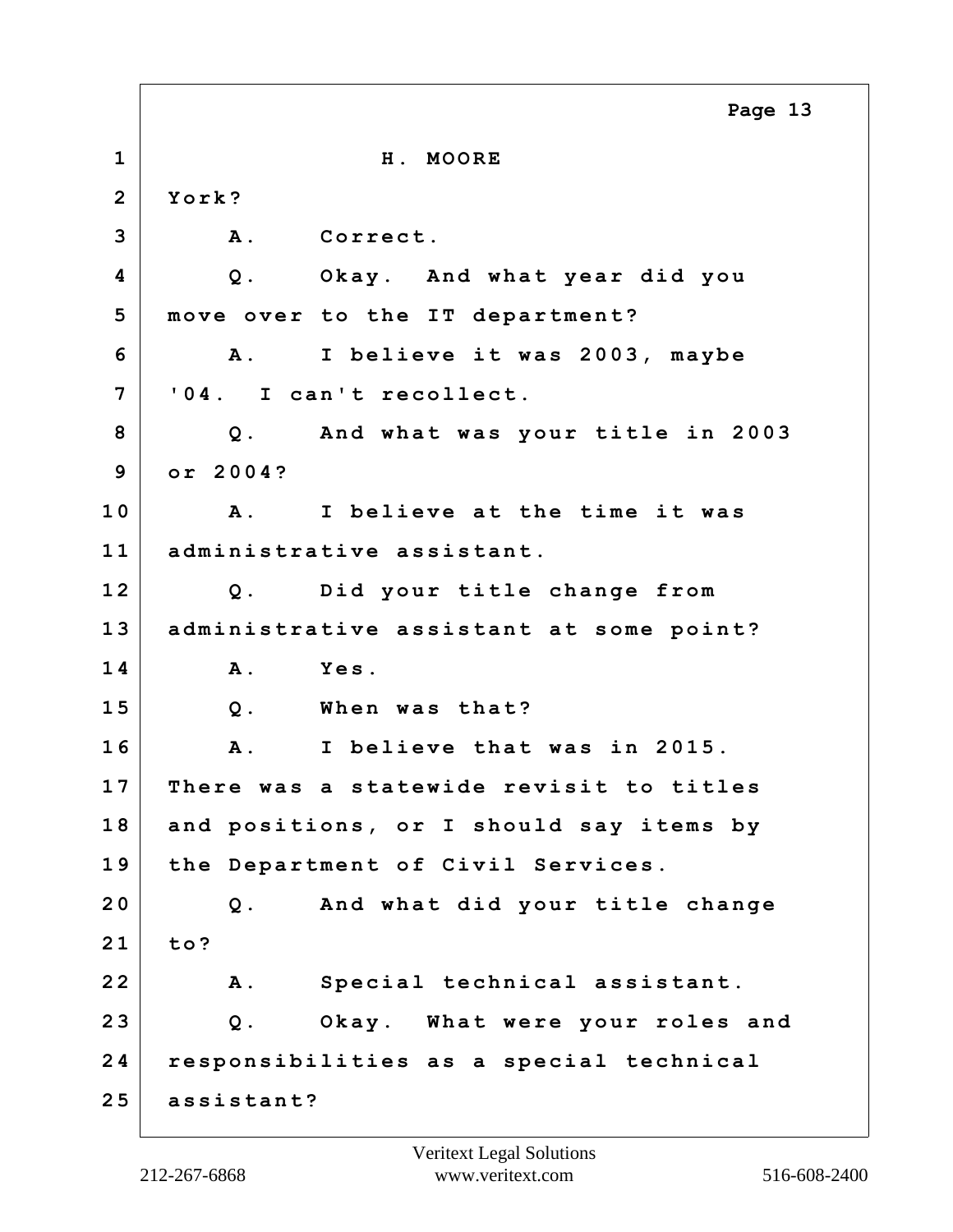**1 H. MOORE** 2 | A. As a special technical **3 assistant, I was responsible for server 4 maintenance, making sure our software was 5 as current as it could be. Again, you 6 know, assisting to safeguard the 7 infrastructure of the technology in the 8 executive chamber. 9 Q. Does that infrastructure include 10 electronic communication devices? 11 A. Correct. 12 Q. Does it include desktop 13 computers and laptops? 14 A. Yes, it does. 15 Q. And at some point you told us 16 you were promoted to the chief technology 17 officer; is that right? 18 A. That is correct. 19 Q. When did that promotion occur? 20 A. That happened January 1st, 2019. 21 Q. And how did that promotion come 22 about? 23 A. The previous head of the 24 department retired. 25 Q. Did you have to interview for Page 14**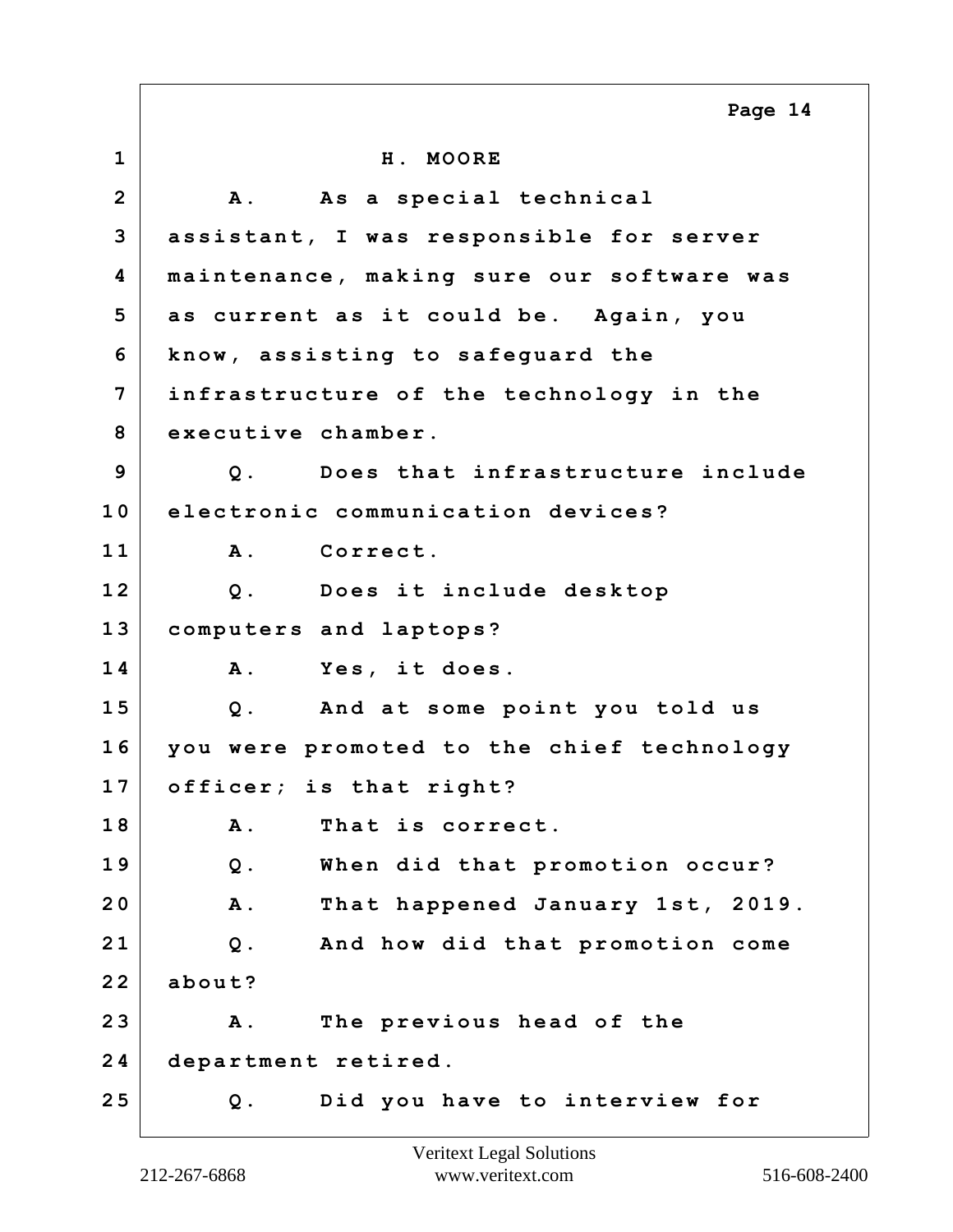**1 H. MOORE 2 the position? 3 A. It was an interview, but yes. 4 Q. And who was that interview with? 5 A. That interview at the time was 6 with Camille Varlack. 7 Q. So why was the interview with 8 Camille Varlack? 9 A. At the time, she was the deputy 10 secretary for technology. 11 Q. And as to technology officer, 12 did you report to the deputy secretary of 13 technology? 14 A. As chief technology officer, I 15 report to the chief of staff. 16 Q. And who is the chief of staff 17 beginning in January 1, 2019? 18 A. At the time, it was Jill 19 DeSrosiers. I should say it is Jill 20 DeSrosiers still. 21 Q. Did you interview with Jill 22 DeSrosiers for the position of chief 23 technology officer? 24 A. I did not interview with Jill. 25 Q. Did you do anything else to Page 15**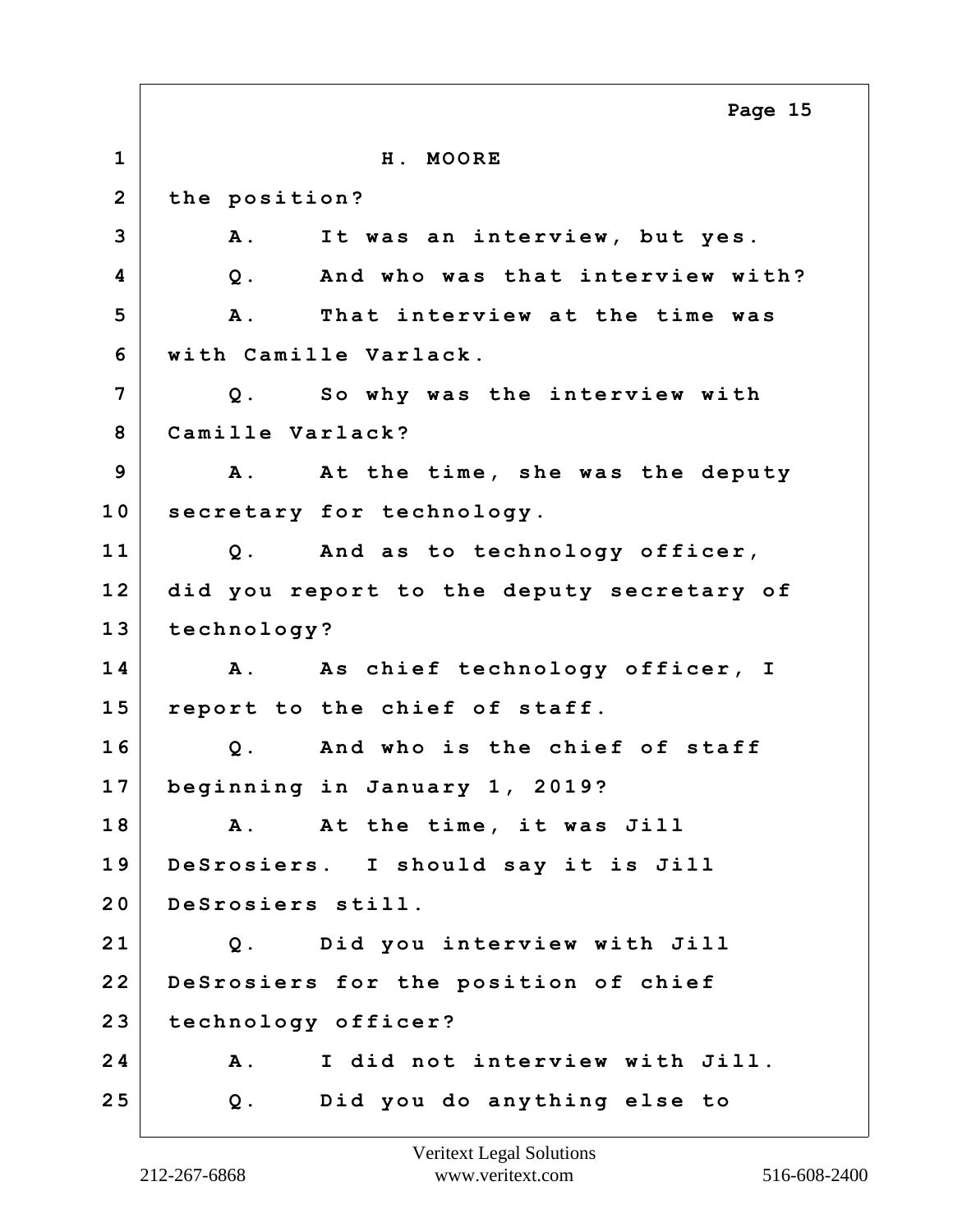**1 H. MOORE 2 secure the position of chief technology 3 officer? 4 A. No, I did not. 5 Q. As special technical assistant, 6 where was your office? 7 A. In the same exact room it is 8 right now, Room 237. 9 Q. And describe for me where Room 10 237 is in the capitol building. 11 A. It is on the second floor in the 12 capitol. 13 Q. Where is it in relation to the 14 Governor's office? 15 A. It is -- I believe we are on the 16 east side of the building, so it's 17 literally on the other side of the 18 building. It's on the opposite side of 19 the floor. 20 Q. When I say the secure side of 21 the floor, do you know what I mean? 22 A. Yes, I do understand. 23 Q. Do you sit on the secure side of 24 the floor? 25 A. I do not. Page 16**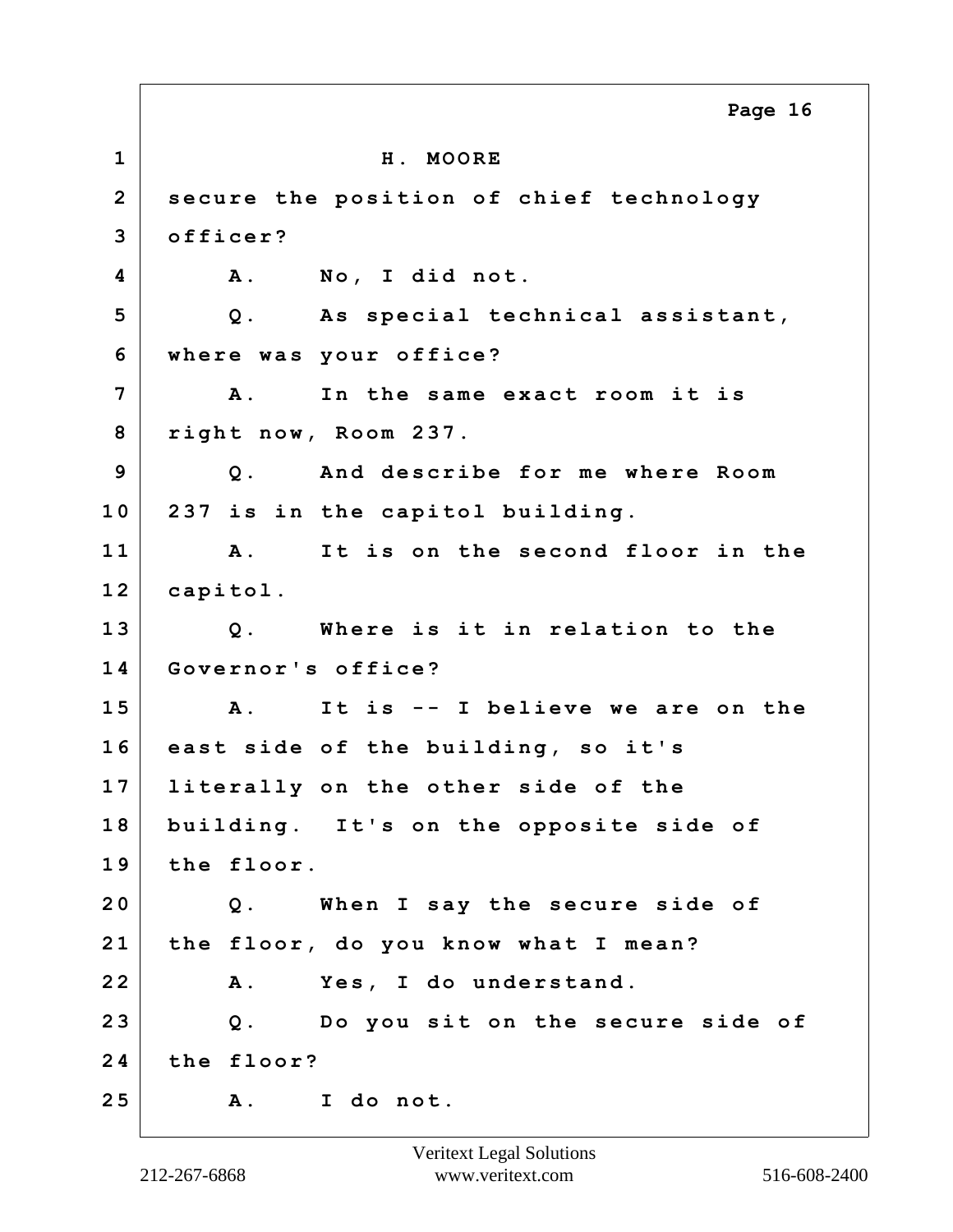|                | Page 17                                        |
|----------------|------------------------------------------------|
| $\mathbf 1$    | H. MOORE                                       |
| $\overline{2}$ | As chief technology officer do<br>$Q$ .        |
| 3              | you have responsibilities for onboarding       |
| 4              | new employees from a technology                |
| 5              | perspective?                                   |
| 6              | Yes, I do.<br><b>A</b> .                       |
| 7              | Describe for me what you do to<br>$Q$ .        |
| 8              | onboard a new employee?                        |
| 9              | When a new employee shows up, we<br><b>A</b> . |
| 10             | use a packet prepared for them. We kind        |
| 11             | of give them a run through of paperwork        |
| 12             | that needs to be signed. We assign a           |
| 13             | phone to them, we'll sit down with them        |
| 14             | and answer any questions if they have          |
| 15             | never used an iPhone for work or whatever      |
| 16             | device we are using at the time.               |
| 17             | We usually have the                            |
| 18             | administrative office walk them to their       |
| 19             | desk. We'll find where they're sitting.        |
| 20             | After we find out where they're sitting,       |
| 21             | we'll have them login after all the            |
| 22             | paperwork is signed. And after that, we        |
| 23             | just have them follow up with any              |
| 24             | questions.                                     |
| 25             | You said they get a packet of<br>Q.            |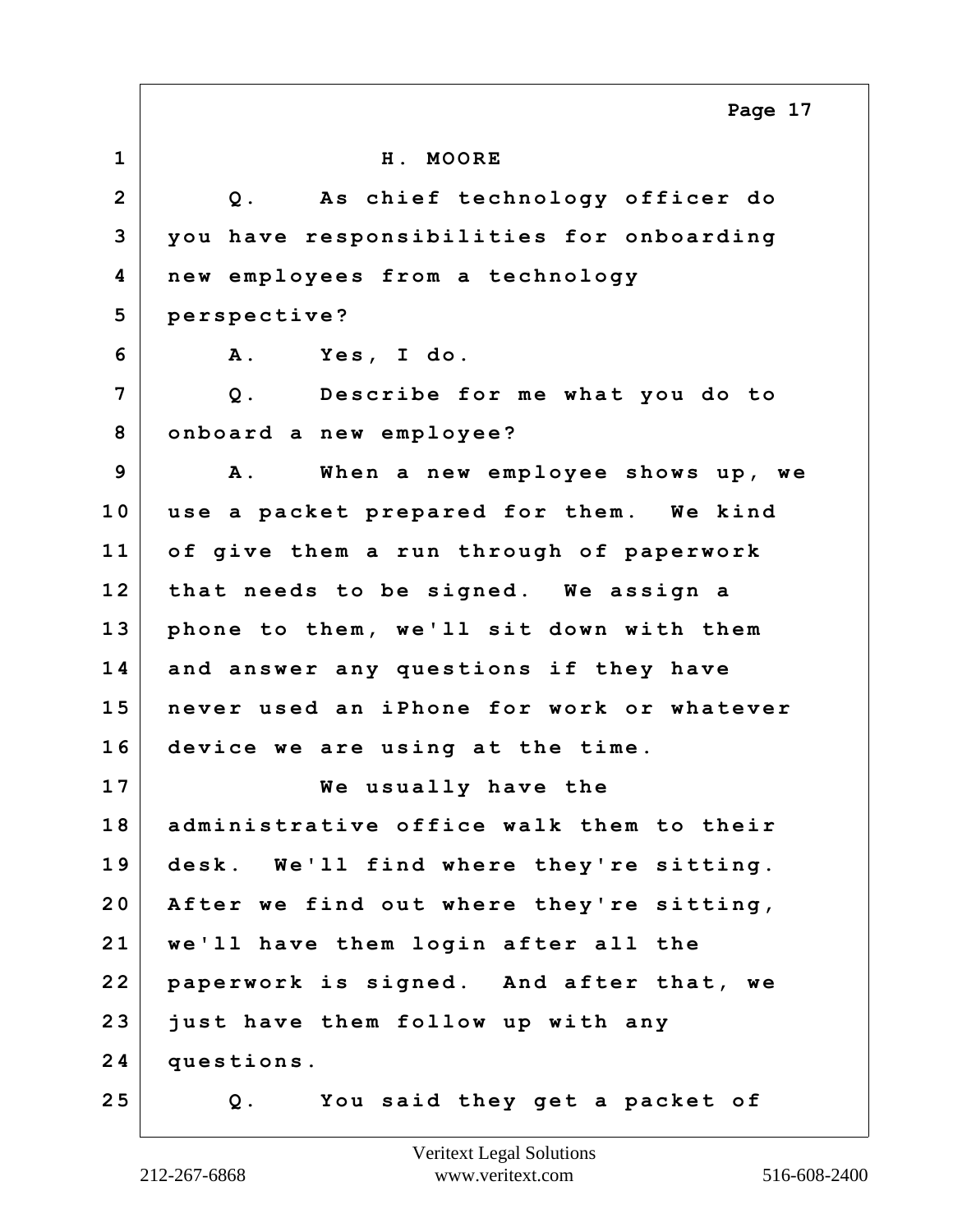**1 H. MOORE 2 paperwork. What is contained in the 3 packet of paperwork? 4 A. In the packet of paperwork are 5 guidelines in regards to the accessible 6 use of the chamber equipment. You also 7 get a signoff for the account that was 8 created for you and some guidelines for 9 the use of that account. 10 MS. KENNEDY PARK: Can we, 11 Charlotte, please bring up the 12 April 13th material. 13 So we are going to mark this as 14 Exhibit 2. 15 [Whereupon, document was marked 16 as Moore Exhibit 2 for identification, 17 as of this date.] 18 Q. Mr. Moore why don't you take a 19 look at these materials and when you want 20 us to the change the pages, this is a 21 multipage document, just tell us. We can 22 change the page. 23 A. You can go ahead and change the 24 page. I'm familiar with this. 25 You can go ahead and change. Page 18**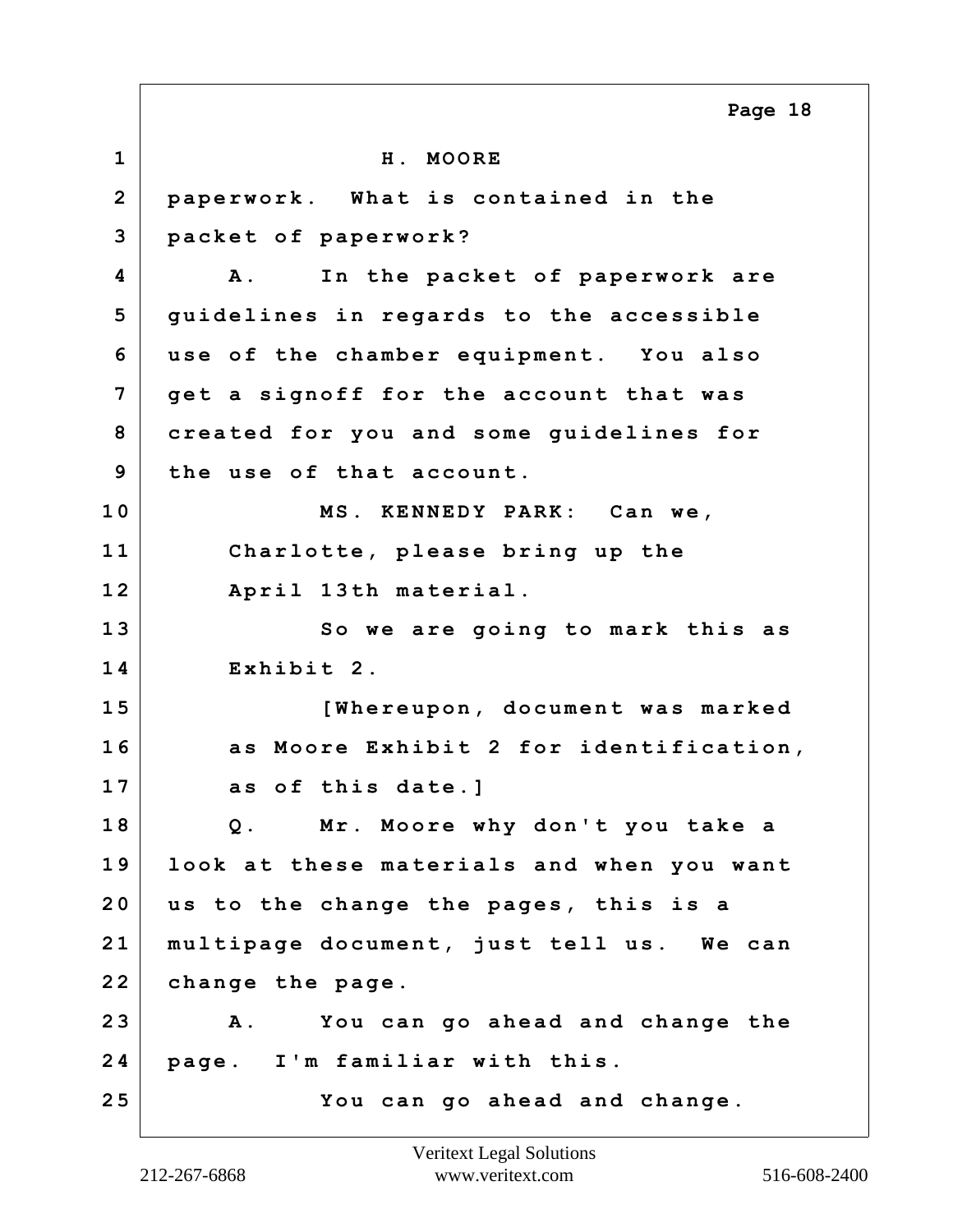**1 H. MOORE 2 You can proceed. 3 Q. Is Exhibit 2 the packet of 4 materials you were just referring to 5 that's used to onboard new employees to 6 the chamber? 7 A. That is correct. 8 Q. Is this the complete set of 9 materials? 10 A. This is not the complete set of 11 materials. 12 Q. What's missing from this set? 13 A. What's missing is -- if you 14 scroll back up, what's missing from the 15 set would be directions of how to access 16 your e-mail remotely. 17 Q. Is there anything else missing 18 from this set? 19 A. You can scroll down again 20 please. 21 I believe that's it. 22 Q. The first page and each page is 23 a set of materials that has the date April 24 13, 2013 on it. 25 Do you know why that is? Page 19**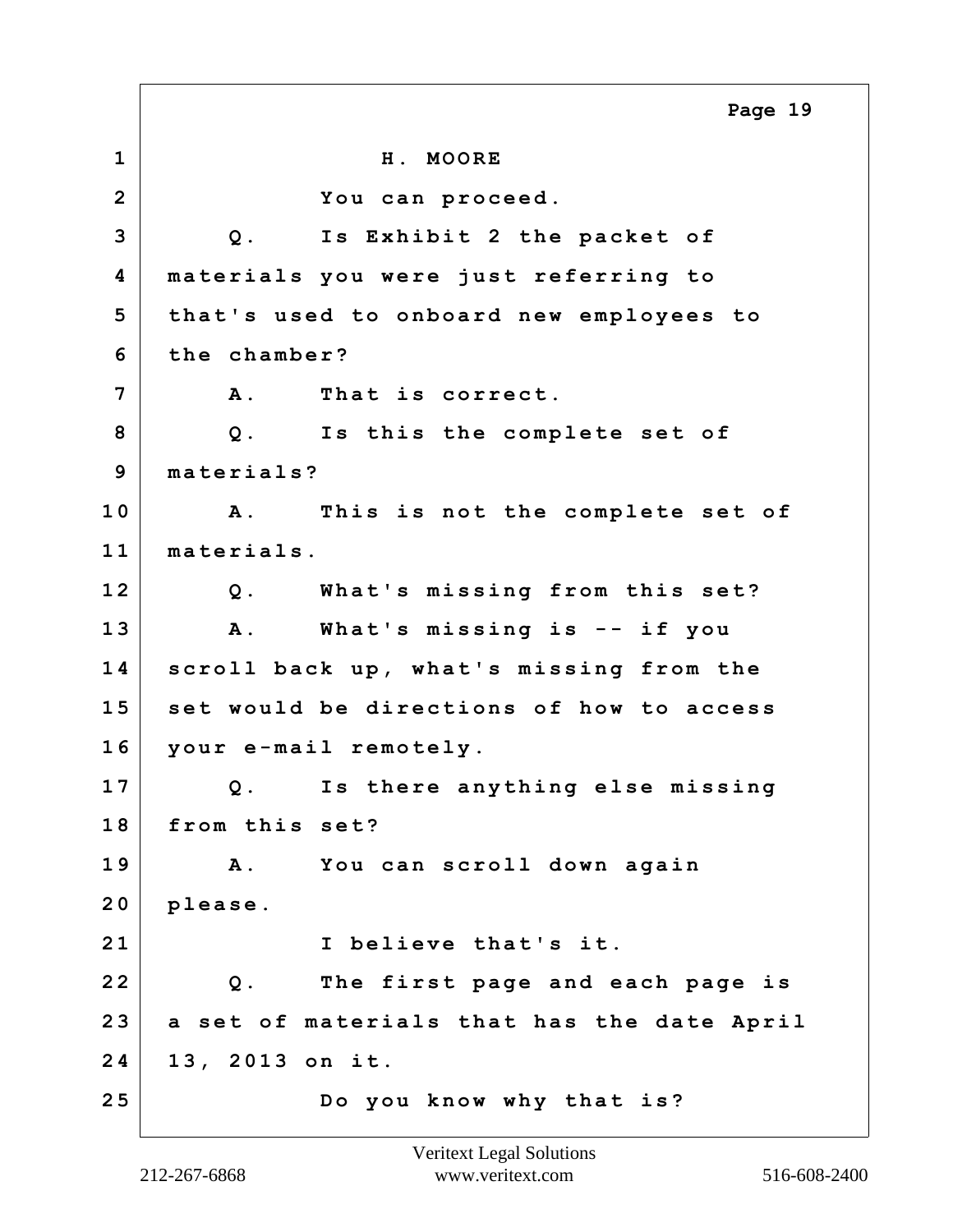**1 H. MOORE 2 A. That is because the document is 3 set to automatically generate the date the 4 document is opened. 5 Q. Did you prepare these documents? 6 A. Did I prepare these documents? 7 Q. Yes. 8 A. I don't understand the question. 9 Prepare them? 10 Q. So you said the date -- you said 11 the date is automatically generated when 12 the document is opened. 13 Were you the person who opened 14 documents and generated these on 15 April 13th? 16 A. No. I had one of my staff 17 members send me the document. 18 Q. This training packet of 19 materials or onboarding packet of 20 materials for new employees has it changed 21 during your employment at the chamber? 22 A. During my employment at the 23 chamber, yes. 24 Q. What has changed about the 25 packet over the course of your employment? Page 20**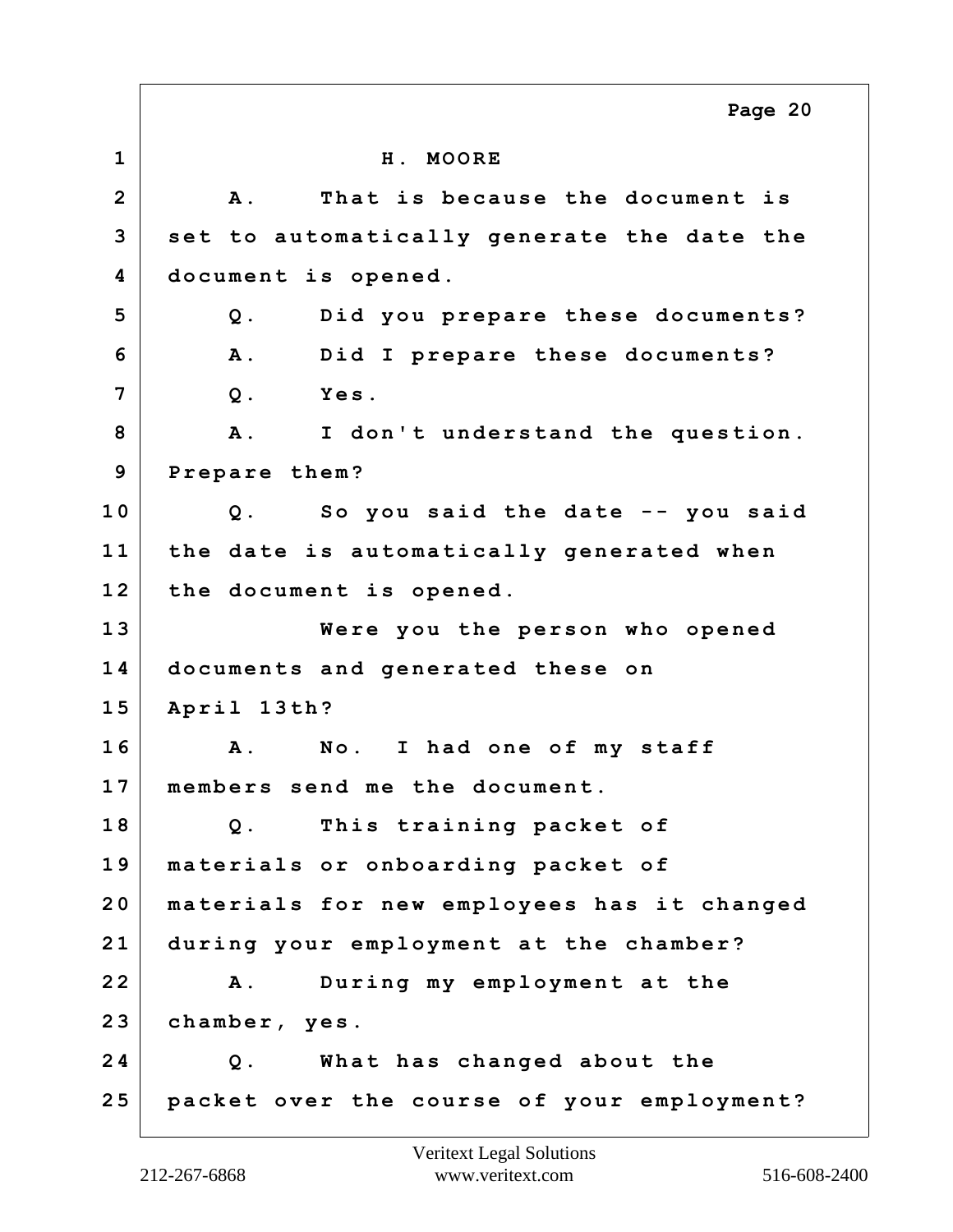**1 H. MOORE 2 A. I don't know for the previous 3 chief technical officer; however, for me 4 it has been minor changes in regards to -- 5 if you scroll back up, keep going up to 6 the next page, to the previous page. 7 Here the length of the password, 8 that was changed, and the level of 9 security and how you should create your 10 password, that was updated. 11 Then if you scroll down a bit 12 more -- actually, no. Sorry. It's the 13 previous page. 14 The G-drive or the I-drive, that 15 information has changed. 16 Q. What is the G-drive? 17 A. The G-drive is the file share 18 where everyone has assess to either a 19 folder directly assigned to them or shared 20 folders that are assigned to departments 21 or groups. 22 Q. Who assigns the shared folders? 23 A. My office handles the assignment 24 of the folders; however, the access rights 25 requests come outside of our office. Page 21**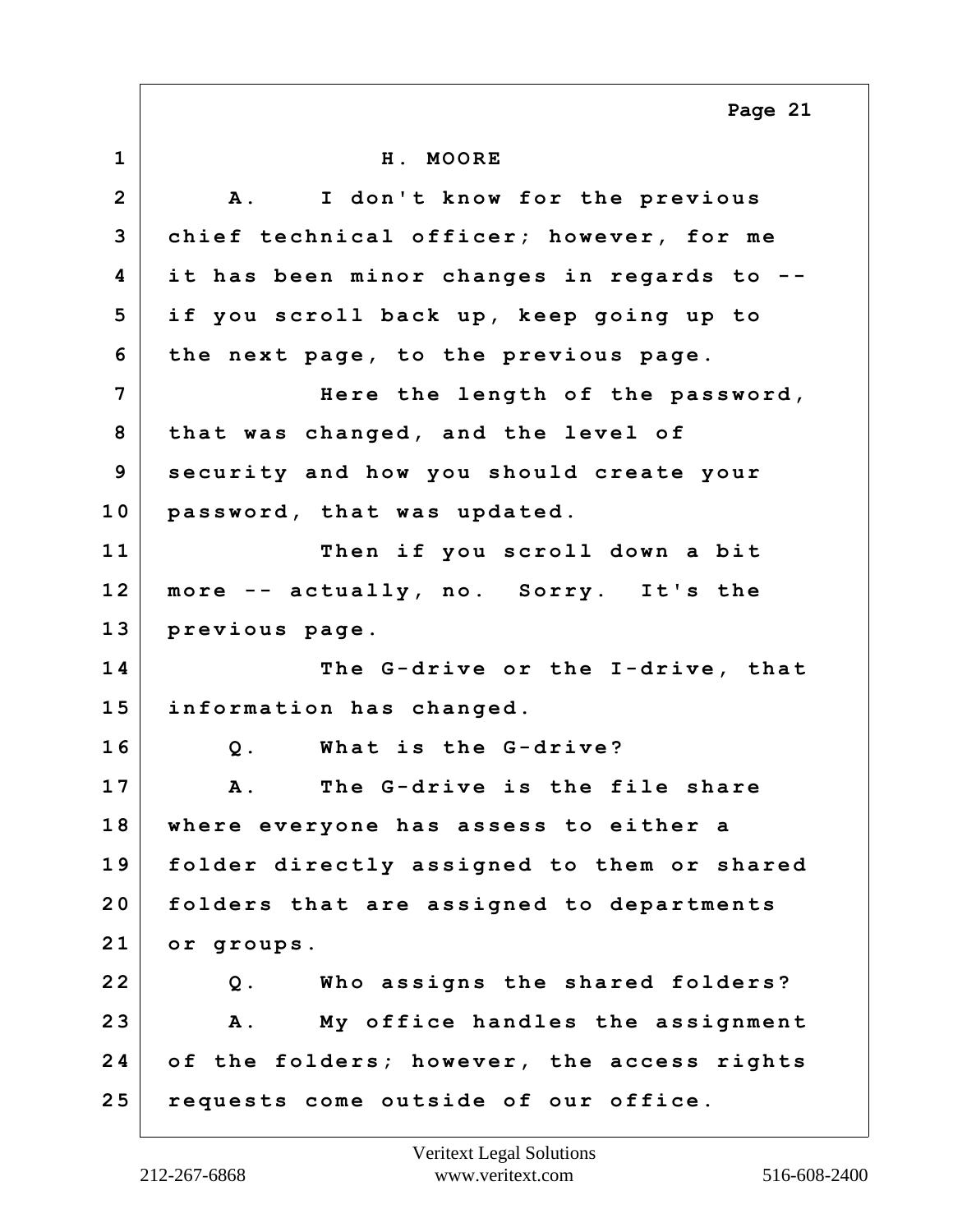**1 H. MOORE 2 Q. Who do they come from? 3 A. They come from each department 4 that oversees that segment of the file 5 share. 6 Q. How many shared folders are 7 there currently for the executive chamber? 8 A. Off the top of my head I don't 9 know the answer to that question. 10 Q. Can you approximate for me? 11 A. I would say it's definitely more 12 than 50. 13 Q. Are shared folders something 14 someone from a department in the chamber 15 has to request or is it something that is 16 determined by you to create? 17 A. When you start as an employee, 18 you get access to your own folder. Any 19 additional folders come in with requests. 20 Q. Does the Governor have a shared 21 folder or folder on the G-drive? 22 A. He does not. 23 Q. Does every member of the 24 executive chamber expect the Governor to 25 have a folder on the G-drive? Page 22**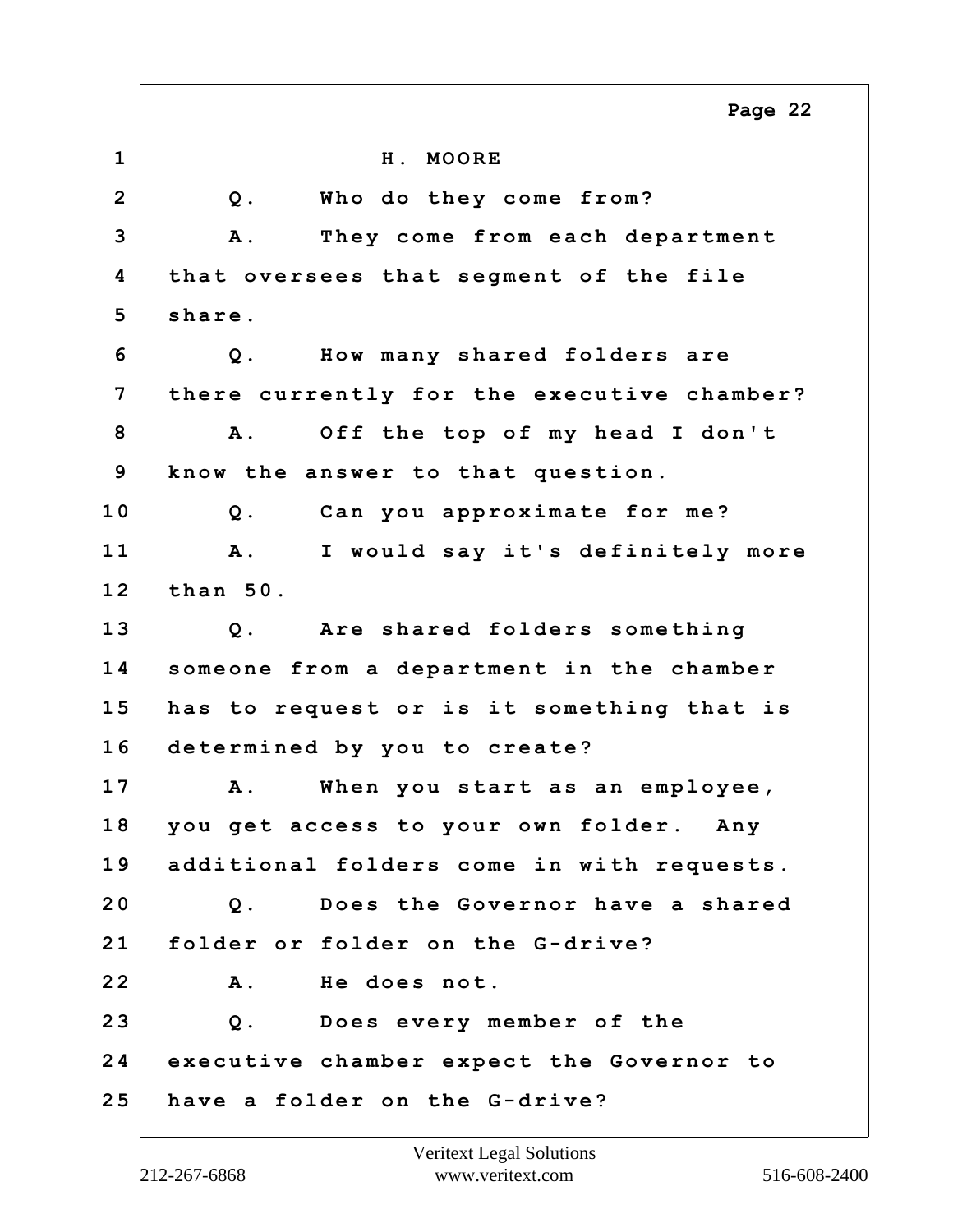|                | Page 23                                        |
|----------------|------------------------------------------------|
| $\mathbf 1$    | H. MOORE                                       |
| $\overline{2}$ | I believe so.<br><b>A</b> .                    |
| 3              | What is the I-drive?<br>$Q$ .                  |
| 4              | The I-drive is a share drive<br>Α.             |
| 5              | also; however, the core server for that        |
| 6              | file share lives in the New York City          |
| 7              | office.                                        |
| 8              | Is the I-drive for individuals<br>$Q$ .        |
| 9              | employed by the executive chamber who          |
| 10             | primarily work in the New York City            |
| 11             | office?                                        |
| 12             | <b>A</b> .<br>That is correct.                 |
| 13             | And is the G-drive for employees<br>$Q$ .      |
| 14             | of the executive chamber who primarily         |
| 15             | work in the Albany office?                     |
| 16             | That is correct.<br>A.                         |
| 17             | Where is the server for the<br>$Q$ .           |
| 18             | $G-drive?$                                     |
| 19             | The server for the G-drive is in<br><b>A</b> . |
| 20             | Albany.                                        |
| 21             | Looking at this first page here,<br>$Q$ .      |
| 22             | there is a sentence that talks about state     |
| 23             | business.                                      |
| 24             | If you could just make it a                    |
| 25             | little bigger. There we go. Thank you.         |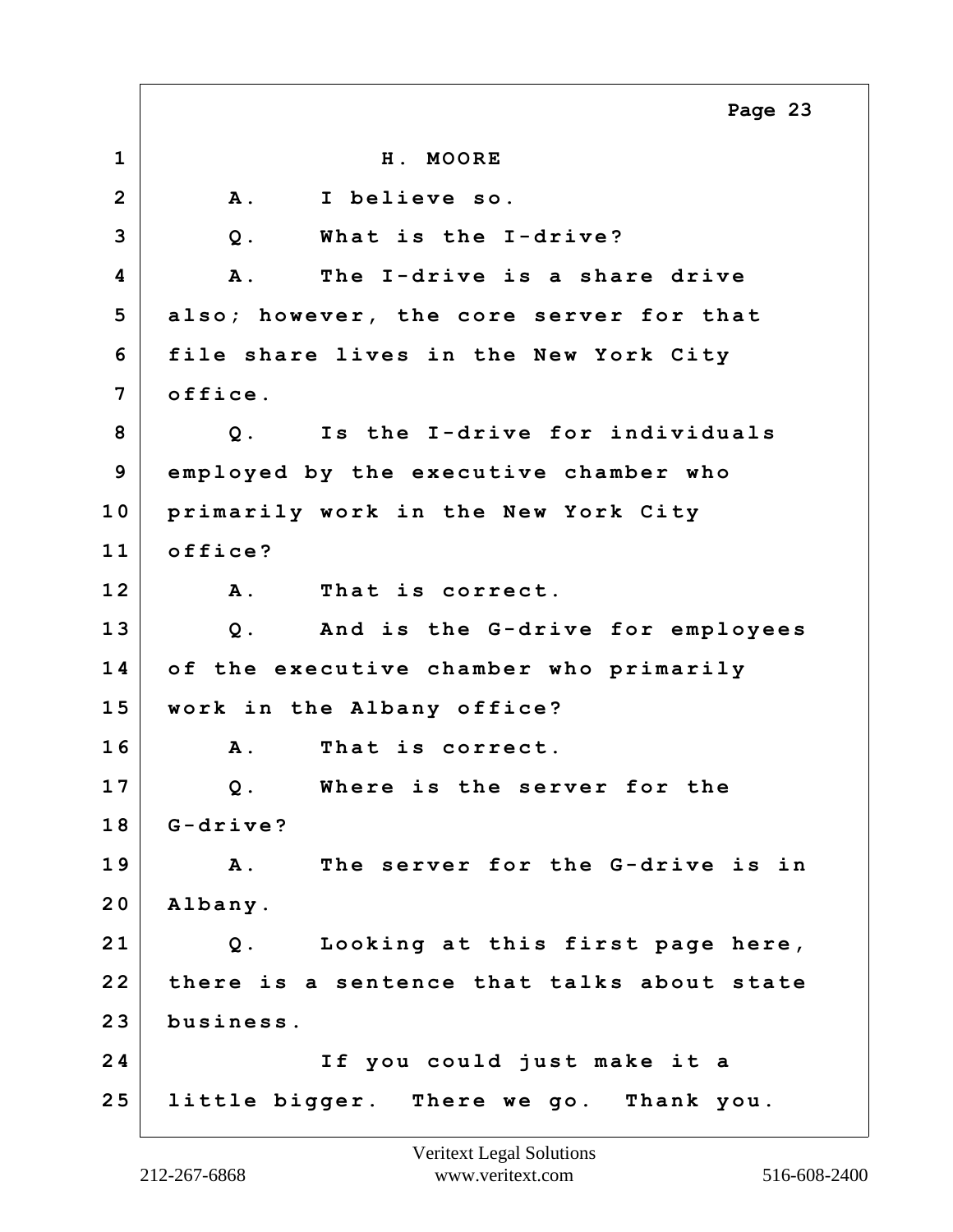**1 H. MOORE 2 It says, "Be aware that you 3 should not use personal e-mail for state 4 business." 5 Do you see that sentence? 6 A. Yes, I do. 7 Q. Has that sentence been in these 8 onboarding materials since you have been 9 an employee of the executive chamber? 10 A. I believe so. 11 Q. And what is the definition of 12 "state business"? 13 A. I think any -- I want to give my 14 definition. I'm sure there's a definition 15 in the ethics documents. But I believe 16 state business would be considered to be 17 any business on behalf of the state that 18 you are conducting. 19 Q. You said that there might be a 20 definition in the, I think you said, 21 ethics materials. 22 What ethics materials would have 23 a definition of state business? 24 A. Every year we take an ethics 25 training course provided by the Governor's Page 24**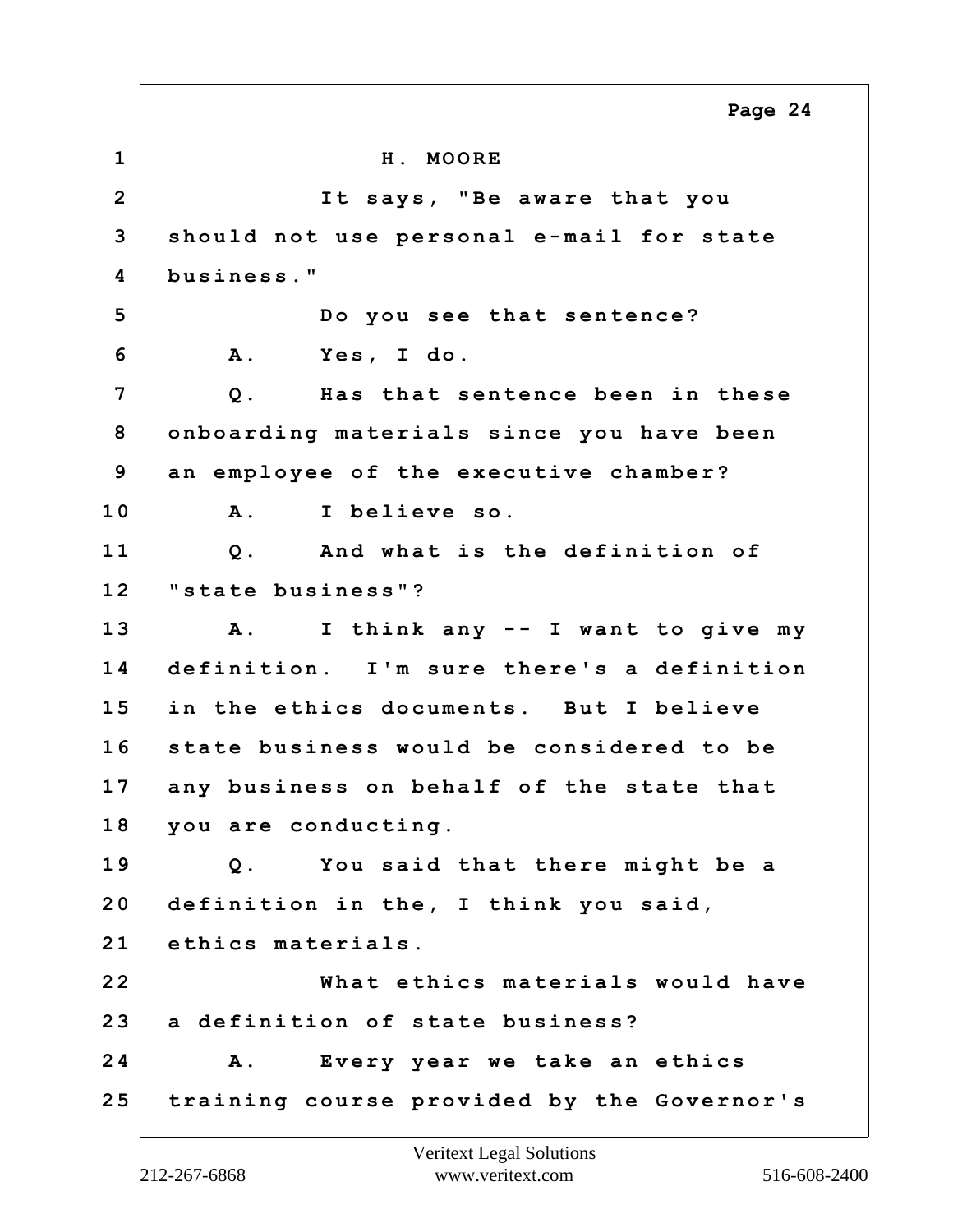|                | Page 25                                    |
|----------------|--------------------------------------------|
| $\mathbf 1$    | H. MOORE                                   |
| $\overline{2}$ | Office of Employer Relations.              |
| 3              | Have you taken that training<br>Q.         |
| 4              | course every year?                         |
| 5              | Yes, I have.<br><b>A</b> .                 |
| 6              | Is that the only way that<br>$Q$ .         |
| 7              | members of the employees of the executive  |
| 8              | chamber are trained on the definition of   |
| 9              | state business?                            |
| 10             | I don't believe it is.<br><b>A</b> .       |
| 11             | What are the other ways that<br>$Q$ .      |
| 12             | employees of the executive chamber train   |
| 13             | on the definition of state business?       |
| 14             | I wouldn't be able to answer<br><b>A</b> . |
| 15             | that question because that's outside of my |
| 16             | department. I believe the administrative   |
| 17             | office would answer -- will be able to     |
| 18             | answer a question like that.               |
| 19             | Who in the administrative office<br>$Q$ .  |
| 20             | would be able to answer that question?     |
| 21             | That would be Lauren Grasso.<br><b>A</b> . |
| 22             | How is the policy of state<br>$Q$ .        |
| 23             | business, not using personal devices or    |
| 24             | personal e-mail for state business         |
| 25             | enforced?                                  |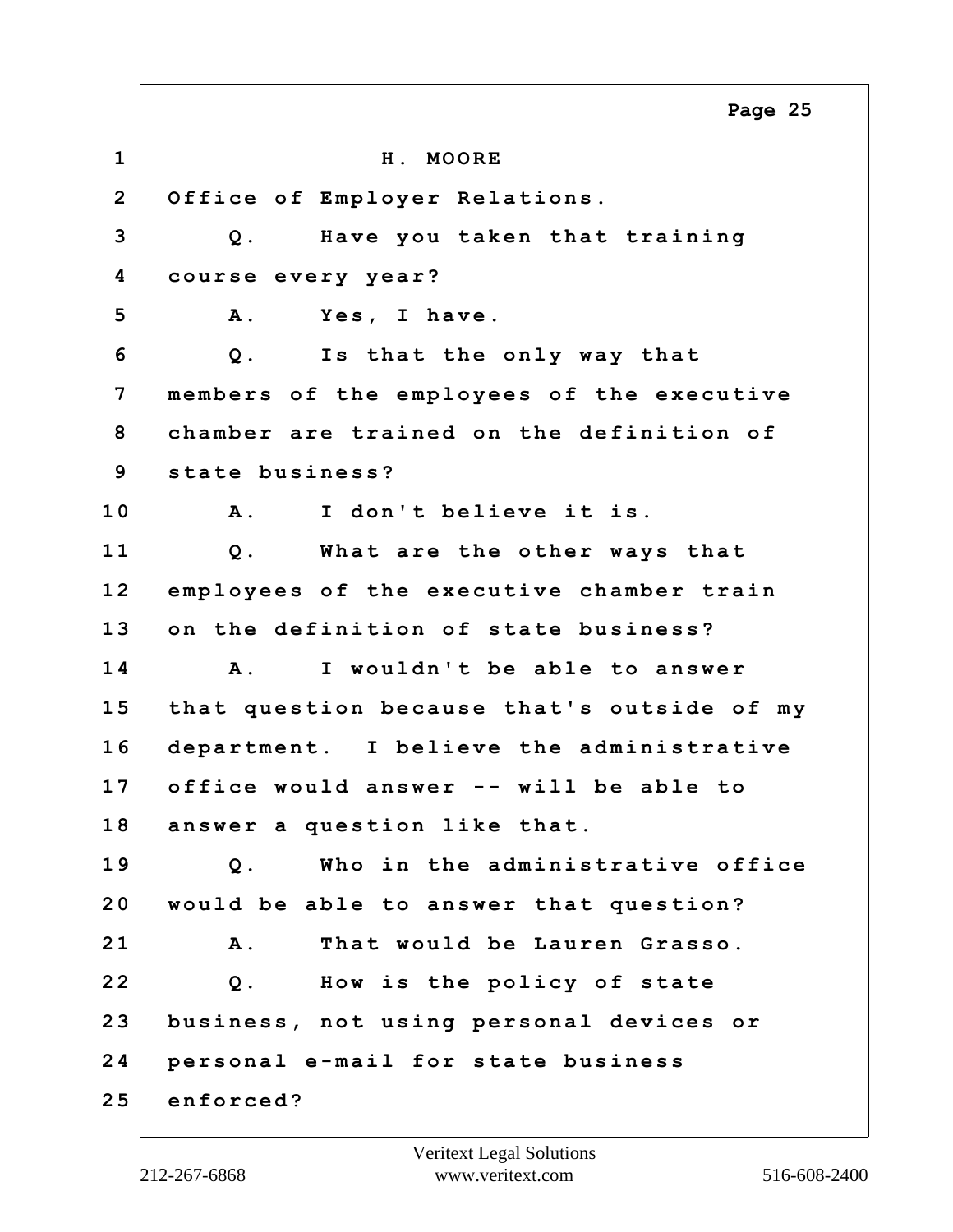|                | Page 26                                            |
|----------------|----------------------------------------------------|
| $\mathbf 1$    | H. MOORE                                           |
| $\overline{2}$ | How is it enforced?<br><b>A</b> .                  |
| 3              | Yes.<br>$Q$ .                                      |
| 4              | <b>A</b> .<br>From my department, it's simply      |
| 5              | guidance. We try to direct people to use           |
| 6              | the state resources that are -- you know,          |
| 7              | the equipment, the cell phone, laptops             |
| 8              | that are provided for them and that's              |
| 9              | where the measure ends for us.                     |
| 10             | Q. Are there any guidance materials                |
| 11             | that your department provides besides this         |
| 12             | document we're looking at?                         |
| 13             | There are no additional guidance<br>$\mathbf{A}$ . |
| 14             | materials. People usually ask questions            |
| 15             | and we'll answer them verbally or --               |
| 16             | Do you recall --<br>$Q$ .                          |
| 17             | A. Say that again.                                 |
| 18             | I didn't mean to cut you off.<br>$Q$ .             |
| 19             | You can finish your answer.                        |
| 20             | <b>A</b> .<br>If people have questions, they       |
| 21             | can be answered verbally or by e-mail.             |
| 22             | Has anyone from the executive<br>$Q$ .             |
| 23             | chamber ever asked you a question about            |
| 24             | what constitutes state business under this         |
| 25             | document?                                          |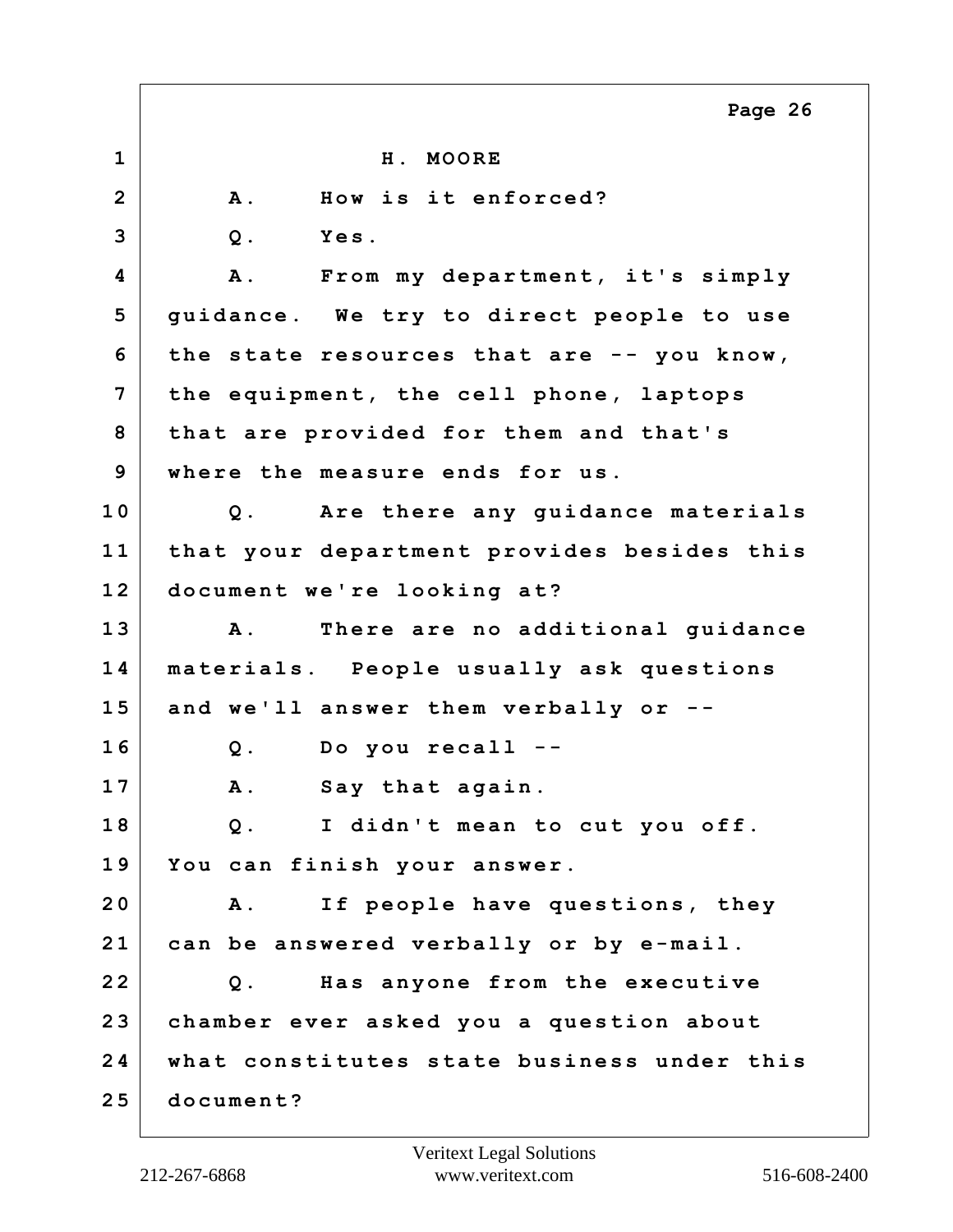|                | Page 27                                         |
|----------------|-------------------------------------------------|
| $\mathbf{1}$   | H. MOORE                                        |
| $\overline{2}$ | No.<br><b>A</b> .                               |
| 3              | Do you recall if anyone on your<br>Q.           |
| 4              | staff has been asked a question about what      |
| 5              | constitutes state business under this           |
| 6              | document?                                       |
| 7              | I do not recall.<br><b>A</b> .                  |
| 8              | Are there any technical blocks<br>$Q$ .         |
| 9              | of using personal e-mail on state devices?      |
| 10             | There are no technical blocks<br>$\mathbf{A}$ . |
| 11             | for that.                                       |
| 12             | So if an employee of the<br>$Q$ .               |
| 13             | executive chamber wanted to use G-mail on       |
| 14             | their state device they could?                  |
| 15             | Yes, they can.<br>Α.                            |
| 16             | Would that be consistent with<br>$Q$ .          |
| 17             | this document, guidance?                        |
| 18             | A .<br>I don't understand the question.         |
| 19             | Is it accessible to use G-mail<br>$Q$ .         |
| 20             | or Hotmail or personal e-mail on a              |
| 21             | state-issued device?                            |
| 22             | Yes, it is.<br>Α.                               |
| 23             | Q. For what purposes?                           |
| 24             | I don't know what people would<br><b>A</b> .    |
| 25             | be doing with access to G-mail or               |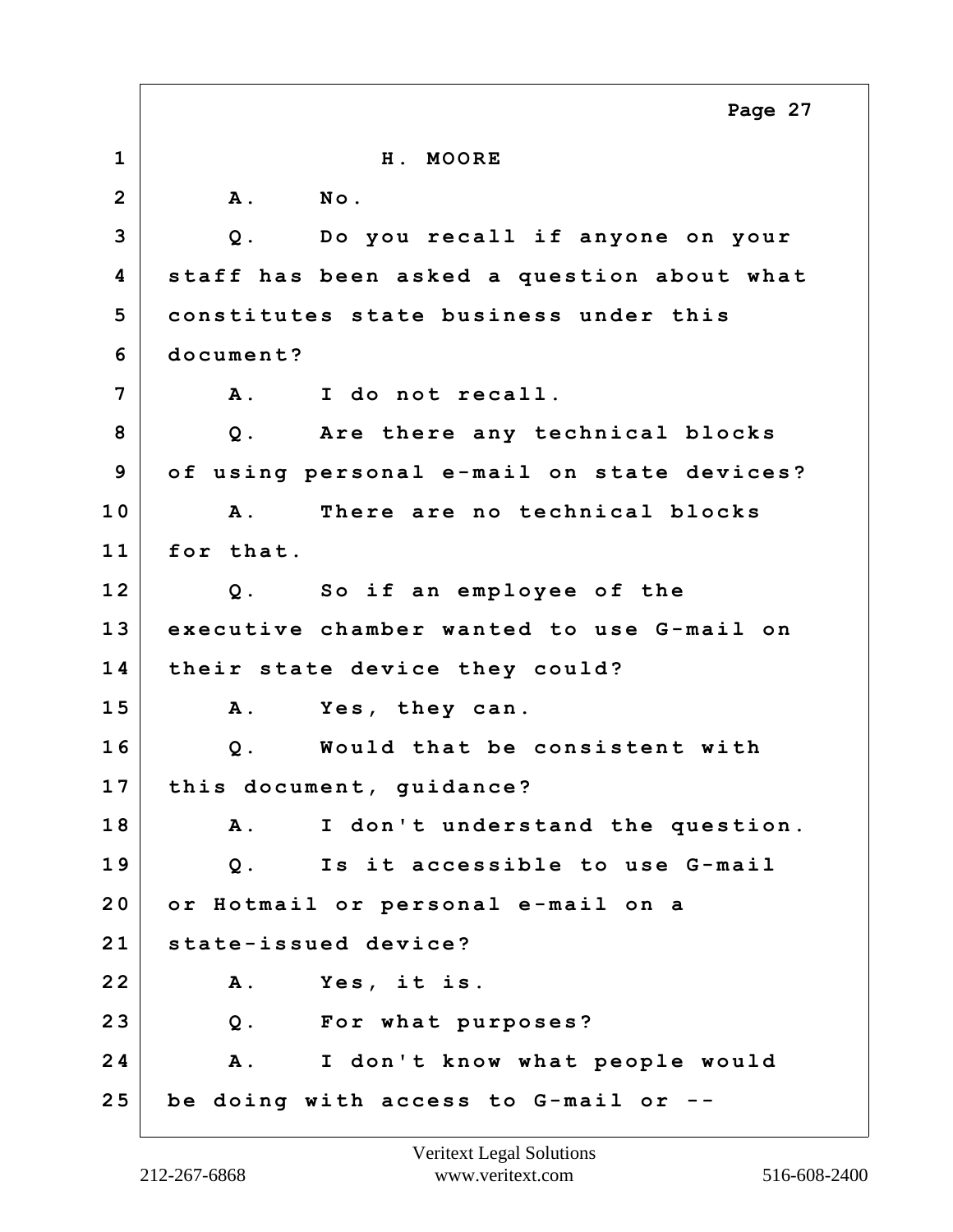|                | Page 28                                            |
|----------------|----------------------------------------------------|
| $\mathbf 1$    | H. MOORE                                           |
| $\overline{2}$ | Are there any limits around the<br>Q.              |
| 3              | use of accessing personal e-mail on                |
| 4              | state-issued devices?                              |
| 5              | A. Are there any limits around                     |
| 6              | accessing? No, there are not.                      |
| 7              | Q. Is it possible to --                            |
| 8              | MR. FISHMAN: I'm sorry to                          |
| 9              | interrupt. Do you mean technical                   |
| 10             | limits or legal limits? I just want                |
| 11             | to be clear what you're asking him.                |
| 12             | MS. KENNEDY PARK: I'm asking                       |
| 13             | about guidance from his department.                |
| 14             | So if his department gives anybody any             |
| 15             | guidance or tells them that they                   |
| 16             | should not be using their personal                 |
| 17             | e-mail on state devices.                           |
| 18             | Is that clear to you, Mr. Moore?<br>$Q$ .          |
| 19             | Yeah, that is clear to me. But<br><b>A</b> .       |
| 20             | this document is -- this document is               |
| 21             | providing guidance in not using your               |
| 22             | personal e-mail for state business.<br><b>This</b> |
| 23             | is not guiding you on not accessing your           |
| 24             | personal e-mail from a state computer.             |
| 25             | Is there any document that<br>$Q$ .                |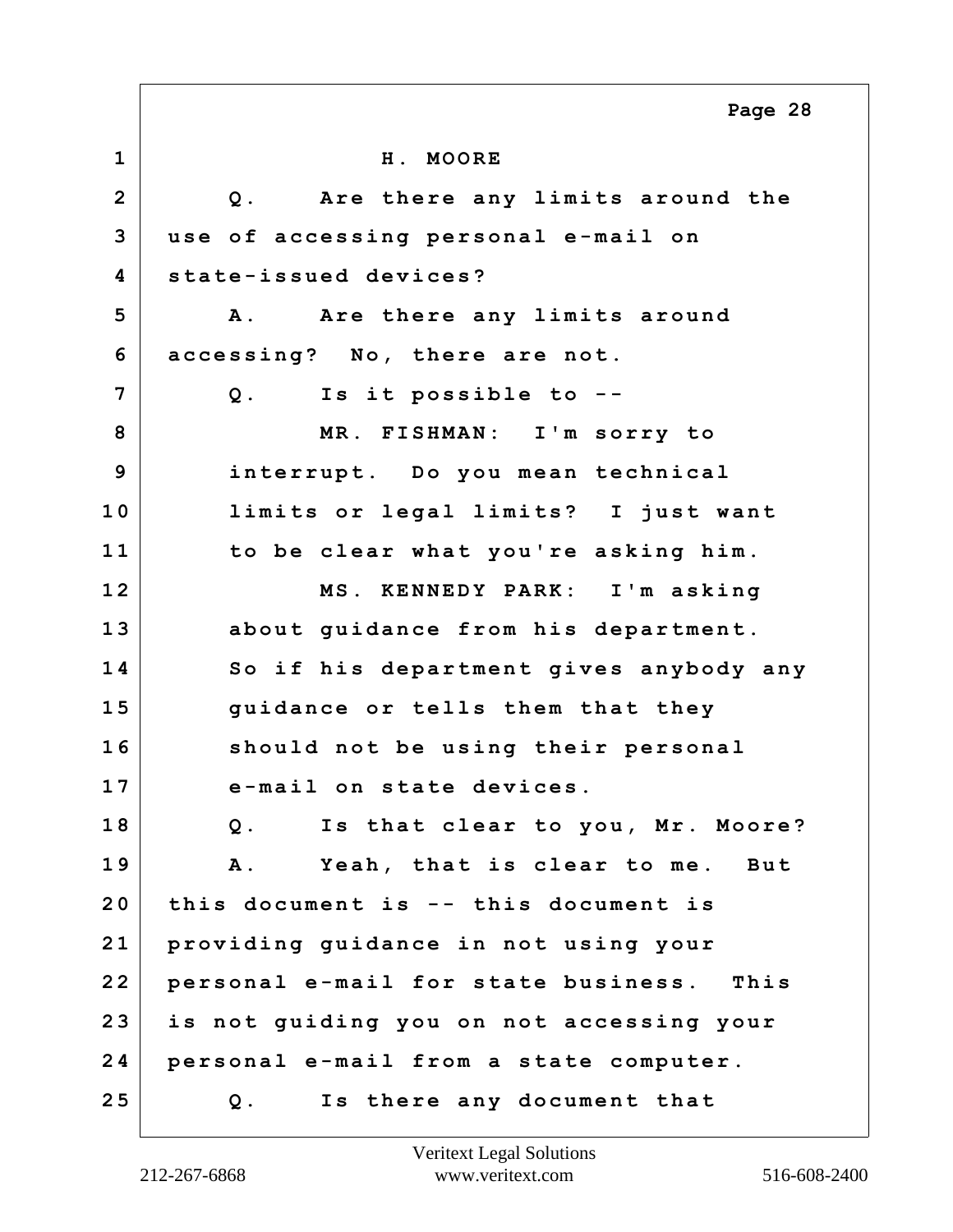**1 H. MOORE 2 guides people on accessing their personal 3 e-mail on state-issued devices? 4 A. Not provided from my department, 5 no. 6 Q. Is it possible technically to 7 think or automatically forward e-mails 8 someone received on their state-issued 9 e-mail to a personal e-mail account? 10 A. We don't allow forwarding of 11 your e-mail. We don't allow automatic 12 forwarding of your e-mail. You can 13 forward an e-mail; however, we don't have 14 a technical block in place for you to 15 automatically do that. You would have to 16 manually do so. 17 Q. I want to make sure I understand 18 that. So you do not allow automatic 19 forwarding of e-mails on a state e-mail 20 address to a personal e-mail account? 21 A. That is correct. 22 Q. And where is that guidance? 23 A. There is no guidance for that. 24 We just apply that on the technical side. 25 Q. And how do you do that on the Page 29**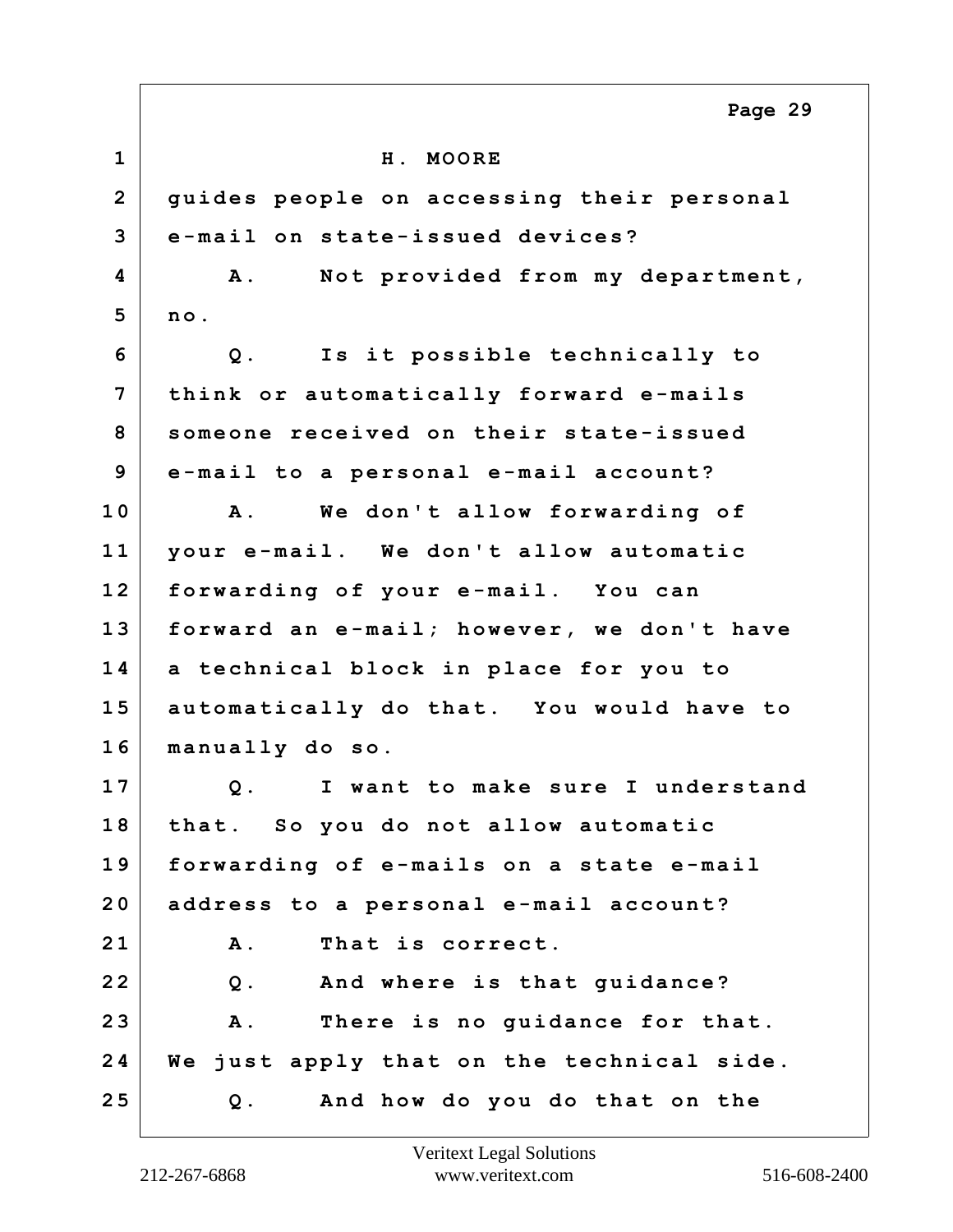**1 H. MOORE 2 technical side? 3 A. There are settings you can 4 configure on the exchange server to not 5 have automatic forwarding set up. 6 Q. Do you do that for every device 7 issued by the executive chamber? 8 A. By default that is configured 9 for every device. 10 Q. Have there been any exceptions 11 granted to that configuration? 12 A. The only exception granted would 13 be for the event accounts, when events are 14 going to occur and a mailbox needs to be 15 monitored. 16 Q. Have there been any exceptions 17 to this rule for any individuals? 18 A. No, there has not. Not to my 19 knowledge. 20 Q. In order to get an exception for 21 an individual, who would someone need to 22 speak to? 23 A. The request would come to my 24 office, but for such an exception we would 25 need to then visit counsel's office to get Page 30**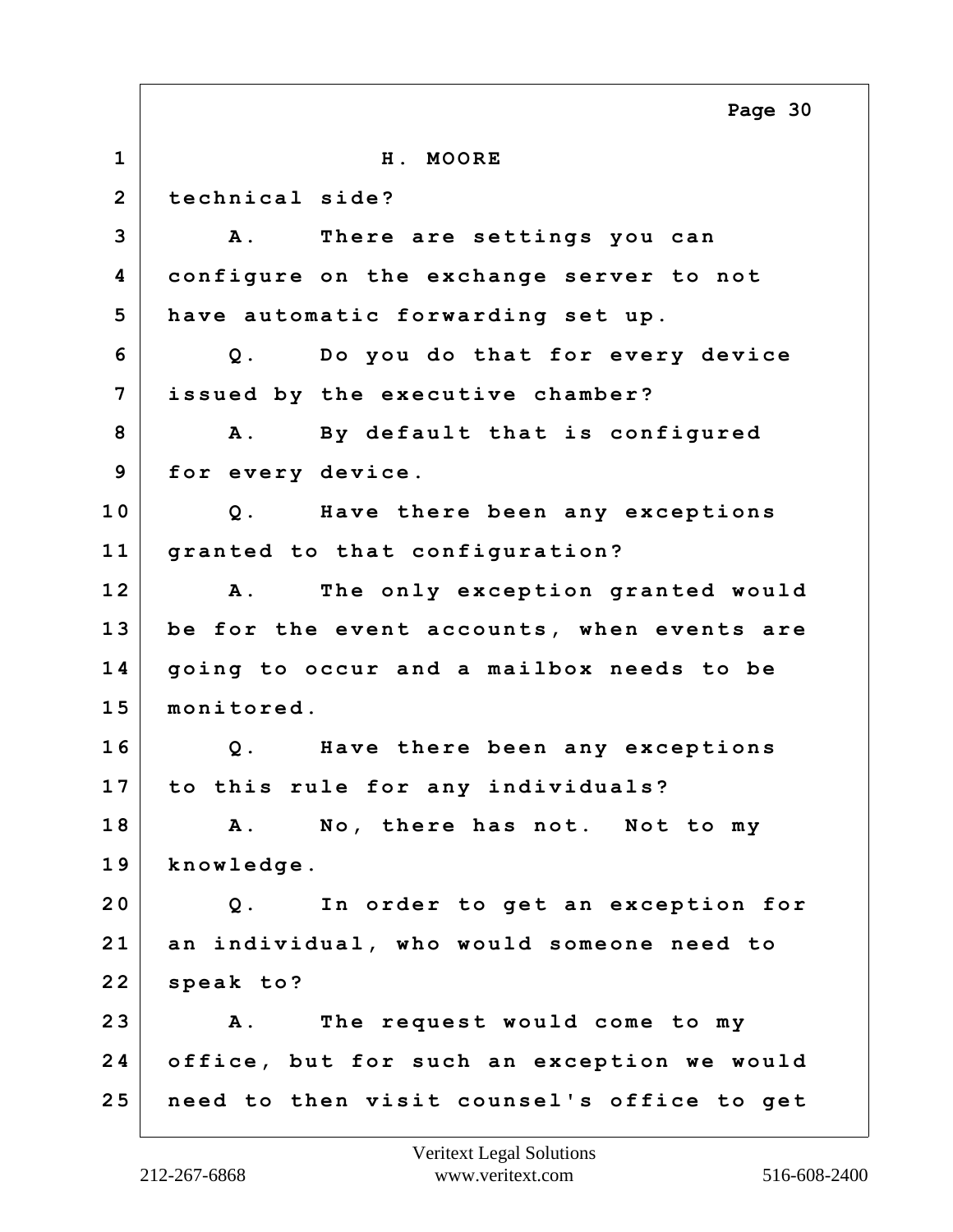**1 H. MOORE 2 guidance on that. 3 Q. Anyone in particular in the 4 counsel's office you would have to consult 5 with? 6 A. It would be the -- the first 7 contact would be the counsel with the 8 technology portfolio. 9 Q. Who is that right now? 10 A. Currently that is 1 1 . 12 MS. KENNEDY PARK: We can take 13 that document off the screen. 14 Q. We talked about onboarding 15 employees. Can you describe for us the 16 process that happens when an employee 17 departs the chamber? 18 A. When an employee departs the 19 chamber? 20 Q. Yes. 21 A. We would get a notification from 22 the administrative office. That 23 notification will tell us when the last 24 day, the last in-office day of that 25 employee is. Page 31**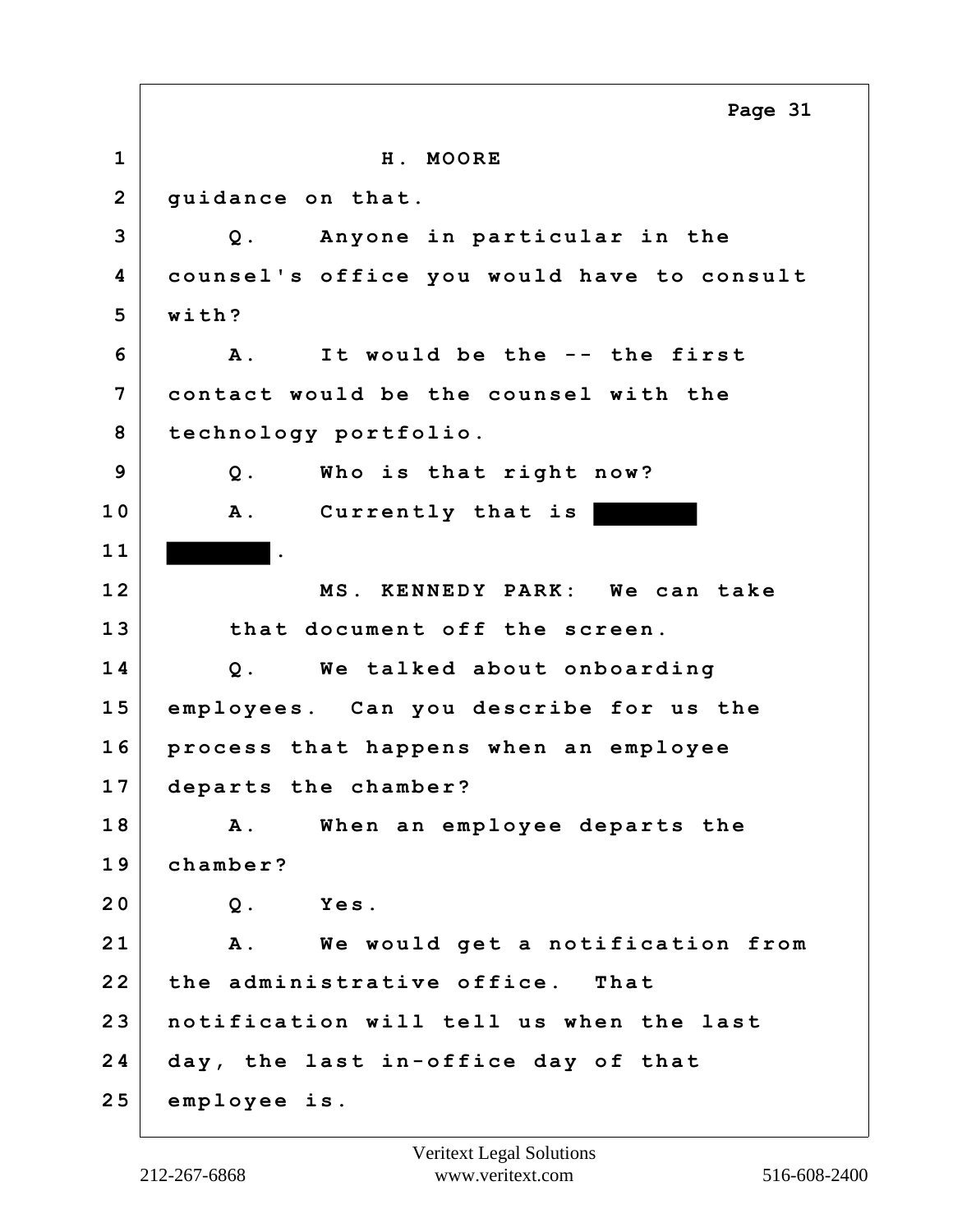**Page 32**

| $\mathbf{1}$   | H. MOORE                                   |
|----------------|--------------------------------------------|
| $\overline{2}$ | On the last day, all technology            |
| 3              | or any device assigned to that user would  |
| 4              | be handed in to the administrative office  |
| 5              | or they can hand it in directly to us.     |
| 6              | After devices are turned in, we change all |
| 7              | passwords and we verify that access has    |
| 8              | now been disabled for that employee so     |
| 9              | they can't get access to any other         |
| 10             | resources they've previously had. And      |
| 11             | that usually happens at the close of       |
| 12             | business for that day. You know, the       |
| 13             | employees last day.                        |
| 14             | The next morning, we then start            |
| 15             | a process of reviewing for ourselves.      |
| 16             | We'll first check in our office if there   |
| 17             | are any litigation holds against this      |
| 18             | employee's accounts, and then we follow up |
| 19             | with counsel's office to make sure that    |
| 20             | there is no litigation that we are not     |
| 21             | aware of happening with this person's      |
| 22             | account before.                            |
| 23             | Once the account is cleared of             |
| 24             | all of those things, then it is deleted.   |
| 25             | How do you know that there's a<br>Q.       |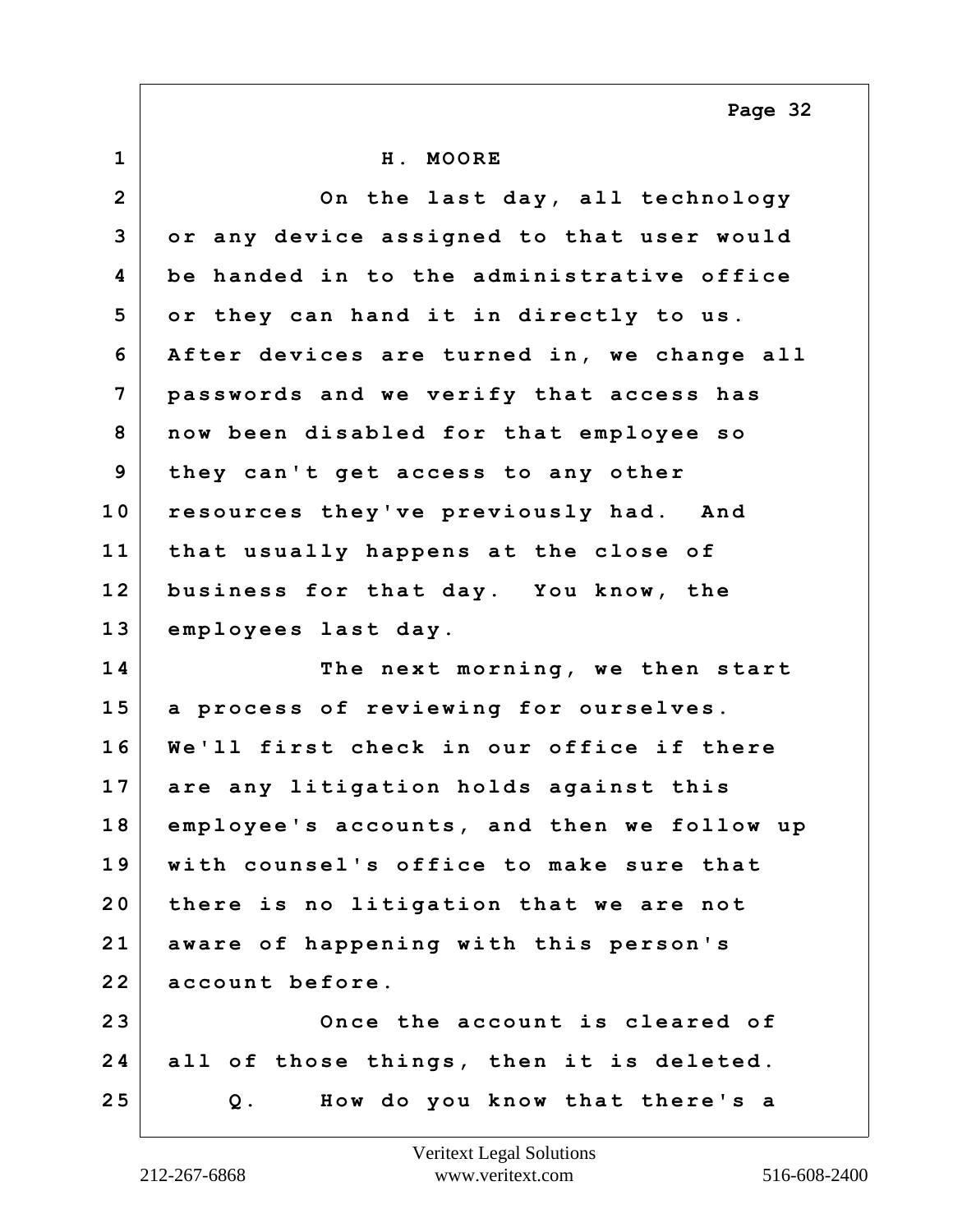**1 H. MOORE 2 litigation hold for someone? 3 A. We would check in. For us in 4 our office, from the exchange server 5 because we configure the holds, it's very 6 obvious to us because we would go to their 7 account and, you know, you would see that 8 the person's on a hold. 9 There's literally a section on 10 the screen that tells us if a person's on 11 hold or not. Whether they are or are not, 12 again, we always check with counsel's 13 office and would be the person 14 that we would check in with. 15 And then, if we are not sure how 16 her office works and who they consult 17 with, but that's where our direction would 18 come from. She would give us an answer, a 19 yes or no. If it's a yes, then we hold 20 the information. If it's no, then we 21 proceed. 22 Q. If it's a yes, how do you hold 23 the information? 24 A. If it's a yes, at this point, 25 we -- if it's a yes, usually there's Page 33**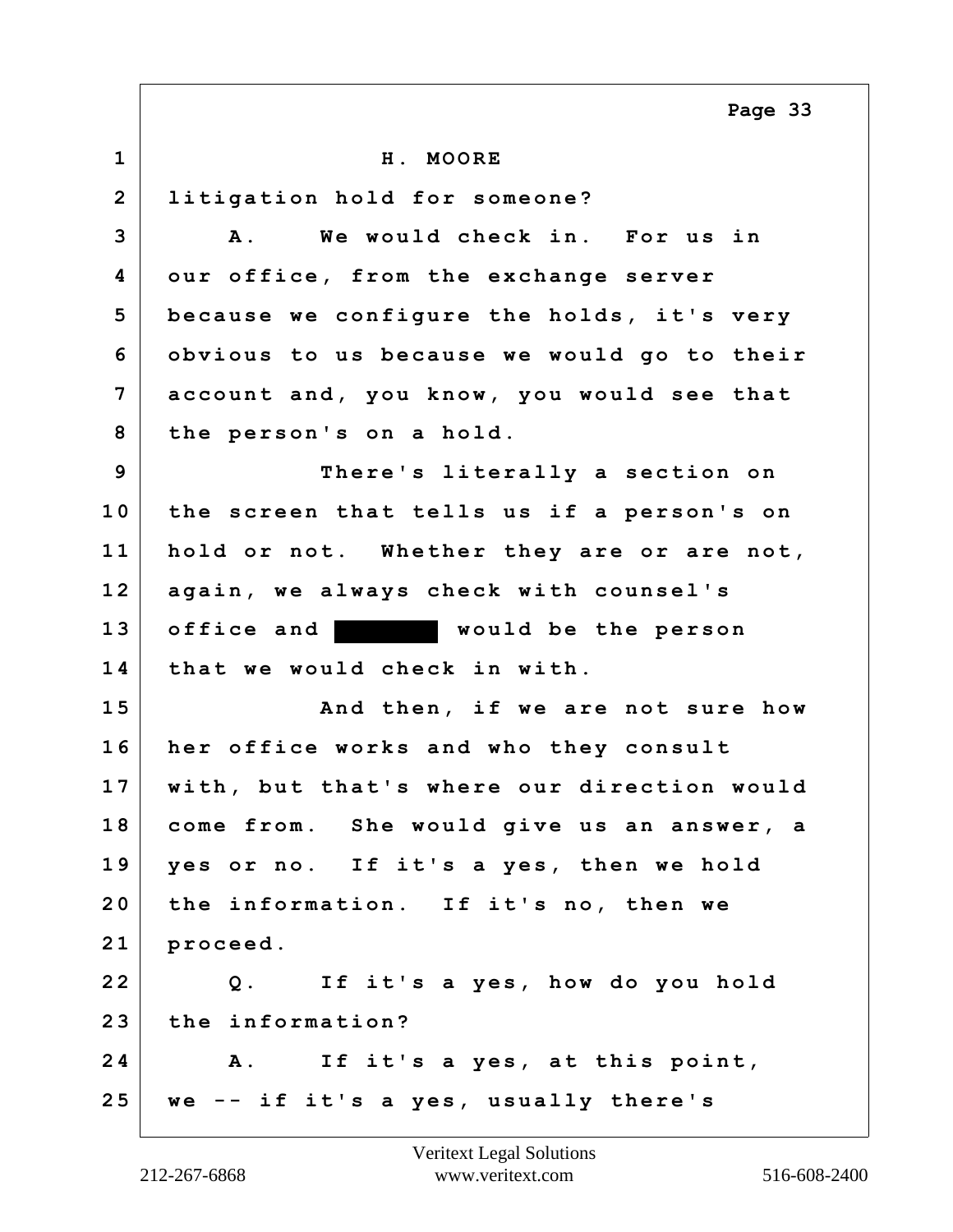**1 H. MOORE 2 already a hold in place. If it's a yes 3 that we were not aware of, then we would 4 put a hold in place and all of that stuff 5 would just be in stasis until the matter 6 is closed. 7 Q. Describe the steps you take when 8 you become aware that a litigation hold 9 has been put in place for a particular 10 person? 11 A. For a particular person, when it 12 is brought to your attention, what we will 13 do is we will make contact -- when 14 counsel's office brings it to our 15 attention, we will get explicit direction 16 from them as to what steps need to be 17 taken to preserve any documentation. 18 Q. The counsel's office tells you 19 what steps to take? 20 A. Correct. So if it is a hold, 21 they'll explain to us what needs to be 22 placed on hold. If it's the e-mail, text 23 messages, if it's a document, they will 24 explicitly state what we need to preserve. 25 Q. So counsel's office tells you Page 34**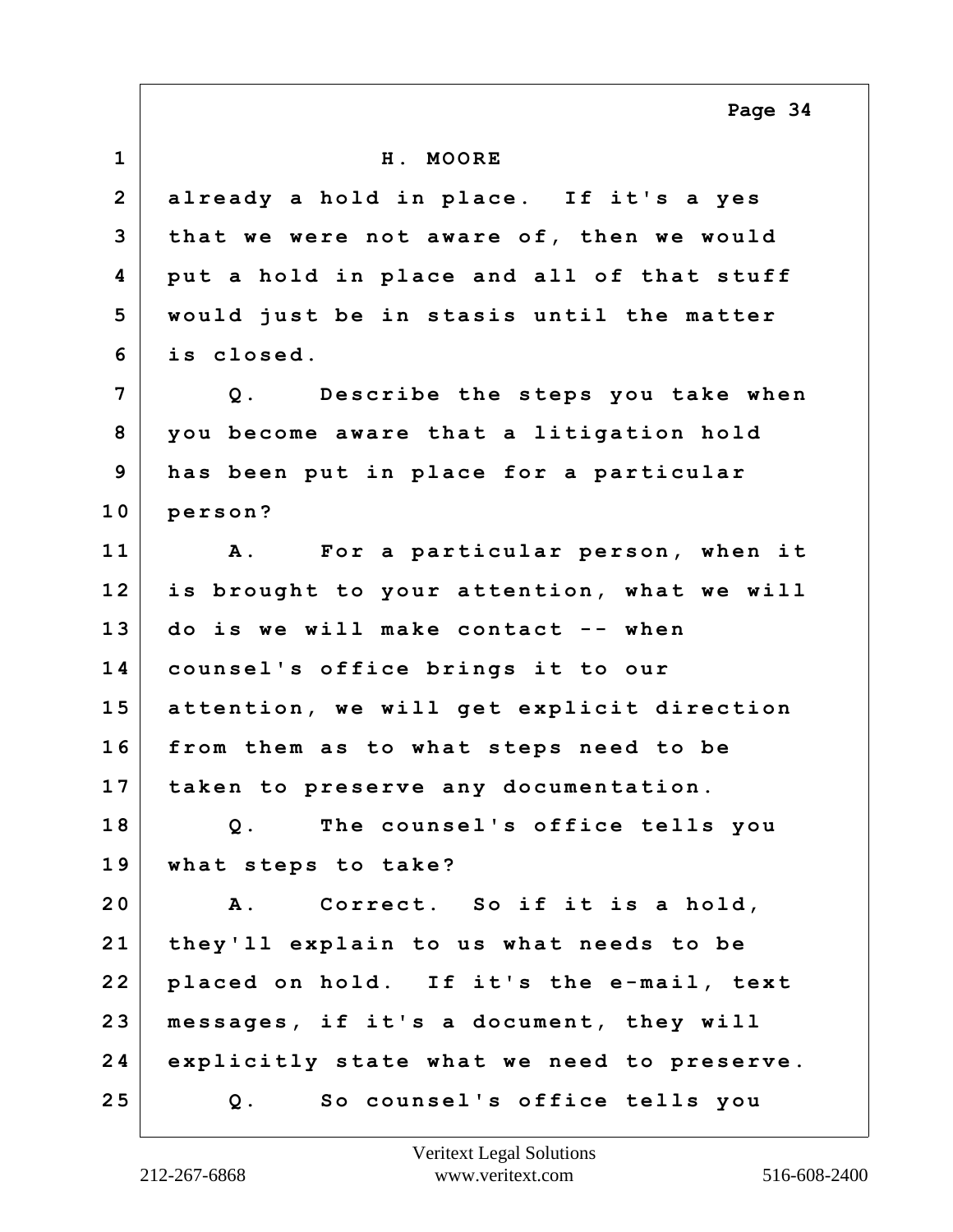**1 H. MOORE 2 the different formats of information that 3 has to be preserved? 4 A. Correct. 5 Q. Is your team responsible for 6 hard copy document preservation or just 7 electronic document preservation?** 8 A. Electronic. **9 Q. Okay. Have you ever been asked 10 to execute a litigation hold for 11 BlackBerry PIN messages? 12 A. Yes, we have. And that's always 13 difficult. 14 Q. Okay. What do you do to execute 15 a hold for BlackBerry PIN messages? 16 A. What we will do is if a person 17 needs to be placed on a hold, we would 18 take their current device from them, make 19 sure that current device does not have any 20 wireless or cellar connection to preserve 21 all the dates on the device, and we would 22 issue them a new device. 23 Q. And why do you do that? 24 A. We do that because retrieving 25 PINs from the devices is almost Page 35**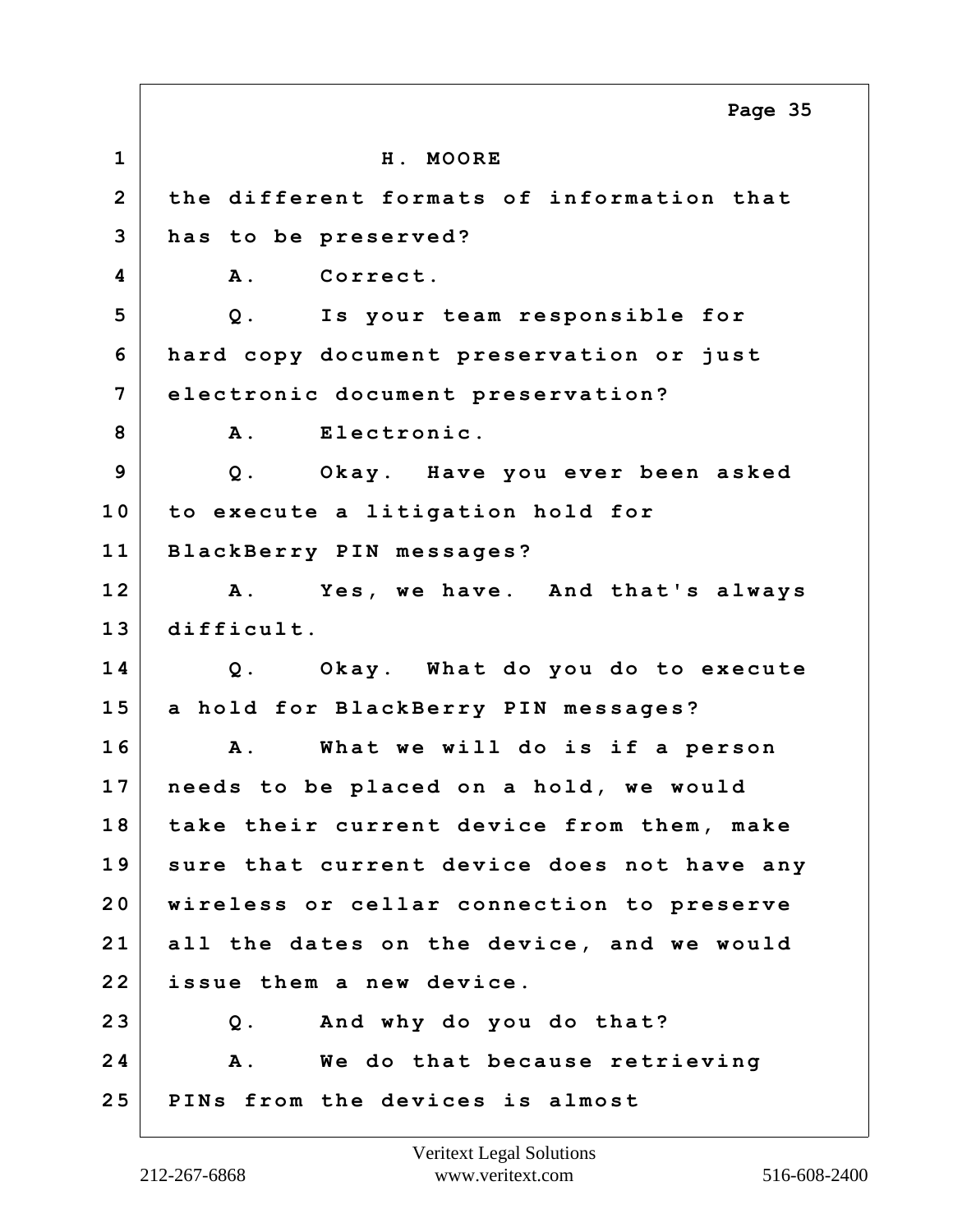|                | Page 36                                      |
|----------------|----------------------------------------------|
| $\mathbf{1}$   | H. MOORE                                     |
| $\overline{2}$ | impossible.                                  |
| 3              | Q. How would you go about                    |
| 4              | retrieving the PINs from the device?         |
| 5              | MS. KENNEDY PARK: Strike that.               |
| 6              | How do you ensure that the PINs<br>$Q$ .     |
| 7              | that are on the device are not being         |
| 8              | deleted after a litigation hold has been     |
| 9              | put in place?                                |
| 10             | If we've collected the device,<br><b>A</b> . |
| 11             | what we do is, again, make sure there is     |
| 12             | no wireless or mobile connection to that     |
| 13             | device, so it's almost putting the device    |
| 14             | in the airplane mode, and we would turn      |
| 15             | that device off essentially. So it is in     |
| 16             | stasis.                                      |
| 17             | Q. And why do you do that?<br>Why do         |
| 18             | you put it essentially into airplane mode?   |
| 19             | What is the affect of that?                  |
| 20             | We do that because the<br><b>A</b> .         |
| 21             | BlackBerrys are essentially designed, you    |
| 22             | know, especially around security protocol.   |
| 23             | If they are not checking in for a certain    |
| 24             | amount of time, then, you know, it could     |
| 25             | be considered out of compliance with         |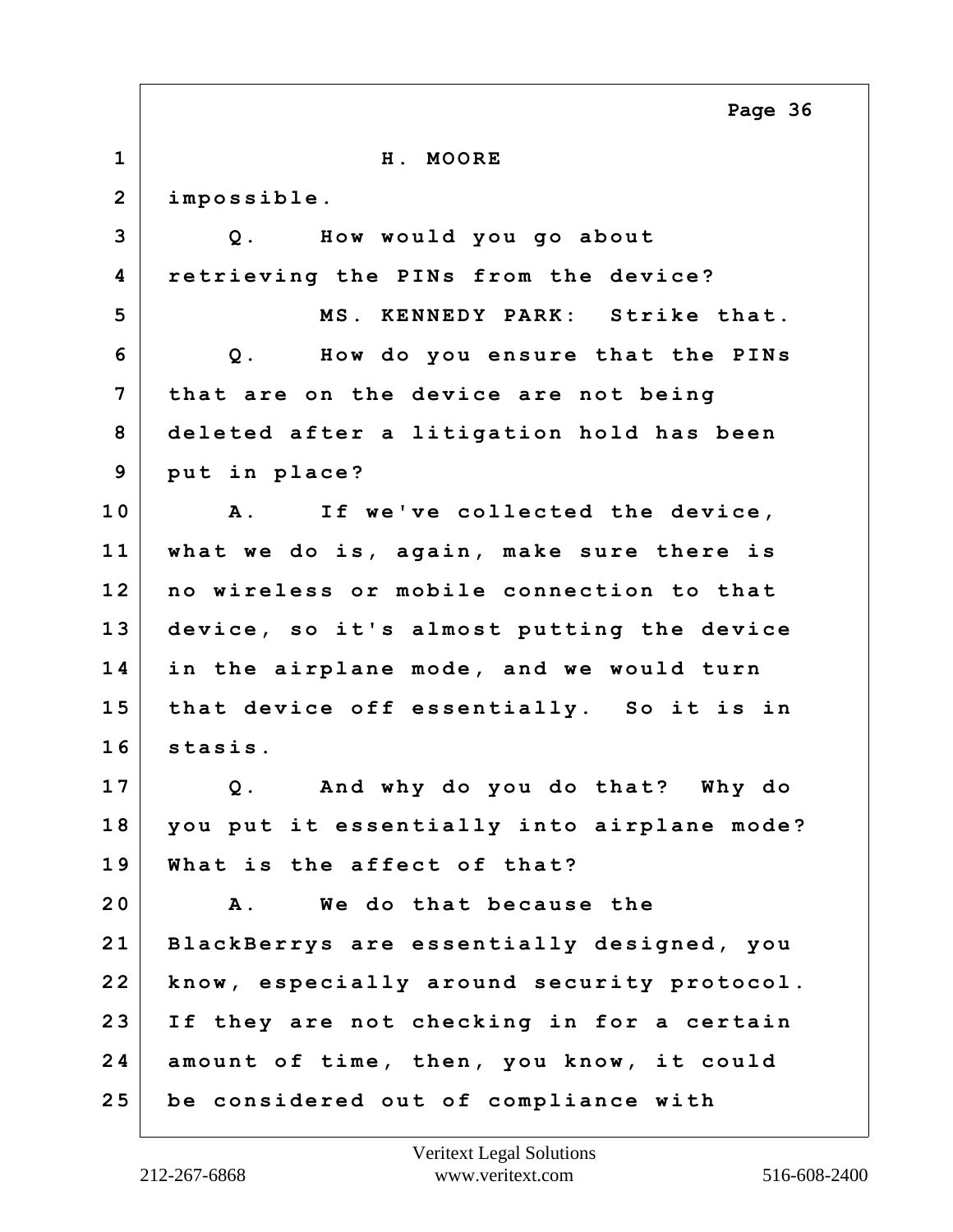**1 H. MOORE 2 whatever security settings that you have 3 established for your device. And you do 4 not want to have a situation where the 5 server sees a device out of compliance and 6 then wipe it essentially. So you want to 7 isolate the device. 8 Q. On how many occasions have you 9 approximately executed a litigation hold 10 for BlackBerry PIN messages? 11 A. I've only had to do this, where 12 I had to physically retrieve devices from 13 individuals, I've only had to do this 14 once. And it was during the trial for Joe 15 Percoco. 16 Q. On that occasion did you 17 actually have to retrieve -- attempt to 18 retrieve the BlackBerry PIN messages? 19 A. No, I did not. 20 Q. Did you turn the BlackBerry over 21 to someone else to do that process? 22 A. Yes. 23 Q. So to execute a litigation hold, 24 do you make any forensic images or copies 25 of devices? Page 37**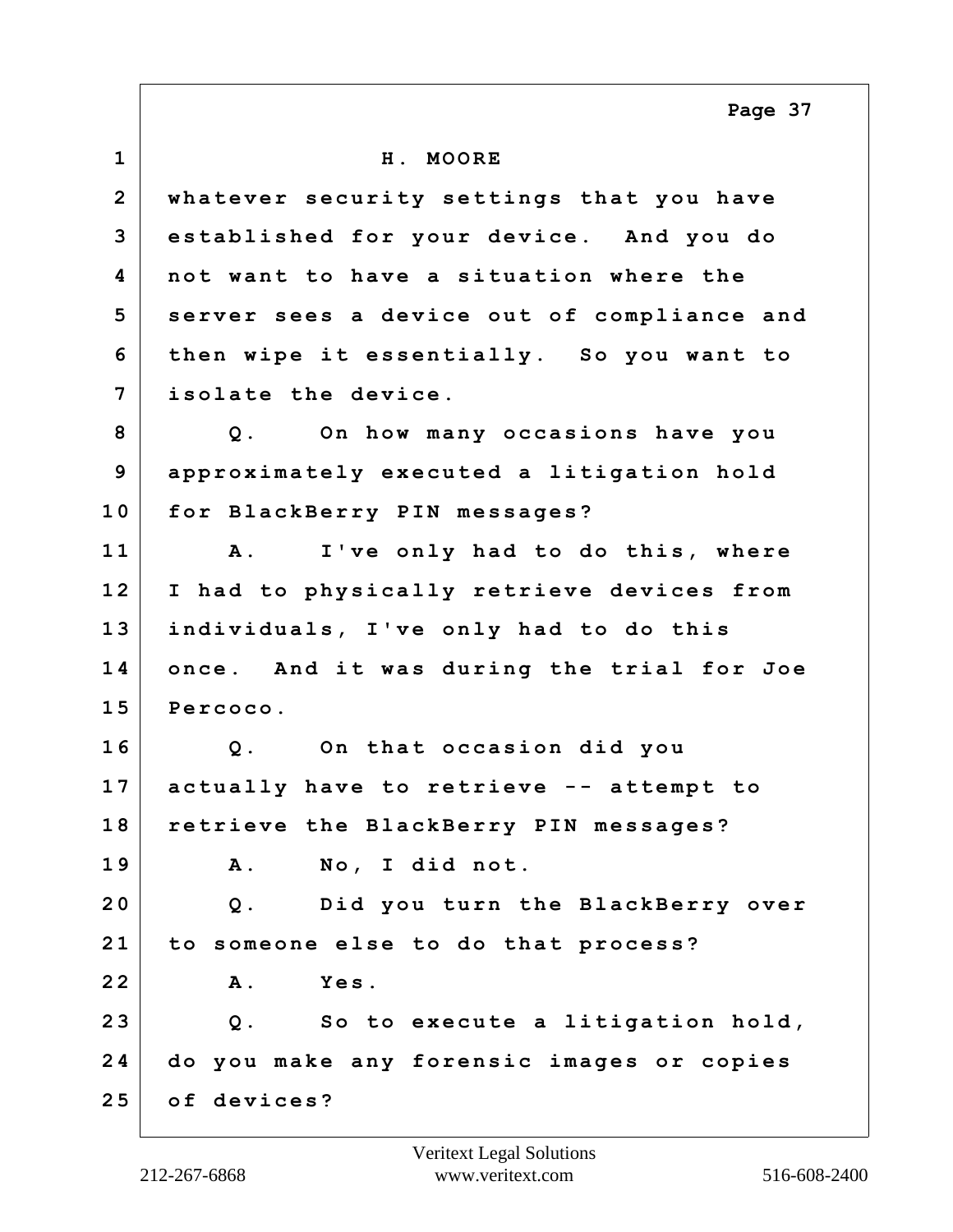|                | Page 38                                    |
|----------------|--------------------------------------------|
| $\mathbf{1}$   | H. MOORE                                   |
| $\overline{2}$ | A. No, I do not.                           |
| 3              | In the instance where you<br>$Q$ .         |
| 4              | transferred the BlackBerry PIN to someone  |
| 5              | else related to the Joe Percoco trial, you |
| 6              | didn't forensically image it or keep a     |
| 7              | copy of the device somehow?                |
| 8              | No, we did not.<br><b>A</b> .              |
| 9              | Q. So with respect to e-mails, if          |
| 10             | the counsel's office tells you that e-mail |
| 11             | needs to be held for purposes of a         |
| 12             | litigation hold, how do you accomplish     |
| 13             | that?                                      |
| 14             | We operate on an Exchange 13<br>Α.         |
| 15             | server and there are tools to put the      |
| 16             | accounts on e-discovery holds. Once an     |
| 17             | account is placed on e-discovery hold,     |
| 18             | there is a separate repository that is     |
| 19             | created to track e-mail for that account.  |
| 20             | Does that process turn off any<br>$Q$ .    |
| 21             | auto delete features?                      |
| 22             | That process does not<br>Α.                |
| 23             | automatically disable the auto delete      |
| 24             | feature.                                   |
| 25             | Do you disable auto delete<br>Q.           |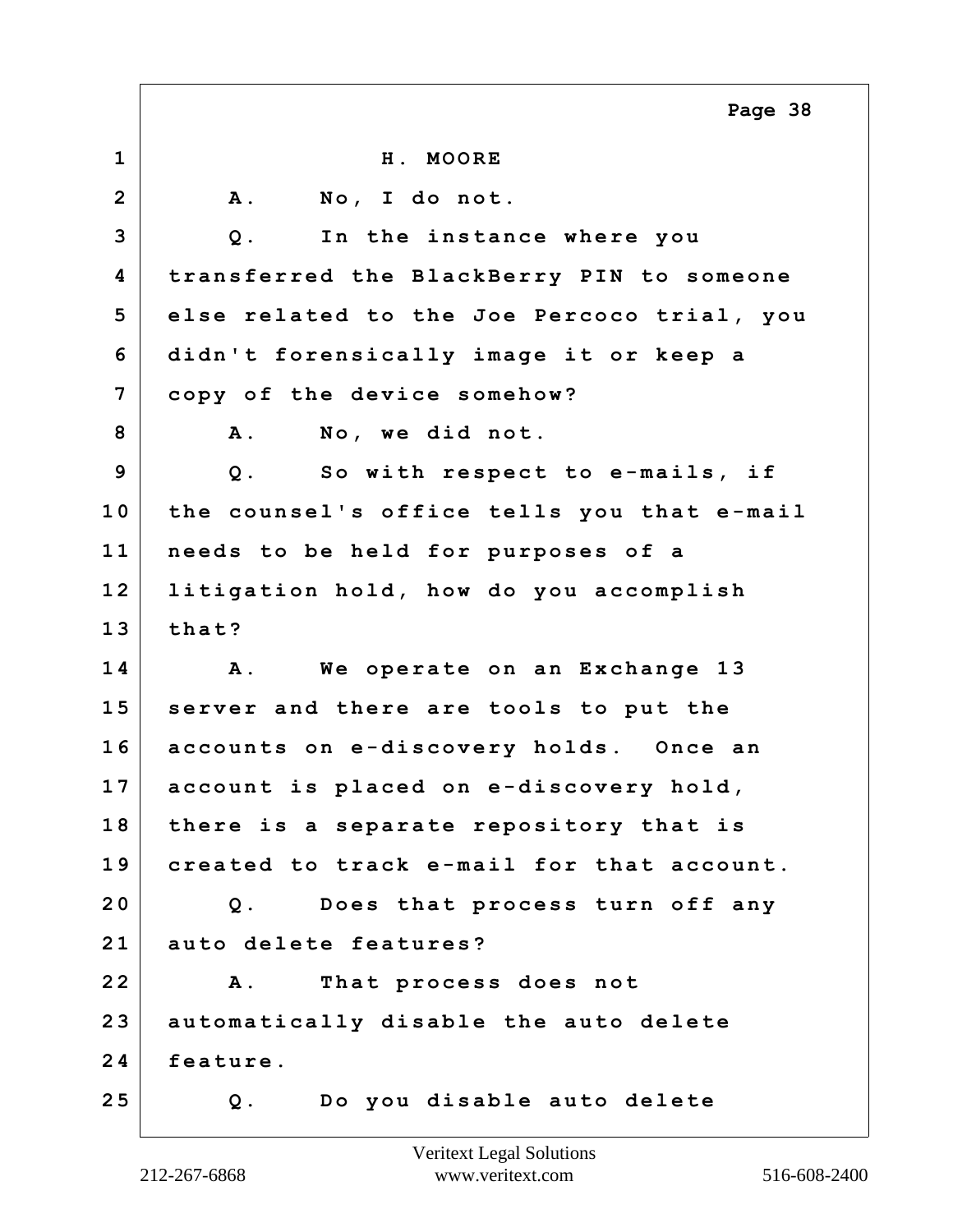**1 H. MOORE 2 features when executing a litigation hold? 3 A. We usually do. 4 Q. Are there circumstances where 5 you would not? 6 A. Not really. 7 Q. You said you usually do. I'm 8 just trying to understand other occasions 9 in which you wouldn't do it. 10 A. No, there is not an occasion 11 where we wouldn't do it. 12 Q. What about text messages. If 13 you get an instruction from counsel's 14 office that text messages are subject to a 15 litigation hold, how do you implement that 16 instruction? 17 A. So we don't actually allow SMS 18 text messages on our phones. I-messages 19 are the way that we communicate, and with 20 those right now there is no real way that 21 we have used to backup messages. 22 Q. So what does that mean for 23 executing the litigation hold? 24 A. As far as a hold goes, the 25 preservation notice would go out to the Page 39**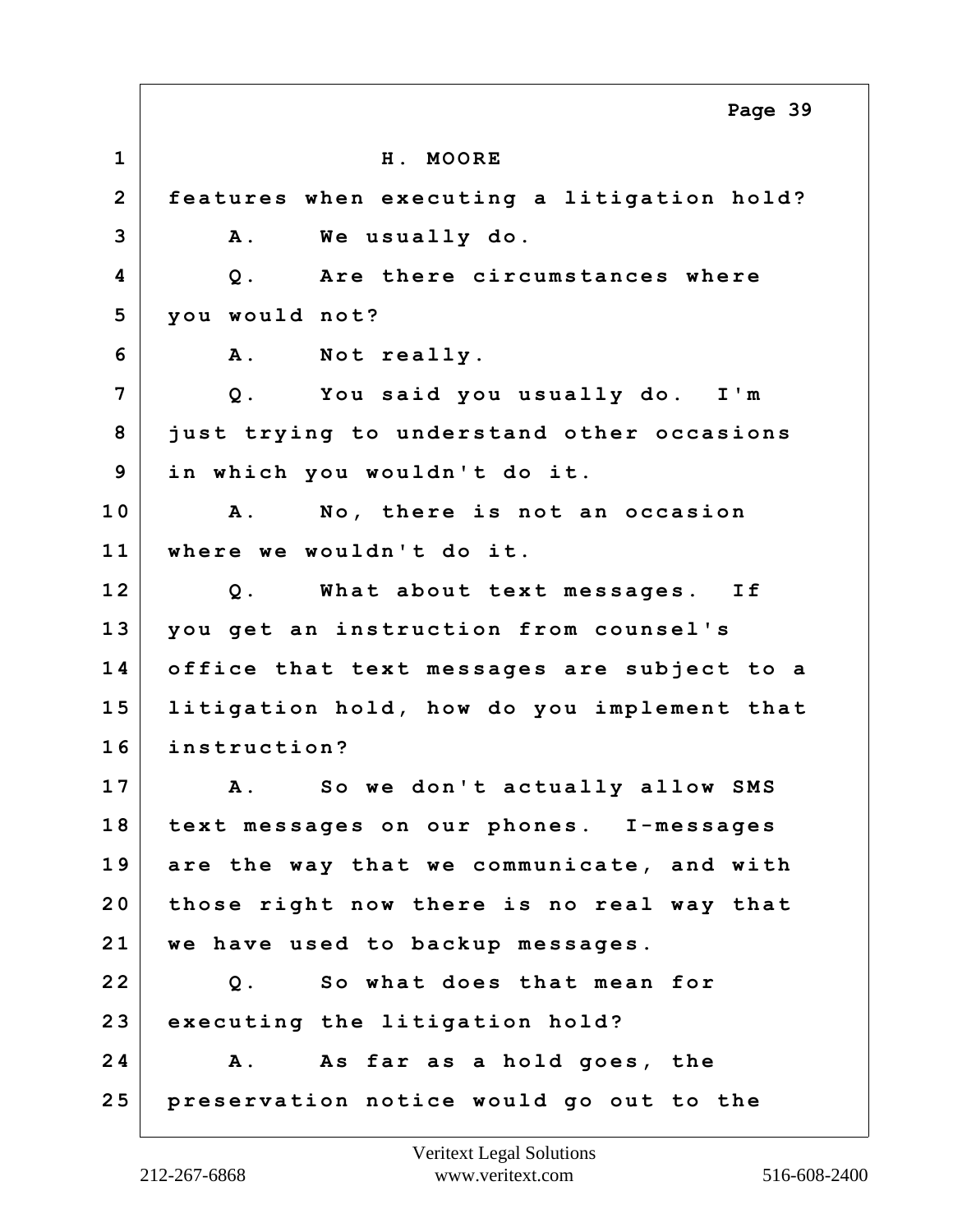**1 H. MOORE 2 individual and this is another example 3 where we would collect the phone and 4 reissue them a new device. 5 Q. Have there been occasions in 6 which you've, for a litigation hold, had 7 to collect text messages and reissue 8 devices in order to do so? 9 A. Not until now, no. 10 Q. When you say "not until now," 11 what do you mean by not until now? 12 A. Not until the recent collection 13 of devices. 14 Q. Going back to e-mails, are 15 copies of e-mails retained by the e-mail 16 holder repository even if auto deleted or 17 manually deleted by a user who is on a 18 hold? 19 A. That is correct. 20 Q. How does that get done? 21 A. That's automatically done in the 22 exchange server. 23 Q. When counsel has instructed you 24 to execute a litigation hold, how do you 25 do that for documents on the G or the Page 40**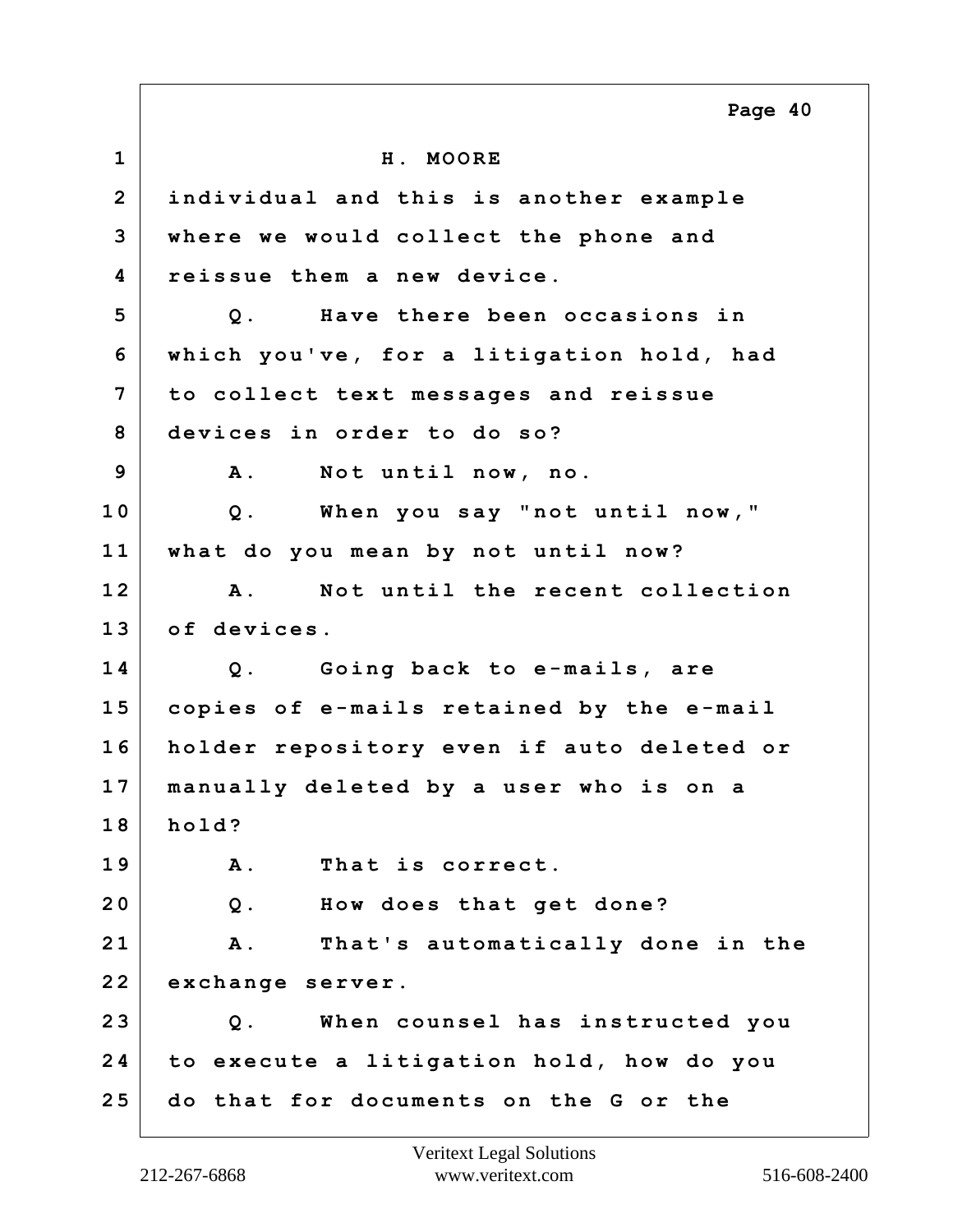|                | Page 41                                       |
|----------------|-----------------------------------------------|
| $\mathbf{1}$   | H. MOORE                                      |
| $\overline{2}$ | $I-drive?$                                    |
| 3              | We would make a copy of the<br>A.             |
| 4              | share folder at that time.                    |
| 5              | And does counsel direct you<br>$Q$ .          |
| 6              | which shared folders to make a copy of?       |
| 7              | Yes. The listed custodian would<br><b>A</b> . |
| 8              | be a part of that hold request.               |
| 9              | I want to make sure I understand<br>$Q$ .     |
| 10             | that.                                         |
| 11             | So you get a list of custodians               |
| 12             | to hold and do you figure out which of        |
| 13             | those custodians are associated with a        |
| 14             | particular share drive and then hold that     |
| 15             | drive or hold that shared folder, I should    |
| 16             | say?                                          |
| 17             | That is correct<br>Α.                         |
| 18             | Okay. So counsel's office<br>$Q$ .            |
| 19             | doesn't tell you which shared folders --      |
| 20             | well, what about the group folders? How       |
| 21             | do you hold group folders?                    |
| 22             | We would do the same thing. We<br><b>A</b> .  |
| 23             | would just make a copy of it, just as we      |
| 24             | would with your personal folder.              |
| 25             | Q. And how do you know which group            |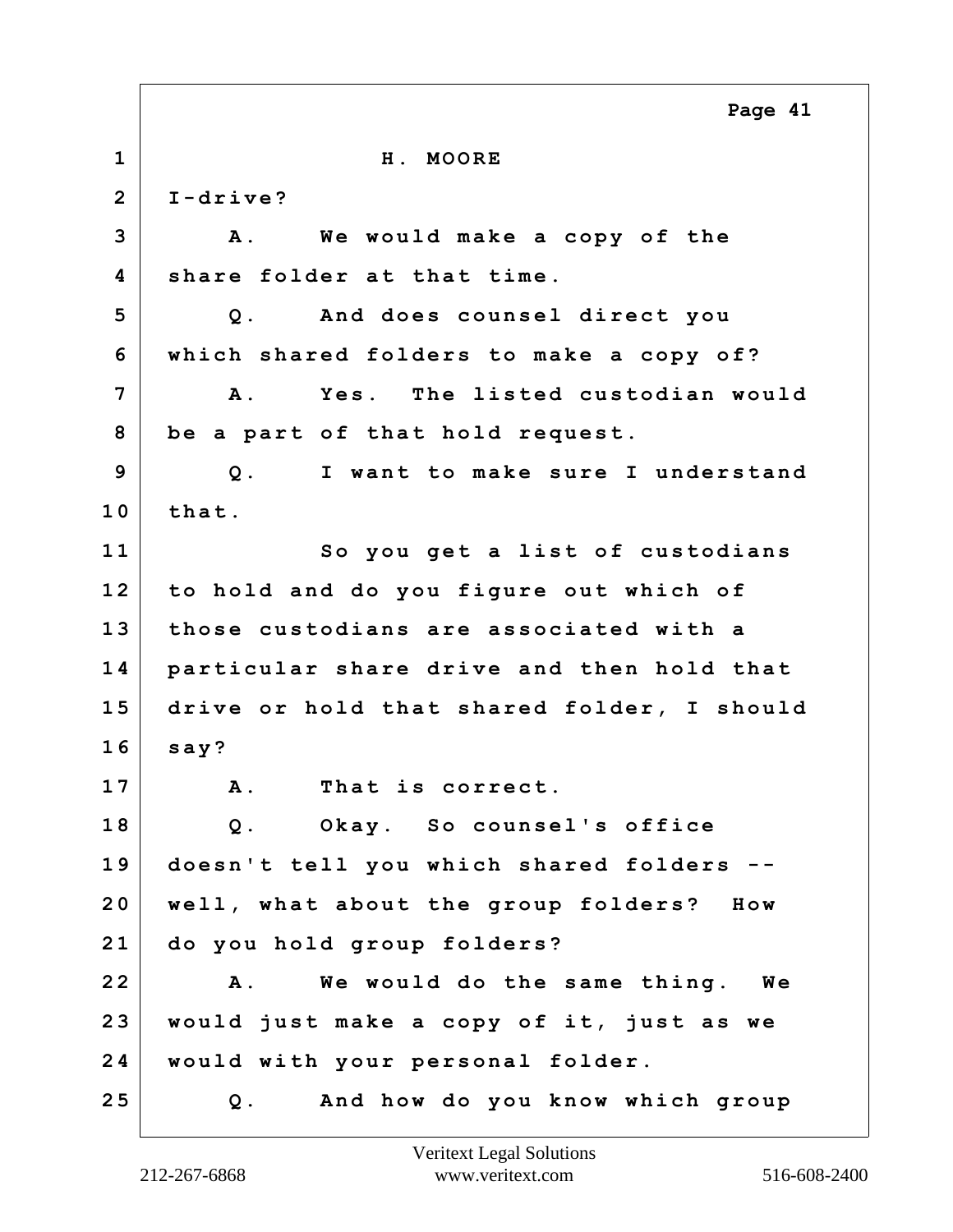**1 H. MOORE 2 folders to hold? 3 A. That would usually come from the 4 history of the request that that person 5 made or -- either that person made and was 6 approved to get access to something or 7 somebody made it on the person's behalf. 8 We tend to keep that history on file. 9 Q. So is that on a custodian basis? 10 So you look for which of the group folders 11 someone has access to, essentially, and 12 then hold that? 13 A. Correct. 14 Q. Okay. What about a C-drive? 15 How do you hold a C drive? 16 A. If the PC needs to be held, we 17 would just take that PC offline and issue 18 a new machine. 19 Q. Are there other times where 20 instead of your taking the PC and giving a 21 person a new PC, someone is asked to 22 retain the documents for a litigation hold 23 on their own? 24 A. I don't understand the question. 25 Q. So instead of -- are there ever Page 42**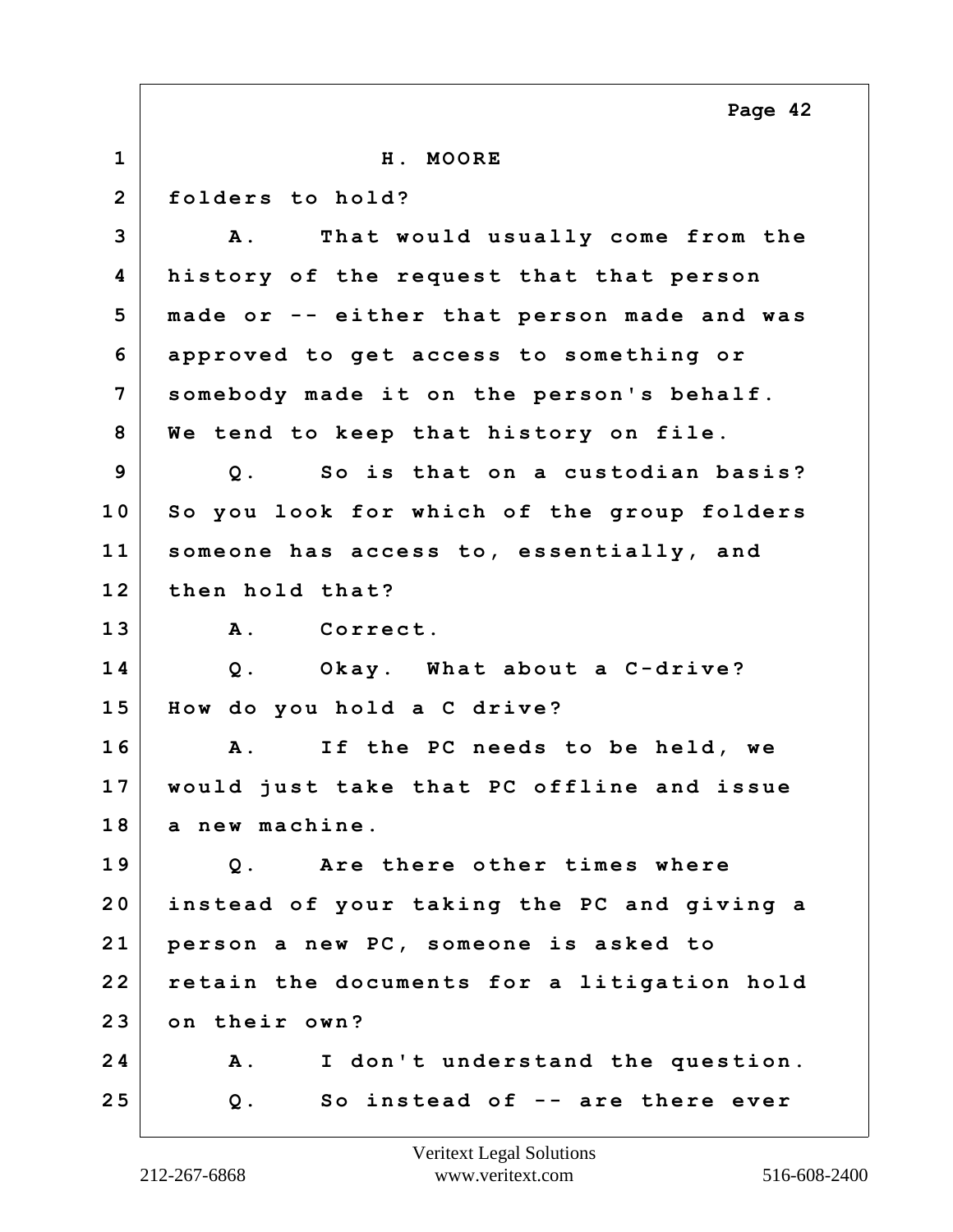**1 H. MOORE 2 occasions when you're implementing a 3 litigation hold when instead of collecting 4 the PC and issuing a new PC someone is 5 just told if you have documents on your 6 C-drive save them? 7 A. I'm not aware of that, no. 8 Q. Are there any other electronic 9 communication devices or platforms that 10 you have had to preserve for a litigation 11 hold that we haven't covered? 12 A. No. 13 Q. Are you aware that there are PCs 14 at the executive mansion? 15 A. Yes, I am. 16 Q. Have you ever had to preserve 17 those PCs for a litigation hold? 18 A. Not to my knowledge, no. 19 Q. Do you have any role in setting 20 up those PCs? 21 A. Yes, we do. 22 Q. Okay. And what did you do to 23 set those PCs up? 24 A. We would set them up as in any 25 standard user PC. We would go in, Page 43**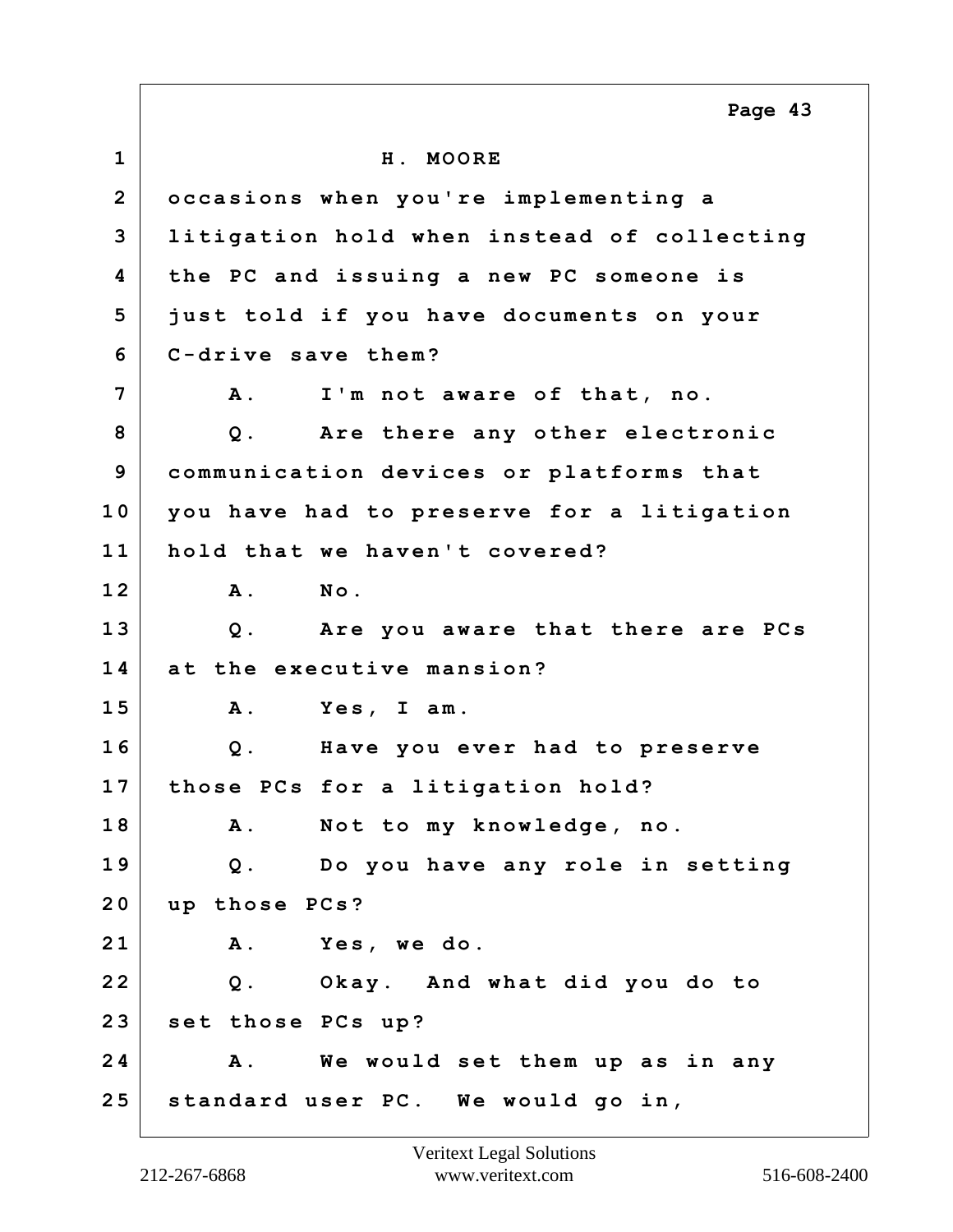**1 H. MOORE 2 configure it, make sure it connected to 3 the network, we could see it, and usually 4 set up a printer for that PC to connect 5 to. 6 Q. So the PCs that are in the 7 executive mansion are on the Albany 8 server, the files on the Albany server or 9 is there a separate server for those 10 files? 11 A. Not all the files. Not all the 12 PCs in the mansion are actually connected 13 to the executive chamber. There are PCs 14 that are connected to the executive 15 chamber and to the Office of General 16 Services. 17 Q. How many PCs are there in the 18 executive mansion? 19 A. I do not know the answer to that 20 question. For us, there are two. 21 Q. So you don't know about the ones 22 that are OGS connected? 23 A. I do not. 24 Q. Okay. And for the ones that are 25 in the executive mansion that are part of Page 44**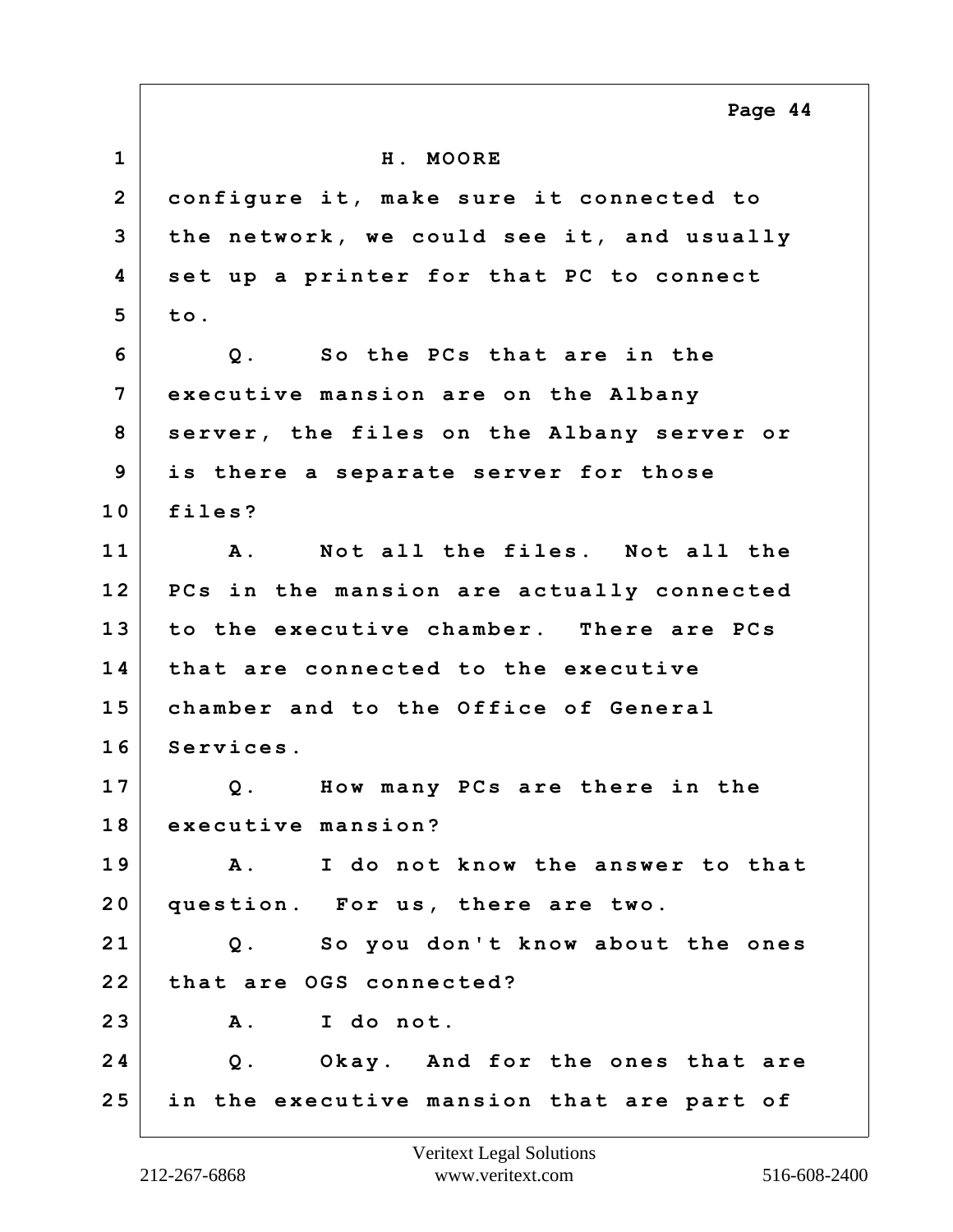**1 H. MOORE 2 the executive chamber's responsibly, your 3 responsibility, the server for those is 4 the same server that we were talking about 5 that the G-file exists on? 6 A. That is correct. 7 Q. Is there any other server that 8 the PCs in the executive mansion are 9 connected to? 10 A. Not to my knowledge. There 11 shouldn't be. No, there wouldn't be. To 12 my knowledge, there wouldn't be. 13 Q. Do the PCs in the executive 14 mansion have the ability to save files 15 locally on them on a C-drive? 16 A. Yes, they do. 17 Q. Do all PCs issued by the 18 executive chamber have the ability to save 19 local files on their local drive? 20 A. Yes, they do. 21 Q. Are there any automated 22 retention policies on the files on the 23 server on the G-drive or the I-drive? 24 A. There are no retention policies 25 on the G-drive or I-drives. Page 45**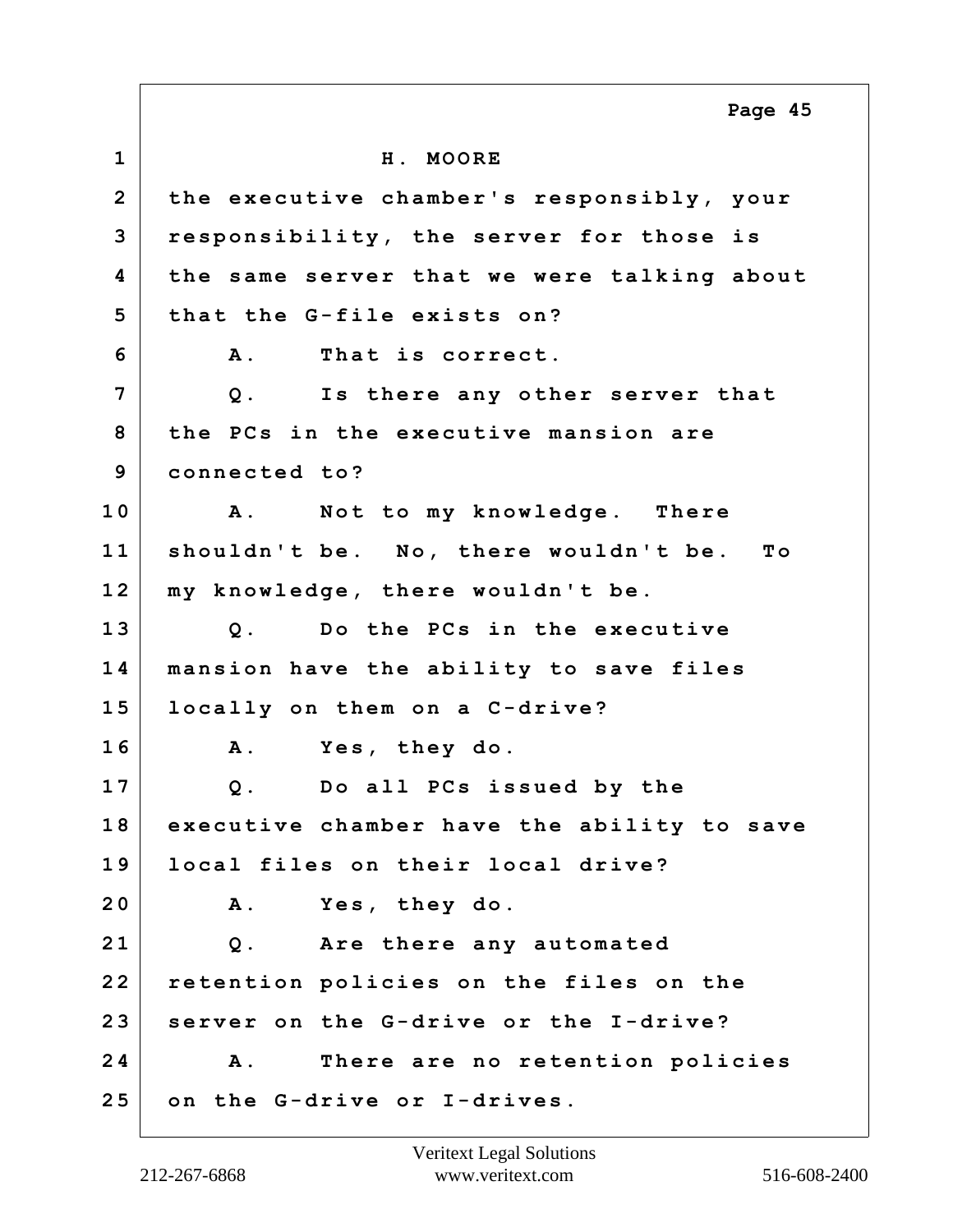**1 H. MOORE 2 Q. Are there auto deletion policies 3 for the file servers? 4 A. No, there are not. 5 Q. Are there backup or recovery 6 systems through the file servers? 7 A. Yes, there are. 8 Q. Describe the backup and recovery 9 systems for the file servers. 10 A. The software we use to backup 11 the file server is Backup Exec and it's a 12 product from Symantec. 13 Q. Does it backup everything that 14 is on the file servers? 15 A. It backs up the entire file 16 server; that is correct. 17 Q. How long has that backup 18 software been in use? 19 A. That has been in use as long as 20 I have worked in the executive chamber. 21 Q. Since 2013, has there been any 22 system update to the personal computers 23 issued by the executive chamber? 24 A. Yes, there has been. 25 Q. And did those system updates Page 46**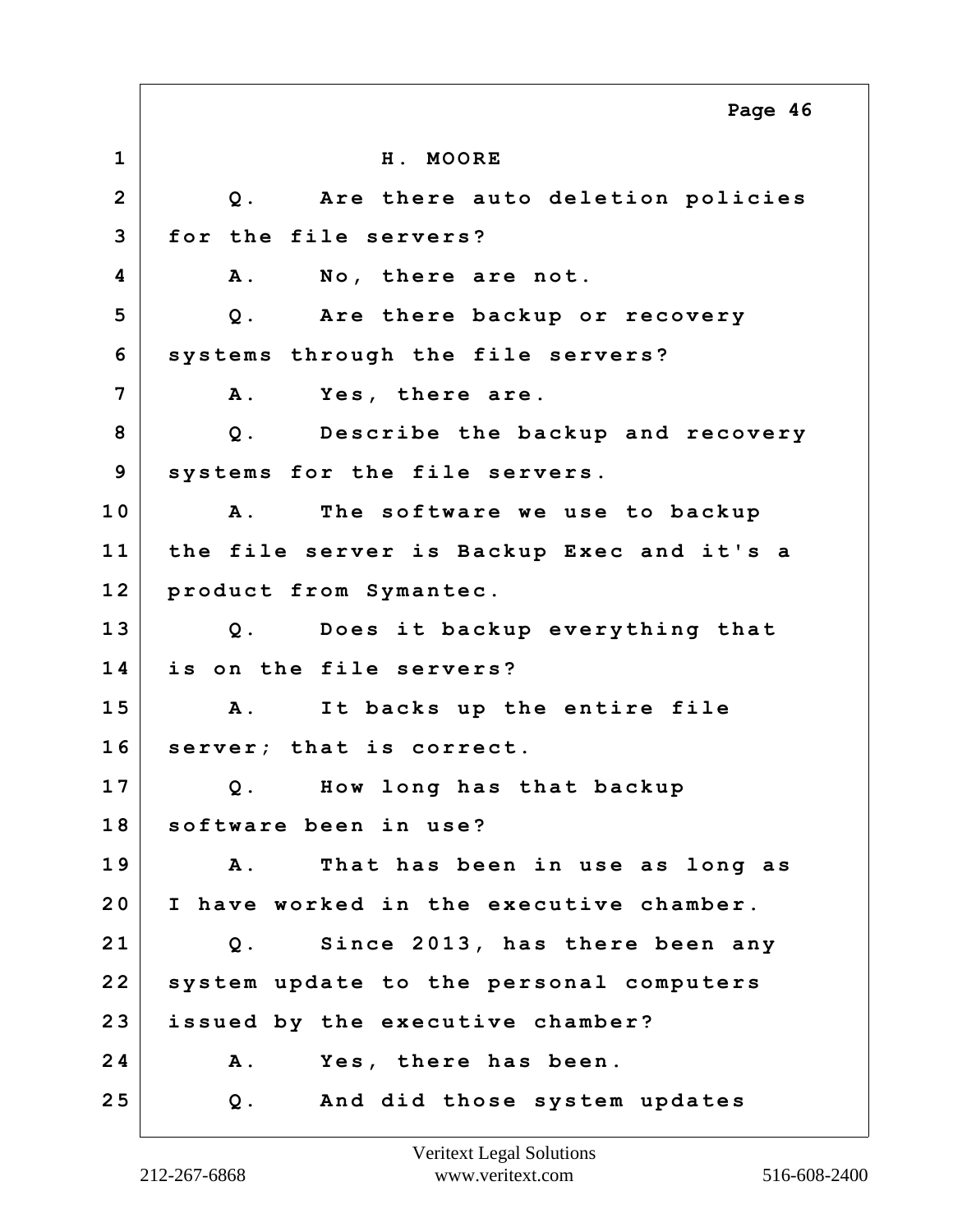**1 H. MOORE 2 cause any loss of data? 3 A. Not that I'm aware of. 4 Q. Has there been any replacement 5 of personal computers other than for 6 litigation hold? 7 A. Personal computers, I don't 8 understand the question. 9 Q. PCs, everyone in the chamber 10 gets a PC, right? 11 A. Oh, assigned PCs. I got you. 12 When you say "personal," in my 13 world, personal is personal. 14 Q. Oh, okay. How about I say PC 15 when I'm talking about the assigned 16 computers -- I'll say "assigned computer," 17 how about that? 18 A. Okay. 19 Q. Have there been any replacements 20 of assigned computers? 21 A. Yes, we have replaced assigned 22 computers. And we did that during 2019. 23 That was my first project, essentially, in 24 my new role to update the machines that we 25 were using at the time. Page 47**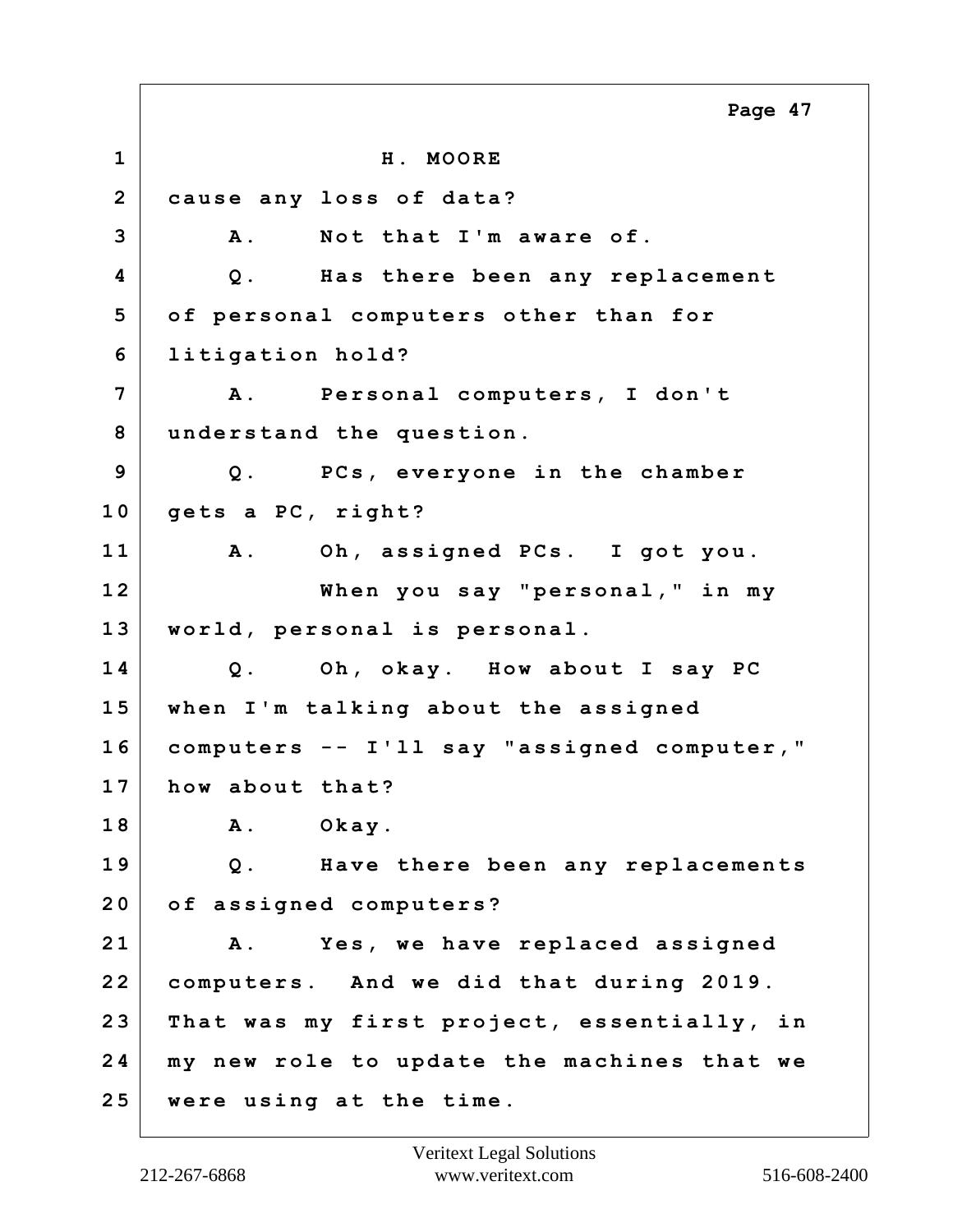**1 H. MOORE 2 Q. And when you did that update, 3 what instructions were people given about 4 documents that were on their C-drive? 5 A. People were given instructions 6 to save -- actually not to save, but to 7 actually move any documents that they had 8 on their C-drive, to move it to the 9 G-drive. 10 Q. Going back to the file server 11 backups, are file server backups recycled? 12 A. I don't understand what you 13 mean. 14 Q. So how often are you backing up? 15 A. We backup nightly and they get 16 overwritten after -- I think it is 17 48 hours, I believe it is. 18 Q. And for a litigation hold, is 19 there any change to the backup and how the 20 backups are done? 21 A. There is not. For the 22 litigation hold, if we made a copy of the 23 folder so it is potentially in stasis, the 24 copy that we make is in stasis and that is 25 outside of the backup. That gets held on Page 48**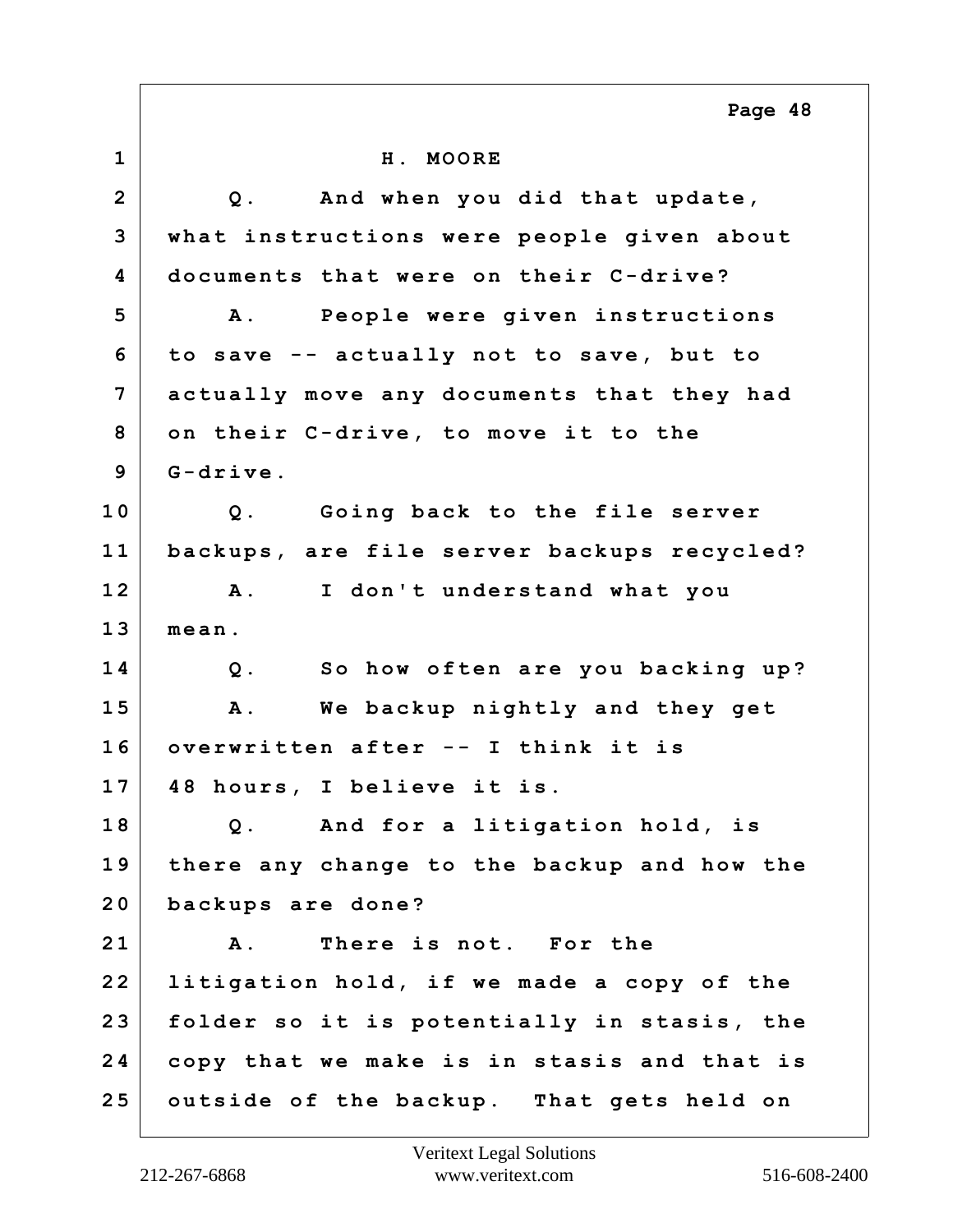**1 H. MOORE 2 a server that gets replicated. 3 Q. Do you have any role in the 4 technology related to the physical 5 security at the capital or at the 6 executive mansion, meaning security 7 cameras? 8 A. No, I do not. 9 MR. FISHMAN: Hey, Jen, whenever 10 you get to a convenient breaking spot, 11 if we could take five, I would be 12 grateful. 13 MS. KENNEDY PARK: Yeah. This 14 is a fine spot to break. 15 MR. FISHMAN: It sounded like 16 you were good. It sounded like you 17 were starting somewhere else when you 18 started to talk about cameras, so I 19 thought it might be okay. 20 MS. KENNEDY PARK: Yes. So why 21 don't we take five minutes. 22 [Whereupon, a short break was 23 taken at this time.] 24 Q. Mr. Moore, before we took a 25 break, we were talking about backups to Page 49**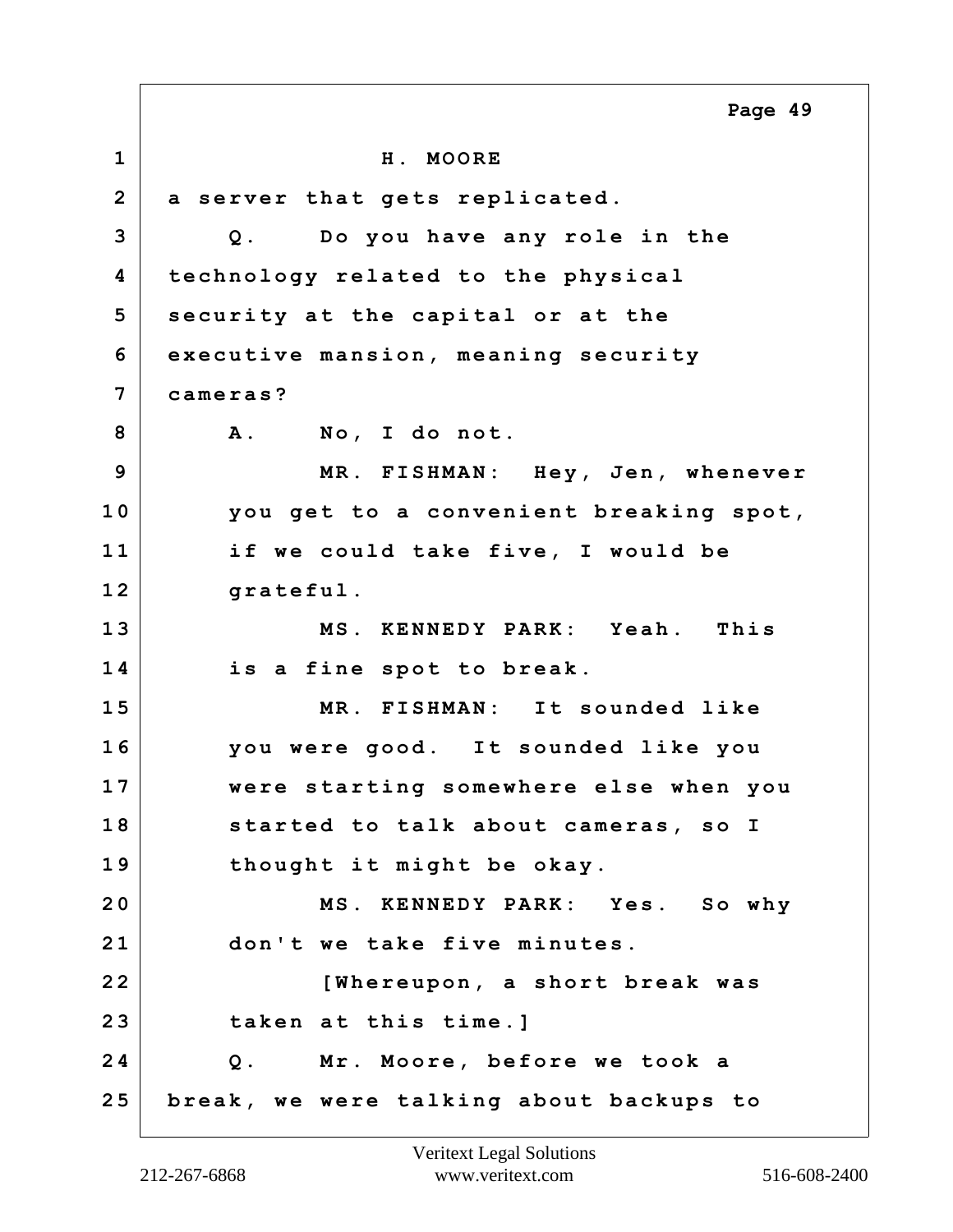**1 H. MOORE 2 the file server, and you said that the 3 backups to the file server are recycled 4 every 48 hours. 5 Is there ever a copy held for 6 longer than 48 hours? 7 A. Not currently, there is not. 8 Q. Was there ever a period in which 9 there was a backup held for longer than 10 48 hours? 11 A. Previously when we used to 12 backup the tape. 13 Q. And when was that? 14 A. That was probably maybe eight or 15 so years ago. 16 Q. And what prompted the change in 17 the way backups were done? 18 A. Backing up to tape was starting 19 to take a little too long, so we moved 20 just to digital backup. And we needed 21 more space because the environment was 22 just getting bigger essentially, so to put 23 in on tape would just take too long. Too 24 much data to copy. 25 Q. And who made the decision that Page 50**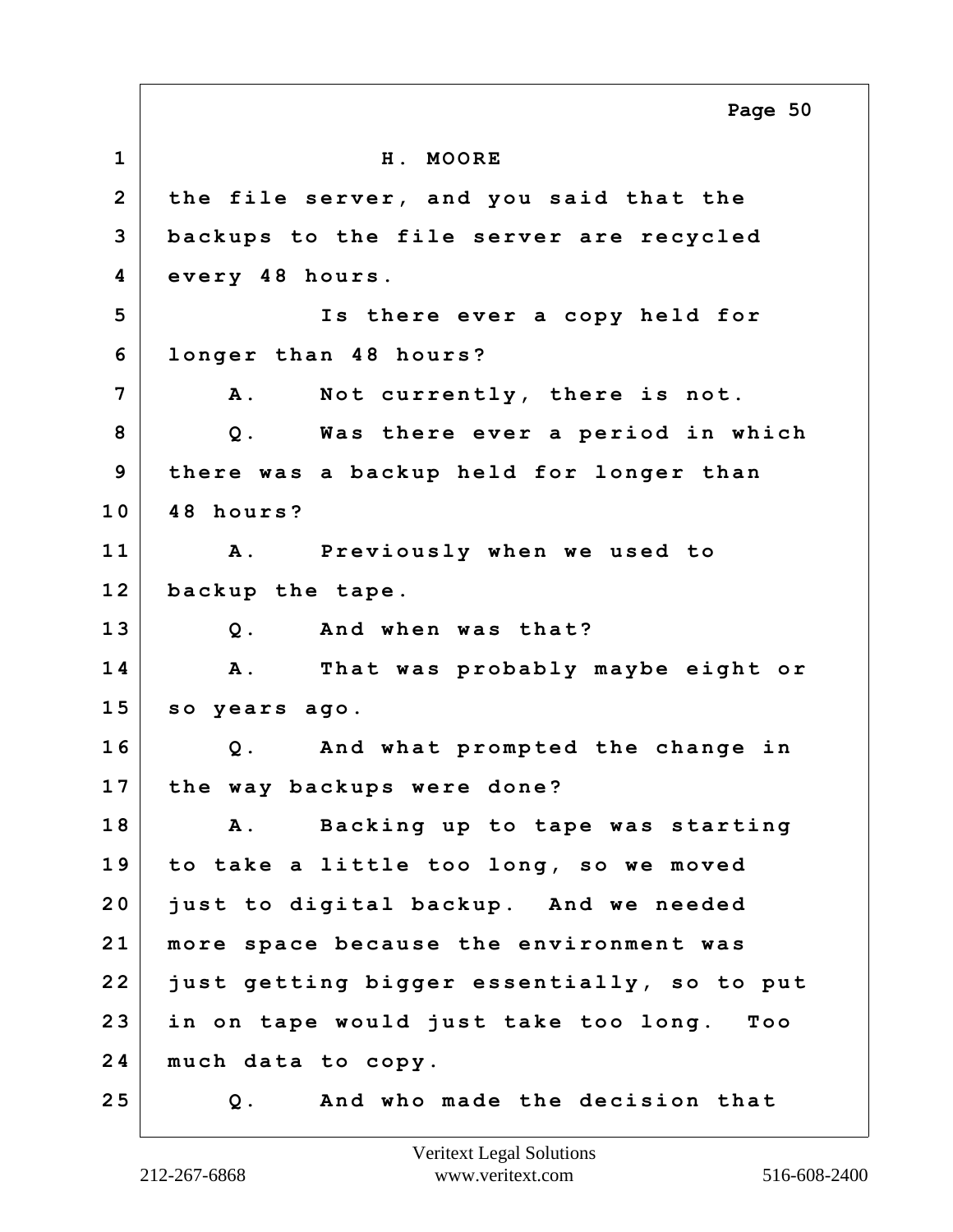|                | Page 51                                    |
|----------------|--------------------------------------------|
| $\mathbf 1$    | H. MOORE                                   |
| $\overline{2}$ | the file server backup would be recycled   |
| 3              | every 48 hours?                            |
| 4              | A. Actually, I don't know who made         |
| 5              | that decision.                             |
| 6              | Before we had a break, we had<br>$Q$ .     |
| 7              | started talking about how departing        |
| 8              | employees' devices and electronic          |
| 9              | communications were handled and we had     |
| 10             | talked about e-mail.                       |
| 11             | Can you tell us what the process           |
| 12             | is for handling a departing employee's     |
| 13             | documents on the G or the I-drive?         |
| 14             | On the G or the I-drive?<br><b>A</b> .     |
| 15             | Yes.<br>$Q$ .                              |
| 16             | A. Before the employee leaves, if          |
| 17             | files need to be retained due to ongoing   |
| 18             | projects or a transition needs to happen   |
| 19             | with the person that's possibly going to   |
| 20             | be replacing them, we would work with that |
| 21             | individual to get files transported over   |
| 22             | to the -- you know, to the individual that |
| 23             | should have access to them. If no          |
| 24             | instruction is given in regards to         |
| 25             | retaining anything, it is deleted.         |

 $\Gamma$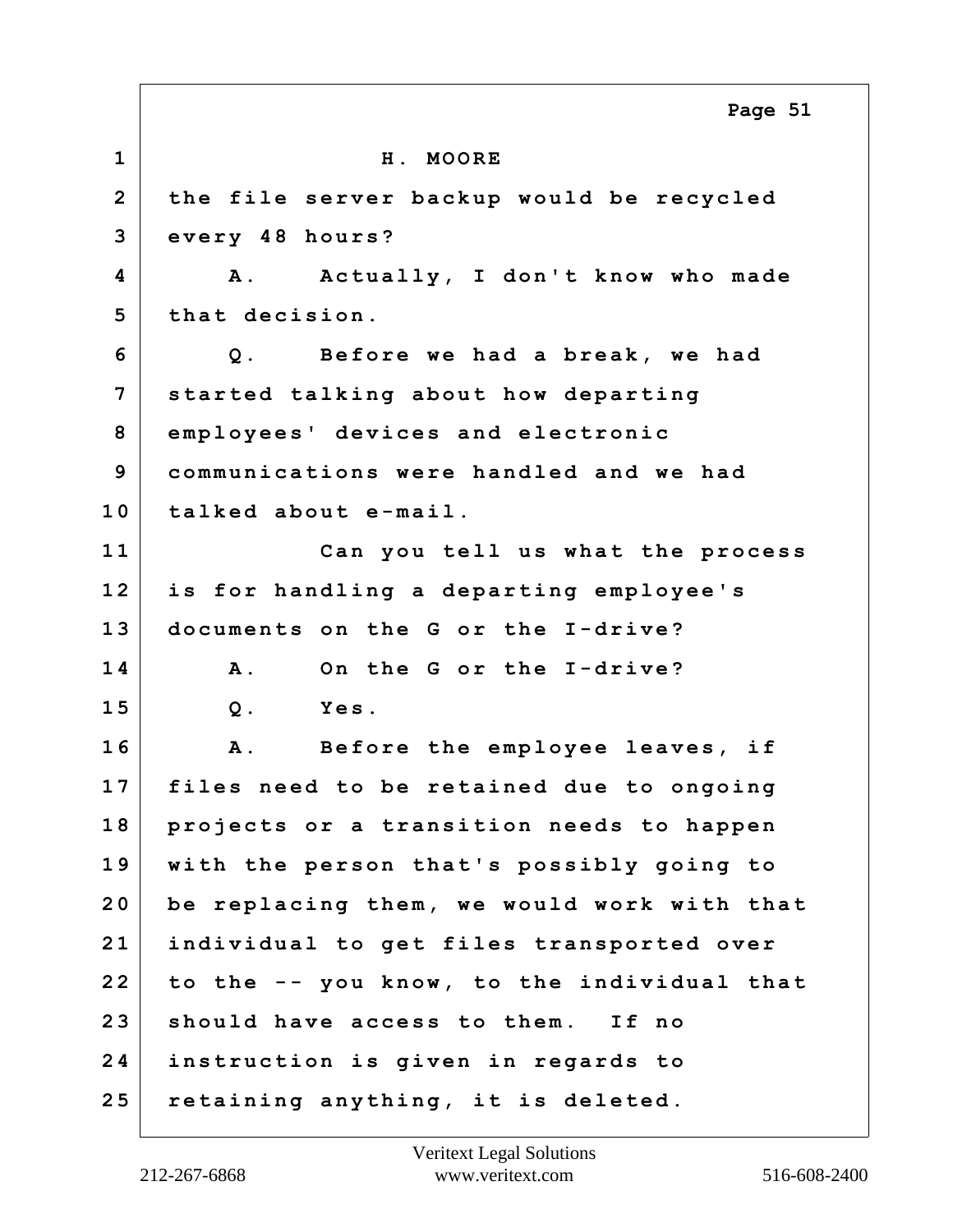**1 H. MOORE 2 Q. How long after the employee's 3 last day are the files on the G or the 4 I-drive deleted? 5 A. It's usually about -- we usually 6 give it about a week out. There is 7 nothing in practice that says we need to 8 wait that long, but I like to do the 9 courtesy thing. You know, people -- not 10 everything occurs to you right at that 11 moment, so we like to give people a bit of 12 a grace period. 13 Q. A little, just in case, right? 14 A. It's just in case, yes. 15 Q. And what about documents that 16 are on devices, so laptops, iPhones, 17 BlackBerrys? 18 A. Usually the devices will be 19 wiped before they are reassigned. 20 Q. And how long after the departed 21 employee's last day are the devices wiped? 22 A. We usually give it the same 23 grace period for the same exact reasons, 24 you know. 25 Q. So about a week; is that right? Page 52**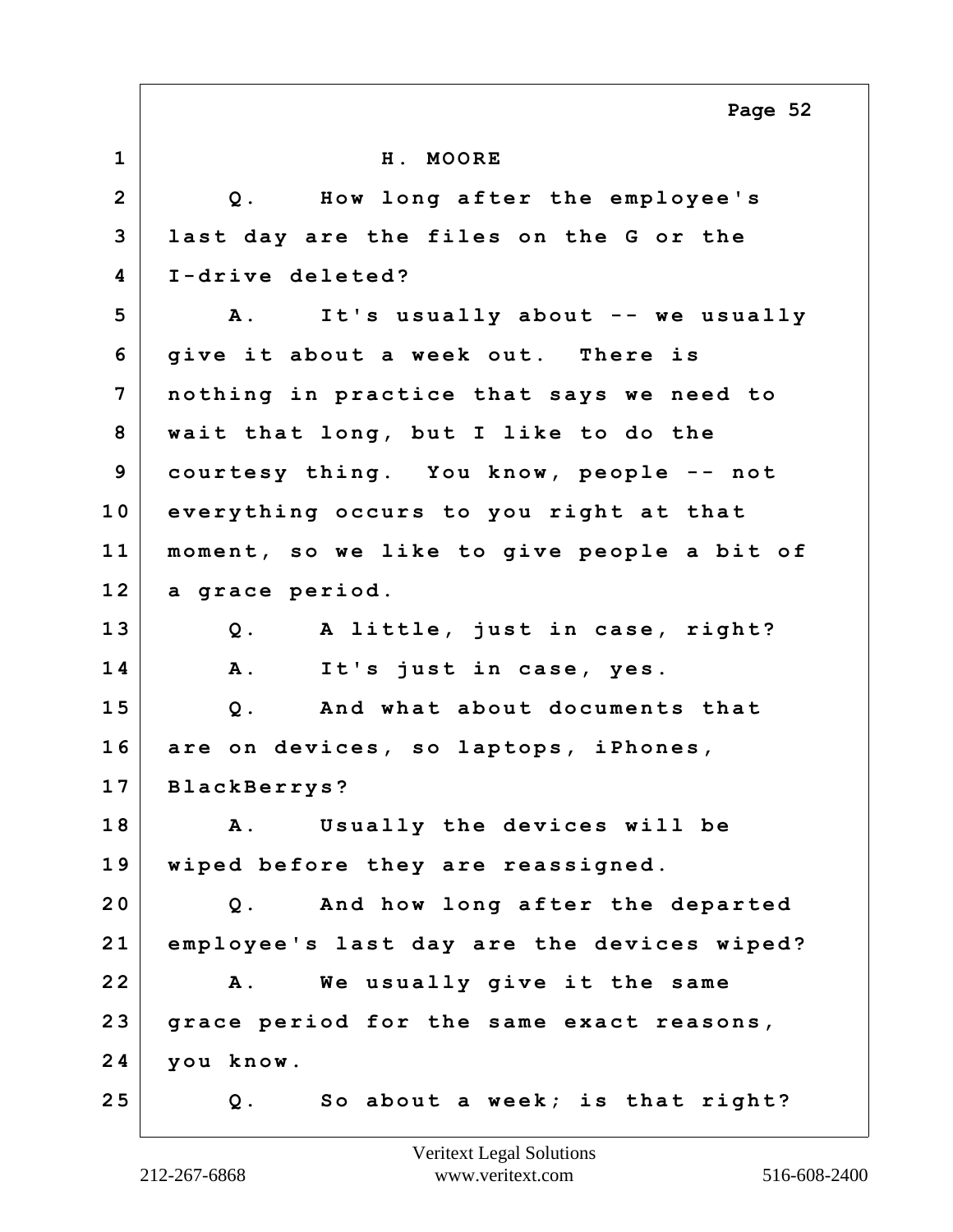|                | Page 53                                      |
|----------------|----------------------------------------------|
| $\mathbf{1}$   | H. MOORE                                     |
| $\overline{2}$ | <b>A</b> .<br>About a week, yes.             |
| 3              | $Q$ .<br>So there are occasions in which     |
| 4              | you talked to someone about making sure      |
| 5              | that their file server can be accessed by    |
| 6              | someone else after their departure.          |
| 7              | Does that ever happen for                    |
| 8              | e-mail, the making sure a departing          |
| 9              | employee's e-mail or folders in someone's    |
| 10             | e-mail are transferred over to someone       |
| 11             | else upon their departure?                   |
| 12             | That does happen in e-mail<br><b>A</b> .     |
| 13             | sometimes, and, you know, our guidance       |
| 14             | would be for the departing employee to       |
| 15             | save it in a specific folder in their        |
| 16             | e-mail. And what my office would do is       |
| 17             | copy that folder out and then add that       |
| 18             | folder to the new employee, or whoever       |
| 19             | needs access to the dataset, we would add    |
| 20             | it to their account.                         |
| 21             | Do departing employees get any<br>$Q$ .      |
| 22             | instructions about how to make any of        |
| 23             | these decisions that you and I are talking   |
| 24             | about?                                       |
| 25             | They usually $--$ most people,<br><b>A</b> . |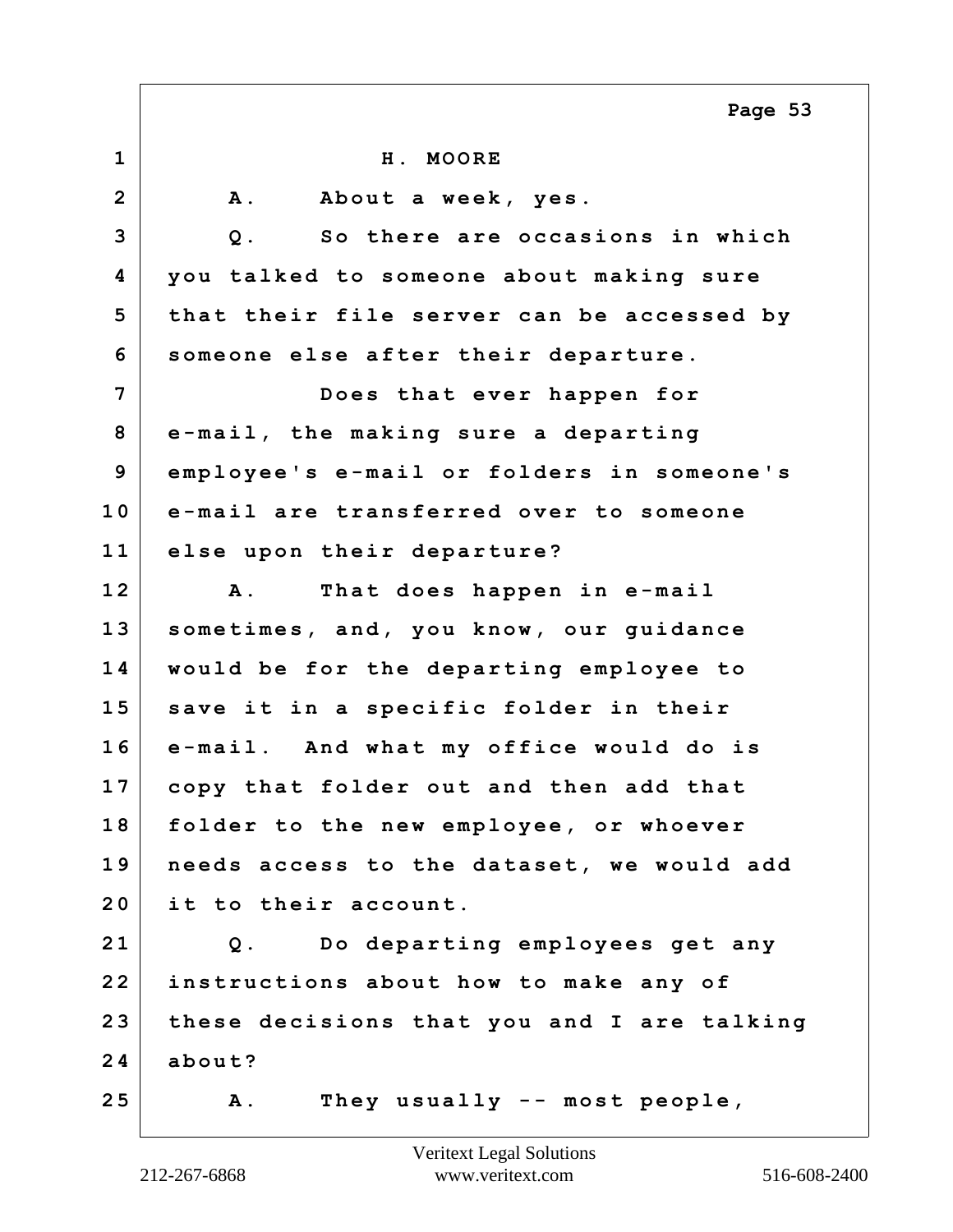**1 H. MOORE 2 when they know they're leaving, they come 3 and pay me a visit. It's never usually 4 anything in writing or, like, a cast list 5 of what to do. But, you know, I've been 6 around for some time, so I know what you 7 should start thinking about when you're 8 going to depart. So I will a run them 9 through that. 10 Q. I know before I had asked you -- 11 we had covered e-mail, we had covered file 12 servers, we had covered C-drive, we 13 covered devices that have text-messaging 14 capabilities. And I asked you if there 15 are any other forms of electronic 16 communication utilized by the executive 17 chamber. You said no. 18 I just want to make sure we're 19 clear. There are no sort of collaborative 20 systems that are utilized by the executive 21 chamber, like, Slack or Teams or chat 22 functions? 23 A. There is no Slack, Team or any 24 chat function like that, but there is a 25 collaborative platform, SharePoint. We do Page 54**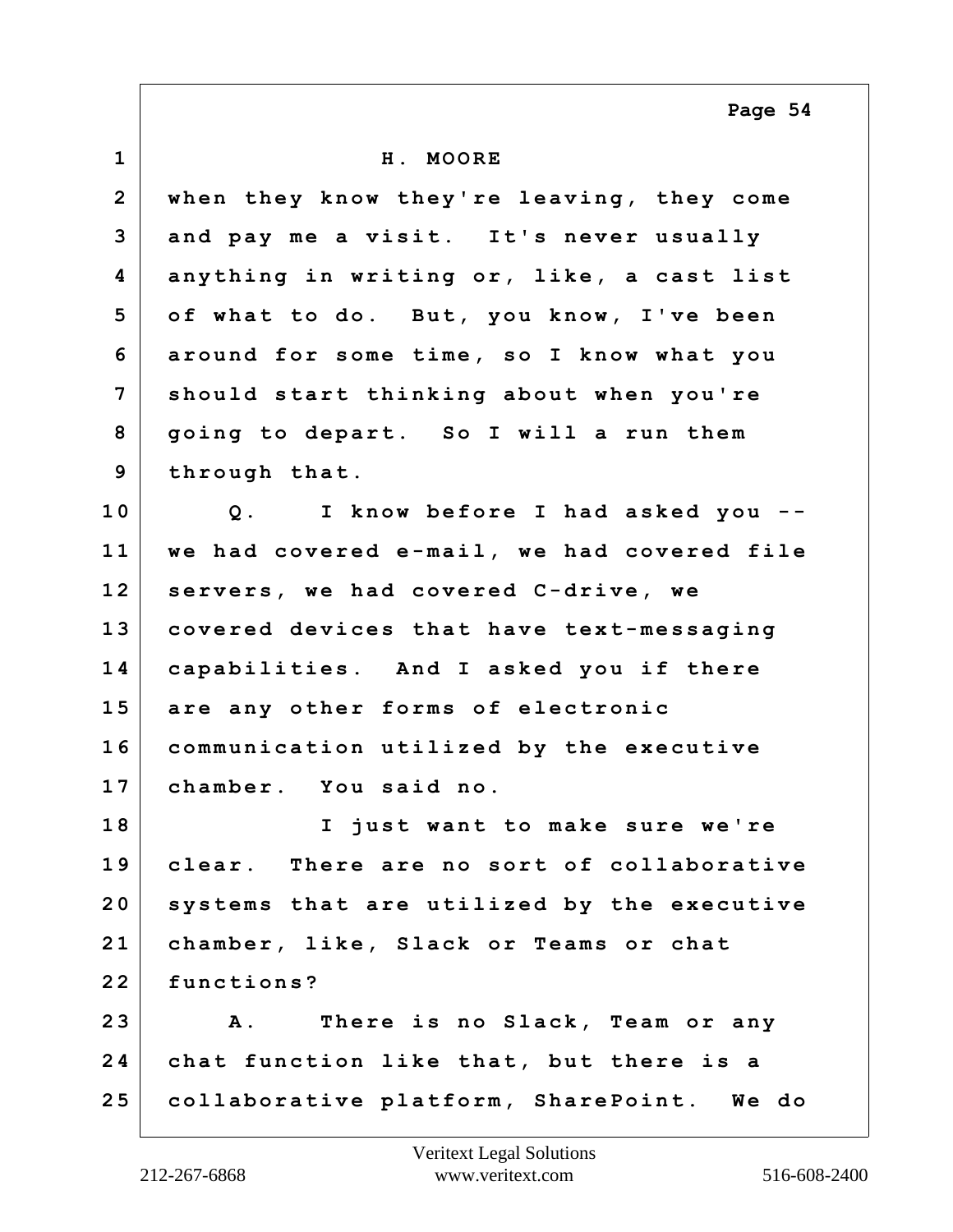**1 H. MOORE 2 have SharePoint sites that are maintained 3 by ITS but administered by us. 4 Q. Who is ITS? 5 A. ITS is the Information 6 Technology Office for the State of New 7 York. 8 Q. And what is on the SharePoint 9 site? 10 A. They're usually project sites 11 and they're used because if you are off 12 our network, you do not have access to our 13 share drives. So it's a collaborative 14 space for executive and chamber employees 15 who need to work with agencies on 16 projects. It's a resource for them to, 17 you know, save files that they need access 18 to. 19 Q. How does an employee of the 20 executive chamber get access to a 21 SharePoint say? 22 A. Usually a request for a site 23 would come and in that request they would 24 explain to me what they need the site for, 25 and then they would give us the list of Page 55**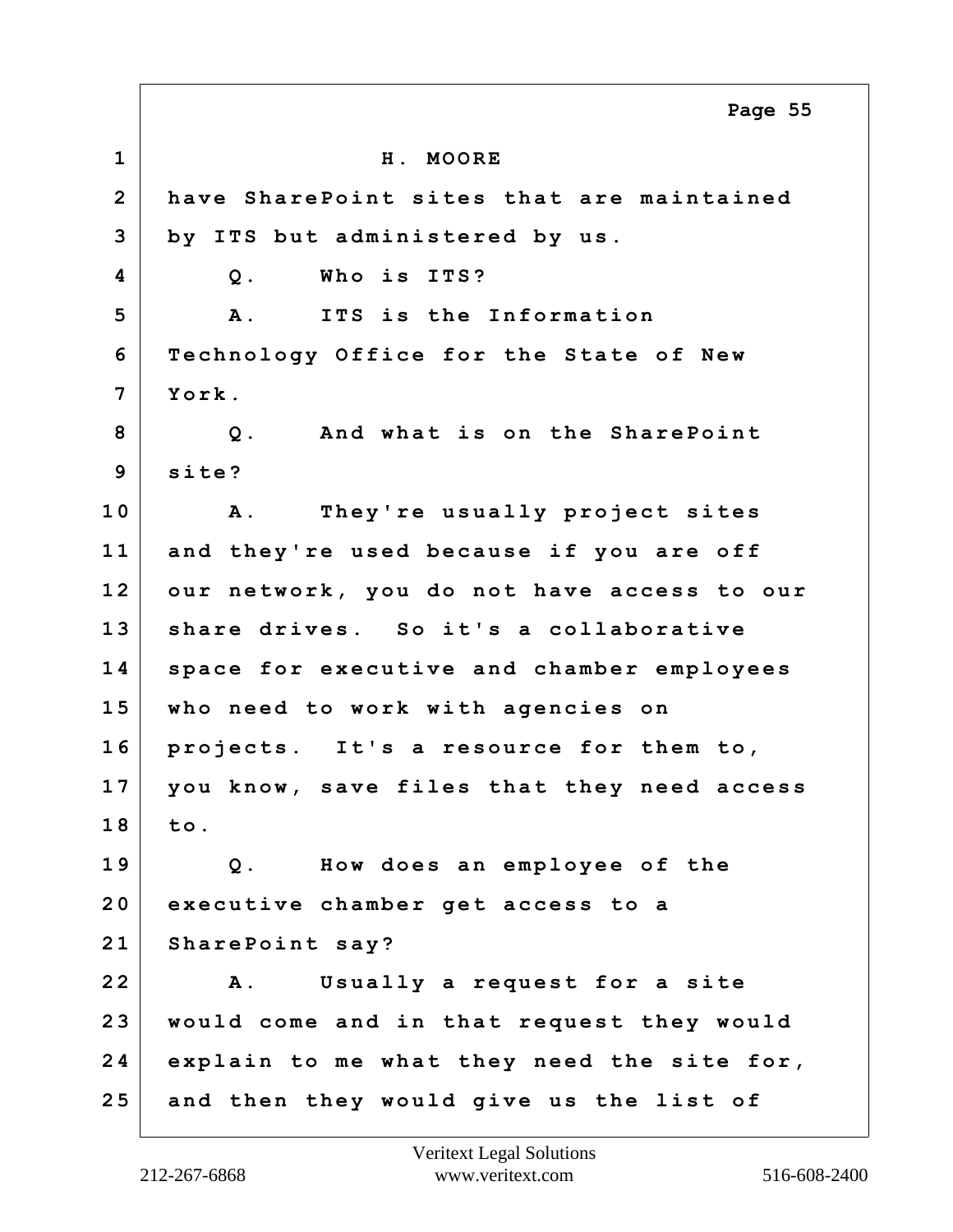**1 H. MOORE 2 individuals who should have access to that 3 site. And as the list gets bigger, it's 4 always going to be referenced from the 5 initial requester who wanted the 6 SharePoint site. If that requester is 7 departed, there is usually another, you 8 know, staff member, just like with the 9 shared folders, you know, who is going to 10 take over the responsibility for that. 11 Q. How are the SharePoint sites 12 backed up? 13 A. They're in the Cloud, so 14 Microsoft Cloud. So I guess the direct 15 answer to that is Microsoft. 16 Q. And when an employee is 17 departing the executive chamber and they 18 had access to a SharePoint site, how is 19 that handled? 20 A. Their access rights would just 21 be removed from the site. 22 Q. If they were the initial 23 requester, how is that handled? 24 A. It would be the same procedure. 25 Their access would just be removed from Page 56**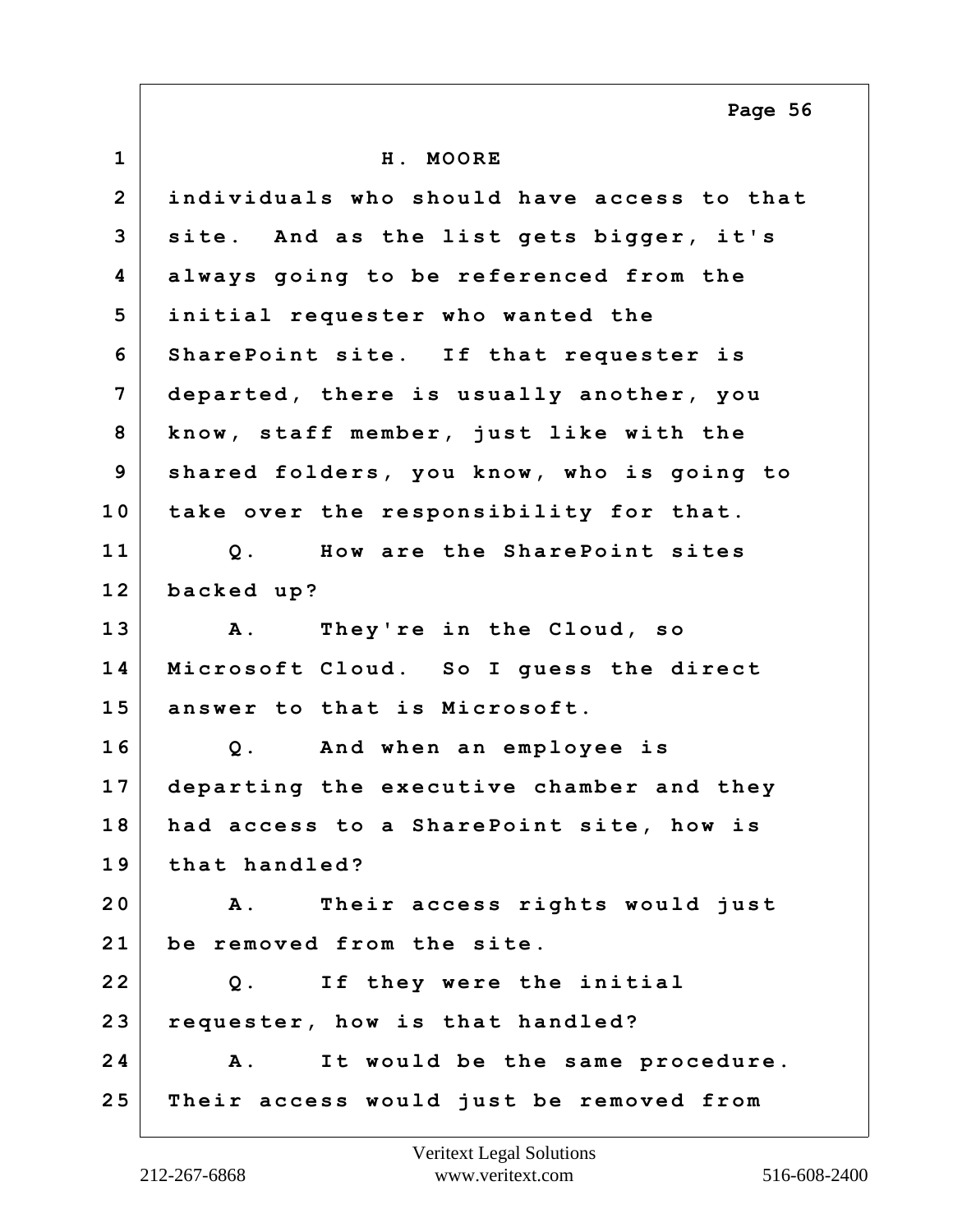**1 H. MOORE 2 the site. Just because their access goes 3 away doesn't mean the site does. 4 Q. What about for a litigation 5 hold? How are SharePoint sites handled 6 for a litigation hold? 7 A. I don't believe we've ever come 8 across a situation where a SharePoint site 9 was a part of the litigation hold. But in 10 that circumstance, the most direct thing 11 that I would do, not saying this is the 12 process that everybody undertakes, but we 13 would just copy the files out and put them 14 in stasis just like we would do for a 15 shared folder. 16 Q. But you've never had the 17 occasion to do that? 18 A. No, I have not. 19 Q. And does that mean that 20 counsel's instruction on executing a 21 litigation hold have never included 22 SharePoint sites? 23 A. Not to my knowledge. 24 Q. And are there history or log 25 files to determine who had access at any Page 57**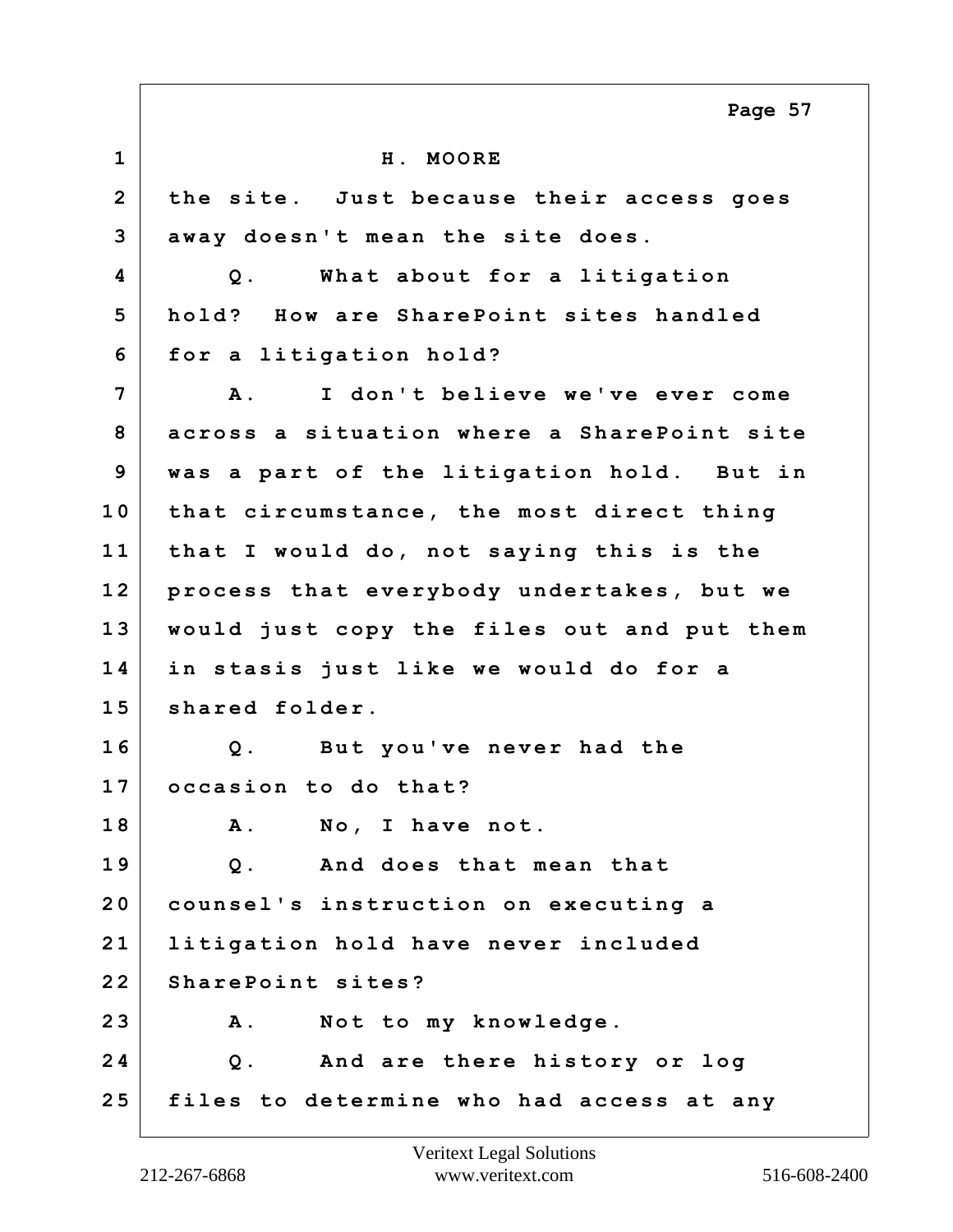**1 H. MOORE 2 point to a SharePoint site, even if it was 3 someone who has departed? 4 A. Access rights are trackable, but 5 that would be by ITS, that wouldn't be by 6 my office. 7 Q. Let's talk about the actual 8 e-mail for a little bit. 9** So what current program is used **10 for e-mail by the executive chamber? 11 A. So on the back end of things, 12 our current environment was, or I should 13 say is under a change. We're in what's 14 called a hybrid configuration mode. 15 We have a 0365 environment 16 setup, and our on-premise environment is 17 Exchange 2013 CU23, and the client PCs use 18 Outlook 2016. 19 Q. When did the move to the hybrid 20 model start? 21 A. The move to the hybrid model 22 started last year. It started last June. 23 Q. Why don't you go through sort of 24 before June of 2020. What was the e-mail 25 environment? Page 58**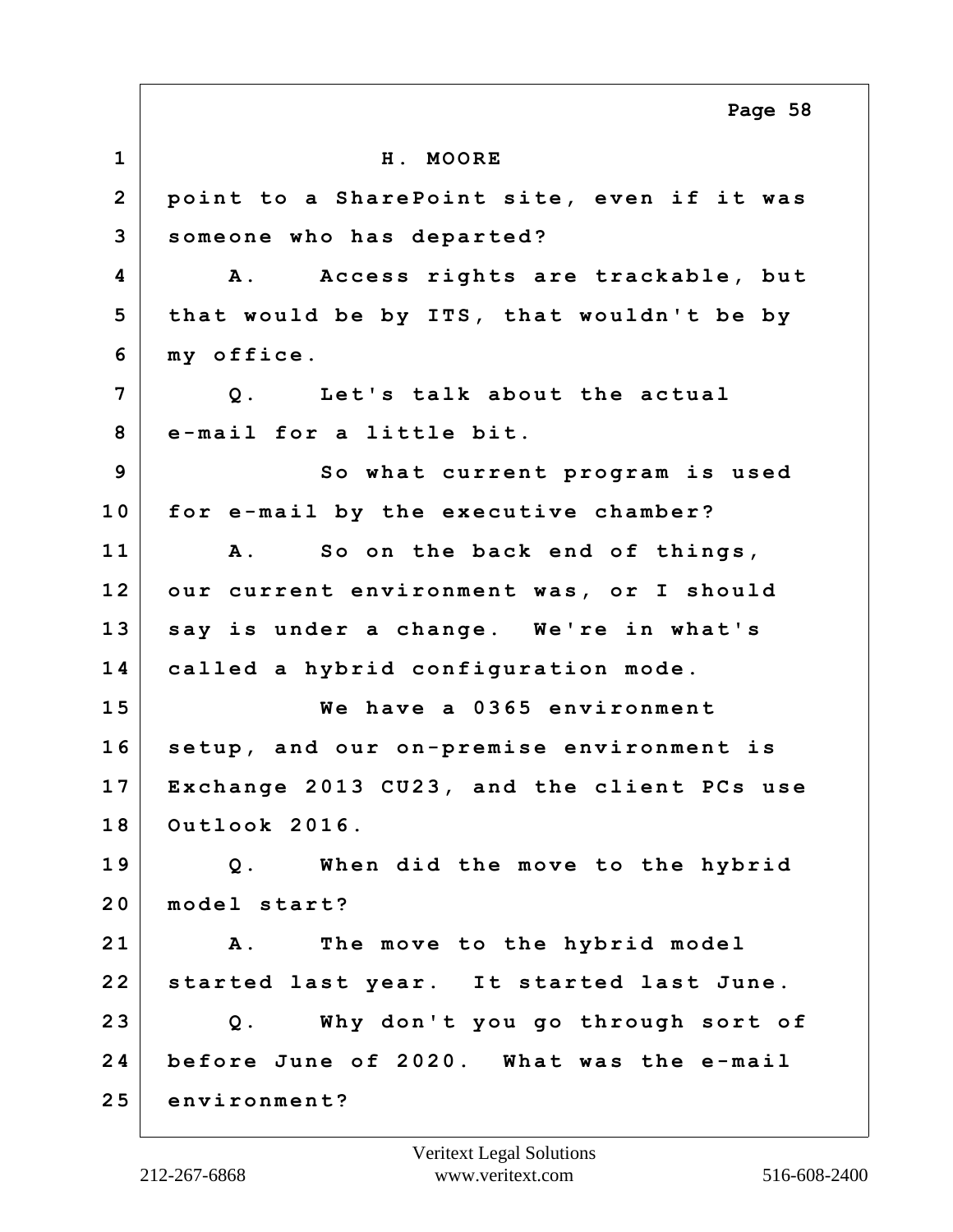**1 H. MOORE 2 A. It was just Exchange 2013 CU23. 3 Q. And in making the transition 4 from Exchange 2013 to I think you said 5 0365 or Outlook 2016 was there any data 6 loss? 7 A. So funny thing about that 8 question is the transition has really not 9 happened yet. You know, the other 10 projects that we are dealing with with 11 Covid have delayed migrations, so our main 12 environment is still on premise and is 13 still Exchange 2013. The only thing in 14 the Cloud are test accounts. 15 Q. When did Exchange 2013 start to 16 be used by the executive chamber? 17 A. I believe, if memory serves me 18 right, I want to say about maybe 2015 or 19 around that time. 20 Q. And what was the e-mail platform 21 before 2015, before you were using the 22 Exchange 2013? 23 A. Exchange 2007. 24 Q. Does the data from the Exchange 25 2007 platform still exist? Page 59**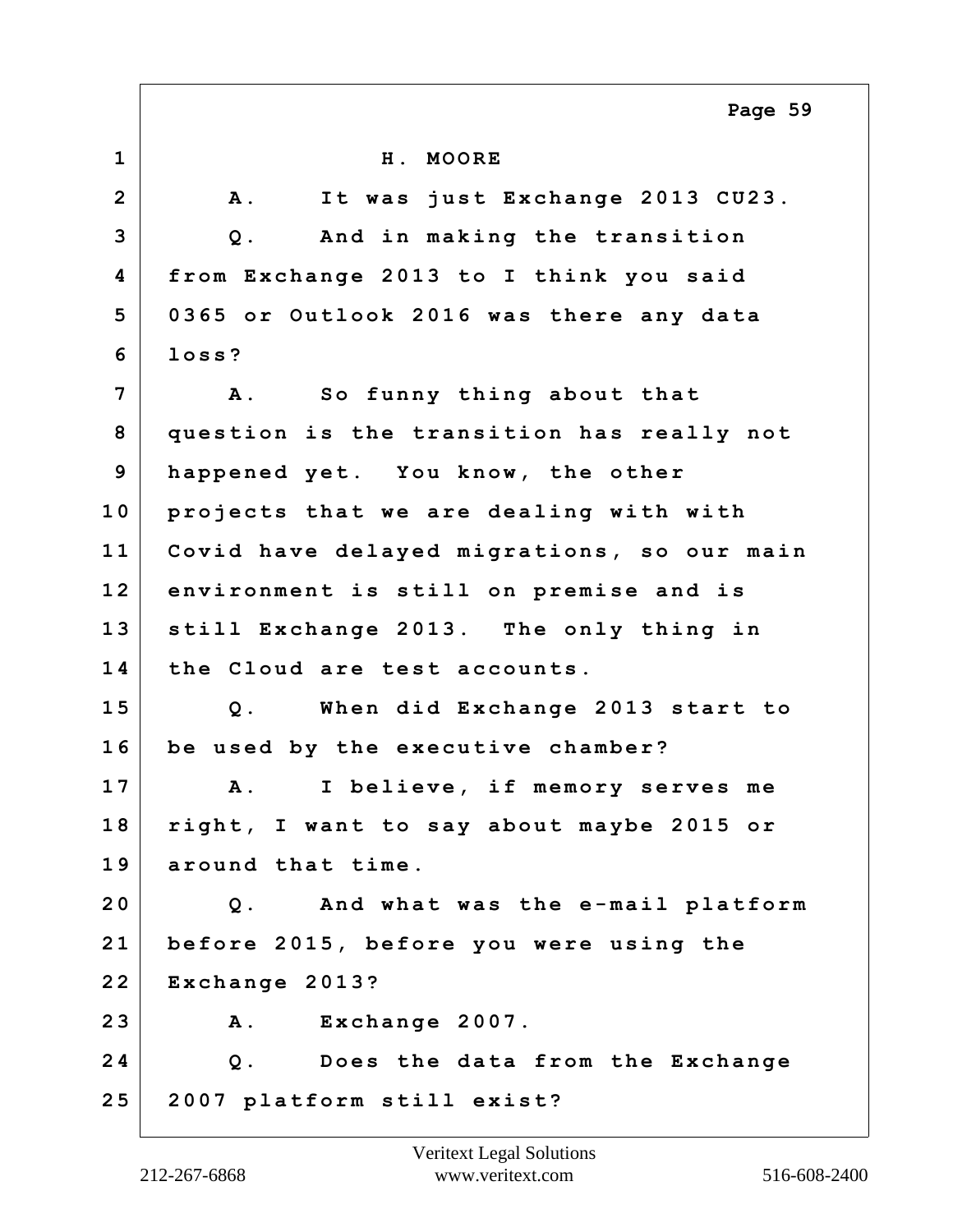|                | Page 60                                        |
|----------------|------------------------------------------------|
| $\mathbf 1$    | H. MOORE                                       |
| $\overline{2}$ | No, it does not.<br><b>A</b> .                 |
| 3              | There's no archive of it?<br>$Q$ .             |
| 4              | A .<br>No. Because during that move            |
| 5              | everything was migrated to 2013.               |
| 6              | Okay. And who managed the data<br>$Q$ .        |
| 7              | migration?                                     |
| 8              | <b>A</b> .<br>It was overseen by               |
| 9              | , former employees of the<br>and               |
| 10             | executive chamber at that time.                |
| 11             | title?<br>What is<br>$Q$ .                     |
| 12             | $\mathbf{A}$ .<br>He was the chief of computer |
| 13             | services.                                      |
| 14             | $Q$ .<br>And what was                          |
| 15             | title?                                         |
| 16             | <b>A</b> .<br>I think he was the same as mine, |
| 17             | special technical assistant.                   |
| 18             | Q. And was the migration process               |
| 19             | handled centrally or were users given          |
| 20             | instruction?                                   |
| 21             | It was handled centrally. We<br>Α.             |
| 22             | got it down to a point where users             |
| 23             | wouldn't have to do anything but close the     |
| 24             | client and reopen the client. I think we       |
| 25             | did run into some -- yeah, I think             |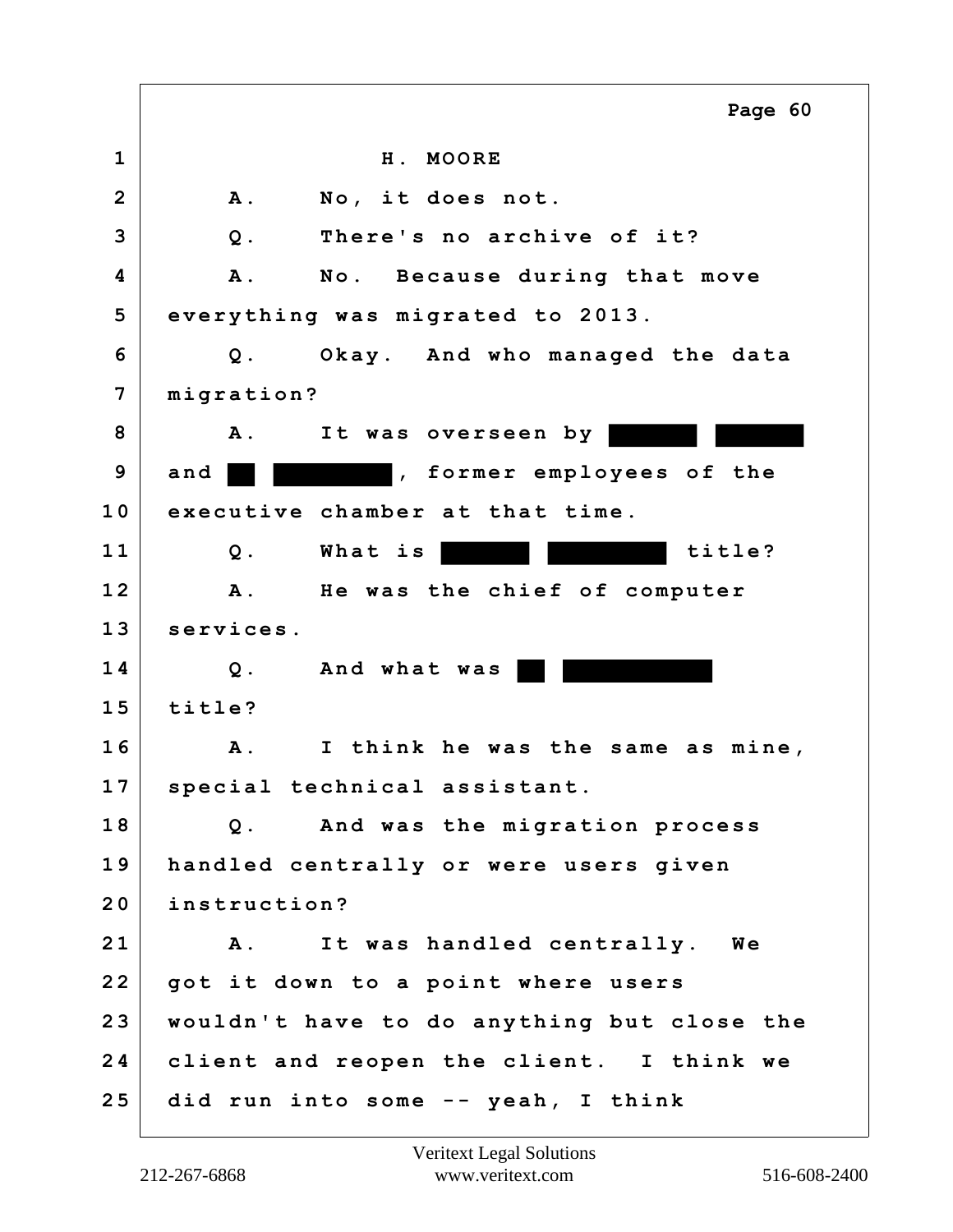|                | Page 61                                    |
|----------------|--------------------------------------------|
| $\mathbf{1}$   | H. MOORE                                   |
| $\overline{2}$ | that's -- yeah. That was after many,       |
| 3              | many, many months of testing, I think      |
| 4              | that's what we got it down to.             |
| 5              | Q. And was there any data loss in          |
| 6              | that migration?                            |
| $\overline{7}$ | There was no data loss.<br><b>A</b> .      |
| 8              | The current e-mail. So on the<br>$Q$ .     |
| 9              | current e-mail platform are there any      |
| 10             | limits on e-mail retention in terms of     |
| 11             | size, number or duration?                  |
| 12             | A. No. There are no current -- the         |
| 13             | only limitation e-mails had in terms of    |
| 14             | separate policies being applied to         |
| 15             | different user account was just the size   |
| 16             | of your accounts. We've had a quota size   |
| 17             | of 15 gigs for some time, which is kind of |
| 18             | why we're moving to the Cloud, capacity    |
| 19             | issue.                                     |
| 20             | And what about auto deletion.<br>$Q$ .     |
| 21             | Are there any auto deletion policies for   |
| 22             | $e$ -mail?                                 |
| 23             | <b>A</b> .<br>Not currently being applied. |
| 24             | Were they ever applied?<br>$Q$ .           |
| 25             | Yes.<br><b>A</b> .                         |

Г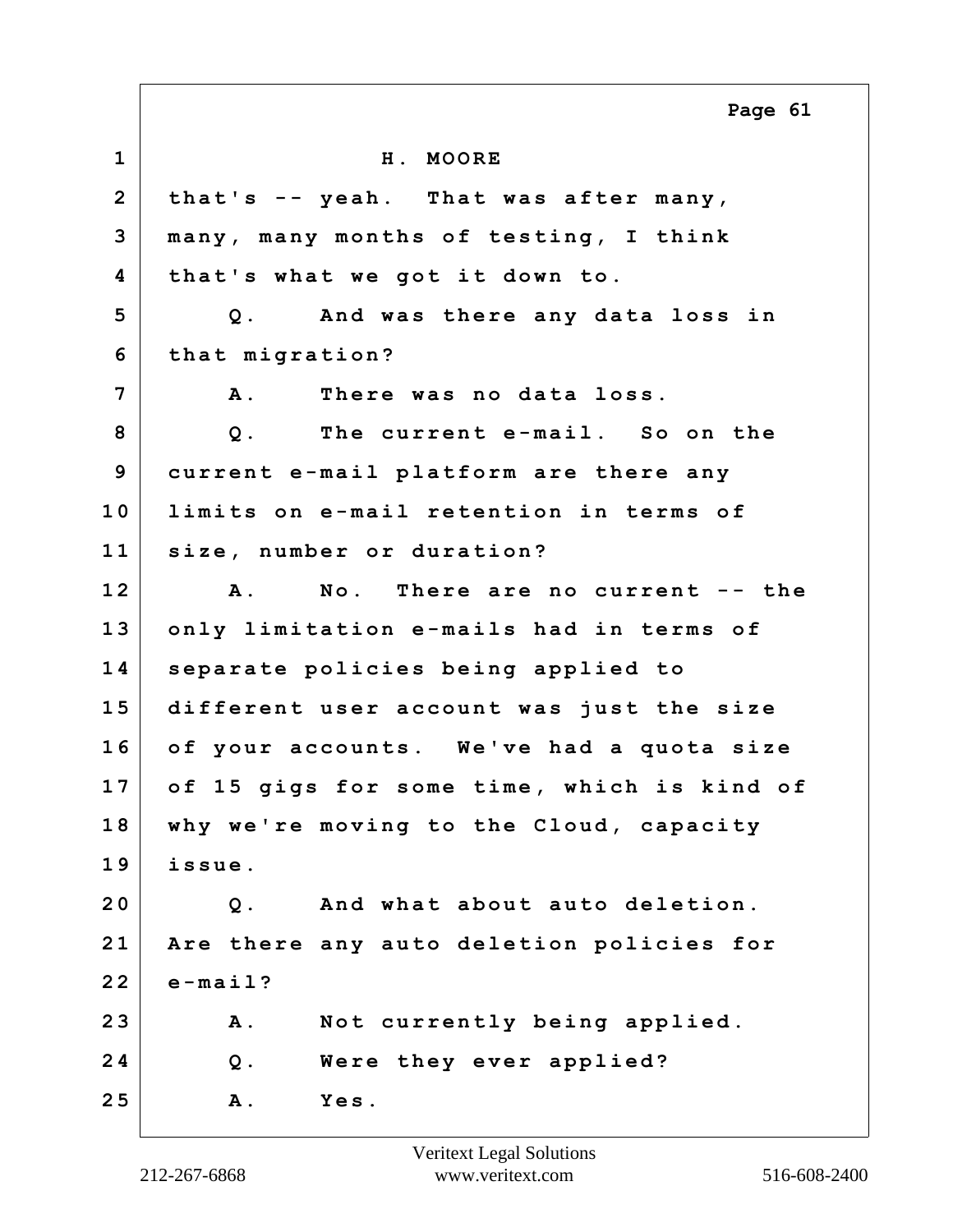**1 H. MOORE 2 Q. And when were they applied? 3 A. We do not have a general auto 4 deletion policy. Users can make a request 5 for an auto deletion policy. 6 Q. Is that true today? 7 A. Not during this time period. 8 Not as of March 1st. 9 Q. So as of March 1st, no one can 10 make a request for auto delete? 11 A. No one can make a request and no 12 auto deletion policies are being applied. 13 Q. And is that because of the 14 litigation hold? 15 A. That is correct. 16 Q. Okay. So prior to March 1st, 17 2021, a user could request auto delete? 18 A. That is correct. 19 Q. Okay. Were there any 20 restrictions on what kind of auto delete 21 could be implemented for an individual 22 user? 23 A. The restriction would not be 24 determined by myself, that would be 25 determined by counsel's office. Page 62**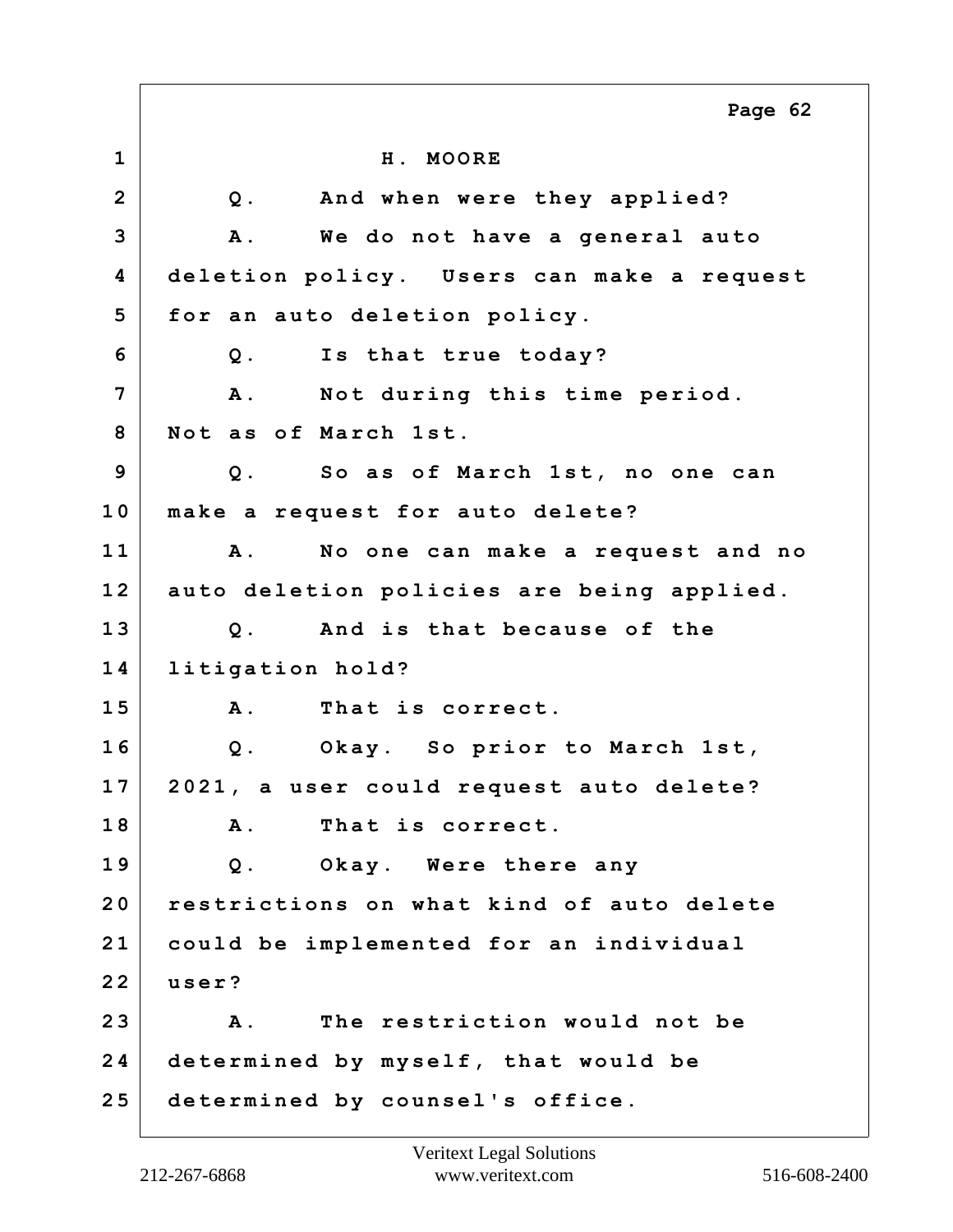|                | Page 63                                      |
|----------------|----------------------------------------------|
| $\mathbf{1}$   | H. MOORE                                     |
| $\overline{2}$ | And who in the counsel's office?<br>$Q$ .    |
| 3              | That would be<br><b>A</b> .                  |
| 4              | would be my contact.                         |
| 5              | Do you maintain a list of what<br>$Q$ .      |
| 6              | users auto delete requests have been and     |
| $\overline{7}$ | how they have been implemented or any        |
| 8              | documents related to that?                   |
| 9              | Can you ask me that again.<br><b>A</b> .     |
| 10             | Q. Sure. So do you have a list or            |
| 11             | any documents that would show you which      |
| 12             | users have requested an auto delete?         |
| 13             | That is correct, yes.<br><b>A</b> .          |
| 14             | Q. And that is a list you maintain?          |
| 15             | A .<br>That's a list that -- yes. My         |
| 16             | office maintains those.                      |
| 17             | Q. And I asked before.<br>To make            |
| 18             | sure we're clear, I said are there any       |
| 19             | limits on auto delete.                       |
| 20             | So can someone request you for               |
| 21             | an auto delete every 48 hours or are there   |
| 22             | rules on what the period for auto delete     |
| 23             | can be?                                      |
| 24             | So there are no rules. You can<br><b>A</b> . |
| 25             | make a request, but your request is not      |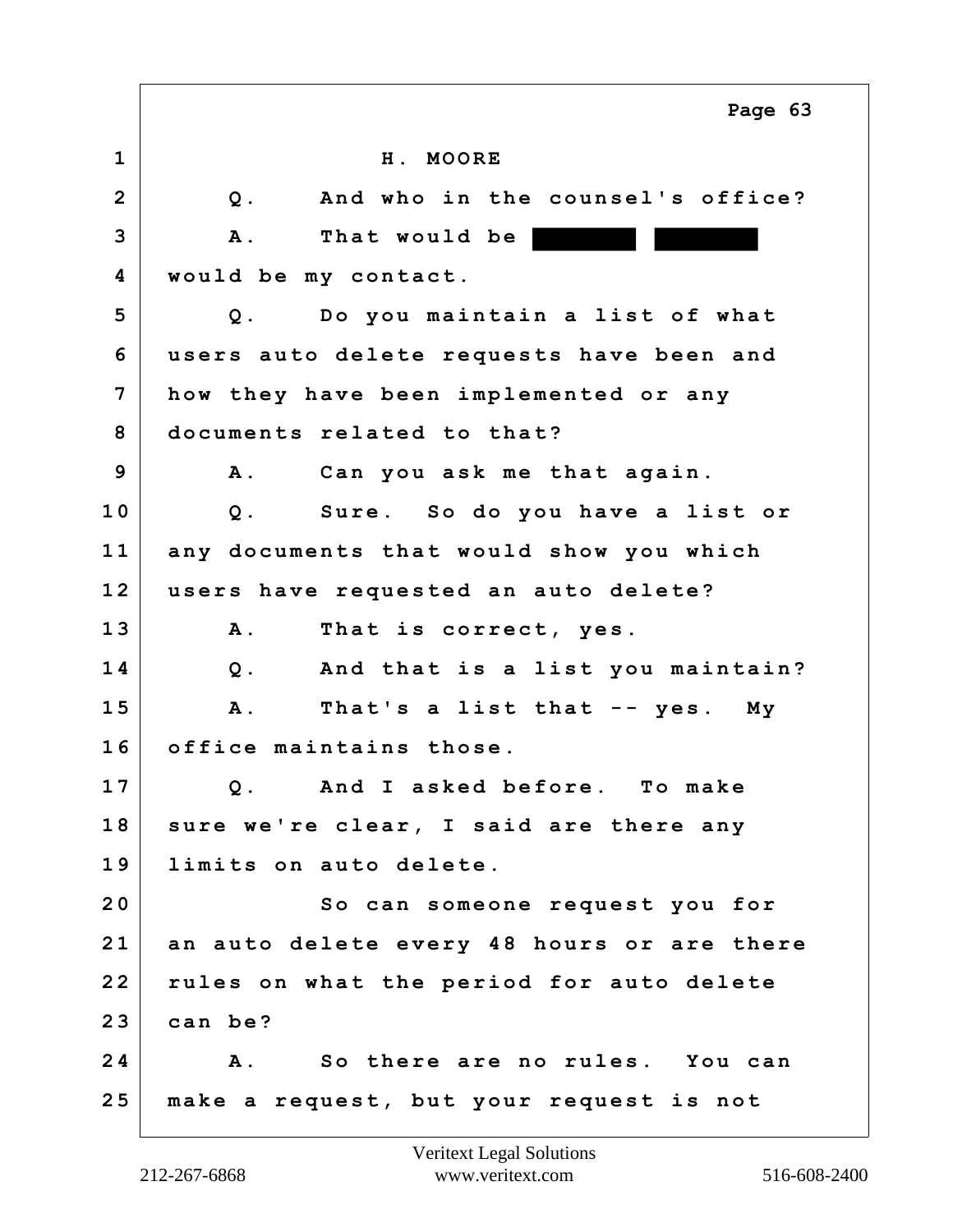**1 H. MOORE 2 going to always be what you want, all 3 right? Because you want something doesn't 4 mean you're going to get it, which is 5 where counsel's office comes in. 6 You can request anything of me, 7 right? You can do that, but I pass that 8 request along. You send a request to me 9 and I pass it along to the counsel's 10 office and then they will make the 11 appropriate measure. But just because you 12 requested something doesn't mean you will 13 get it. 14 Q. Okay. Can users request -- I 15 guess they can request anything, but just 16 to make sure. 17 Can a user request only 18 particular portions of their mailbox have 19 auto delete, such as their inbox or just a 20 particular folder or their calendar? 21 A. When we apply the policy, we try 22 not to have it break down to a specific 23 folder, right, which is we try to keep it 24 at the level of the inbox. So it's going 25 to be your inbox and any subfolders that Page 64**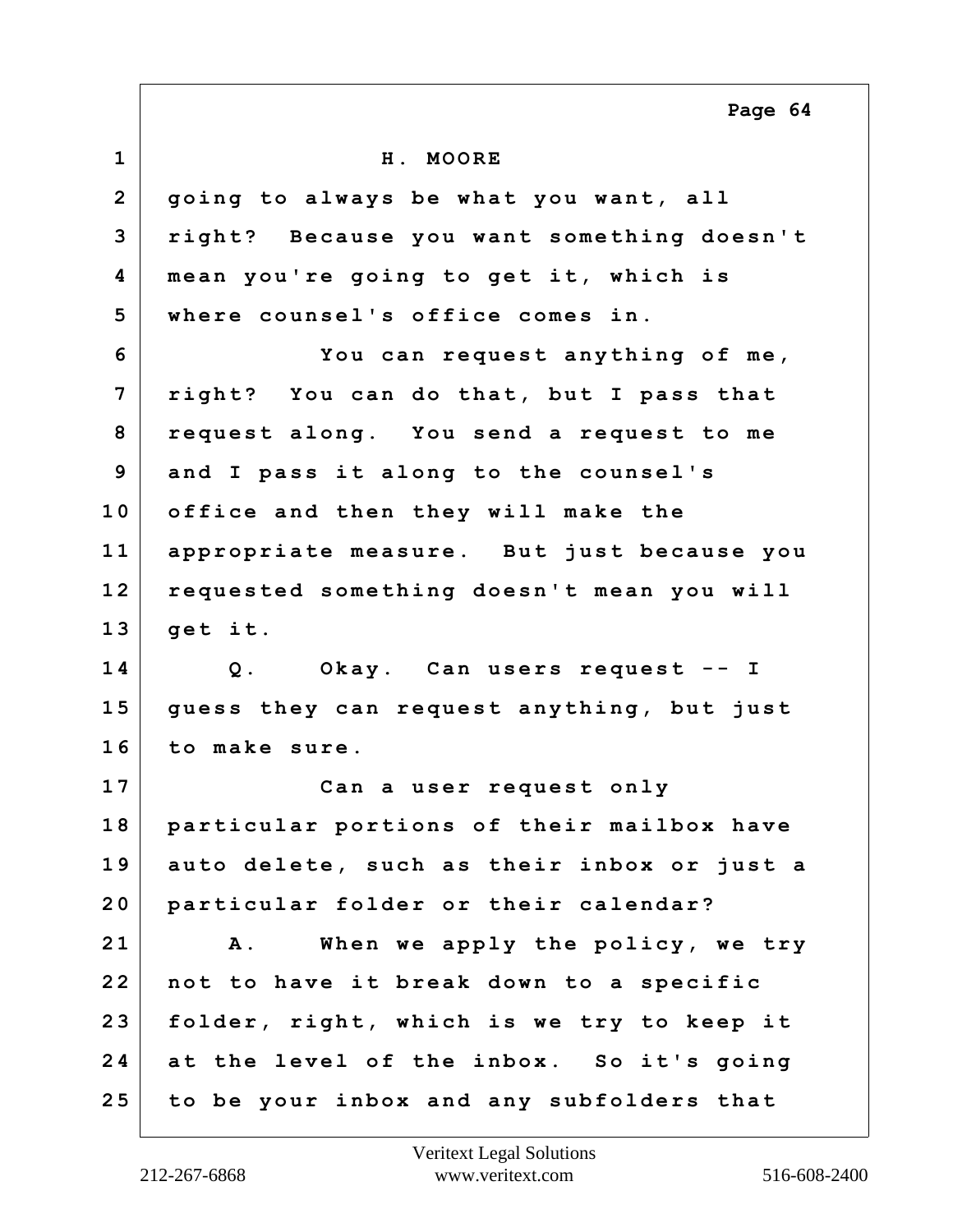**1 H. MOORE 2 are contained under that. 3 Q. What about the calendar? 4 A. The calendar can be a part of 5 that, yes. 6 Q. Have you made any exception to 7 that such that someone has auto delete at 8 a level beneath the inbox or just at a 9 folder level? 10 A. No, we have not. And I try to 11 stay away from any customized requests 12 like that. 13 Q. Okay. What's the shortest time 14 period for auto deletion that you know was 15 in use before March 1st? 16 A. 30 days. 17 Q. I'm going to ask you a question 18 you probably don't know the answer to, but 19 who had the 30-day deletion prior to 20 March 1st? 21 A. I would have to reference the 22 document. I don't know that off the top 23 of my head. 24 Q. What happens to a deleted e-mail 25 once the auto delete policy is affected. Page 65**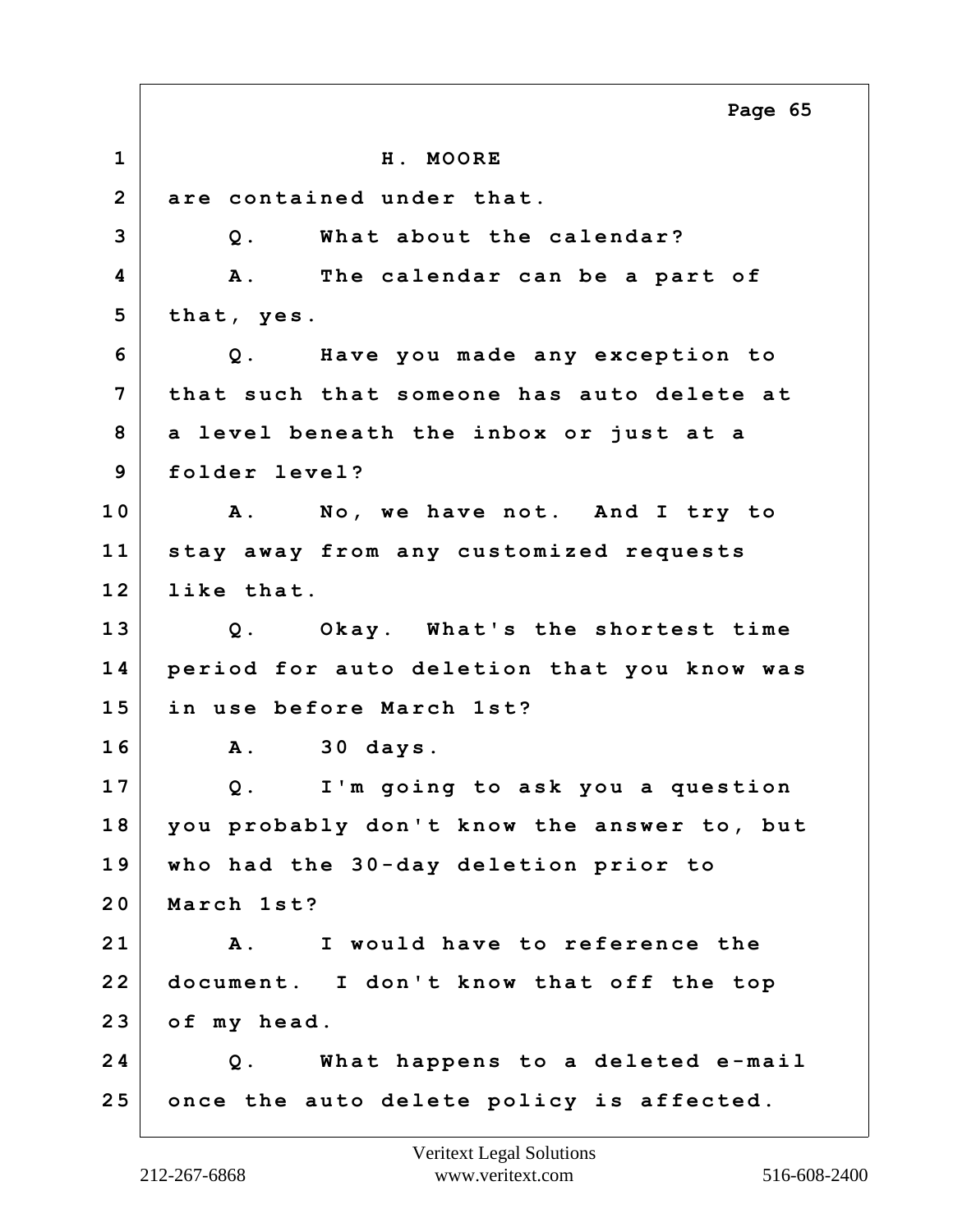|                | Page 66                                    |
|----------------|--------------------------------------------|
| $\mathbf{1}$   | H. MOORE                                   |
| $\overline{2}$ | Is it gone forever?                        |
| 3              | Say that one more time.<br>Α.              |
| 4              | So when the auto delete rule is<br>$Q$ .   |
| 5              | executed, is the e-mail that's deleted     |
| 6              | gone forever?                              |
| $\overline{7}$ | When the auto rule is executed<br>Α.       |
| 8              | and it is in play, it will go into a       |
| 9              | deleted item and then once it's removed    |
| 10             | from your deleted items, it will then be   |
| 11             | gone.                                      |
| 12             | Q. So is it automatically removed          |
| 13             | from deleted items if there is an auto     |
| 14             | delete in place?                           |
| 15             | Yes. A part of the auto delete<br>Α.       |
| 16             | instruction is to empty the recycle bin    |
| 17             | essentially.                               |
| 18             | Q. Okay. And then once the recycle         |
| 19             | bin is empty is the e-mail gone?           |
| 20             | Yes, once they're recycled.<br><b>A</b> .  |
| 21             | Because then that's considered a double    |
| 22             | delete essentially. Two affirmatives and   |
| 23             | then, you know, it's meant to be gone.     |
| 24             | Q. Okay. And is that true if               |
| 25             | someone does not have auto delete but puts |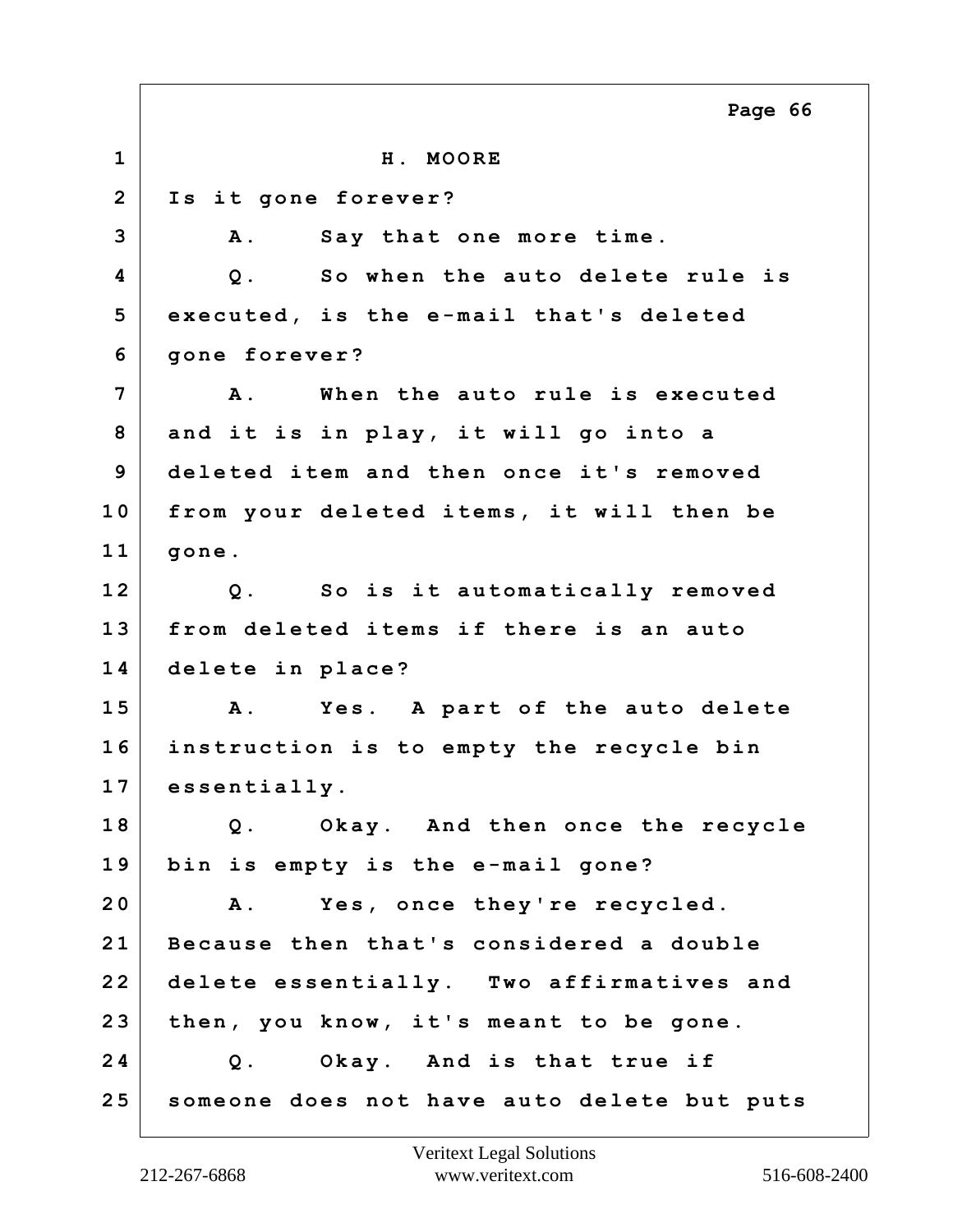**1 H. MOORE 2 something into the recycle bin and then 3 empties their recycle bin, it's gone? The 4 e-mail's then gone? 5 A. Yes. We do have a retention 6 policy in place for our databases that 7 will empty our recycle bins after 8 48 hours. 9 Q. That's in place for everybody? 10 A. That's in place for everyone. 11 And we do that because of capacity issues. 12 Q. And when did that rule go into 13 place? 14 A. That has always been in place 15 since the inception of the Exchange 16 environment. 17 Q. If someone is on auto delete but 18 wants to preserve something for longer 19 than the auto delete period, how do they 20 do that in the e-mail environment? 21 A. In the e-mail environment, we 22 would have them create a folder, or if 23 they want to just save an individual 24 e-mail, we would have them move that 25 subject matter to the G-drive. Page 67**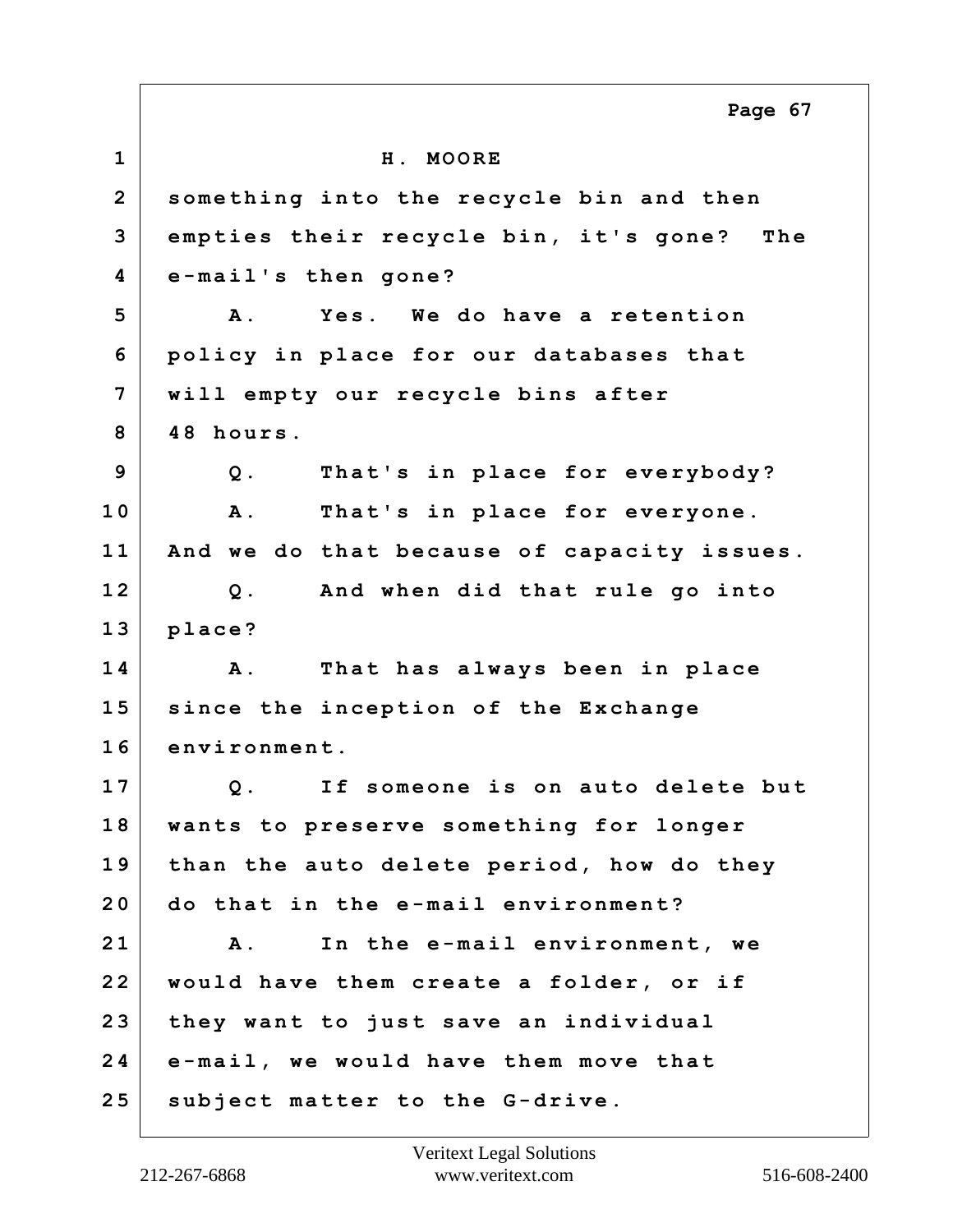|                | Page 68                                        |
|----------------|------------------------------------------------|
| $\mathbf 1$    | H. MOORE                                       |
| $\overline{2}$ | Does the executive chamber have<br>Q.          |
| 3              | a default auto delete time period for          |
| 4              | everyone?                                      |
| 5              | A. No, we donot.                               |
| 6              | Q. Did the executive chamber ever              |
| 7              | have a default auto delete for everyone?       |
| 8              | A. Yes. I think up until 2015,                 |
| 9              | maybe, or 2014 somewhere -- yeah, a few        |
| 10             | years ago.                                     |
| 11             | MS. KENNEDY PARK: Okay. If we                  |
| 12             | can pull up the next exhibit, the memo         |
| 13             | on 90-day auto deletion.                       |
| 14             | [Whereupon, document was marked                |
| 15             | as Moore Exhibit 3 for identification,         |
| 16             | as of this date.]                              |
| 17             | Q. Mr. Moore, if you could just                |
| 18             | take a look at this document and let us        |
| 19             | know when you've finished looking at.          |
| 20             | I actually did read through this<br><b>A</b> . |
| 21             | document yesterday when I received the         |
| 22             | binder.                                        |
| 23             | Q. Okay. Was yesterday the first               |
| 24             | time you had seen this memorandum?             |
| 25             | Yesterday was the first time<br><b>A</b> .     |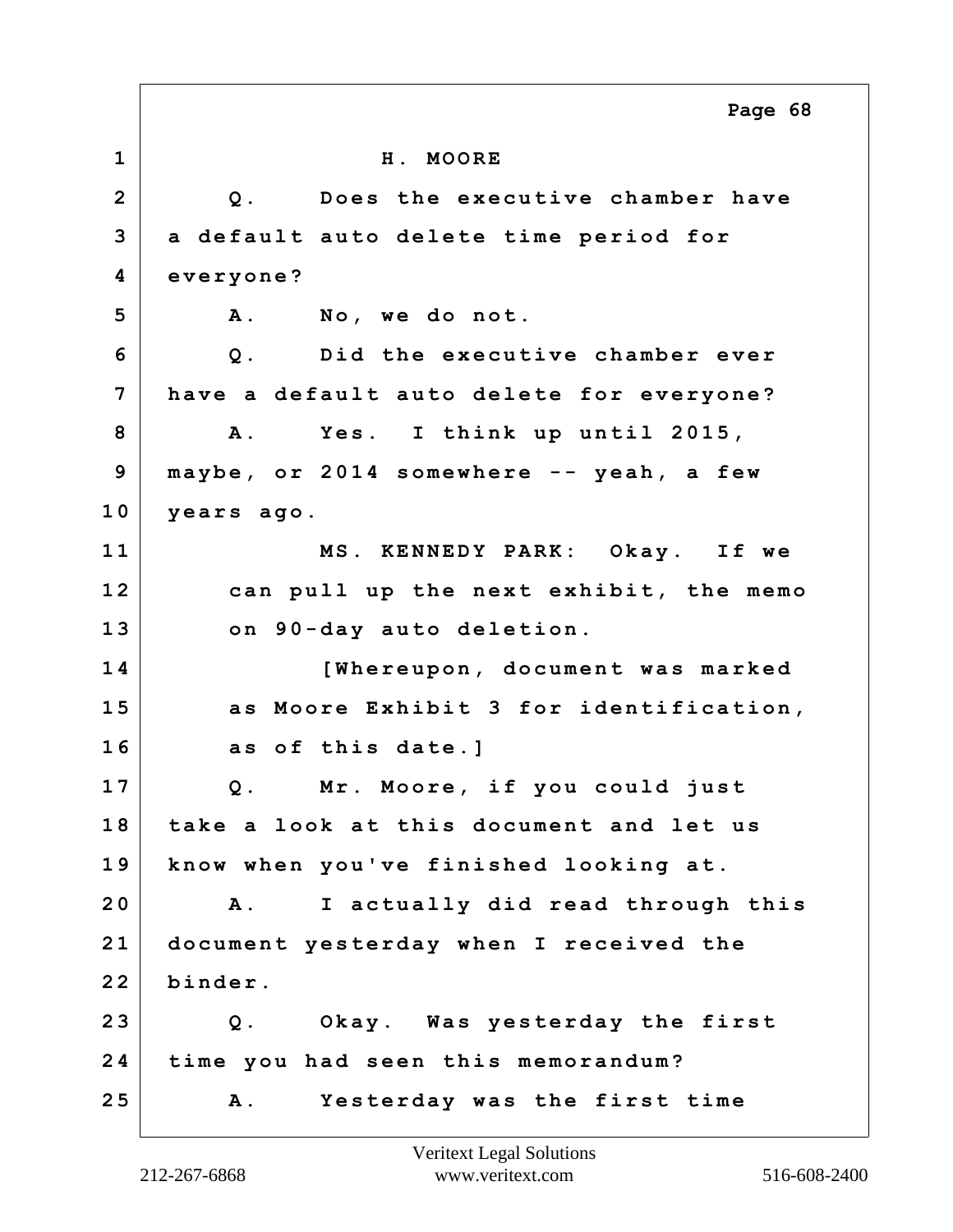**1 H. MOORE 2 I've seen this memorandum. 3 Q. Okay. So this memorandum, I 4 know yesterday was the first time you saw 5 it. But this memorandum described a 6 90-day auto delete policy; is that 7 correct? 8 A. That is correct. 9 Q. And I think you just told me 10 that this policy is referenced in this 11 memo regarding the 90-day auto delete 12 ceased in 2015; is that right? 13 A. I believe that is correct. 14 Q. Okay. And what's the reason the 15 policy changed? 16 A. I don't know the intimate 17 details of the policy change itself 18 because I was not a decisionmaker at this 19 time. But what I know in the general 20 sense of the environment of what was 21 happening, there were a lot of good 22 government groups at the time that they 23 thought it was -- the period was too 24 short, and I know some of the agencies in 25 the state were pushing back in regards to Page 69**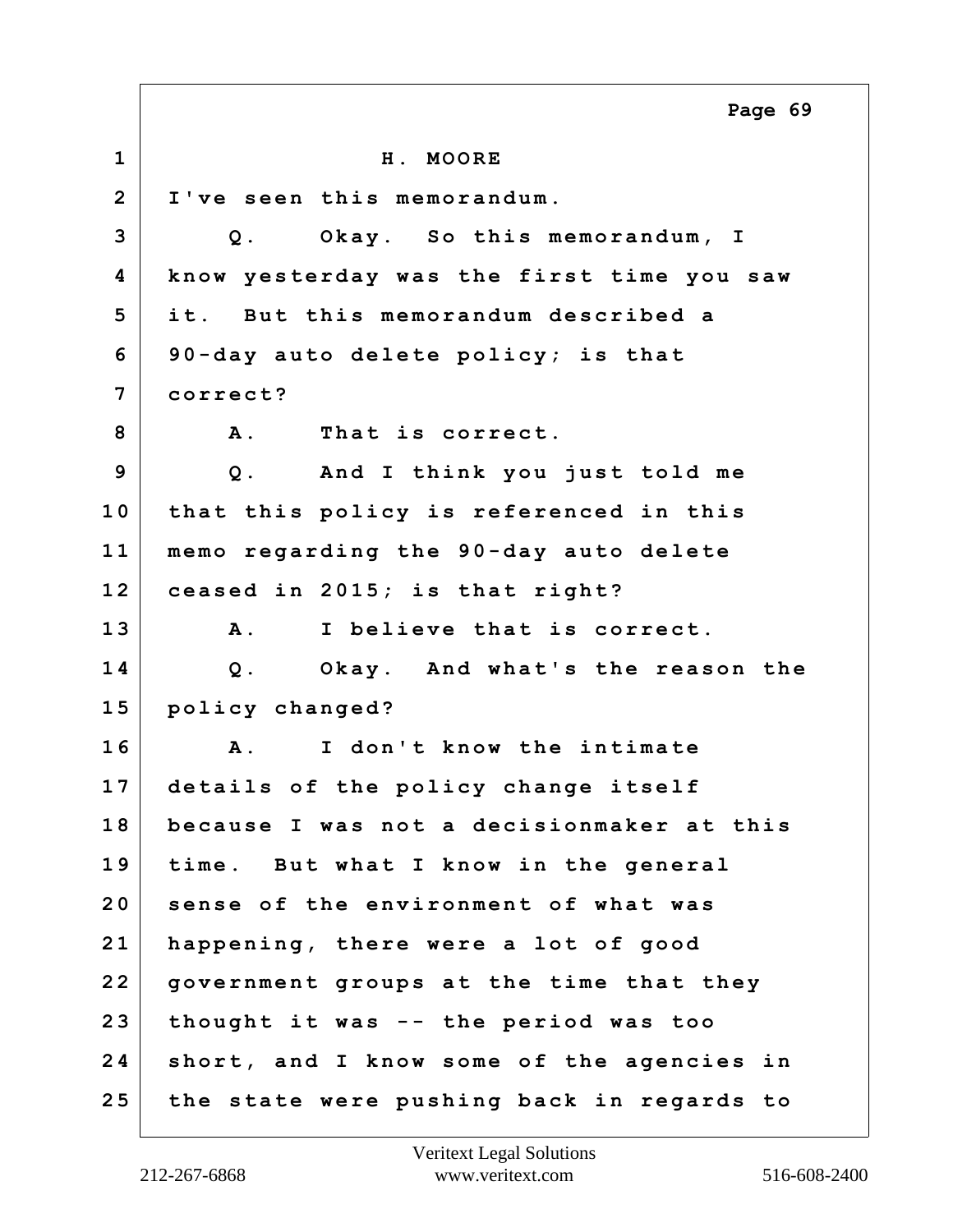**1 H. MOORE 2 the time period. 3 MS. KENNEDY PARK: We can take 4 the document off the screen. 5 Q. So in 2015, what did the policy 6 change to for the executive chamber? 7 A. I do not know what the policy 8 changed to, but we were made aware that 9 90-day deletion would be disabled. 10 Q. And was it disabled for the 11 executive chamber? 12 A. Yes, it was. 13 Q. So today you're not aware of any 14 policy regarding auto deletion for the 15 executive chamber? 16 A. No, I'm not. 17 Q. It's all done on an ad hoc 18 basis? 19 A. That is correct. 20 Q. And there are individuals who 21 have auto deletion less than 90 days? 22 A. Yes, there are. 23 Q. Going back to e-mail, do users 24 have the ability to create local mail 25 stores like PSTs? Page 70**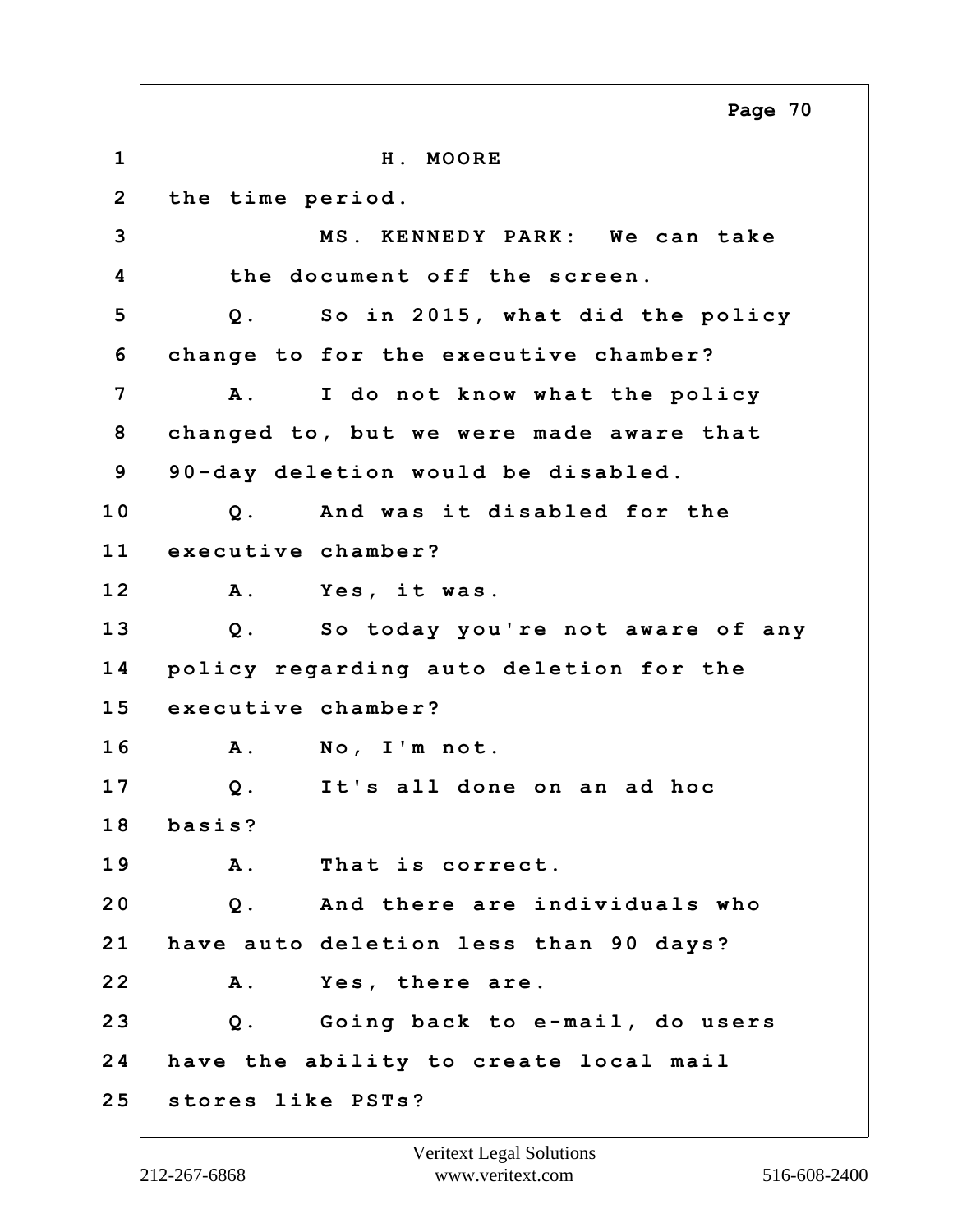|                | Page 71                                    |
|----------------|--------------------------------------------|
| $\mathbf{1}$   | H. MOORE                                   |
| $\overline{2}$ | No, they're not. We disabled<br><b>A</b> . |
| 3              | that.                                      |
| 4              | When was that disabled?<br>$Q$ .           |
| 5              | A .<br>That has always been disabled.      |
| 6              | Are there group e-mail boxes?<br>$Q$ .     |
| 7              | A .<br>Yes, there are. There are           |
| 8              | shared mailboxes, yes. We wouldn't call    |
| 9              | them group, but shared, yes.               |
| 10             | Okay. And what is the shared<br>$Q$ .      |
| 11             | mailbox?                                   |
| 12             | A. A shared mailbox would                  |
| 13             | essentially be used for either an event or |
| 14             | an initiative or, you know, they're kind   |
| 15             | of purpose-driven mailboxes designed for a |
| 16             | reason. And it's usually because we don't  |
| 17             | sometimes want people replying directly to |
| 18             | the employee if it's an initiative, so we  |
| 19             | create a mailbox for that purpose.         |
| 20             | Is that actually creating a<br>$Q$ .       |
| 21             | mailbox or just creating an e-mail address |
| 22             | and then the e-mails go to the individuals |
| 23             | that are part of the group? Is there an    |
| 24             | actual separate mailbox?                   |
| 25             | There's an actual separate<br><b>A</b> .   |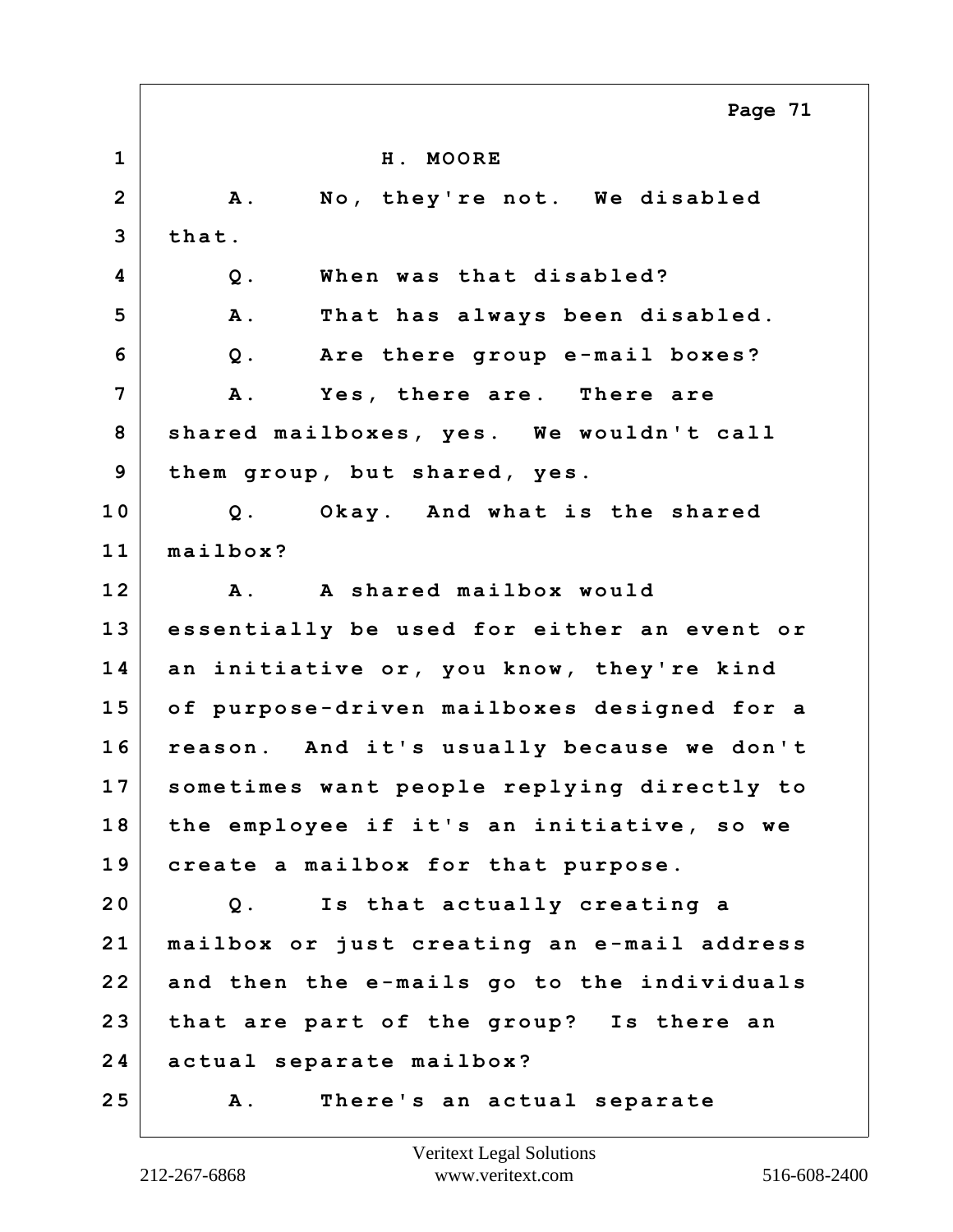**1 H. MOORE 2 mailbox; that is correct. 3 Q. Okay. And when an employee 4 departs, how do you handle shared 5 mailboxes? 6 A. Our shared mailboxes are 7 usually -- they have a life span. They 8 are not usually created and they're going 9 to be used for a forever situation. And 10 again, this goes back to capacity reasons. 11 Q. And what is the life span of a 12 shared mailbox? 13 A. It depends on what the purpose 14 was built for. It could be from two days 15 to a week to a year. There's no set 16 standard as to how long it will live for. 17 They don't usually go beyond a few months 18 but, again, it depends on what it was 19 designed for. 20 Q. And what about for a litigation 21 hold. How do you handle shared mailboxes 22 for litigation holds? 23 A. If a shared mailbox is included 24 in a litigation hold, it would be handled 25 just like how we would handle a user and Page 72**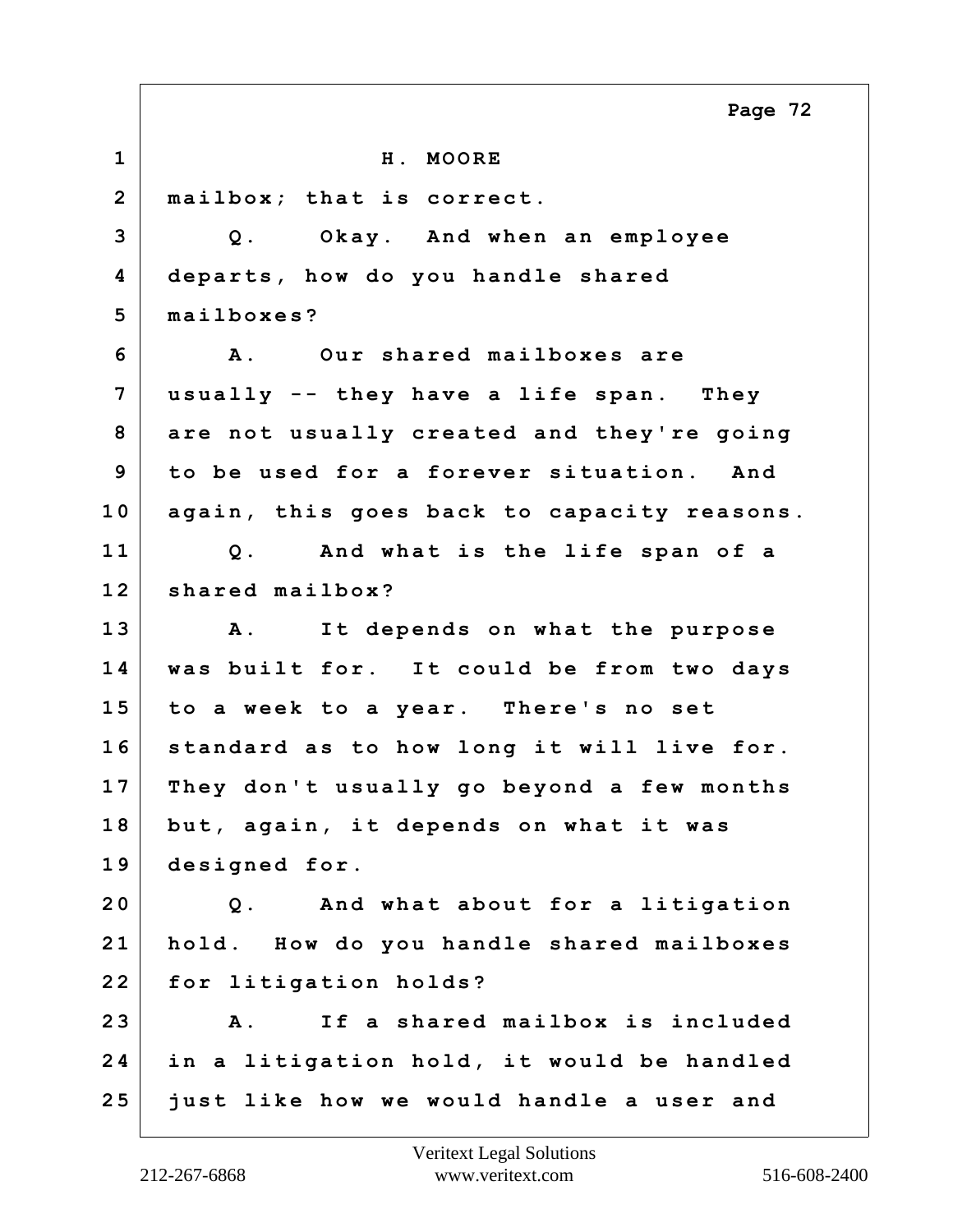|                | Page 73                                   |
|----------------|-------------------------------------------|
| $\mathbf{1}$   | H. MOORE                                  |
| $\overline{2}$ | it would be put into a discovery mode so  |
| 3              | nothing is lost.                          |
| 4              | Q. Have you ever had a direction          |
| 5              | from counsel to hold a shared mailbox for |
| 6              | a litigation hold?                        |
| $\overline{7}$ | <b>A</b> .<br>Not that I can recall.      |
| 8              | Does the executive chamber have<br>$Q$ .  |
| 9              | any archiving system to your e-mail?      |
| 10             | No, we do not.<br><b>A</b> .              |
| 11             | Are users able to implement<br>$Q$ .      |
| 12             | their own archiving system?               |
| 13             | No, they are not.<br>Α.                   |
| 14             | Q. Does that system -- is there a         |
| 15             | rule that prevents them from doing that?  |
| 16             | Yes.<br>Α.                                |
| 17             | MR. FISHMAN:<br>Jen, when you say         |
| 18             | a rule, do you mean, like, something      |
| 19             | written down or the kind of rule,         |
| 20             | like, electronic rule, which is           |
| 21             | different, right?                         |
| 22             | MS. KENNEDY PARK: Good point.             |
| 23             | I meant a technology rule, like, you      |
| 24             | can't actually do it, like, the           |
| 25             | computer stops you.                       |

 $\Gamma$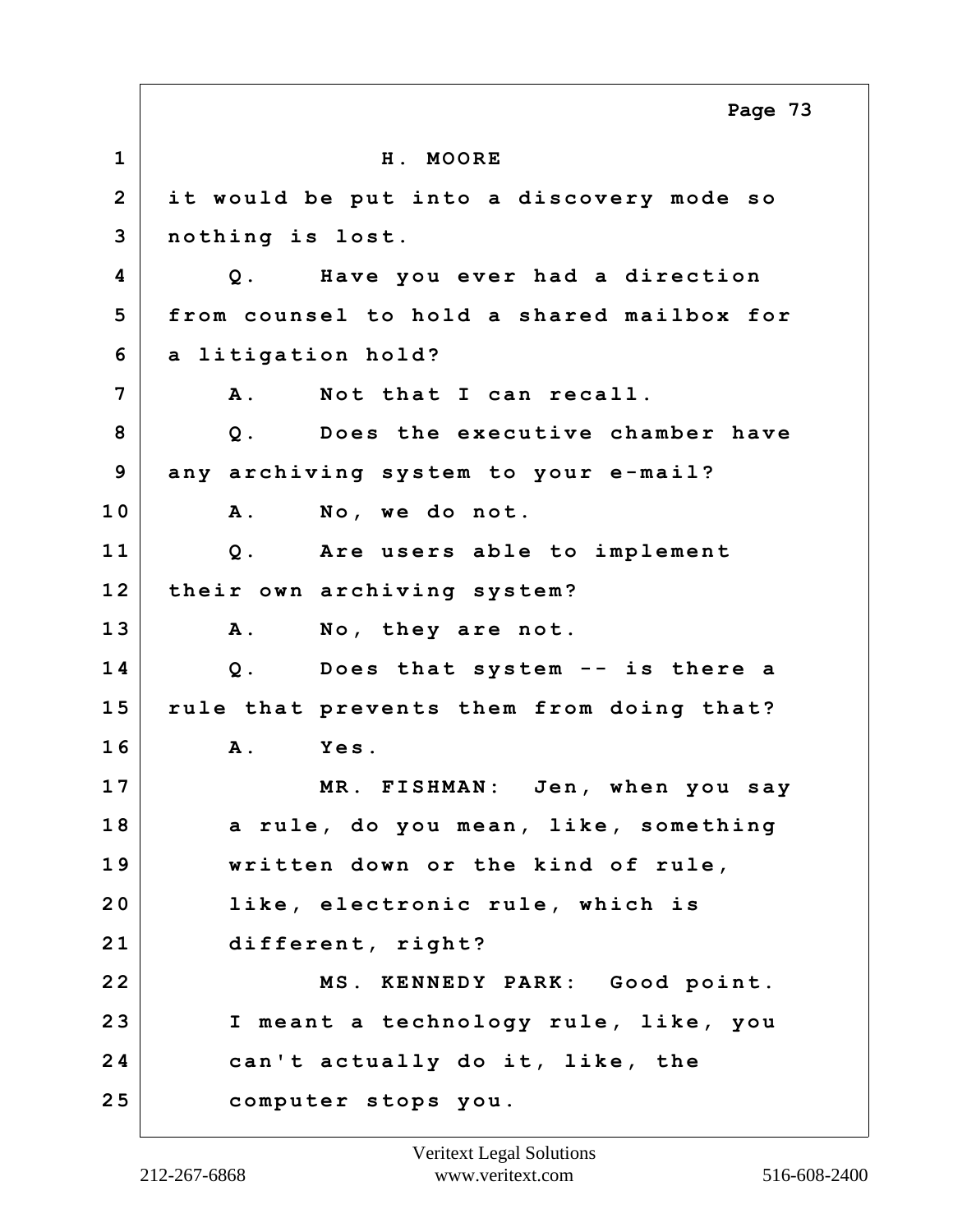|                | Page 74                                        |
|----------------|------------------------------------------------|
| $\mathbf{1}$   | H. MOORE                                       |
| $\overline{2}$ | Q. Is that, Mr. Moore, what you                |
| 3              | $mean t$ ?                                     |
| 4              | Yes, that is correct. It is the<br><b>A</b> .  |
| 5              | same rule that prevents you from creating      |
| 6              | a PST, they're one in the same.                |
| 7              | Q. Do you or anyone else in the                |
| 8              | executive chamber have access to the           |
| 9              | Microsoft Search and Compliance Center?        |
| 10             | That is in the Cloud, so the<br>$\mathbf{A}$ . |
| 11             | answer to that question is yes and no          |
| 12             | because there are no accounts up there.        |
| 13             | Q. So there is no one at the                   |
| 14             | executive chamber who has an account that      |
| 15             | is yet on -- at the Search and Compliance      |
| 16             | Center in the Cloud?                           |
| 17             | Α.<br>Actually, no, that's incorrect.          |
| 18             | My account's in the Cloud. I consider          |
| 19             | myself one of the biggest tech users           |
| 20             | because we have to know how things work.       |
| 21             | So outside of myself, no.                      |
| 22             | Q. Do you know if other state                  |
| 23             | agencies are using that system, the Search     |
| 24             | and Compliance Center?                         |
| 25             | Yes. I am aware that ITS uses<br>Α.            |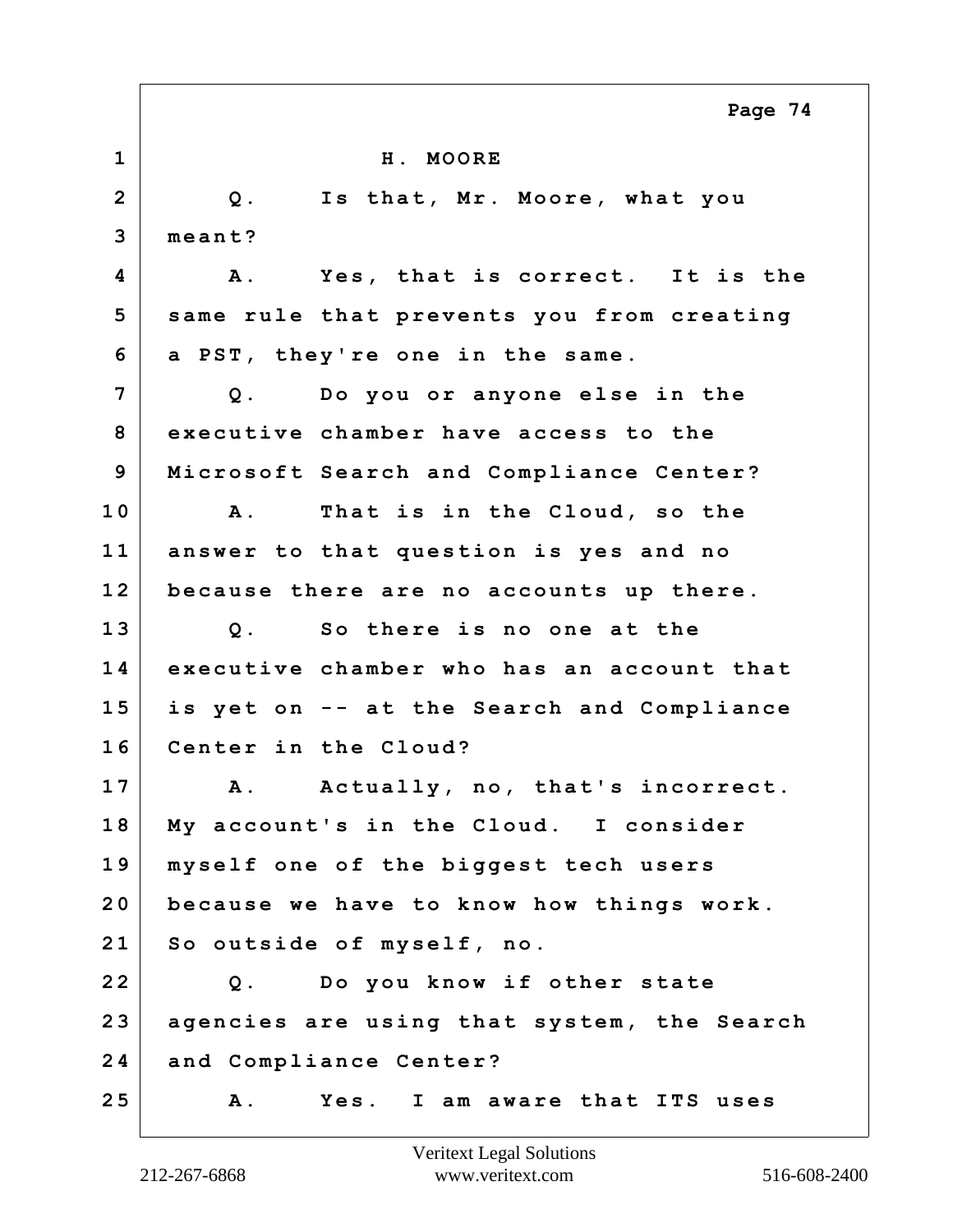**1 H. MOORE 2 that. They are on 0365. 3 Q. Okay. And how long have they 4 been on 0365? 5 A. That -- I can't answer that 6 question. 7 MS. KENNEDY PARK: Let's pull up 8 the next exhibit which is for the 9 record retention policies for 2020. 10 [Whereupon, document was marked 11 as Moore Exhibit 4 for identification, 12 as of this date.] 13 Q. Mr. Moore, just let us know when 14 you've had a chance to look through this 15 document. 16 A. Okay. 17 Q. Have you seen this document 18 before? 19 A. Yes, I have. 20 Q. When did you see it? 21 A. I was introduced to this 22 document for the first time yesterday. 23 Q. Before yesterday, you had never 24 seen this document? 25 A. No, I have not. Page 75**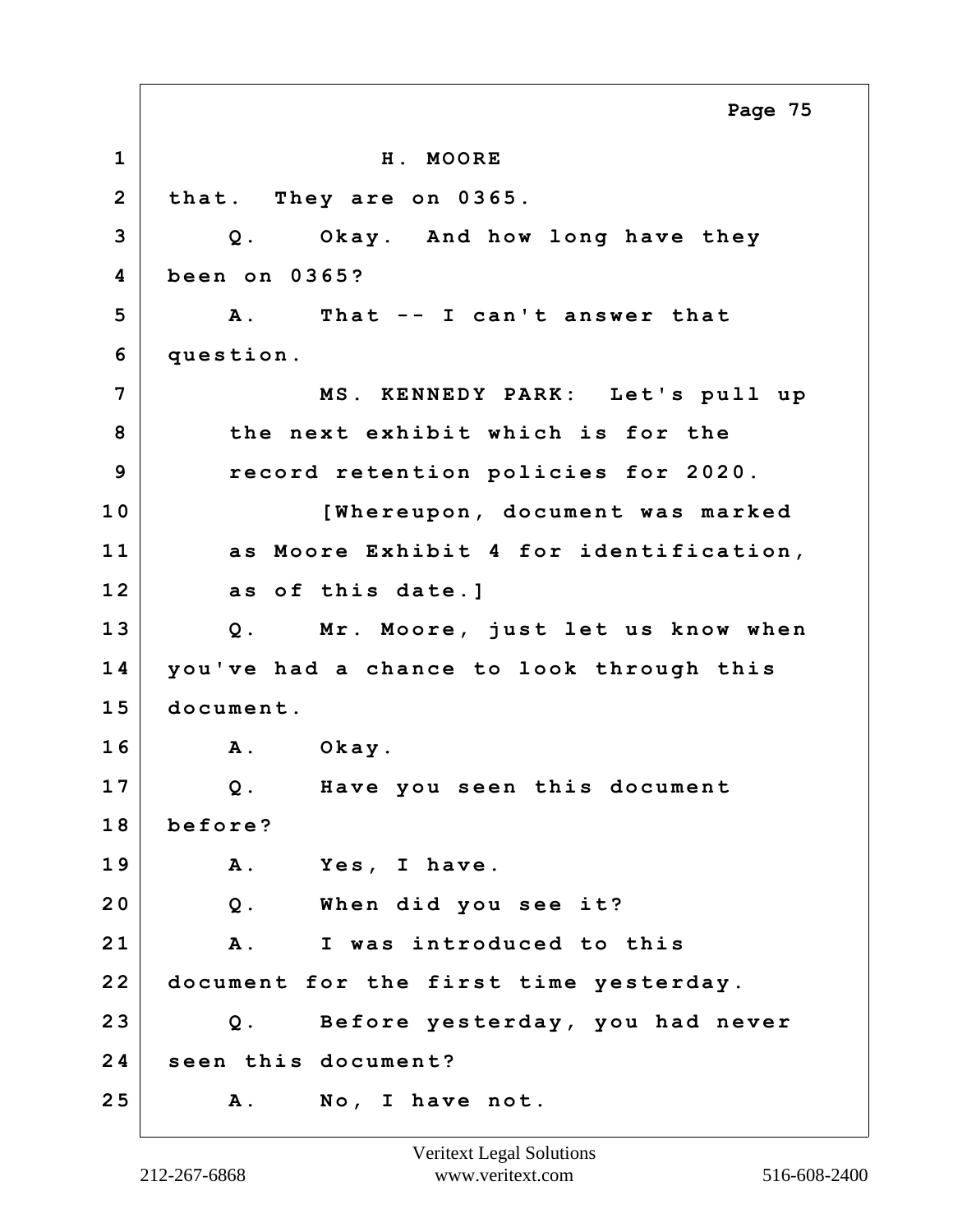**1 H. MOORE 2 Q. Do you have any role in ensuring 3 that this record retention schedule is 4 complied with? 5 A. That's -- clarify that question 6 please. 7 Q. What didn't you understand about 8 the question? 9** So do you have any roles or **10 responsibilities for ensuring that this 11 records retention, that this disposition 12 schedule is complied with? 13 A. So the larger document states 14 compliance in regards to user creation -- 15 user account creation and user account 16 deletion. And, yes, my department is 17 responsible for that section of the 18 document; that is correct. 19 Q. Are there any other sections of 20 the document that your department is 21 responsible for complying with? 22 A. Not to my knowledge. 23 Q. How did you become aware that 24 your department was responsible for 25 compliance with the user account and Page 76**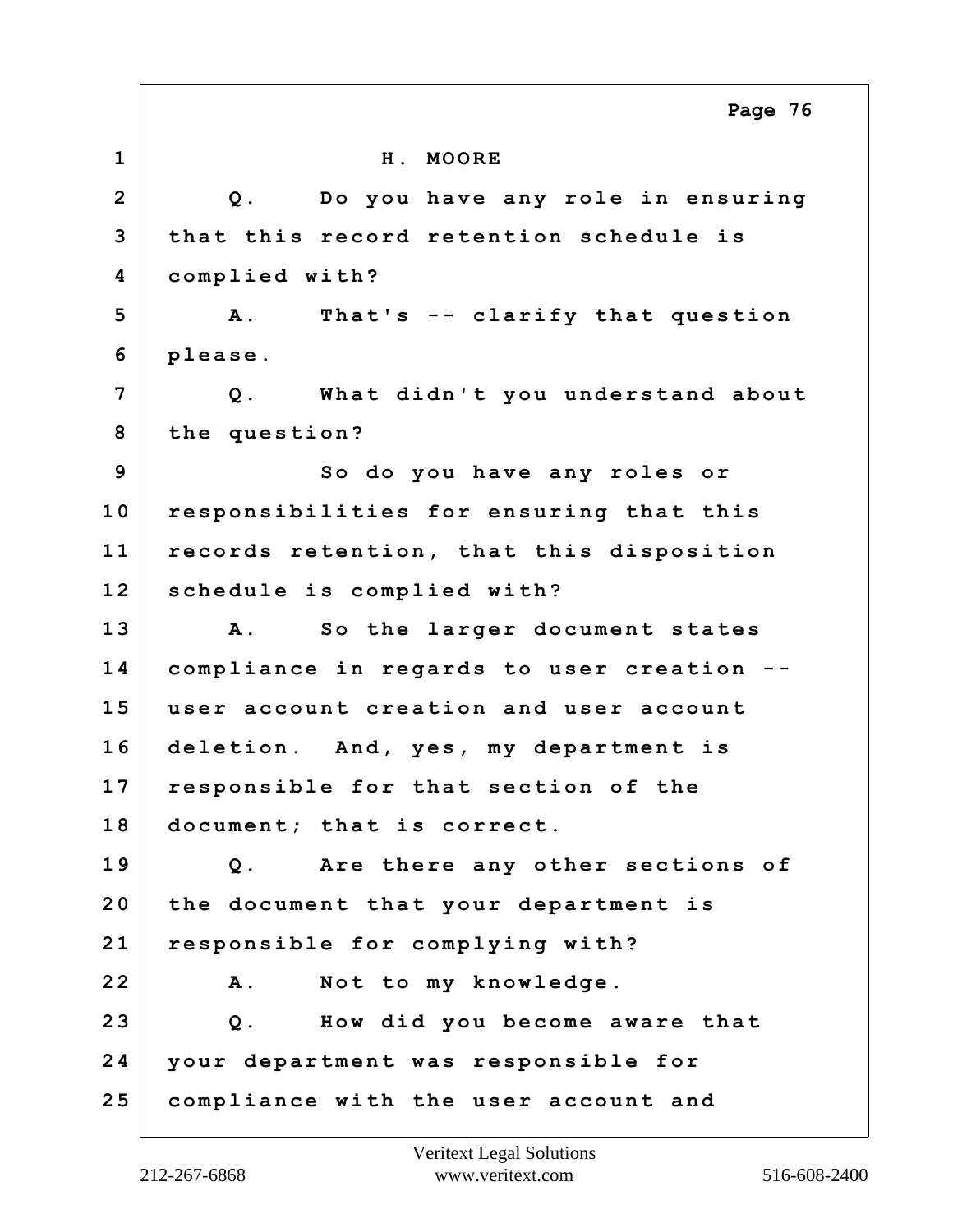**1 H. MOORE 2 deletion user account section of this 3 document? 4 A. Outside counsel brought the 5 document -- 6 MR. FISHMAN: Let me stop you. 7 Let me stop. If it didn't happen in 8 the normal course of work unrelated to 9 this, Jen, I don't think it's -- it's 10 probably not an answer that he can 11 give, is my guess. 12 MS. KENNEDY PARK: Totally fine. 13 MR. FISHMAN: I'm happy to 14 consult with him to find out -- to 15 find out what he is about to say, 16 but -- 17 Q. Other than conversations with 18 Mr. Fishman or his colleagues, did you 19 ever talk to anyone in the executive 20 chamber about the need to comply with the 21 user account and deletion of user account 22 section of this document? 23 A. So not in technical detail but 24 the essence of the document essentially 25 was -- our policies were essentially set Page 77**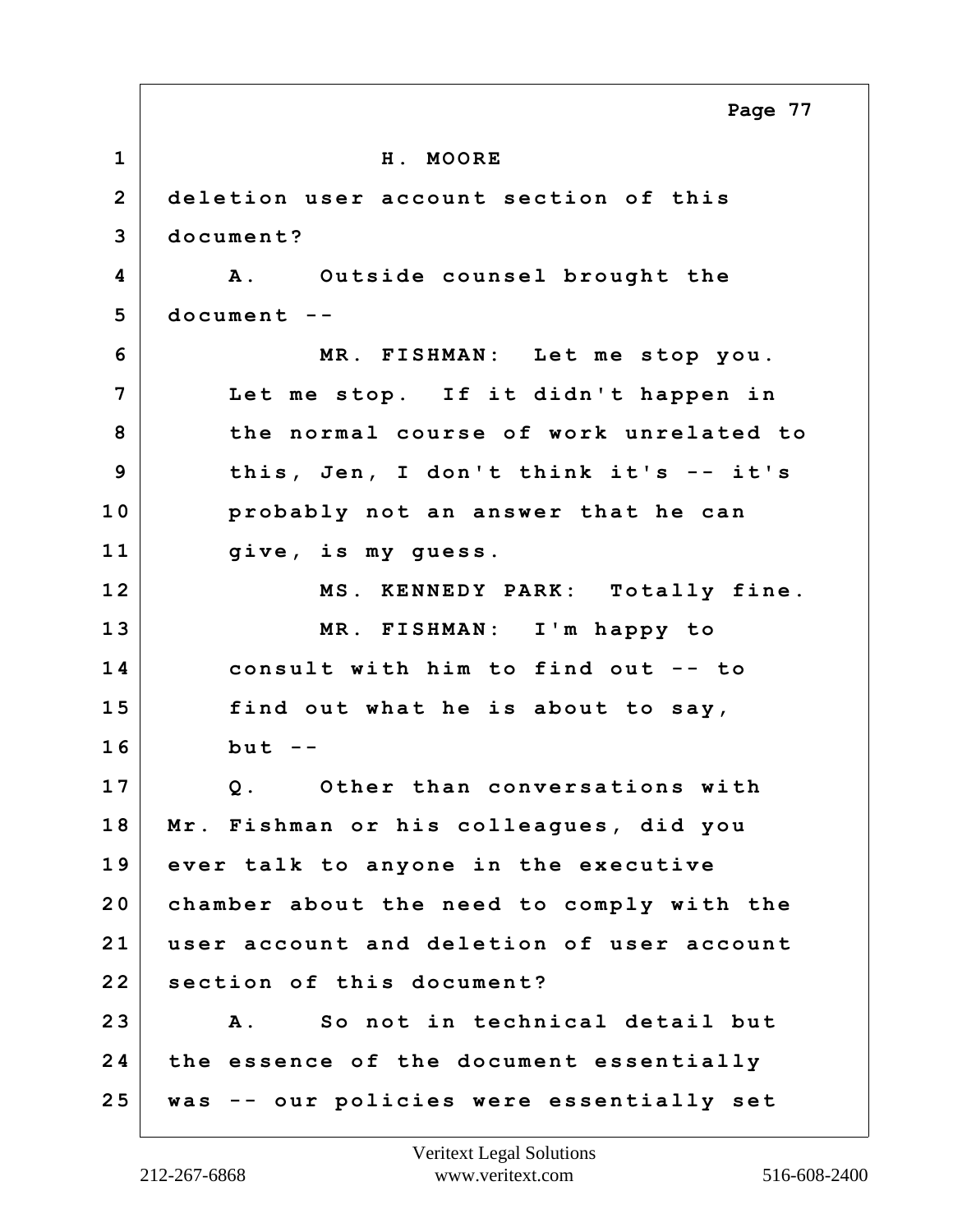**1 H. MOORE 2 in tone by the previous chief of computer 3 services, yes. 4 Q. Sorry. I don't understand that 5 answer. So what did the previous chief of 6 technology services tell you about 7 complying with the records retention and 8 disposition of the schedule in the 9 executive chamber? 10 A. Essentially the procedure we 11 follow in regards to when we are going to 12 remove a departed employee's account, the 13 steps that we needed to take essentially, 14 you know, going through to make sure there 15 are no litigation holds and things of that 16 nature. 17 Q. As part of that process when you 18 have a departing employee, do you talk to 19 the departing employee about whether they 20 have any records as is defined in this 21 document? 22 A. No, I do not. 23 Q. Is there anyone in the executive 24 chamber that you know who has the 25 responsibility for talking to departing Page 78**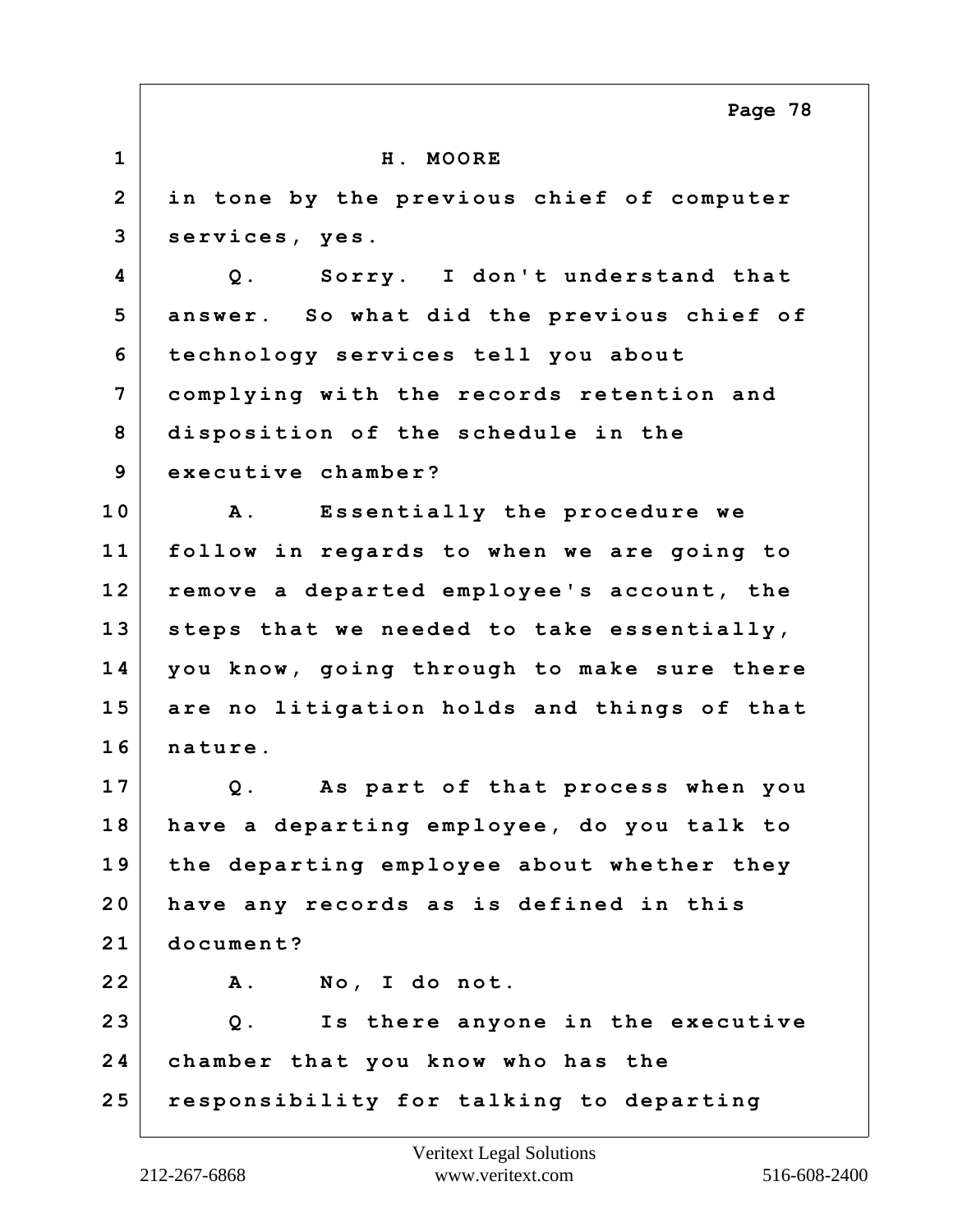**1 H. MOORE 2 employees about retaining records as their 3 records are defined in this document? 4 A. I do not know the answer to that 5 question. 6 Q. What about for onboarding an 7 employee, do you know who has the 8 responsibility for explaining to new 9 employees of the executive chamber how to 10 comply with this records retention and 11 disposition schedule? 12 A. I actually don't know the answer 13 to that question, no. I don't know if 14 it's a specific individual's 15 responsibility. I don't know. 16 MS. KENNEDY PARK: If you could 17 flip to what's Bates stamped 18 Footnote 9. 19 Q. Can you see that, Mr. Moore? 20 Can you see Footnote 9? 21 A. Yes, I can. 22 Q. Prior to yesterday, in meeting 23 with your counsel have you ever seen 24 Footnote 9? 25 A. No, I have not. Page 79**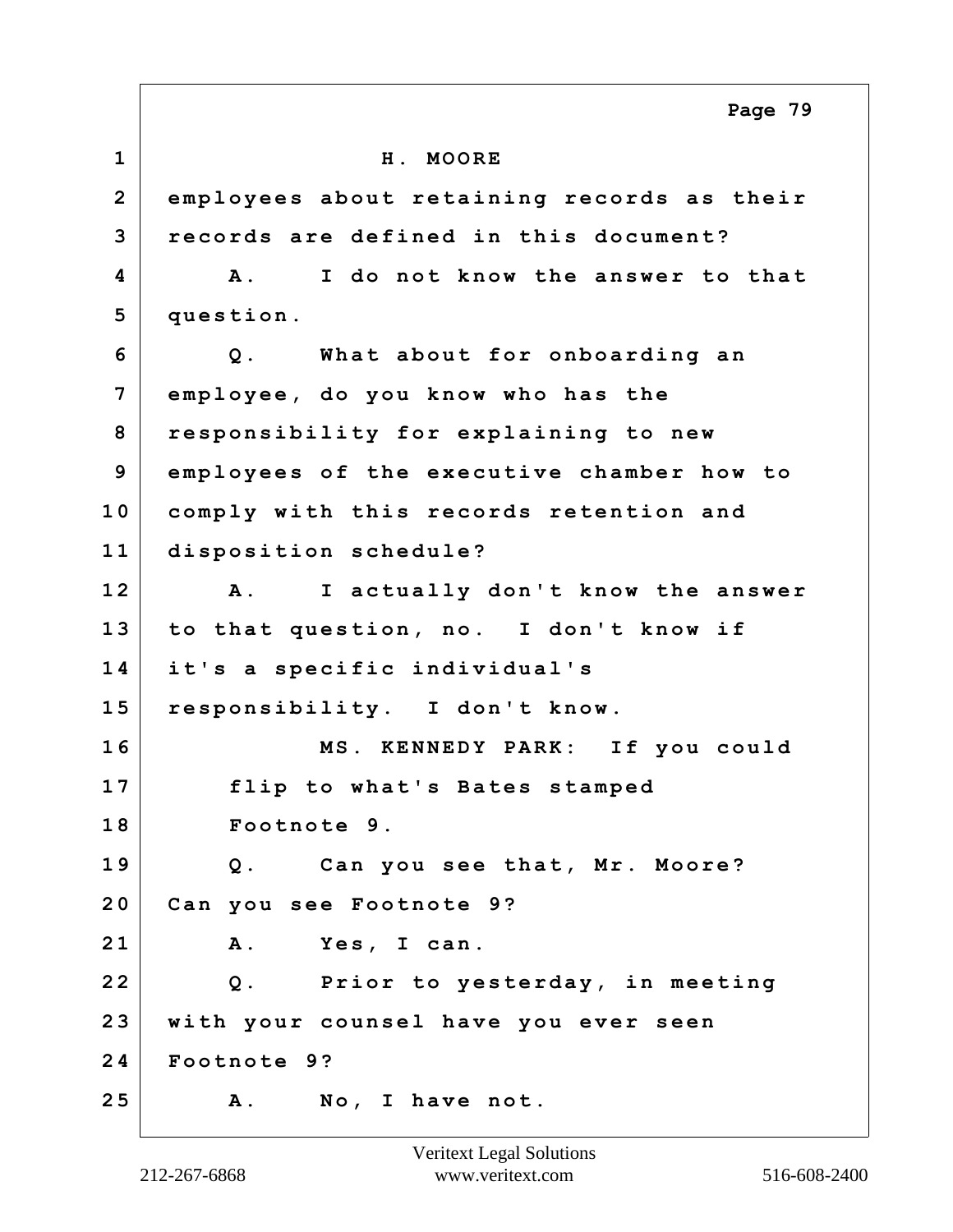|                         | Page 80                                    |
|-------------------------|--------------------------------------------|
| $\mathbf 1$             | H. MOORE                                   |
| $\overline{2}$          | Has anyone ever talked to you<br>$Q$ .     |
| 3                       | about the contents of Footnote 9 in        |
| $\overline{\mathbf{4}}$ | substance?                                 |
| 5                       | $N$ o.<br><b>A</b> .                       |
| 6                       | Have you ever instructed<br>$Q$ .          |
| $\overline{7}$          | employees of the executive chamber that    |
| 8                       | e-mails should be deleted after messages   |
| 9                       | and attachments are opened and records     |
| 10                      | have been saved in appropriate electronic  |
| 11                      | or paper file?                             |
| 12                      | <b>A</b> .<br>No, I have not.              |
| 13                      | Q. Did you or any member of the            |
| 14                      | group that you were a part of have any     |
| 15                      | role in drafting this document or          |
| 16                      | consulting on Footnote 9?                  |
| 17                      | A. No.                                     |
| 18                      | Q. And is that true for previous           |
| 19                      | iterations of this document?               |
| 20                      | That is true for previous<br><b>A</b> .    |
| 21                      | iterations of this document.               |
| 22                      | And would all of my questions --<br>$Q$ .  |
| 23                      | just to save us some time, would all of my |
| 24                      | questions about this document be true      |
| 25                      | about previous iterations of this          |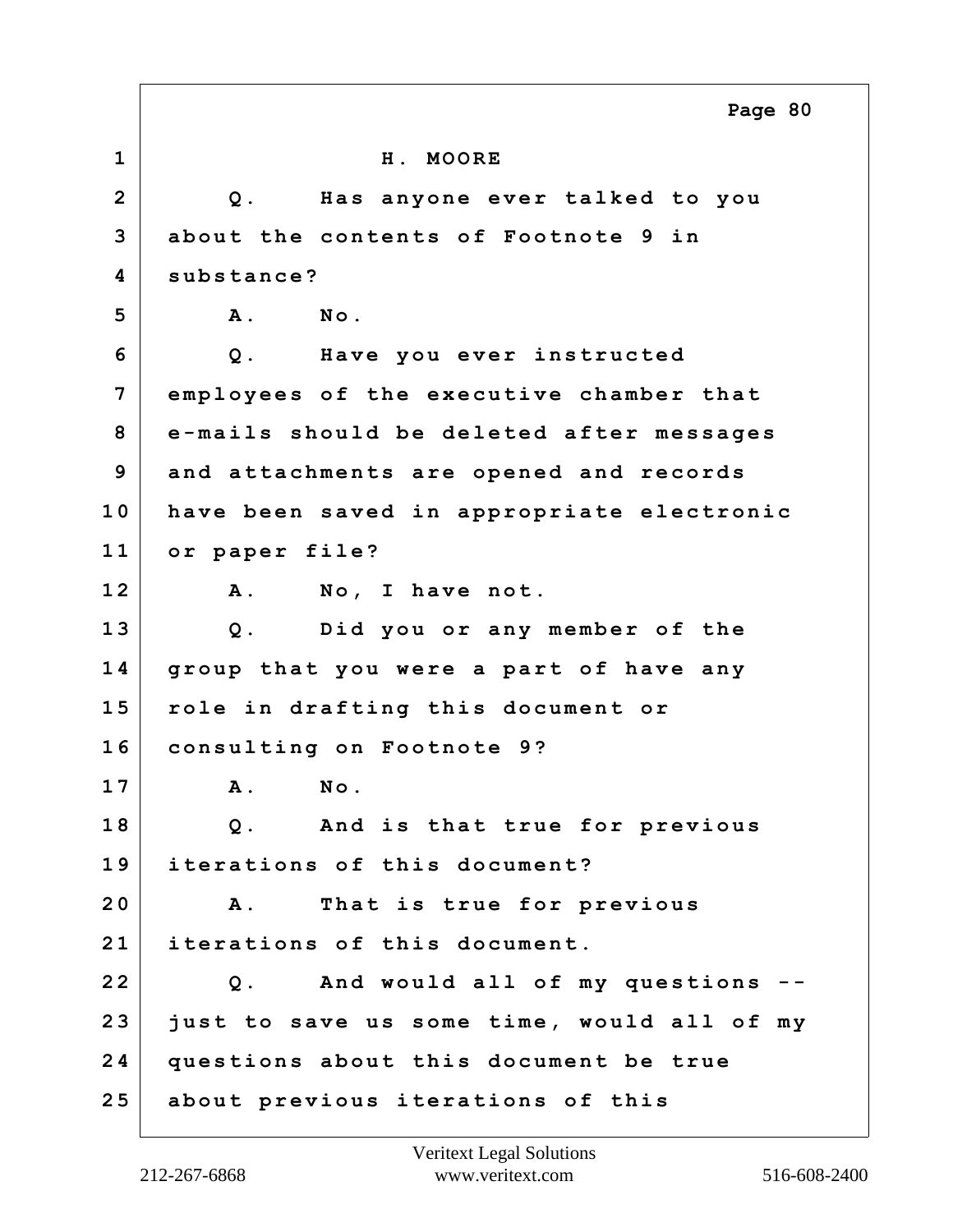|                | Page 81                                     |
|----------------|---------------------------------------------|
| $\mathbf{1}$   | H. MOORE                                    |
| $\overline{2}$ | document, that you had not seen them        |
| 3              | before yesterday?                           |
| 4              | MR. FISHMAN: If I can object                |
| 5              | just for a second. I don't know if          |
| 6              | you're assuming that he knows that          |
| 7              | there are previous iterations. I            |
| 8              | think the question as you phrased it        |
| 9              | is incapable really of an answer.           |
| 10             | Maybe you could just ask him if             |
| 11             | he's seen any other iterations.             |
| 12             | MS. KENNEDY PARK: Sure. I'm                 |
| 13             | just trying to shortcut this.               |
| 14             | MR. FISHMAN: I appreciate that,             |
| 15             | $but --$                                    |
| 16             | MS. KENNEDY PARK: Sure.                     |
| 17             | Have you seen any other<br>Q.               |
| 18             | iterations of this document?                |
| 19             | A. No, I have not.                          |
| 20             | MS. KENNEDY PARK: Okay. We can              |
| 21             | take the document down.                     |
| 22             | Q. Do you have any role in                  |
| 23             | responding to freedom of information law    |
| 24             | requests?                                   |
| 25             | My responsibility would be to<br><b>A</b> . |

Г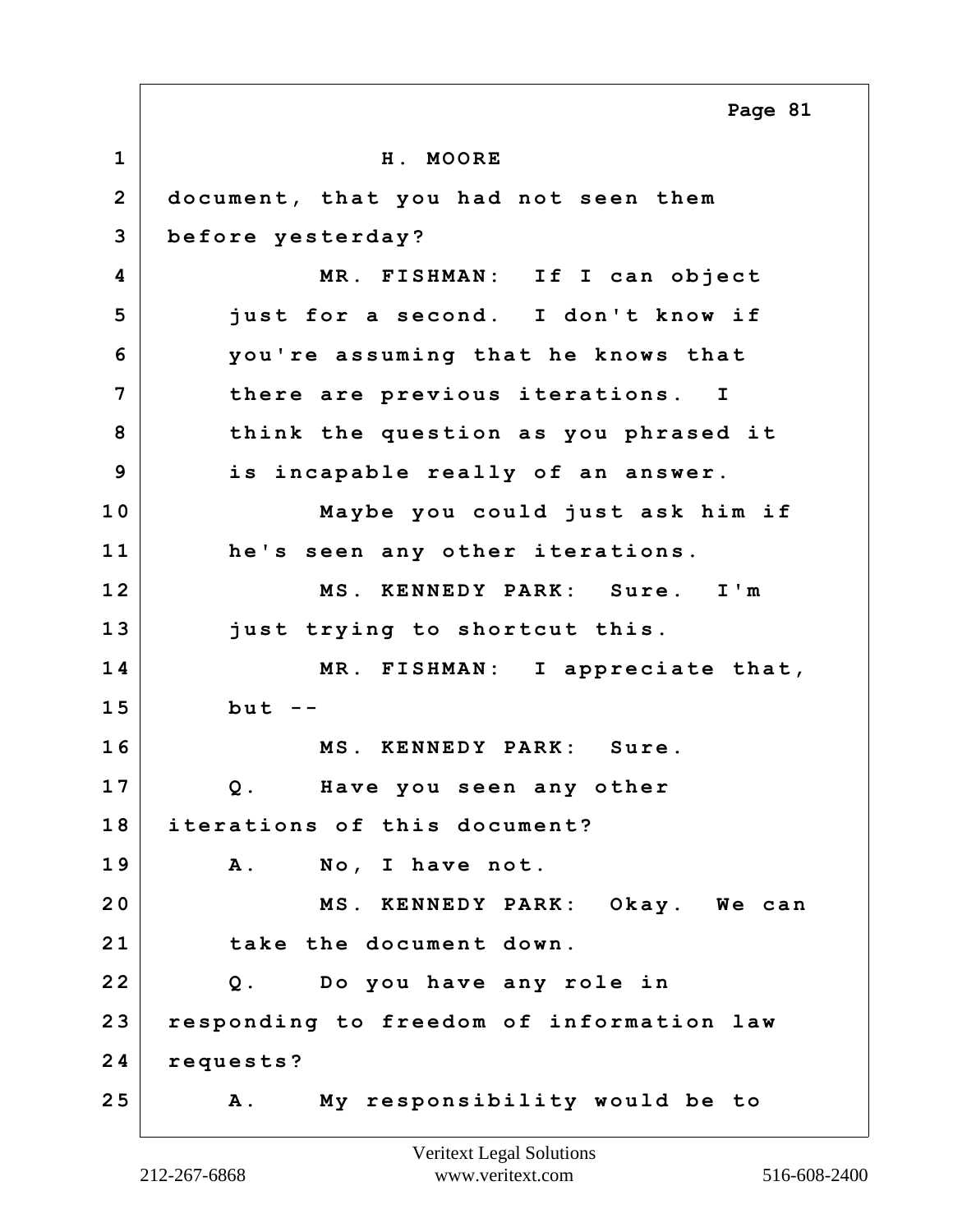|                         | Page 82                                      |
|-------------------------|----------------------------------------------|
| $\mathbf{1}$            | H. MOORE                                     |
| $\overline{2}$          | assist the FOIL office in any responsive     |
| 3                       | searches that they need to provide.          |
| $\overline{\mathbf{4}}$ | And does the FOIL office direct<br>Q.        |
| 5                       | you as to which searches to conduct in       |
| 6                       | response to a FOIL request?                  |
| $\overline{7}$          | Yes.<br><b>A</b> .                           |
| 8                       | Q. Do you have any discretion in             |
| 9                       | conducting those searches?                   |
| 10                      | A. No, I do not. They need to be             |
| 11                      | very specific.                               |
| 12                      | Is there a FOIL officer for the<br>Q.        |
| 13                      | executive chamber or someone responsible     |
| 14                      | for FOIL requests from the executive         |
| 15                      | chamber?                                     |
| 16                      | Yes, there is.<br><b>A</b> .                 |
| 17                      | And who is that person?<br>Q.                |
| 18                      | I believe the head of the FOIL<br><b>A</b> . |
| 19                      | office is                                    |
| 20                      | Can you spell the last name.<br>Q.           |
| 21                      | <b>A</b> .<br>I believe it's                 |
| 22                      | $Q$ .<br>How long has<br>been in             |
| 23                      | that role?                                   |
| 24                      | I do not know the answer to that<br>Α.       |
| 25                      | question.                                    |

Г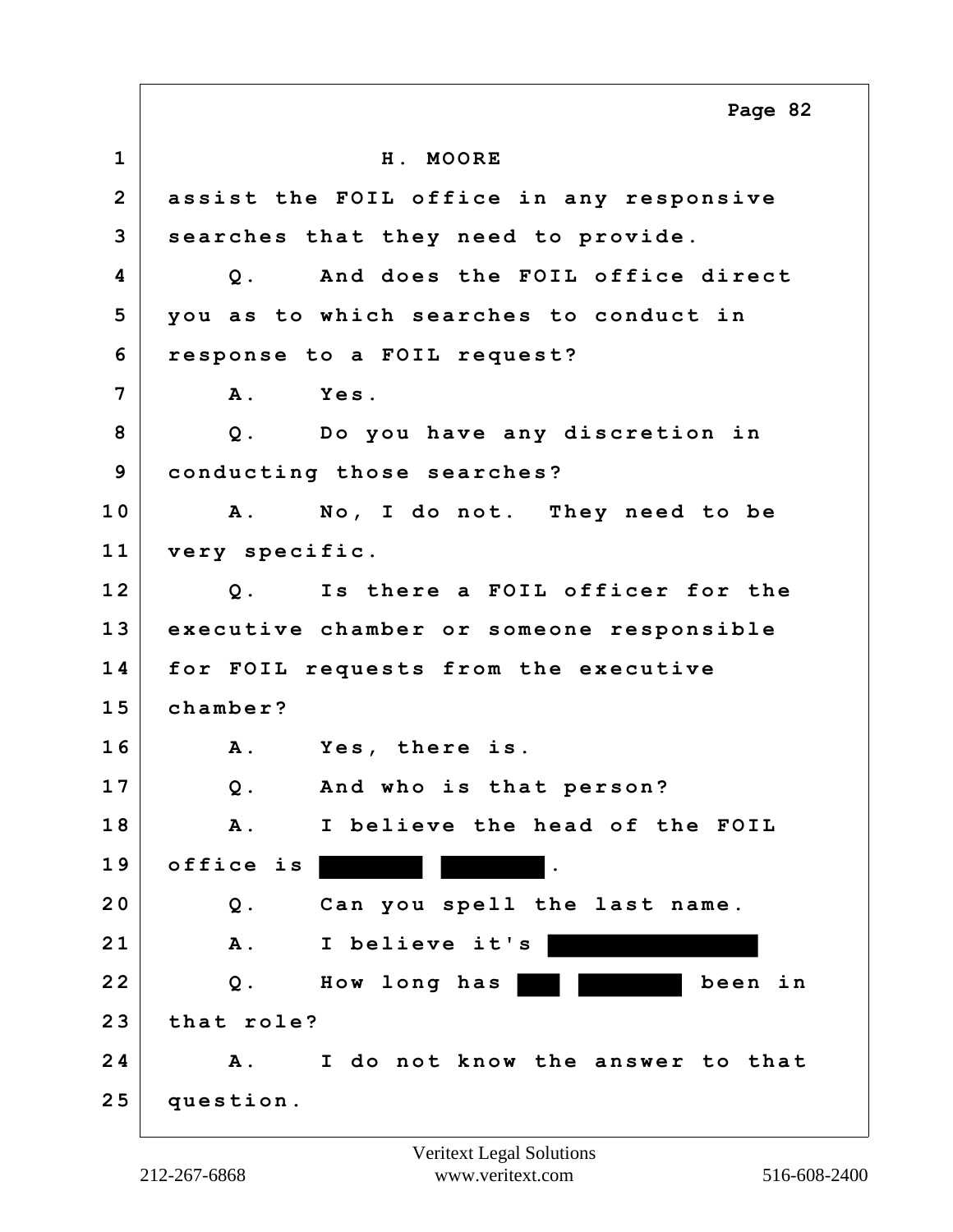**1 H. MOORE 2 Q. Do you recall interacting with 3 someone in that role prior to ? 4 A. Yes. 5 Q. And who was that? 6 A. That would be Lauren Grasso. 7 Q. Anyone else in that role you 8 interacted with prior to Ms. Grasso? 9 A. No. 10 Q. Let's talk BlackBerrys for a few 11 minutes. 12 Your LinkedIn profile says that 13 your specialties include BlackBerry 14 Enterprise Server Management. 15 What does that mean? 16 A. Essentially a server -- the 17 server that runs -- any server that runs a 18 phone is called a mobile device management 19 server. And essentially my responsibility 20 would be configuring that server, any 21 policy settings that apply to the devices 22 themselves, managing that environment. 23 Q. Are there members of the 24 executive chamber who still have 25 BlackBerrys? Page 83**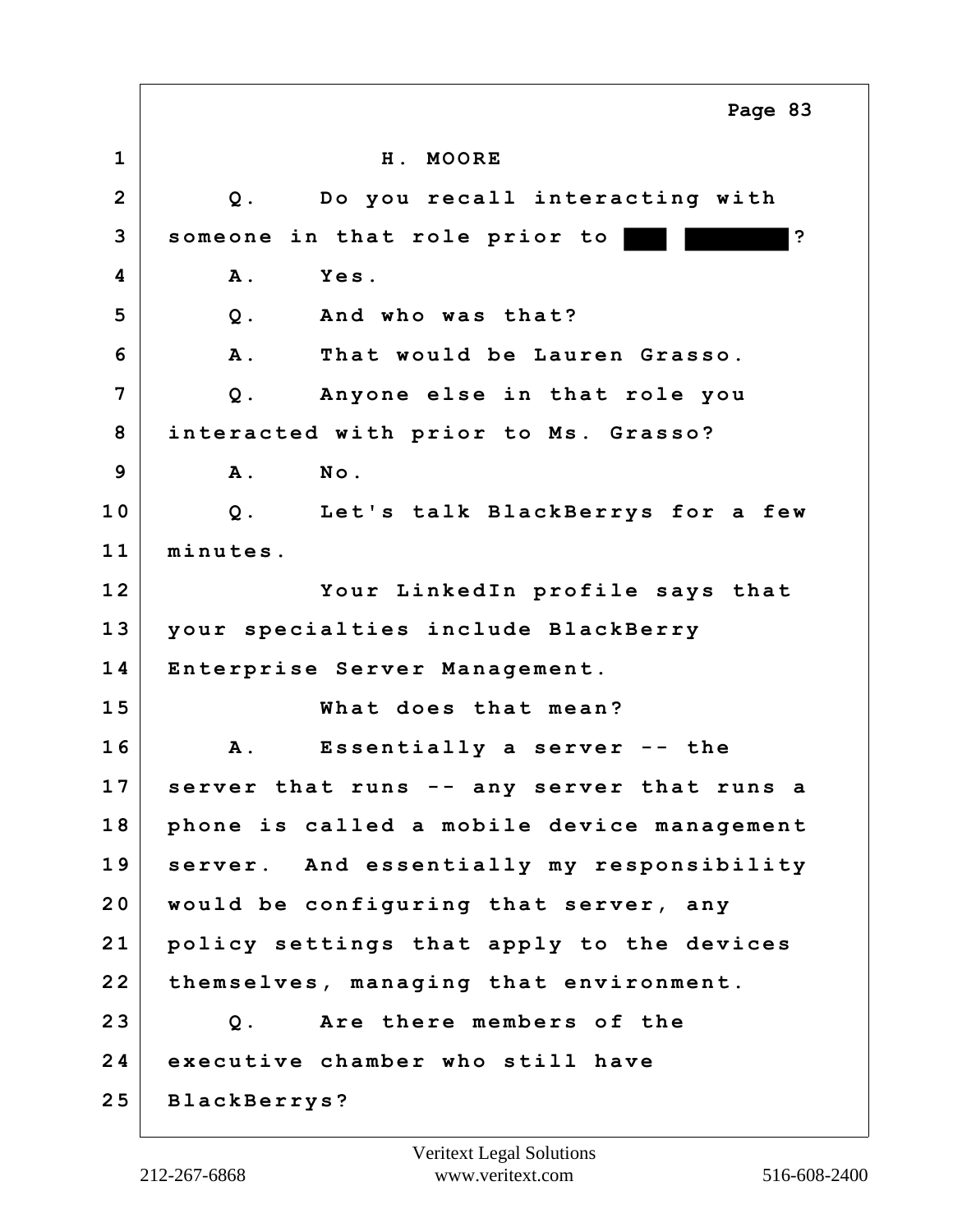**1 H. MOORE 2 A. Yes, there are. 3 Q. Are there members of the 4 executive chamber that transitioned from 5 iPhones to BlackBerrys at some point? 6 A. Yes. 7 Q. And when did that transition 8 begin from iPhones to BlackBerrys -- I 9 mean, from BlackBerrys to iPhones? 10 A. That transition started towards 11 the end of 2019. 12 MR. FISHMAN: I'm sorry. I 13 think you asked whether they 14 transitioned from one to the other and 15 then asked the opposite question. I 16 could be wrong, but -- 17 MS. KENNEDY PARK: I misstated 18 it and then I fixed it. So I asked -- 19 I fixed it with transition from 20 Blackberry to iPhone. You're correct. 21 I fixed it. 22 MR. FISHMAN: Okay. 23 Q. And that started happening at 24 the end of 2019. 25 Why were individuals in the Page 84**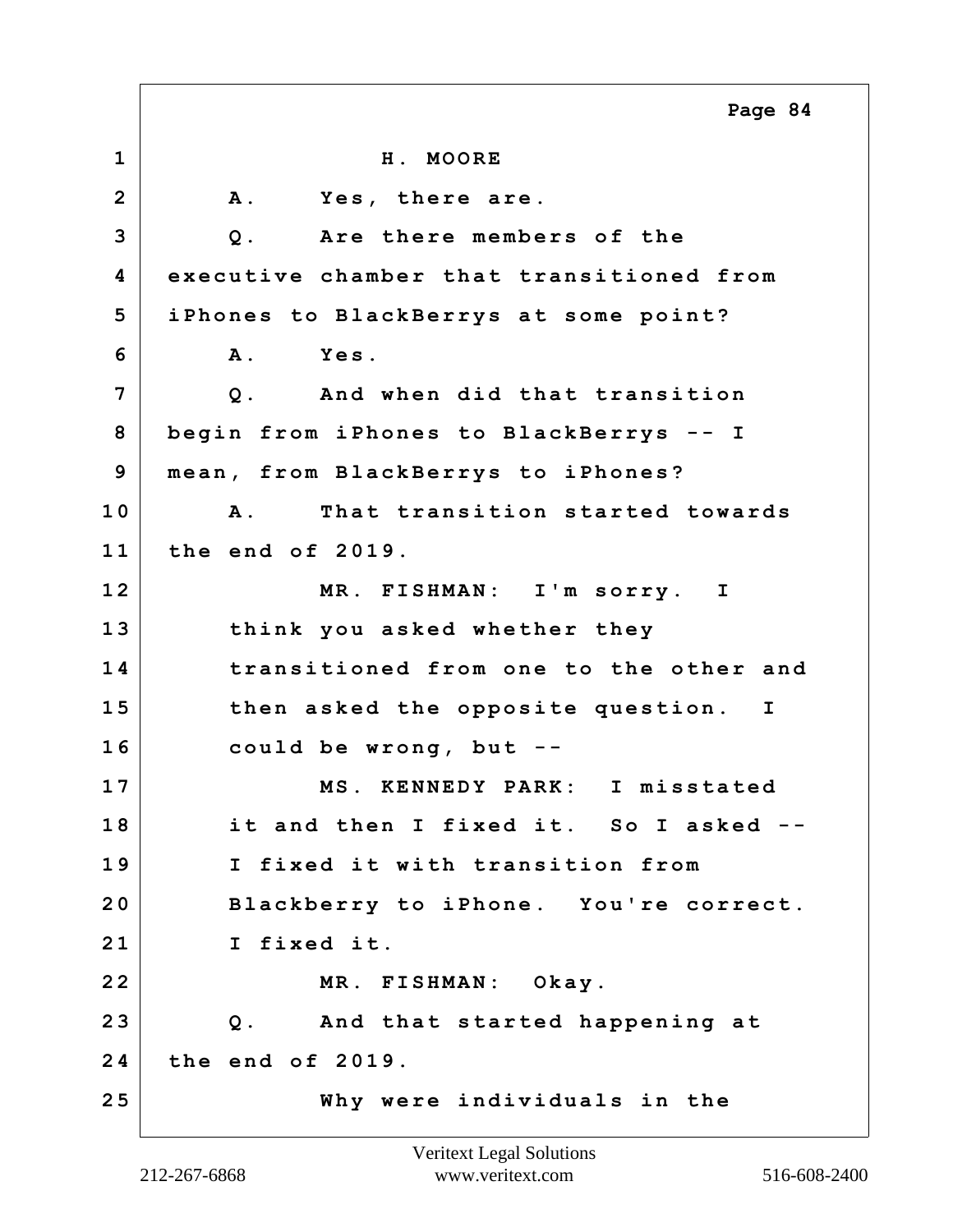**1 H. MOORE 2 executive chamber not transitioned from 3 BlackBerry to iPhone? 4 A. Why were they not transitioned 5 from BlackBerry to iPhones? 6 Q. Yes. 7 A. We had a meeting with senior 8 staff members and the decision was made 9 that some senior staff members would 10 retain their devices. 11 Q. Approximately when was that 12 meeting? 13 A. It might have been during late 14 summer of 2019. 15 Q. Who was at this meeting? 16 A. So there was Jill, Richard 17 Azzopardi, Melissa was involved. There 18 were at least three other people. I'd 19 have to reference my records. I can't 20 remember everyone off the top of my head. 21 But it would be the senior leadership of 22 the administration. 23 Q. Was the Governor there? 24 A. No, he was not. 25 Q. And when you say reference your Page 85**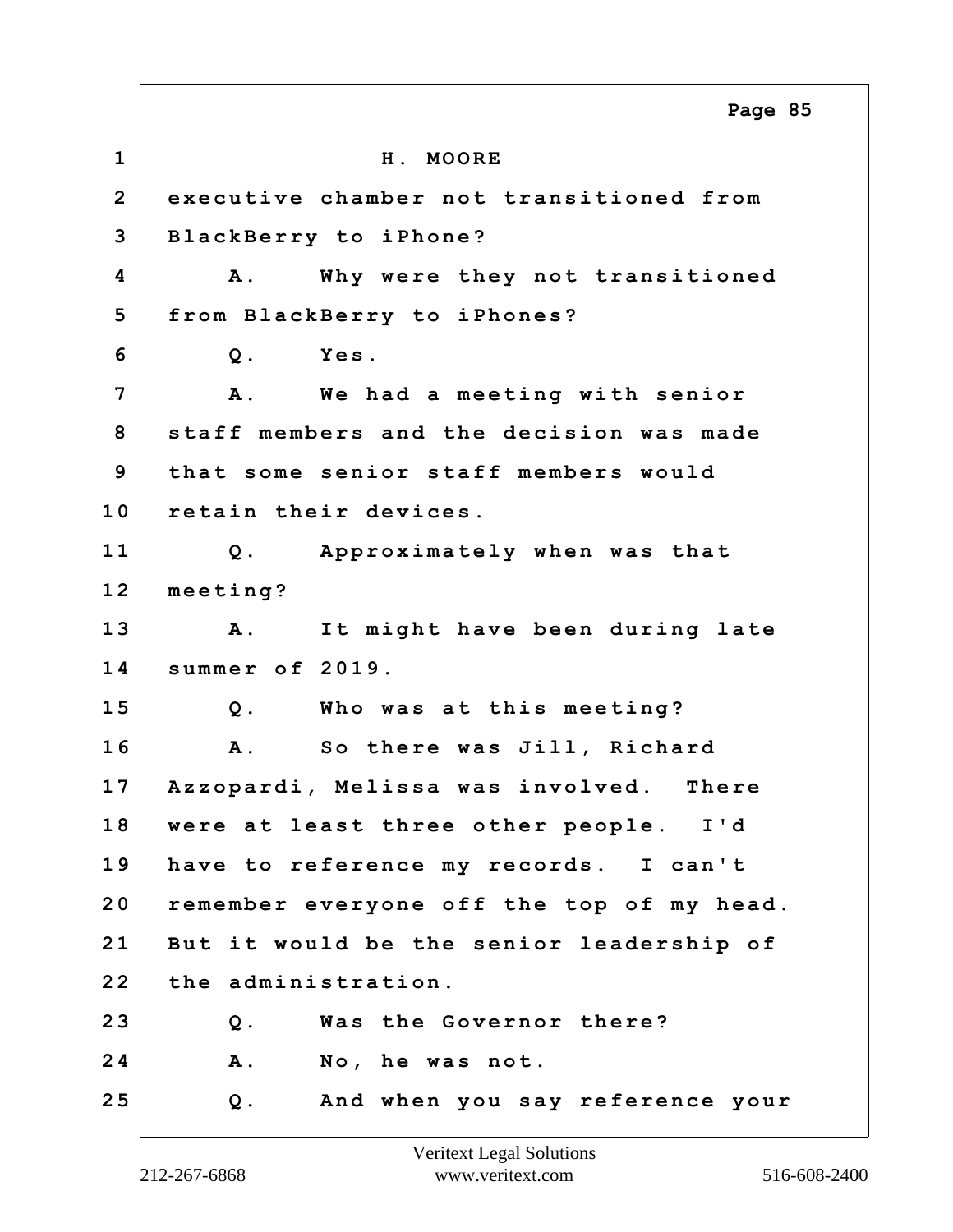**1 H. MOORE 2 records to determine who exactly was 3 there, what records do you mean? 4 A. I might still have either a memo 5 or calendar appointments. 6 Q. Did you say memo? 7 A. Yes. I might still have a memo 8 or a calendar appointment. 9 Q. And what is the memo? 10 A. The memo would be describing my 11 reasons for why we should transition to 12 the iPhone away from the BlackBerry. 13 Q. Did you write that memo before 14 this meeting? 15 A. Yes, I did. 16 Q. And just for the record, when 17 you say Jill, what is Jill's last name? 18 A. Jill DeSrosiers. 19 Q. And Melissa, what is her last 20 name? 21 A. Melissa DeRosa. 22 Q. Okay. And what was discussed at 23 this meeting in the late summer of 2019? 24 A. What was discussed was the 25 benefits that he would get out of moving Page 86**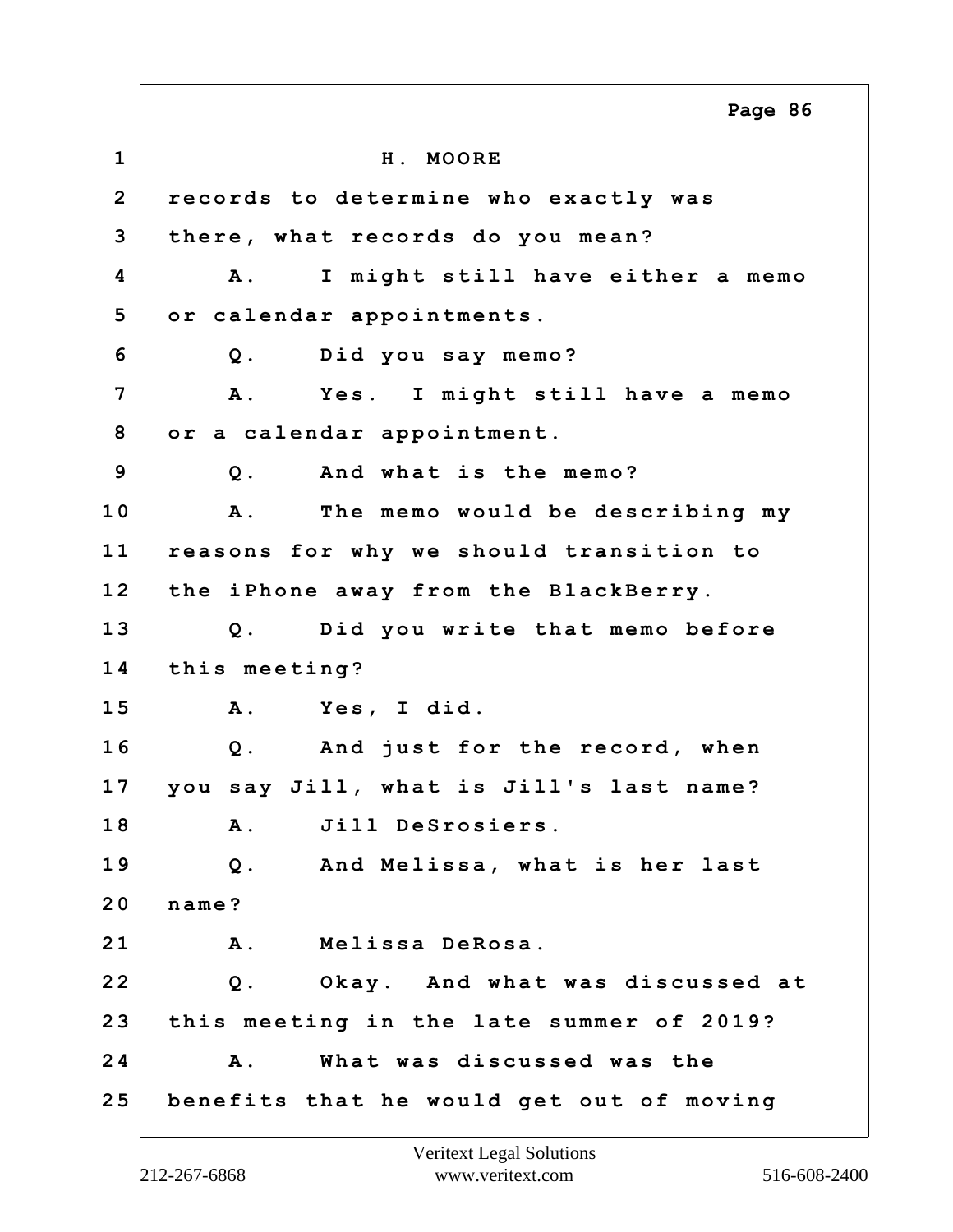**1 H. MOORE 2 from the BlackBerry to the iPhone and the 3 need to actually make the move because of 4 some deprecation in network services to 5 the BlackBerry itself. 6 Q. And what was discussed at that 7 meeting about why some members of the 8 executive chamber would retain 9 BlackBerrys? 10 A. There wasn't an exact discussion 11 of why they would be retaining it. I 12 don't want to make any assumptions for 13 anyone, but it would be clear that the 14 staff members that retained their devices 15 would be communicating with the Governor. 16 Q. And why would they need the 17 BlackBerrys in order to communicate with 18 the Governor? 19 A. That is the device he uses. 20 Q. Was there any discussion about 21 why the Governor would not be 22 transitioning from a BlackBerry to an 23 iPhone? 24 A. No, there was not. 25 Q. What is your understanding of Page 87**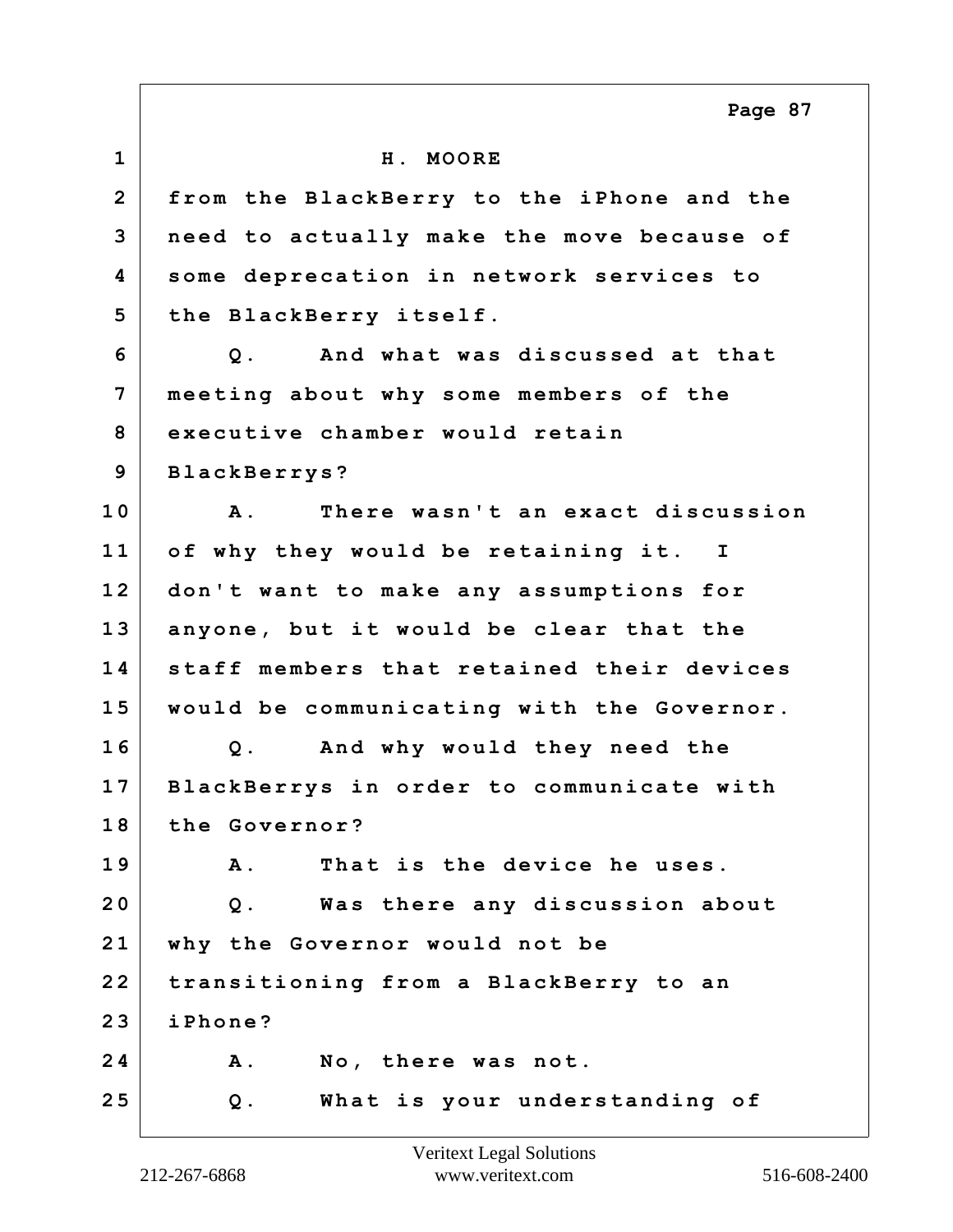**1 H. MOORE 2 why the Governor did not transition from a 3 BlackBerry to an iPhone? 4 A. I couldn't answer that question. 5 I didn't have any assumptions walking away 6 from that conversation. 7 Q. Were you involved in any 8 conversations related to the use of 9 BlackBerry PIN messages as a reason that 10 members of the senior staff wanted to 11 retain their BlackBerrys? 12 A. Ask that question again. 13 Q. Sure. Were you involved in any 14 discussions regarding BlackBerry PIN 15 messages being the reason members of the 16 senior staff of the executive chamber 17 wanted to retain their BlackBerrys? 18 A. No. I was not involved in any 19 direct discussions. 20 Q. But you said that your 21 understanding was that the reason the 22 senior staff wanted to retain their 23 BlackBerrys was to communicate with the 24 Governor. 25 An iPhone can communicate with a Page 88**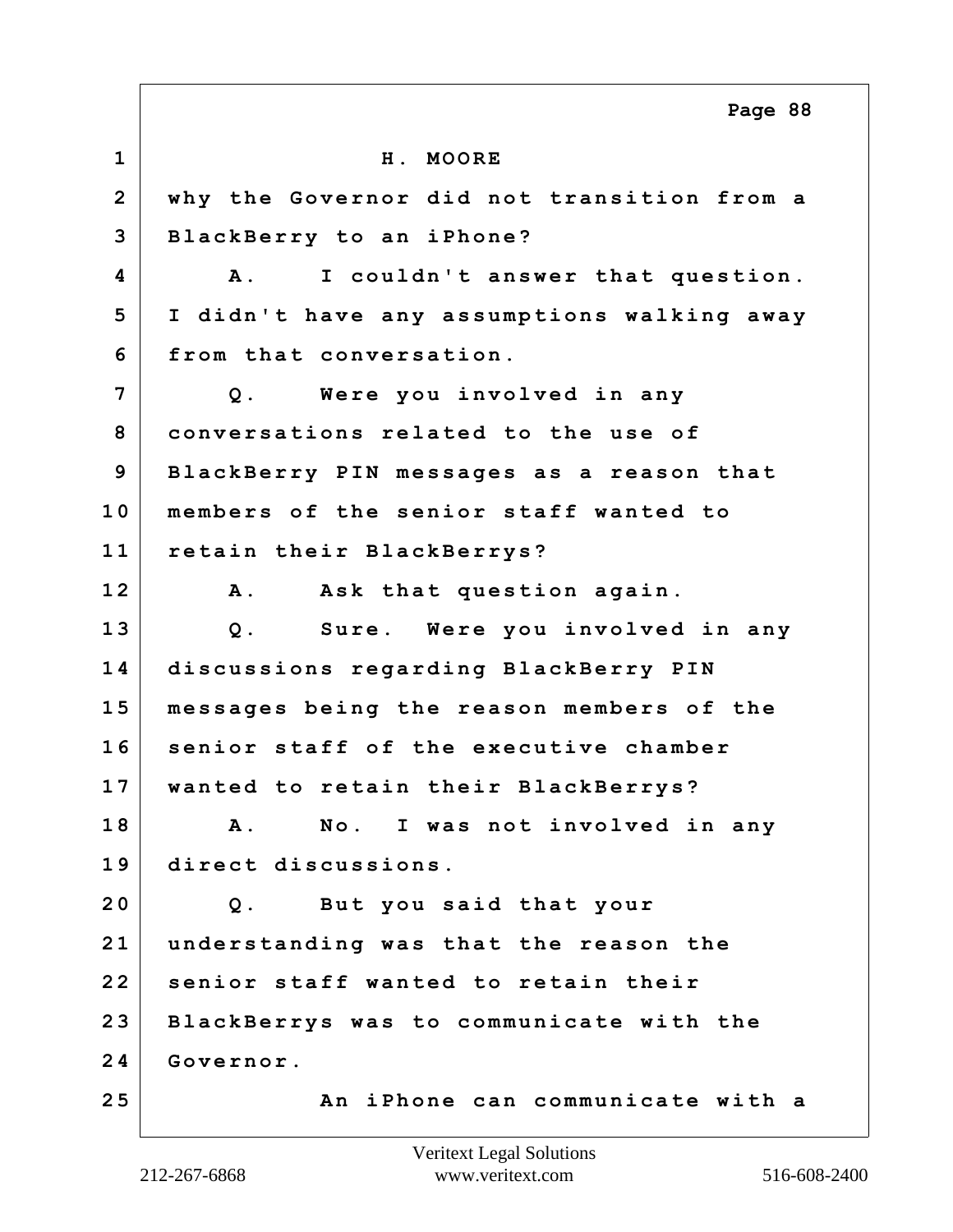**1 H. MOORE 2 BlackBerry, right? 3 A. For text message, which is 4 something that we disabled. So the answer 5 to that question would be no. 6 Q. Text messages are disabled on 7 the iPhone? 8 A. Yes. 9 Q. And what is the BlackBerry 10 equivalent of a text message? 11 A. There is no equivalent. A text 12 message is an SMS message, so that's, 13 like, a clear-type message that could be 14 sent from any phone. 15 Q. And what is the difference 16 between that and a BlackBerry PIN message? 17 A. The difference between that and 18 a BlackBerry PIN message is the PIN 19 message is a proprietary technology to the 20 BlackBerry and they are specifically 21 designed to go from BlackBerry to 22 BlackBerry, a BlackBerry device to a 23 BlackBerry device. 24 Q. Does the Governor communicate 25 using BlackBerry PIN messages? Page 89**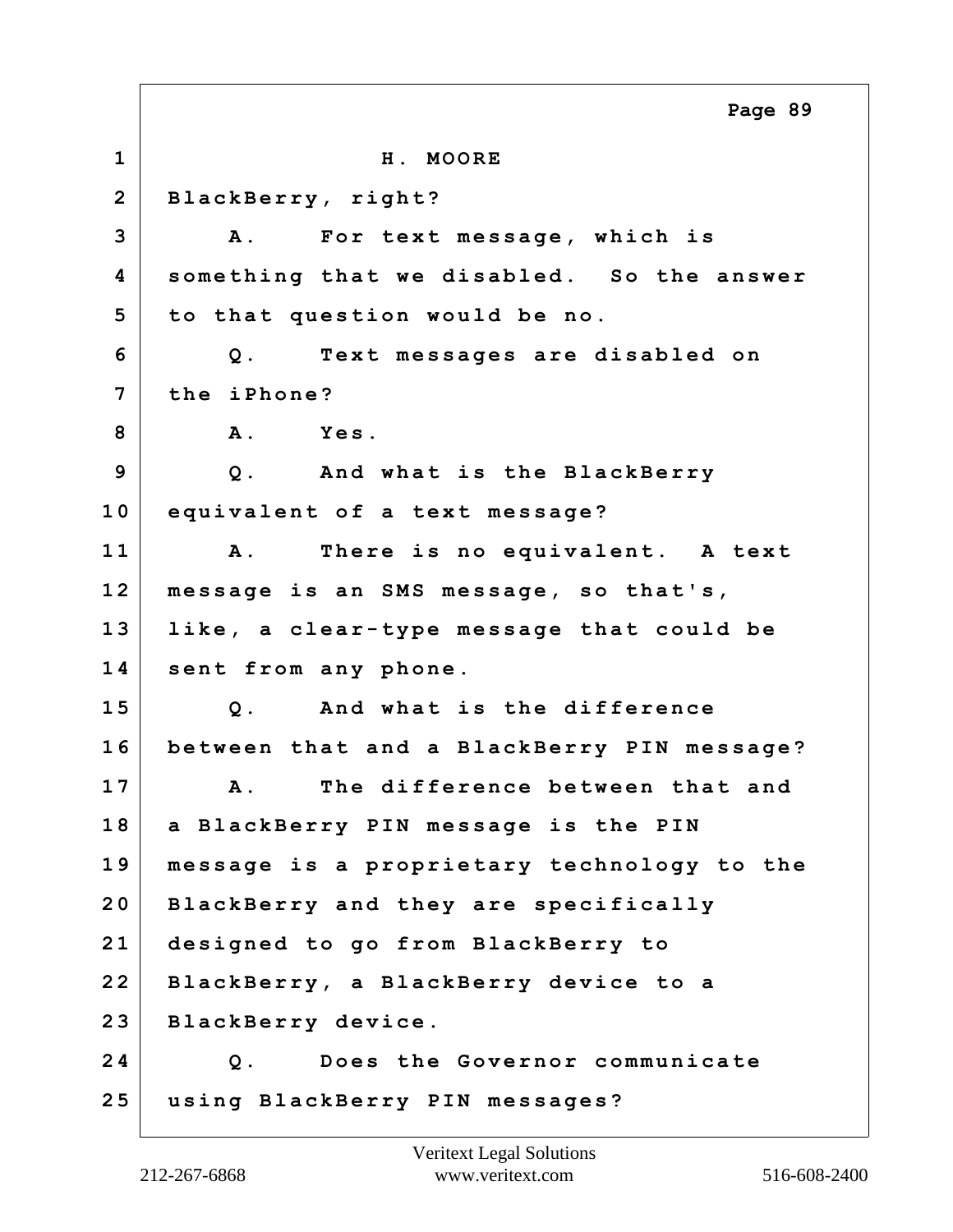**1 H. MOORE 2 A. Yes, he does. 3 Q. And do BlackBerry PIN messages 4 reside in the server? 5 A. No, they do not. 6 Q. If a BlackBerry PIN message is 7 deleted by a user is it recoverable? 8 A. No, it is not. 9 Q. Are BlackBerry PINs backed up or 10 saved in the Cloud? 11 A. No, they are not, to my 12 knowledge. 13 Q. Does the executive chamber have 14 any rules, not technical rules, written 15 rules, regarding the use of BlackBerry PIN 16 messages? 17 A. Not that I'm aware of. 18 Q. Have you ever assisted the 19 Governor with his BlackBerry? 20 A. Yes, I have. 21 Q. Okay. Tell us about that 22 assistance. 23 A. That assistance usually comes in 24 when he's changing his phone. I have been 25 asked to assist with changing his phone Page 90**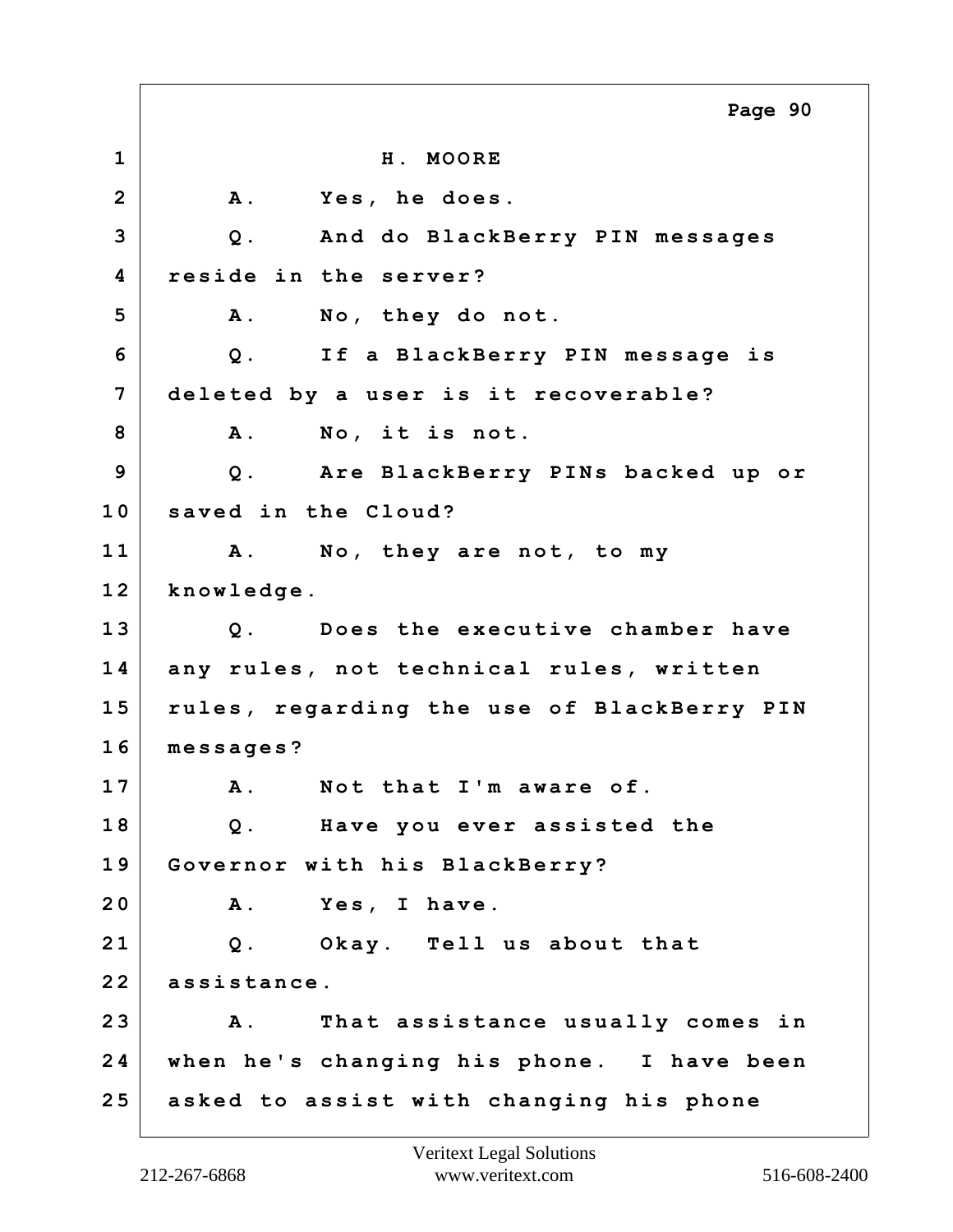**1 H. MOORE 2 before, which is not super technical. 3 It's mostly transferring a SIM card to 4 another phone. 5 Q. And how many times have you 6 assisted the Governor with changing his 7 phone? 8 A. I do not know the answer to that 9 question off the top of my head. It's not 10 regular, but it has happened. 11 Q. More than once? 12 A. Yes. 13 Q. And is that since you've been 14 the chief technology officer? 15 A. Yes, it has. 16 Q. Any approximation of how many 17 times the Governor has changed his phones 18 since you have been the chief technology 19 officer? 20 A. Maybe twice -- two or three 21 times. 22 Q. Were there any conversations 23 between you and the Governor about why he 24 was changing his phone? 25 A. No. Page 91**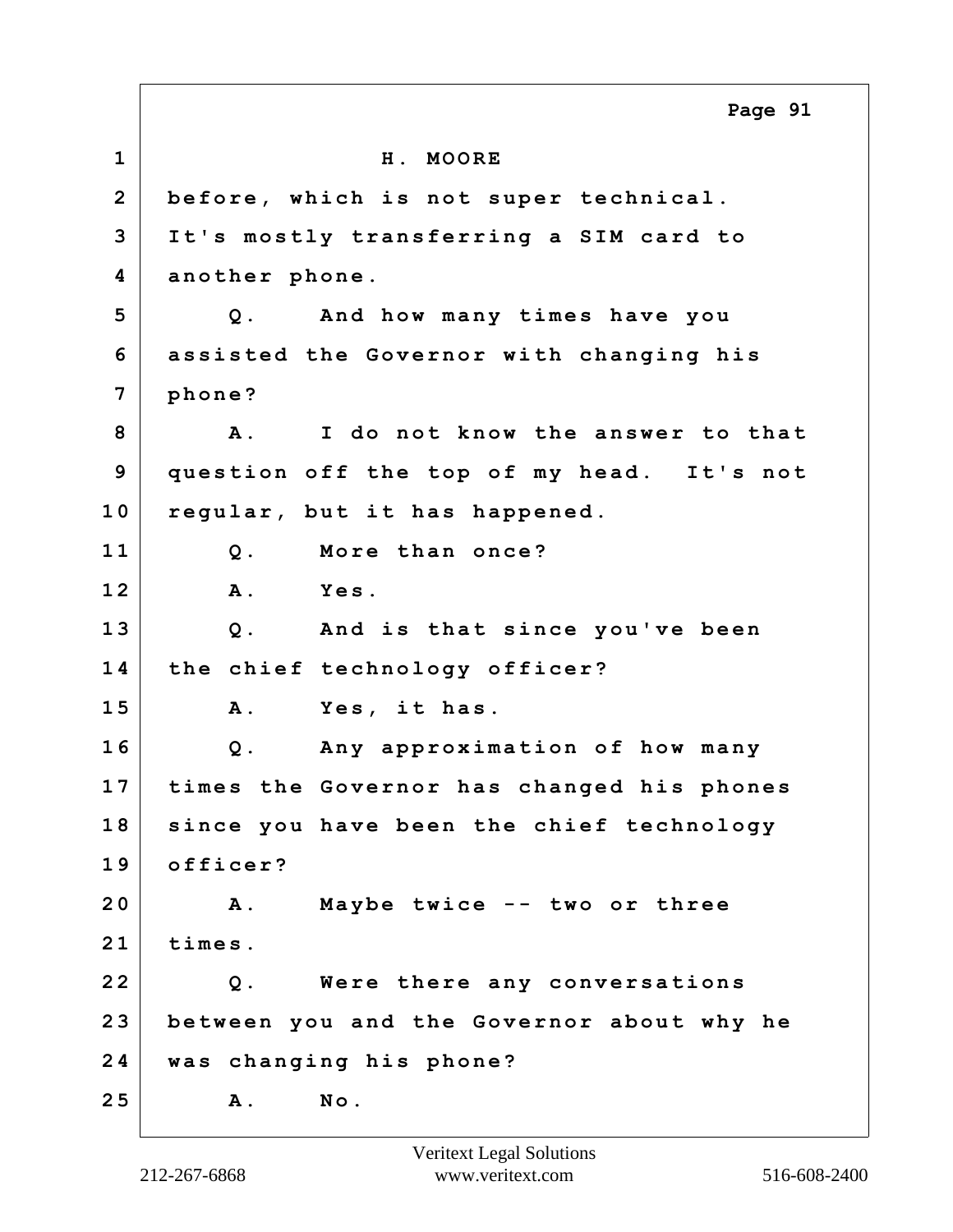|                | Page 92                                    |
|----------------|--------------------------------------------|
| $\mathbf 1$    | H. MOORE                                   |
| $\overline{2}$ | Any conversations between you<br>$Q$ .     |
| 3              | and any member of the executive chamber    |
| 4              | about why the Governor was changing his    |
| 5              | phone?                                     |
| 6              | <b>A</b> .<br>No.                          |
| 7              | $Q$ .<br>Any other assistance you have     |
| 8              | given to the Governor regarding his phone? |
| 9              | <b>A</b> .<br>No.                          |
| 10             | Have you ever been to the<br>$Q$ .         |
| 11             | executive mansion?                         |
| 12             | Yes, I have.<br><b>A</b> .                 |
| 13             | Q. And on what occasions were you          |
| 14             | at the executive mansion? Why were you     |
| 15             | there?                                     |
| 16             | Technical support or either<br><b>A</b> .  |
| 17             | setup or breakdown or moving of equipment. |
| 18             | Q. And when you say setup,                 |
| 19             | breakdown or moving equipment, are you     |
| 20             | talking about the PCs, executive chamber   |
| 21             | PCs that are in the executive mansion?     |
| 22             | No, not just the PCs. We have a<br>Α.      |
| 23             | network switch in the basement of the      |
| 24             | mansion and some fiber connections that    |
| 25             | come into that building.                   |

 $\Gamma$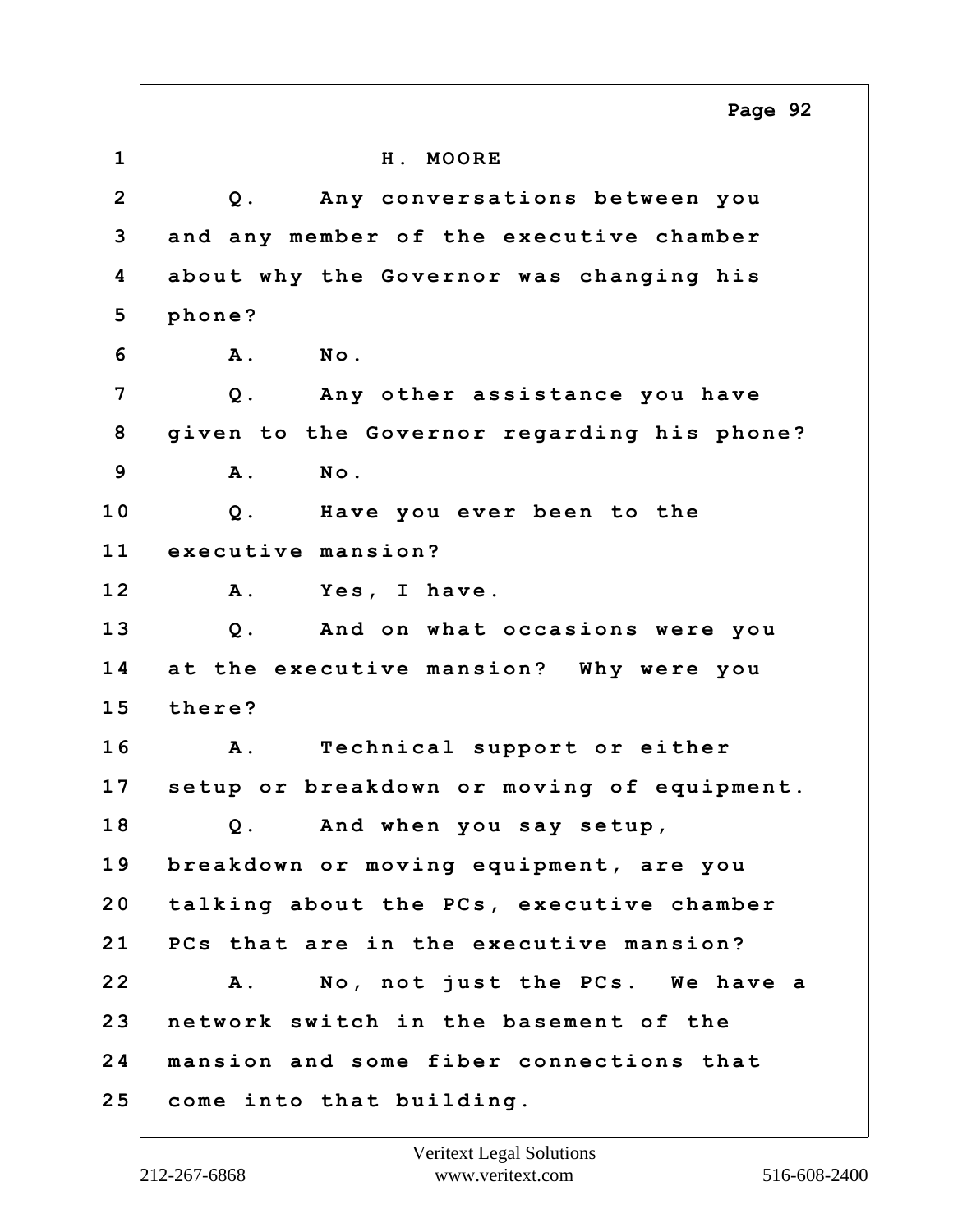**1 H. MOORE 2 We also -- oh, no, that actually 3 was replaced. It just occurred to me a 4 network battery, but that's nowhere here 5 or there. 6 Q. The PC's that are in the 7 executive mansion, have they been changed 8 out? 9 A. Not recently, no. Not for some 10 time. 11 Q. When was last time they were 12 changed? 13 A. The last time they were changed? 14 Probably over four years maybe. 15 Q. Any other assistance you've 16 provided to the Governor? 17 A. No. 18 In what sense, technical issues? 19 Q. Well, any assistance, I guess, 20 but in your role as chief technology 21 officer. 22 A. No. 23 Q. How often do you interact with 24 the Governor? 25 A. Our interactions are actually Page 93**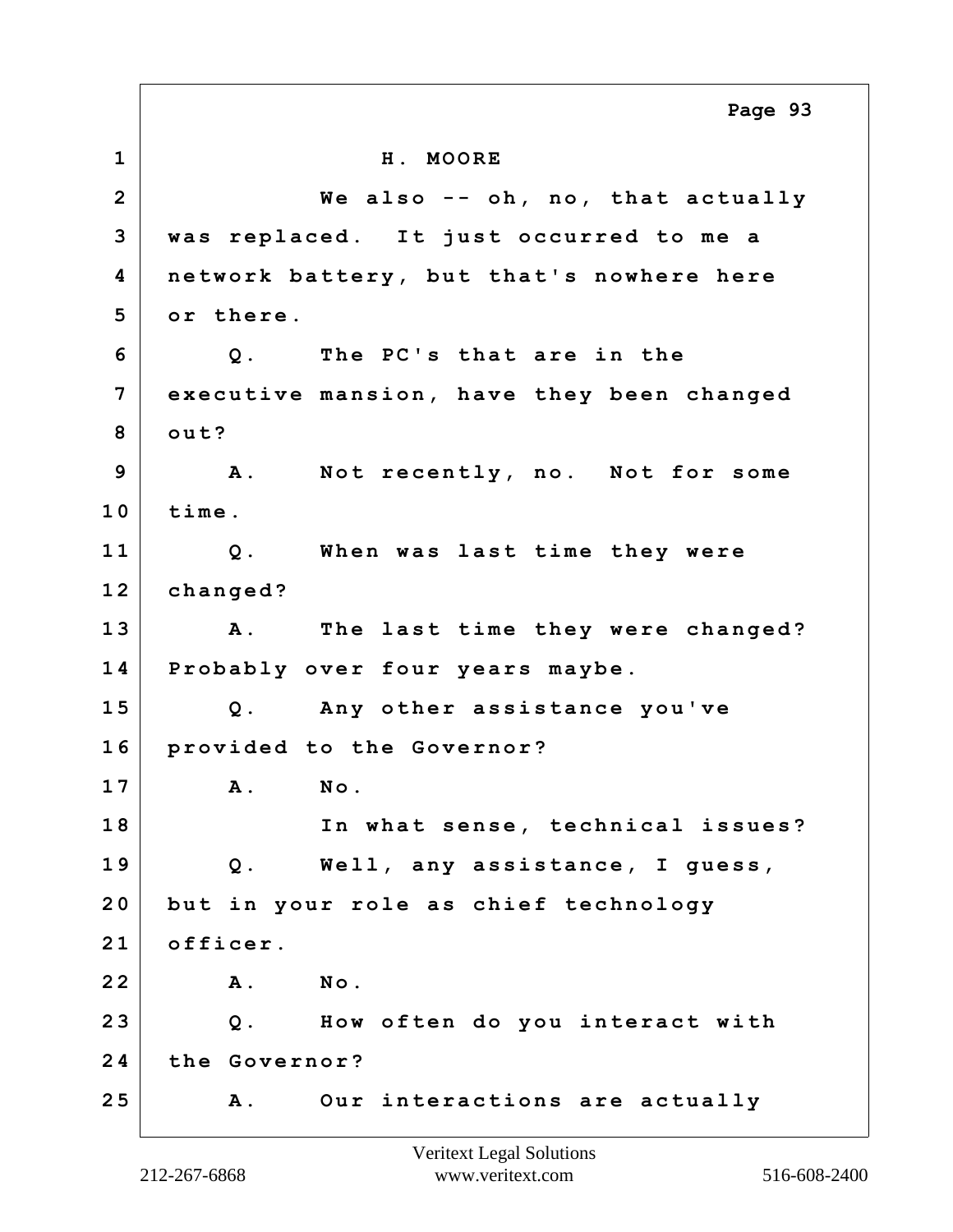**1 H. MOORE 2 very rare. I'm the wallflower in the 3 background to make sure things work. 4 Q. Let's talk about the litigation 5 hold for the matter that brings us 6 together today. 7** So when was the first day on **8 which you learned that there would be a 9 litigation hold for this matter? 10 A. I believe it was, I want to say, 11 around March 2nd maybe. 12 Q. And who communicated that to 13 you? 14 A. Beth Garvey. 15 Q. Did Beth Garvey give you 16 instructions for whose devices and 17 documents to hold? 18 A. She didn't give me instructions. 19 We had a discussion on which custodians 20 that we want to place a hold on, and 21 during this discussion -- 22 MR. FISHMAN: Let me stop him 23 for a second. I think to be safe, I 24 think if you ask him what he did as a 25 result of that discussion. But I Page 94**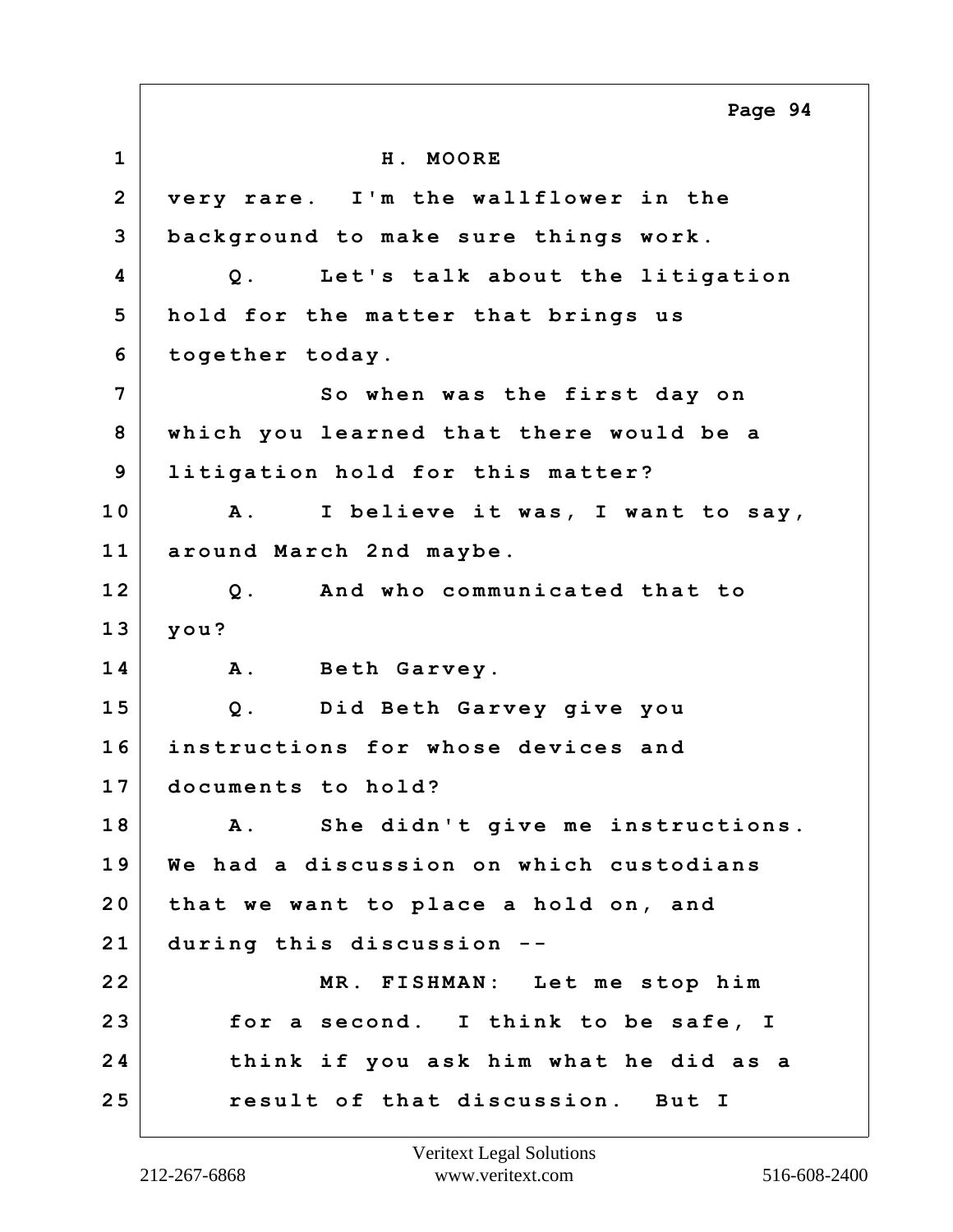**1 H. MOORE 2 think the substance of the 3 conversation may involve 4 communications with counsel. And so 5 it may be a safer way to proceed 6 without having any privilege 7 implications. 8 MS. KENNEDY PARK: Sure. I'm 9 happy to ask it that way. 10 Q. So what did you do after a 11 conversation with Ms. Garvey to execute 12 the litigation hold? 13 A. Provide a list of custodians 14 that were already under Omnibus hold. 15 Q. Anything else you did? 16 A. Not at the time, no. 17 Q. So there were no additional 18 custodians that were added other than 19 those already on Omnibus hold? 20 A. No. 21 Q. And on Omnibus hold covers, as 22 we talked about before, e-mail, correct? 23 A. Correct. So I consider it 24 Omnibus because there is no definition in 25 it so it's just a complete account hold. Page 95**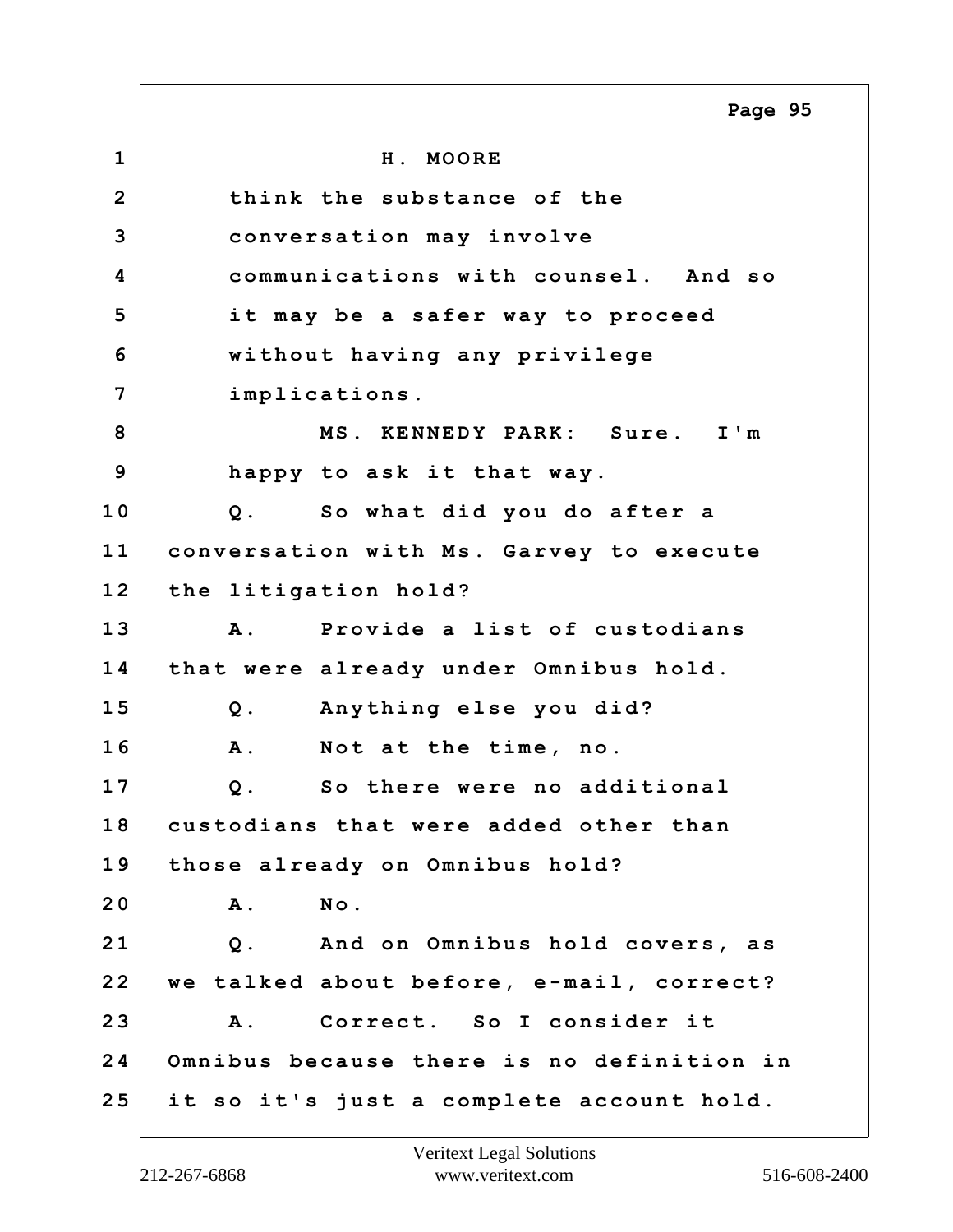|                | Page 96                                        |
|----------------|------------------------------------------------|
| $\mathbf{1}$   | H. MOORE                                       |
| $\overline{2}$ | For e-mail?<br>$Q$ .                           |
| 3              | A.<br>Yes.                                     |
| 4              | After your conversation with<br>$Q$ .          |
| 5              | Ms. Garvey, did you do anything with           |
| 6              | respect to the G or I-drive?                   |
| 7              | We have a copy of the G-drive.<br><b>A</b> .   |
| 8              | When did you make that copy of<br>$Q$ .        |
| 9              | the G-drive?                                   |
| 10             | That copy of the G-drive<br>$\mathbf{A}$ .     |
| 11             | incrementally was updated yesterday.           |
| 12             | Can you explain what that means?<br>$Q$ .      |
| 13             | That means we do what's called a<br><b>A</b> . |
| 14             | Xcopy and that takes some time. And there      |
| 15             | are times where it might error out, so we      |
| 16             | do what's called an incremental update to      |
| 17             | the file that we create to make sure           |
| 18             | nothing is missing.                            |
| 19             | Okay. When was the first day in<br>$Q$ .       |
| 20             | which you created a copy of the G-drive?       |
| 21             | The complete G-drive was copied<br><b>A</b> .  |
| 22             | yesterday.                                     |
| 23             | $Q$ .<br>That was the first time?              |
| 24             | Yes, that was the first time.<br><b>A</b> .    |
| 25             | What about the I-drive?<br>$Q$ .               |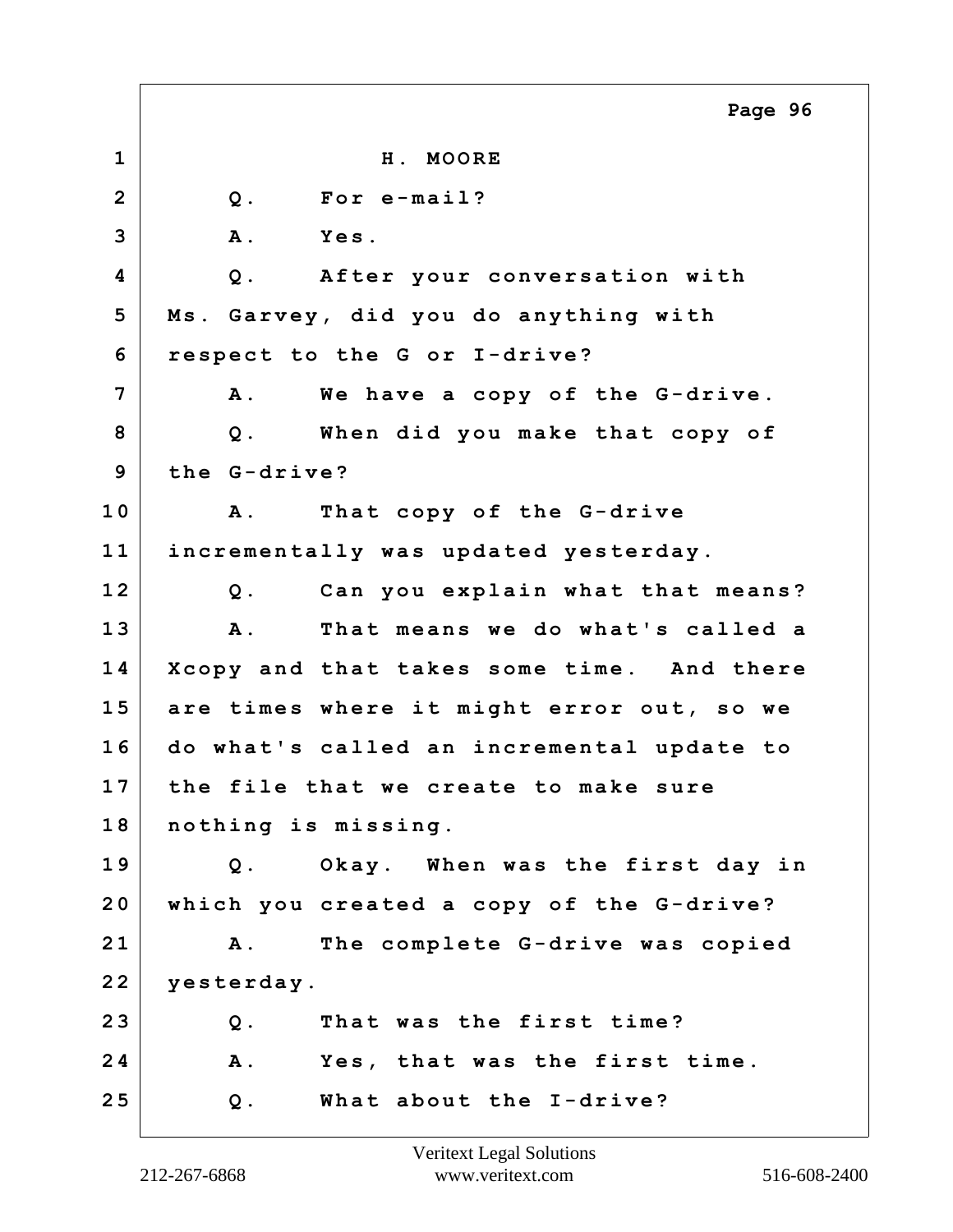**1 H. MOORE 2 A. The I-drive has a backup copy 3 that is actually currently running. 4 Q. Meaning the first time you made 5 a copy of the I-drive was today? 6 A. Correct. 7 Q. In response to after your 8 conversation with Ms. Garvey did you 9 collect any devices? 10 A. Yes. We started the device 11 collection. 12 Q. When did the device collection 13 begin? 14 A. Off the top of my head, I 15 couldn't tell you the answer to that 16 question. 17 Q. Do you have an approximation? 18 A. I want to say maybe around the 19 14th or 15th of March, but I would have to 20 reference my records. 21 Q. When you say "device 22 collection," what devices began to be 23 collected after the 14th or 15th of March? 24 A. That would be the BlackBerrys 25 assigned to senior staff members. Page 97**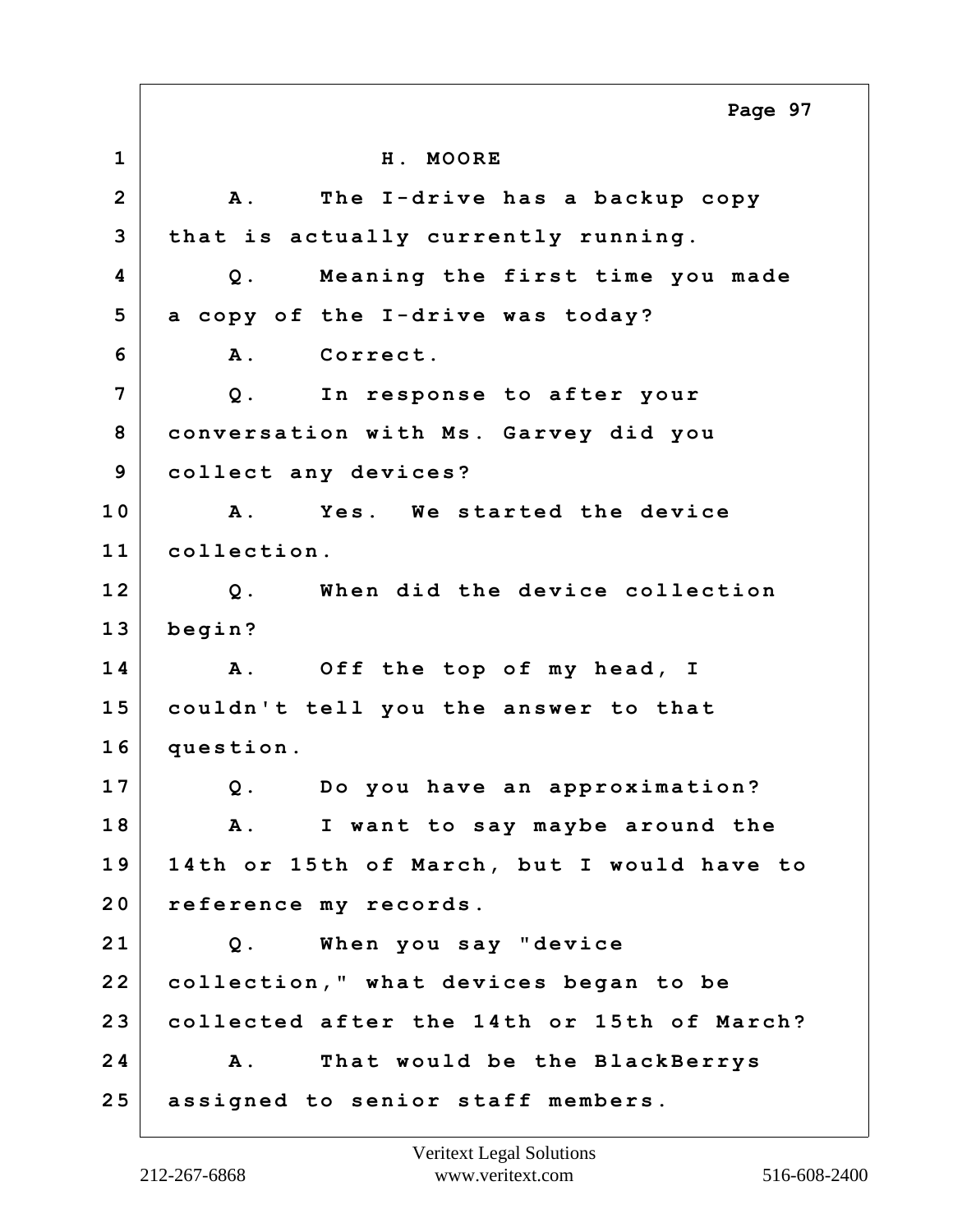**1 H. MOORE 2 Q. What about PCs? 3 A. PCs? We only collected one PC 4 so far. 5 Q. Whose PC is that? 6 A. That would be Melissa DeRosa's. 7 Q. What about SharePoint files?** 8 A. We have only collected one **9 SharePoint file. 10 Q. And what SharePoint file is 11 that? 12 A. It was a SharePoint file being 13 used by Judy Mogul. 14 Q. Have you collected any iPhones? 15 A. I have not collected any 16 iPhones. 17 Q. What about the computers at the 18 executive mansion, have you collected any 19 documents from those? 20 A. I have not. 21 Q. Did you issue any instructions 22 to anyone in the executive chamber after 23 your conversation with Ms. Garvey? 24 A. Issue any instructions to? 25 Q. Any members of the executive Page 98**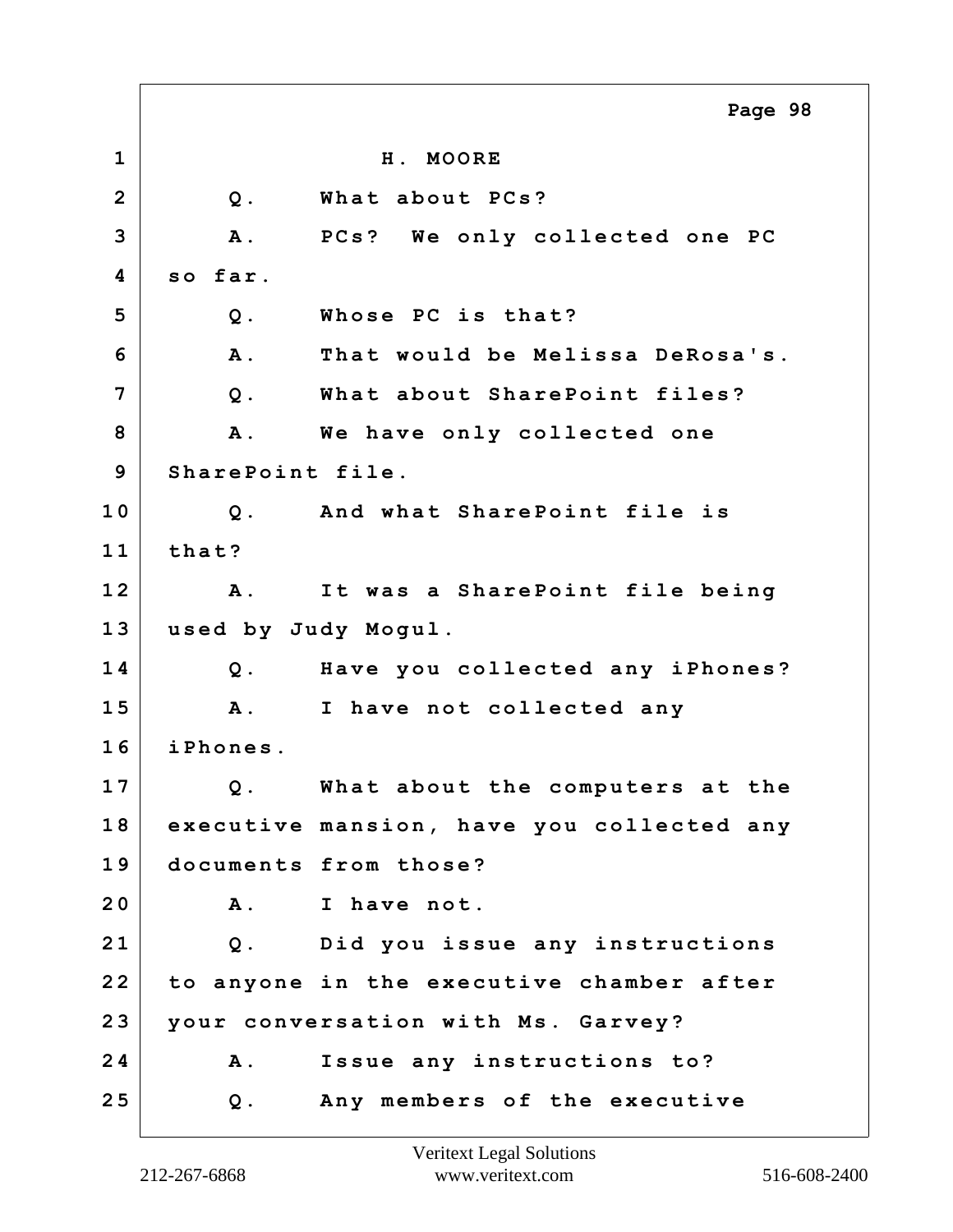**1 H. MOORE 2 chamber? 3 A. In what context? I don't 4 understand the question. 5 Q. So for example -- let's give you 6 an example. You've told me there are 7 people in the executive chamber who are on 8 auto delete. 9 Did you issue any instruction to 10 turn off auto delete? 11 A. No, I did not. 12 Q. Did you issue any instructions 13 to anyone to preserve any information that 14 was on their phone? 15 A. No, I did not. 16 Q. Are you aware of anyone issuing 17 any such instructions? 18 A. Yes. Beth Garvey sent out 19 instructions. She sent out a document in 20 preservation to all staff members. 21 Q. Did that document in 22 preservation instruction have any 23 instructions about auto delete or turning 24 off auto delete? 25 A. That document, it did not have Page 99**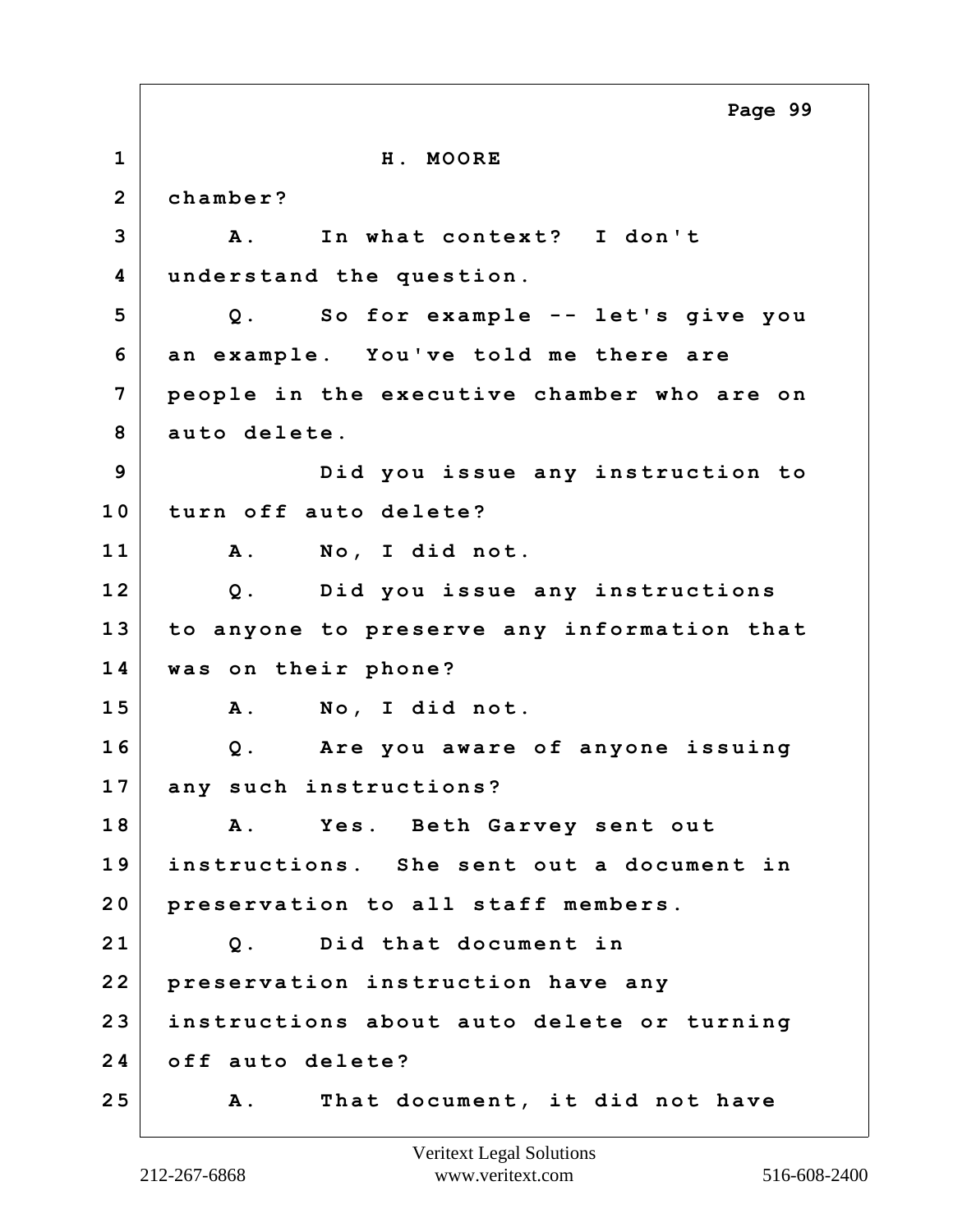**1 H. MOORE 2 those instructions. No. 3 MS. KENNEDY PARK: Can we bring 4 up the March 9th document, please. 5 [Whereupon, document was marked 6 as Moore Exhibit 5 for identification, 7 as of this date.] 8 Q. I think this is Exhibit 9 Number 5. 10 Have you seen this document 11 before? 12 A. The first time I saw this 13 document was yesterday. 14 Q. Did anything -- were you given 15 any instructions after March 9th that were 16 different than the instructions you told 17 me you were given on or around March 1st 18 regarding the litigation hold for this 19 matter? 20 A. The only instruction given was 21 verbally, and that was the discussion of 22 disabling any retention policies. 23 Q. You said that instruction was 24 given verbally. What do you mean by 25 verbally? Page 100**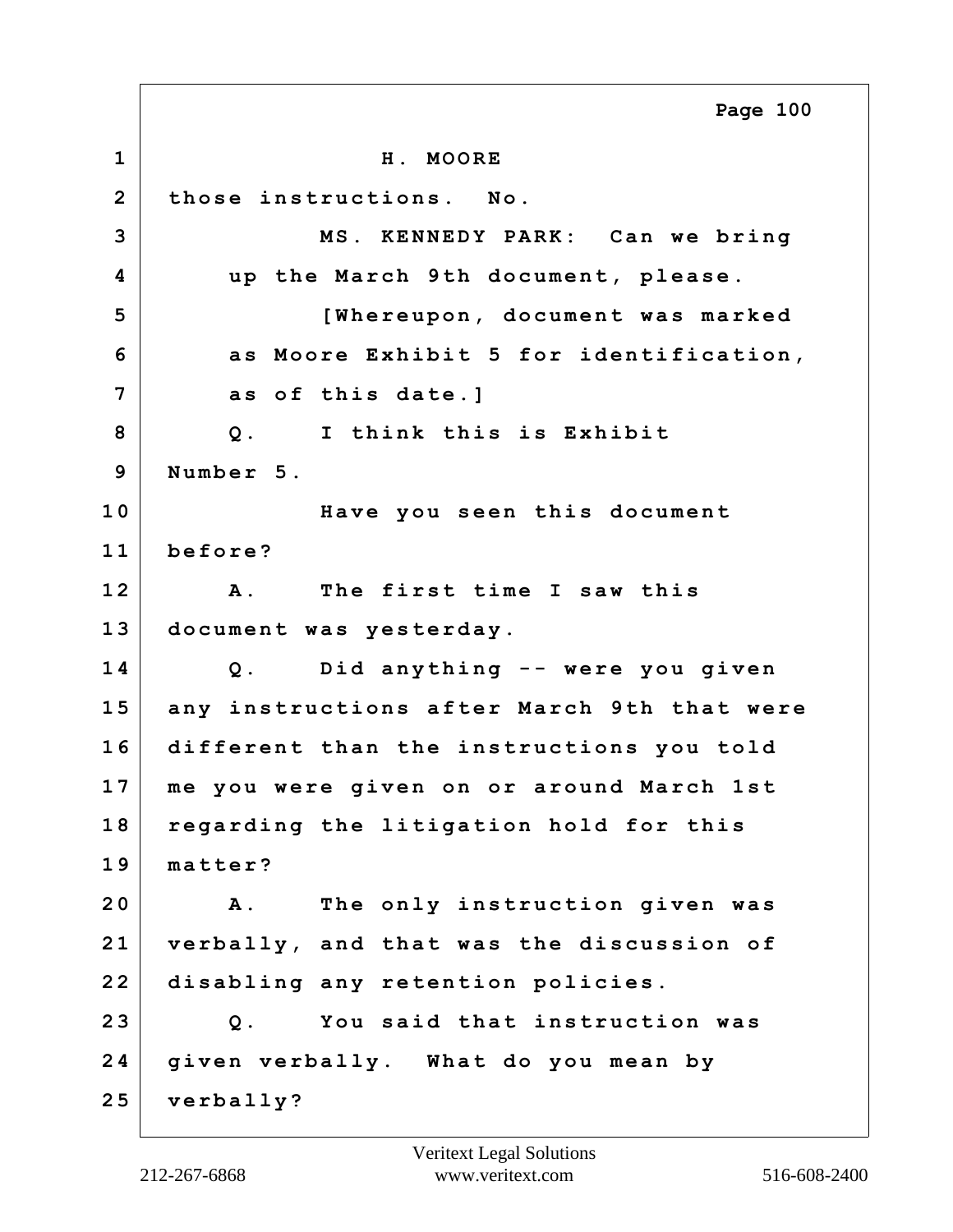**1 H. MOORE 2 A. I don't know if it's privileged 3 or not. 4 MR. FISHMAN: Do you want to 5 give us a second? 6 MS. KENNEDY PARK: It's time for 7 a break anyway. So why don't we take 8 five. 9 MR. FISHMAN: Okay. Thanks. 10 [Whereupon, a short break was 11 taken at this time.] 12 Q. So, Mr. Moore, I understand 13 there are some points of clarification 14 you'd like to make about the topic of 15 litigation hold for this matter that we 16 have been discussing.** 17 So please clarify. **18 A. It was going back to the 19 question you asked me if I directed anyone 20 in regards to preservation. I answered 21 that question no because I couldn't direct 22 people to do so; however, I provided our 23 First Counsel, Beth Garvey, with 24 instructions on how to direct people to 25 save the messages that were on their Page 101**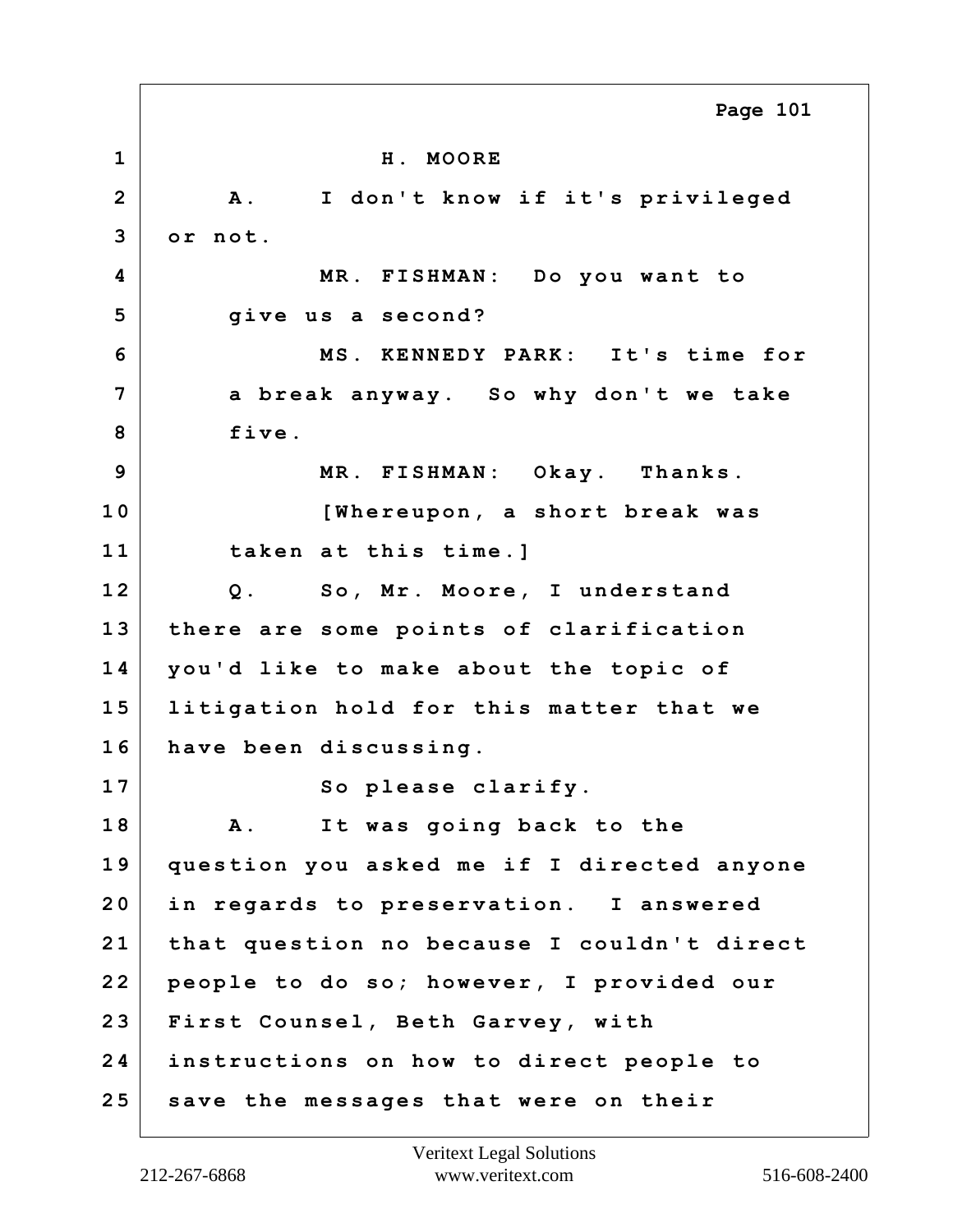|                | Page 102                                   |
|----------------|--------------------------------------------|
| $\mathbf{1}$   | H. MOORE                                   |
| $\overline{2}$ | iPhone.                                    |
| 3              | So I drafted instructions for              |
| 4              | her and then she disseminated that to      |
| 5              | everyone. So instructions did go out       |
| 6              | regarding preservation of messages on your |
| $\overline{7}$ | mobile devices.                            |
| 8              | Another thing I wanted to                  |
| 9              | clarify in regards to the G-drive and the  |
| 10             | I-drive. I think I used the word backup    |
| 11             | when and I should use copy, all right? So  |
| 12             | we run our nightly backups but a separate  |
| 13             | copy essentially has been made of the      |
| 14             | G-drive and the I-drive.                   |
| 15             | However, when I use the term               |
| 16             | incremental, I did that because we can't   |
| 17             | keep multiple copies of the G-drive and    |
| 18             | the I-drive separately because they are so |
| 19             | massive, which is a capacity issue for us. |
| 20             | So we don't really have a place to store   |
| 21             | all of that data. So that becomes kind of  |
| 22             | a cross-burden trying to figure that out.  |
| 23             | And then the devices that we               |
| 24             | collected were all the BlackBerry devices  |
| 25             | being used by the users. The reason why    |

 $\Gamma$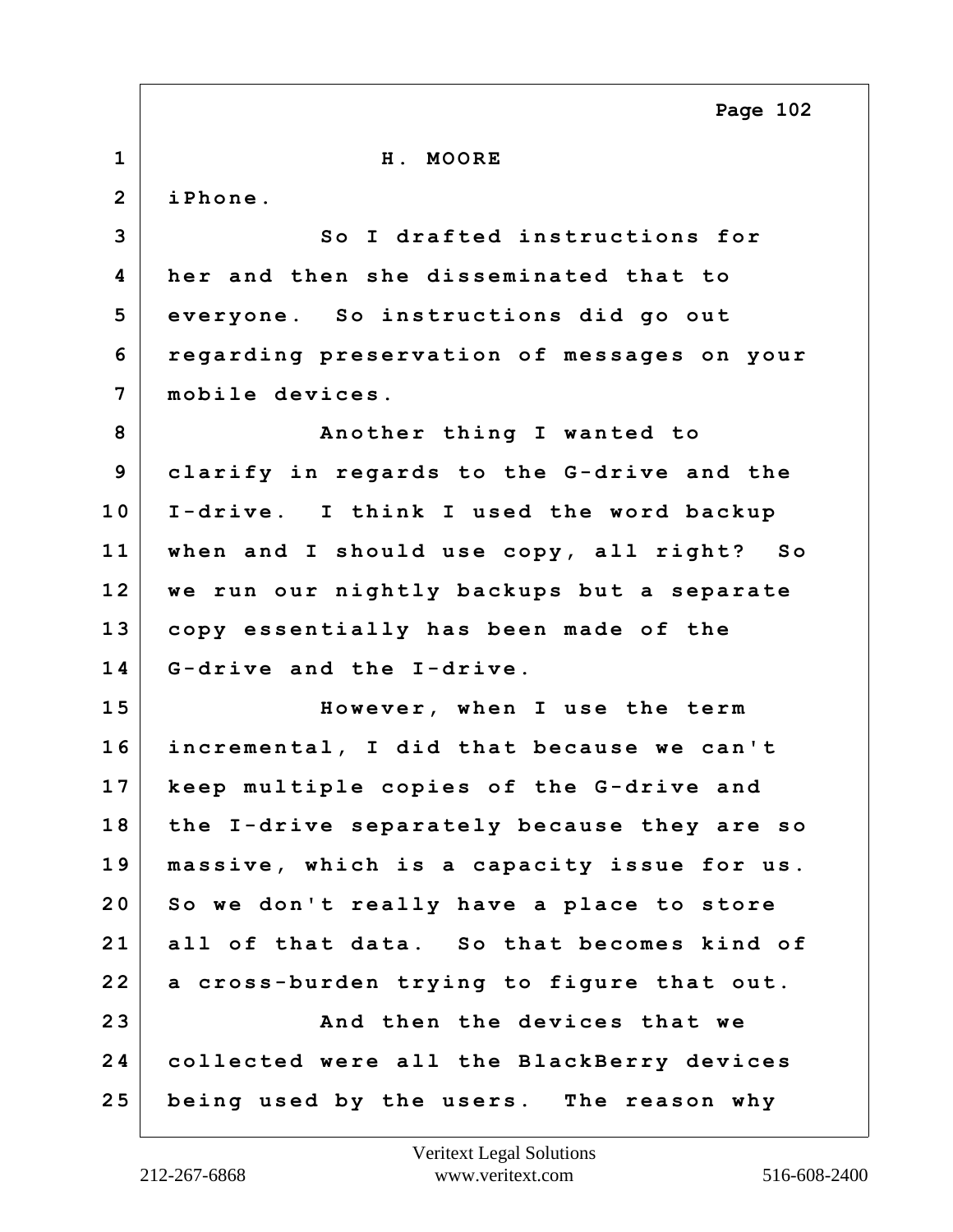**1 H. MOORE 2 those were collected is because we can't 3 really -- there's no real way, to my 4 knowledge, to retrieve the PINs from the 5 devices. So they have to physically be 6 collected as opposed to the iPhones. The 7 iPhones are a little more flexible in what 8 you can pull from an iPhone. 9** So I just wanted to clarify **10 those points. 11 MS. KENNEDY PARK: If we can go 12 off the record a second. 13 [Discussion held off the 14 record.] 15 MS. KENNEDY PARK: We're back on 16 the record now. 17 Q. Mr. Moore, I apologize for that 18 interruption. Please continue your 19 answer. 20 A. Okay. So the point of 21 clarification is a copy of the drives 22 themselves. One was made in March; 23 however, you know, as I stated, 24 incremental copies are being made to those 25 because we can't keep multiple copies of Page 103**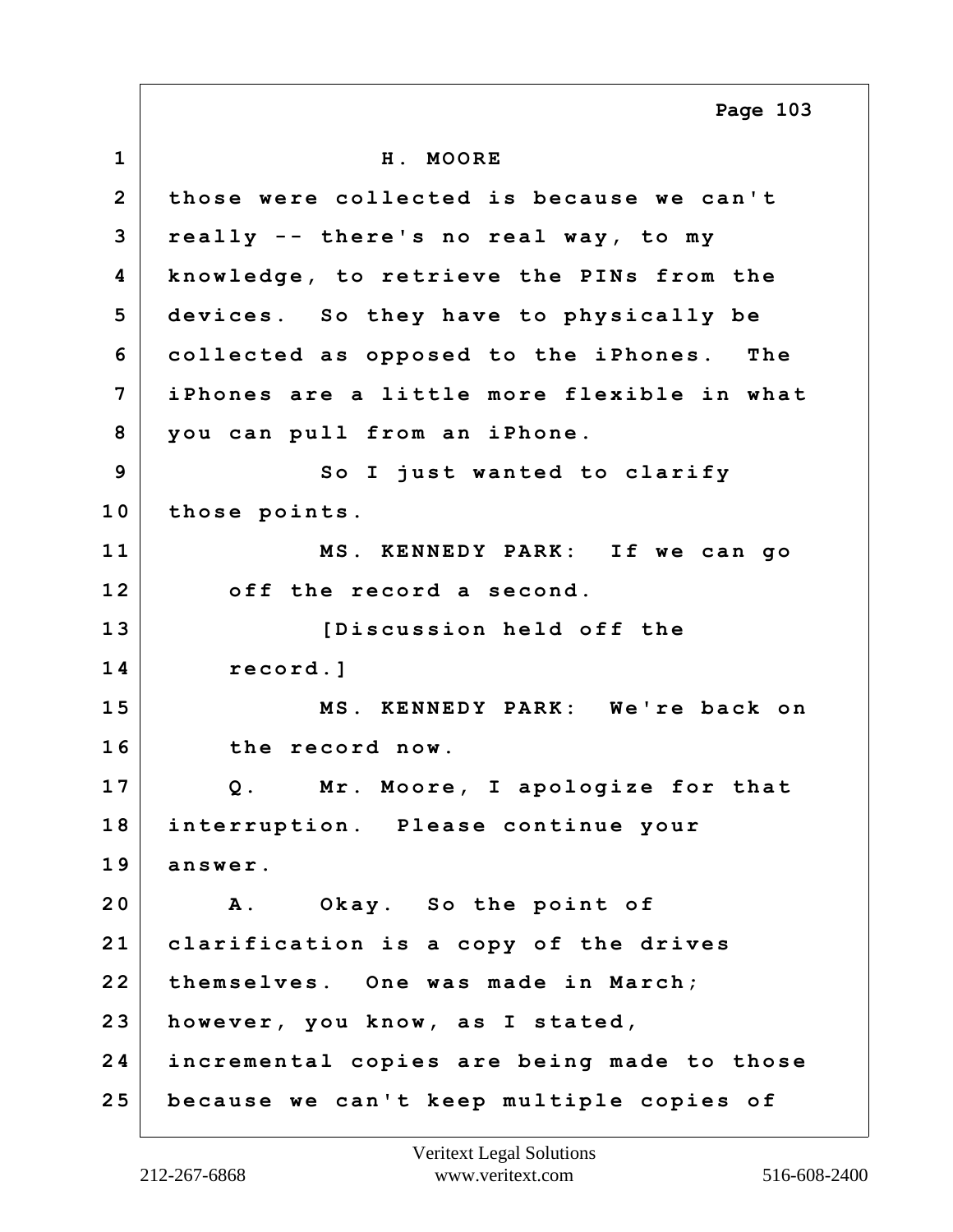**1 H. MOORE 2 the entire tier drive essentially, all 3 right? It's too massive. There's not 4 enough space. 5 And, then, you know, the devices 6 we collected, we have over, like, 200 7 iPhones. I think it's around 261 or 265, 8 and to replace all of those would be 9 burdensome, essentially, which is why 10 instructions were sent out directing 11 people to preserve them because then, you 12 know -- 13 And, then, it's kind of the same 14 thing with the PCs. You know, we have 15 over 300-and-some PCs and if we took 16 everyone's PC that would be -- yeah. 17 MS. KENNEDY PARK: Okay. So 18 whoever is typing, we can very loudly 19 hear the typing. So if someone can 20 stop, that will be appreciated. 21 Q. With respect to the G and the**

**22 I-drive, what was the date in March upon 23 which a copy was made of those drives? 24 A. I would have to go back and take 25 a look at the initial copy, but it was**

**Page 104**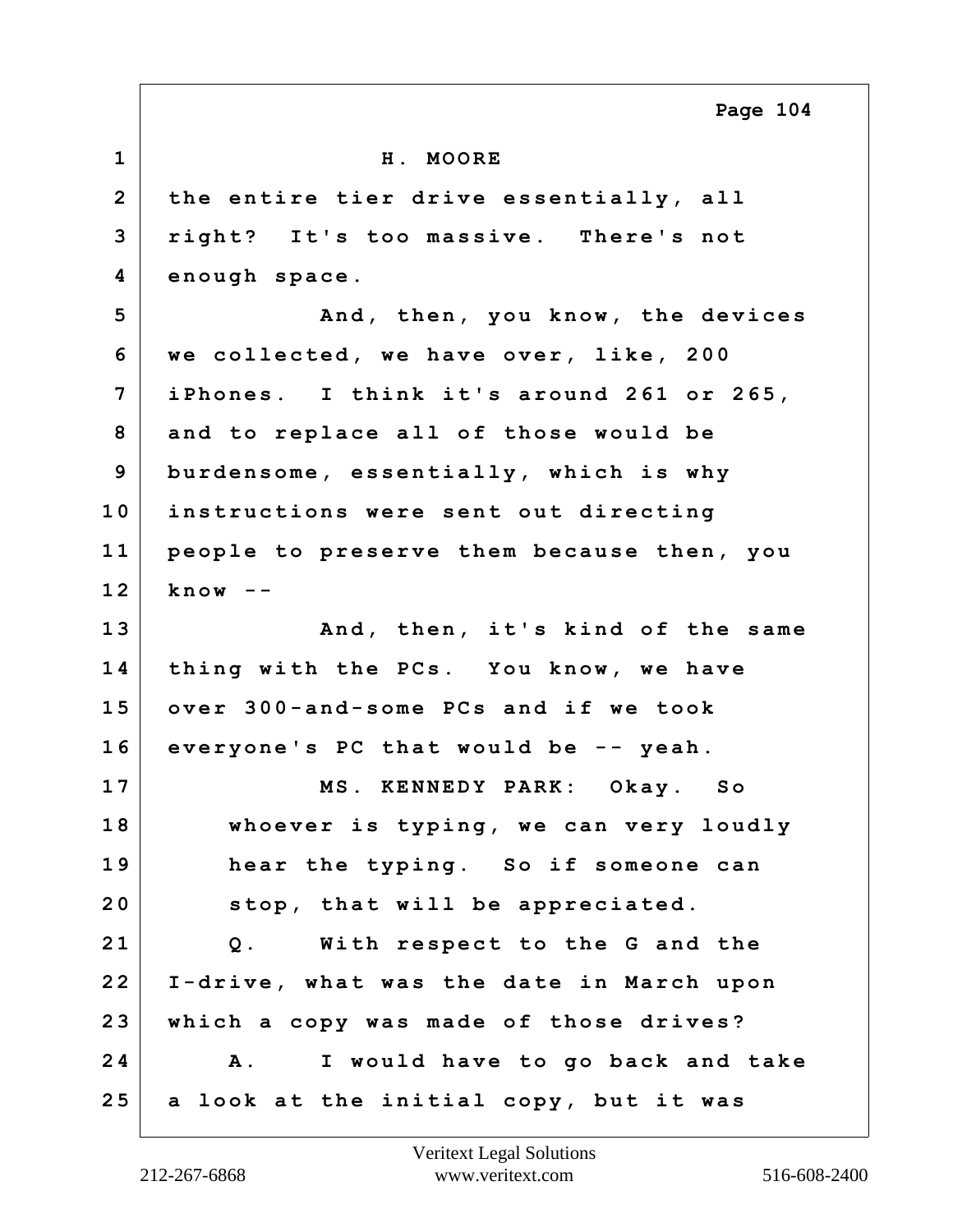|                | Page 105                                   |
|----------------|--------------------------------------------|
| $\mathbf 1$    | H. MOORE                                   |
| $\overline{2}$ | definitely after the 1st. It was not on    |
| 3              | the 1st.                                   |
| 4              | Okay. And the incremental copy,<br>$Q$ .   |
| 5              | is that meant to capture material between  |
| 6              | the date in March when the copy was made   |
| 7              | and whatever today or yesterdays date is   |
| 8              | that the new copy is being made?           |
| 9              | That is correct.<br><b>A</b> .             |
| 10             | And the copy that was made in<br>$Q$ .     |
| 11             | March, on which date you're not certain,   |
| 12             | was that both of the G-drive and the       |
| 13             | $I-drive?$                                 |
| 14             | That was the G-drive and the<br><b>A</b> . |
| 15             | I-drive I believe was the following day,   |
| 16             | yes.                                       |
| 17             | But you don't recall which days<br>$Q$ .   |
| 18             | those were?                                |
| 19             | No, I don't.<br>A.                         |
| 20             | $Q$ .<br>The instruct --                   |
| 21             | MR. FISHMAN: I believe he can              |
| 22             | check, if you'd like him to do that.       |
| 23             | MS. KENNEDY PARK: Yeah.                    |
| 24             | Q. With respect to the instructions        |
| 25             | that you gave to Ms. Garvey on how to save |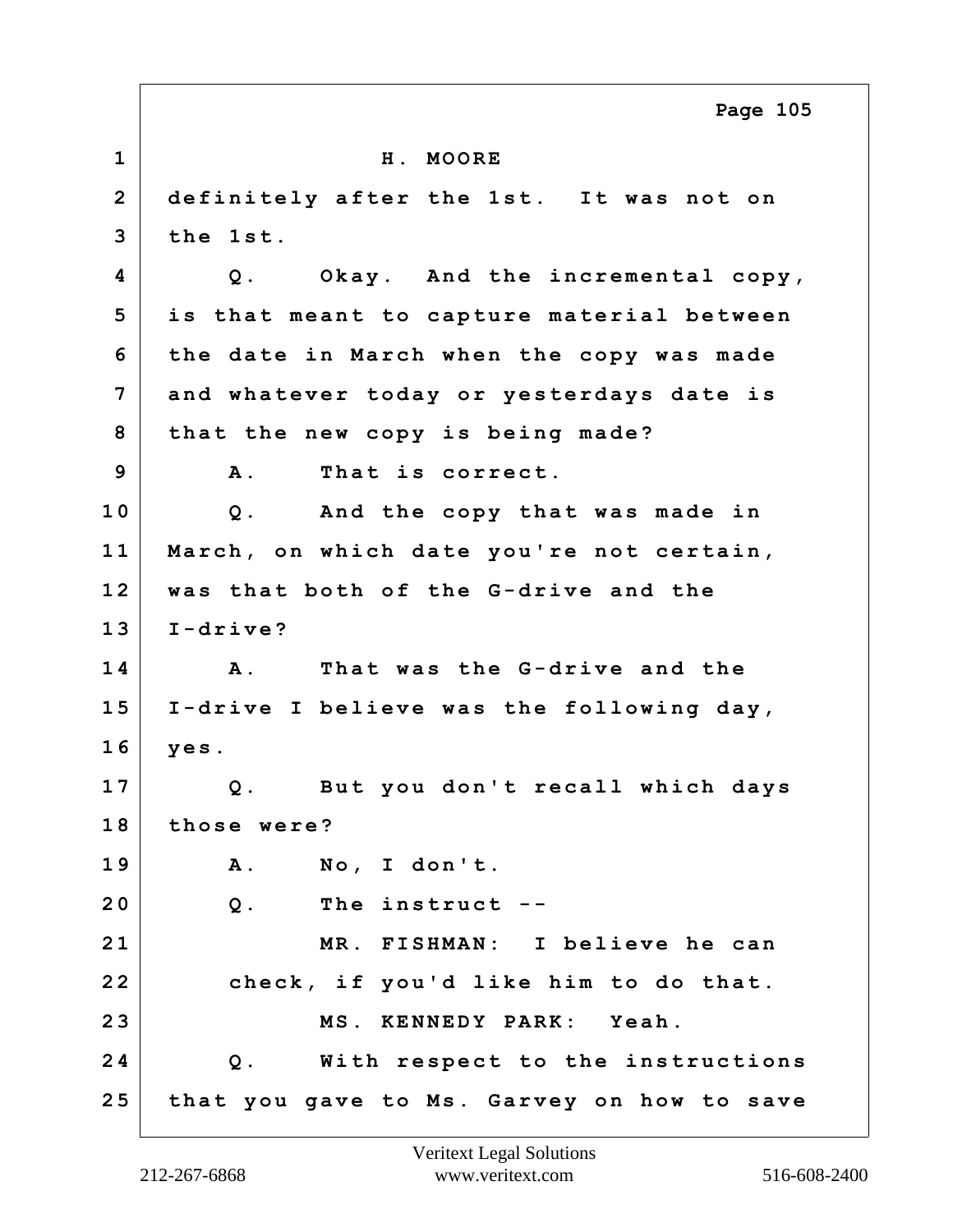**1 H. MOORE 2 messages on mobile devices, did those 3 instructions cover both iPhone and 4 BlackBerry? 5 A. No, they did not cover iPhone 6 and BlackBerry. They just covered the 7 iPhones. 8 Q. Okay. And what were those 9 instructions? 10 A. Those instructions were 11 essentially how to set your iMessages to 12 stay on the phone forever. Previously 13 they were set to 30 days. 14 Q. So chamber-issued iPhones have 15 auto delete of 30 days? 16 A. Correct. 17 Q. Were you part of the process of 18 ensuring that that instruction was 19 complied with? 20 A. I was -- essentially there is a 21 technical assistance for anyone that could 22 not apply the instruction. 23 Q. So to the extent someone 24 couldn't do it themselves based on the 25 instructions, they could reach out to you Page 106**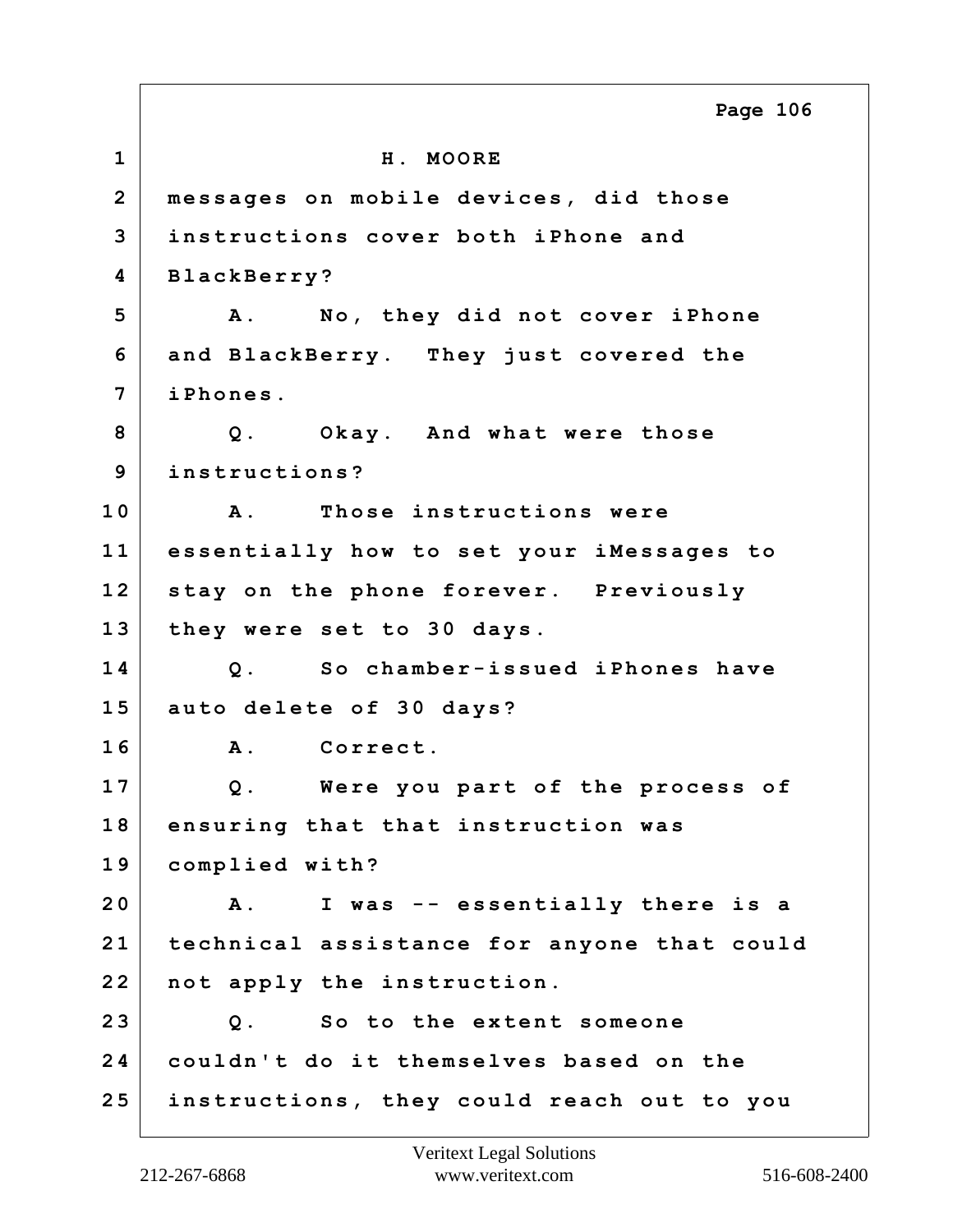**1 H. MOORE 2 to ask how to do it? 3 A. Correct. 4 Q. Did you do anything to ensure 5 that anyone had followed that instruction? 6 A. I did not. 7 Q. Are you aware if anyone else did 8 anything to ensure that that instruction 9 was followed? 10 A. I presume most people followed 11 the instruction. It's not an option that 12 can be managed from our server, so I 13 wouldn't know who did or did not. 14 Q. Right. But I'll reask my 15 question. 16 Are you aware of anyone who 17 ensured that the instruction was followed? 18 A. No, I'm not. 19 Q. Before we went on a break, we 20 were talking about verbal instructions 21 that you provided regarding disabling auto 22 delete. 23 What verbal instructions did you 24 provide regarding disabling auto delete? 25 A. It wasn't a verbal instruction Page 107**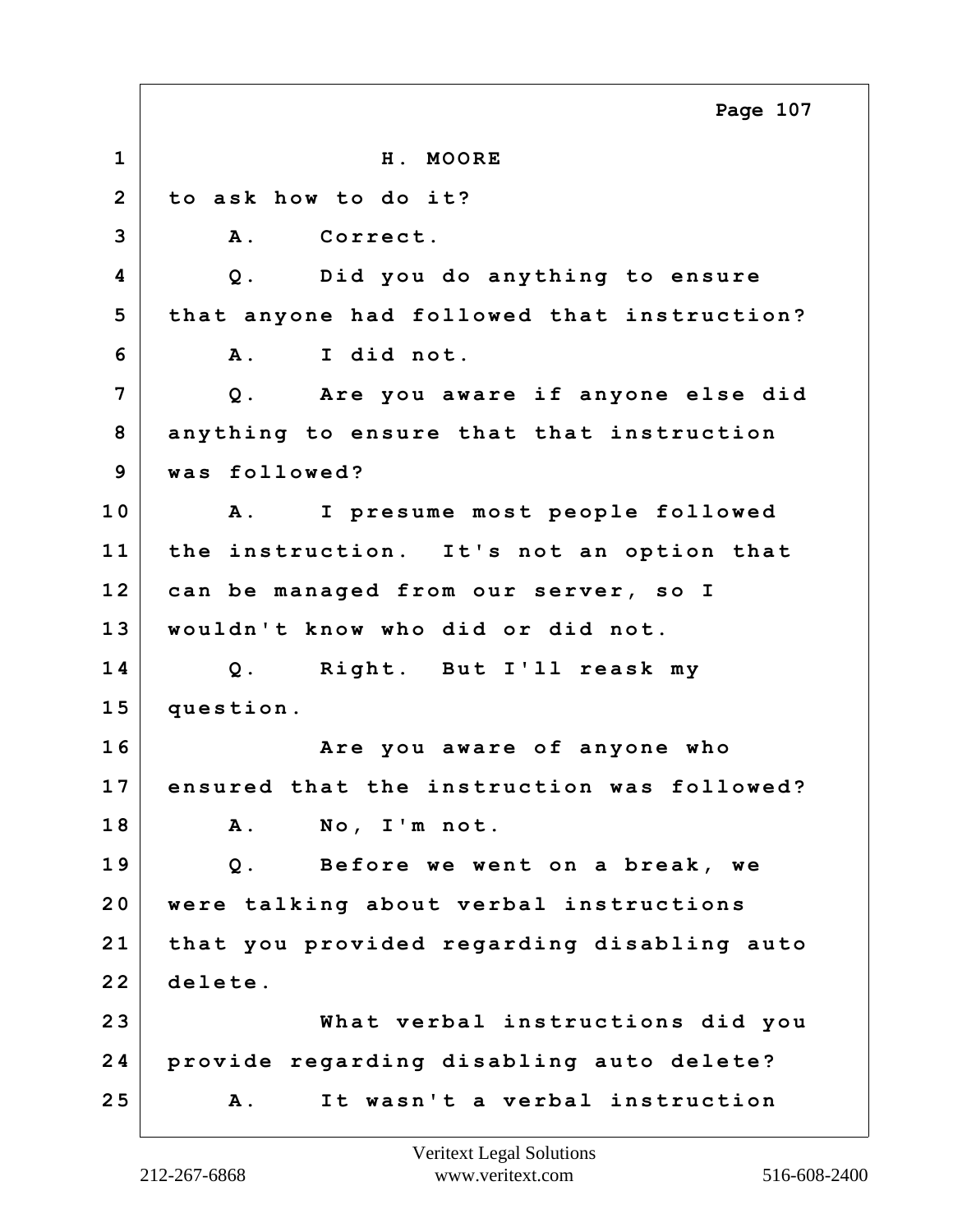**1 H. MOORE 2 set that I gave to Beth. We discussed the 3 preservation notice going out and the fact 4 that auto delete needed to be disabled. 5 Q. Auto delete for phones, for 6 e-mail or both? 7 A. For e-mail. 8 Q. And how did you ensure that auto 9 delete was ceased for e-mail? 10 A. For e-mail, I went in and 11 changed that on the server side. 12 Q. For everyone in the executive 13 chamber? 14 A. For everyone. All accounts. 15 Q. For all accounts? 16 A. For all accounts. I use the 17 phrase "all accounts," because that also 18 includes -- you remember I explained 19 earlier that if you delete something, it 20 sits in your deleted items for 48 hours. 21 That instruction change included the 22 dumpster. 23 So that does not automatically 24 happen anymore. You actually have to 25 physically double-delete something to get Page 108**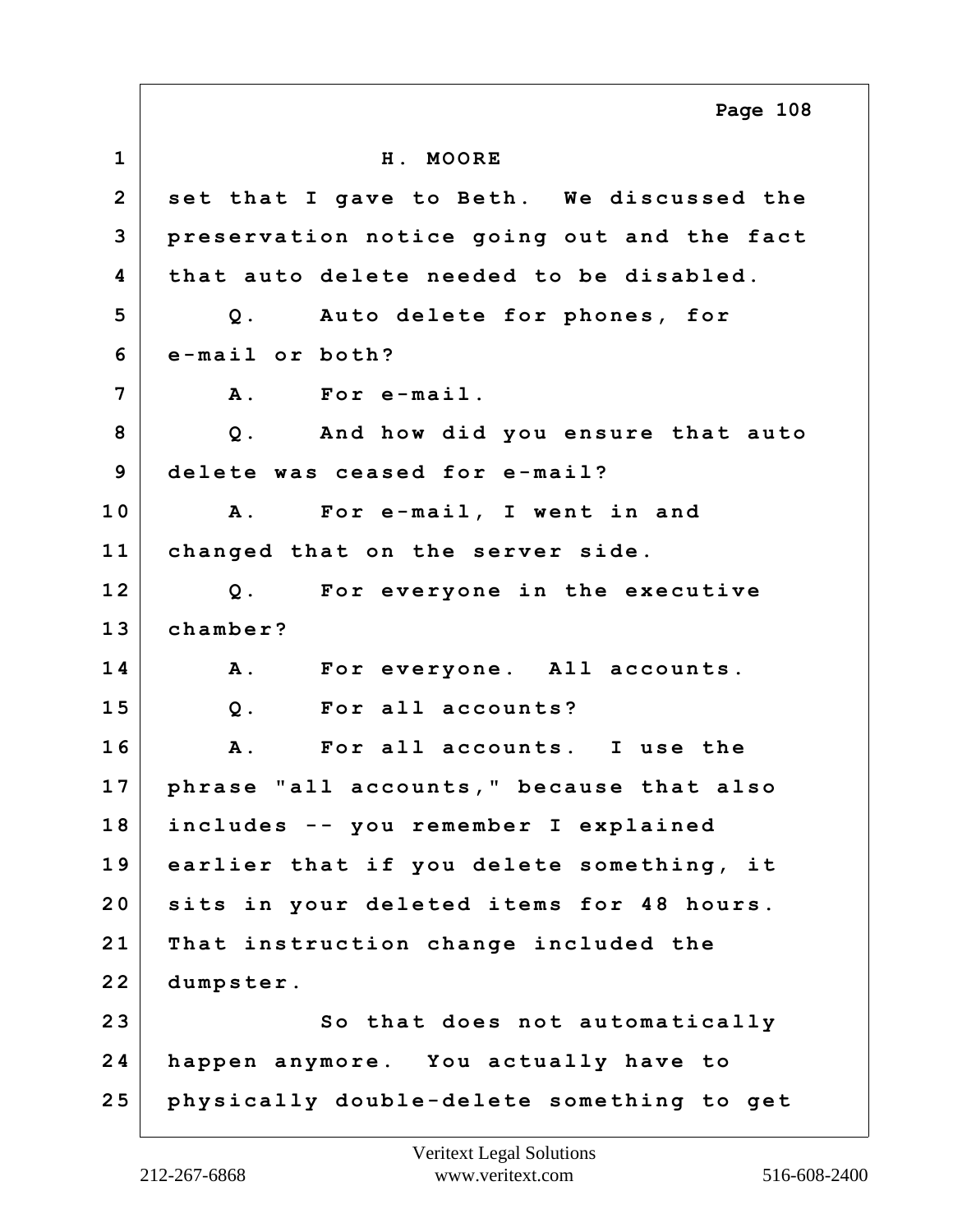**1 H. MOORE 2 rid of it. But everything was disabled. 3 There is nothing that automatically 4 happens including the recycle bin. 5 Q. But an individual user can still 6 double-delete? 7 A. Yes. If you are not on a 8 discovery hold. 9 Q. If you are on a litigation hold, 10 double-delete is disabled? 11 A. Yes. You can't -- it will be 12 gone to the user, but it's actually not 13 gone. 14 Q. And that verbal instruction 15 about auto delete, what date was that 16 conversation? 17 A. I can't recall the date of that 18 conversation. I just know it was shortly 19 after the 1st. 20 Q. Shortly after March 1st. 21 A. Correct. 22 Q. You said you had as part of the 23 litigation hold for this matter collected 24 one SharePoint folder for Judy Mogul. 25 What was the folder? Page 109**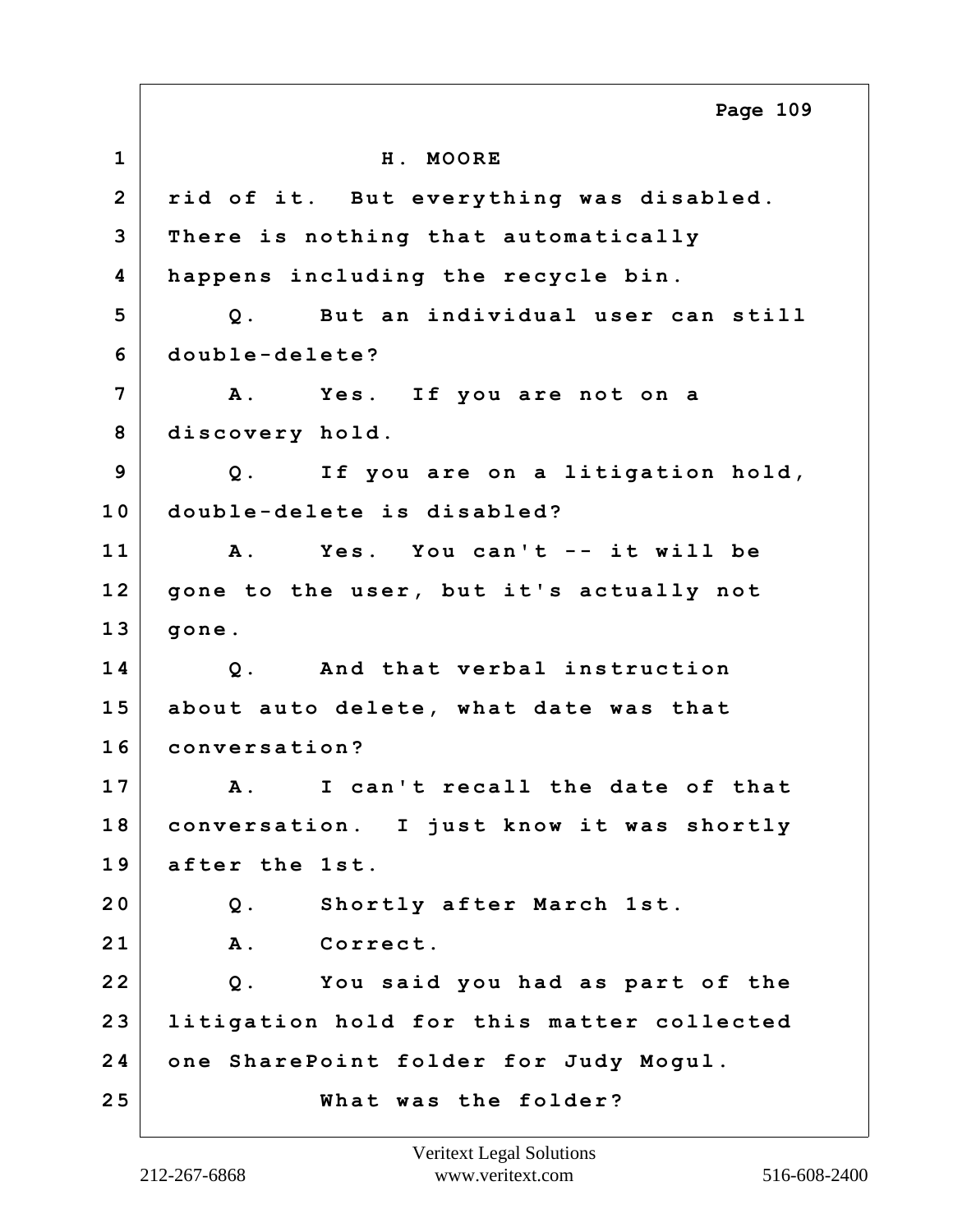**1 H. MOORE 2 MR. FISHMAN: So that's 3 something that I think he can't answer 4 on the grounds that it's probably 5 privileged or work product. We're 6 happy to discuss that with you at 7 another time, but for the moment, I 8 think I have to instruct him not to 9 answer that question. 10 MS. KENNEDY PARK: Okay. We'll 11 discuss it at another time then. 12 Q. On the BlackBerrys, can users 13 create their own backups of content on the 14 BlackBerrys? 15 A. On our BlackBerrys? No, they 16 cannot. Not to my knowledge. 17 Q. And what about iPhones, can 18 users create their own backups on iPhones? 19 A. I believe they can backup 20 certain aspects of the iPhone. 21 Q. What aspects of the iPhones can 22 they backup? 23 A. I'd have to do more homework on 24 that. I know you can backup your 25 pictures, that's a simple one. Anything Page 110**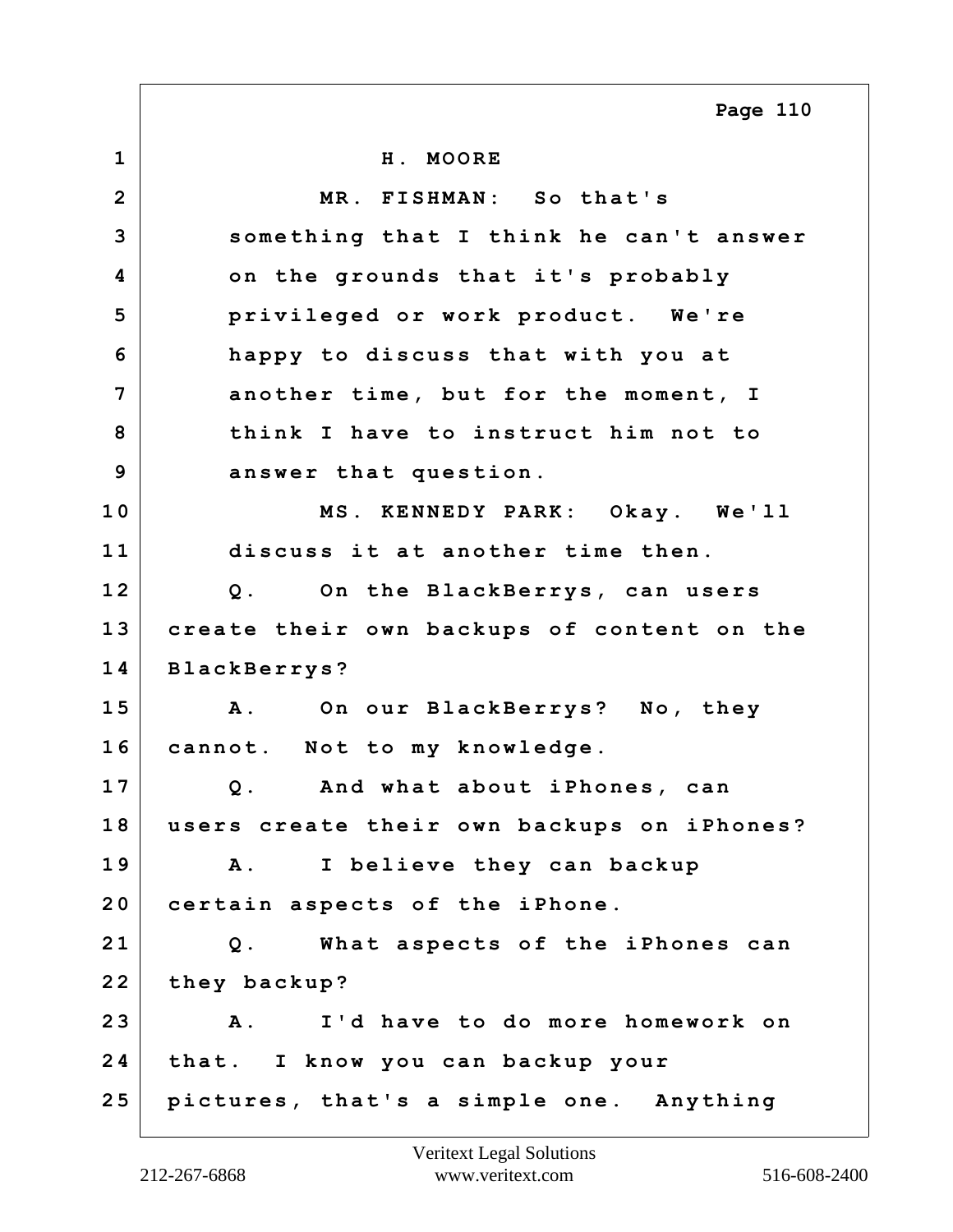**1 H. MOORE 2 else, I would have to do some more 3 homework to tell you. I don't have -- 4 Q. Would that include iMessages in 5 iCloud, do you know? 6 A. No. We don't allow users to use 7 iCloud. It's not an option that's turned 8 on. So -- 9 Q. Can a user turn it on or is 10 there some technical thing you do to stop 11 it from being turned on? 12 A. We technically disable that. 13 Q. Okay. I think you told us that 14 you have had infrequent interactions with 15 the Governor. 16 How often would you say you 17 interact with the Governor? 18 A. Yeah. I honestly couldn't think 19 of a frequency in which that happens. 20 Outside of having to do technical press 21 conference setups, it's not very frequent. 22 Q. When was the last time you saw 23 the Governor? 24 A. The last time was last Thursday 25 for a National Governor's Association Page 111**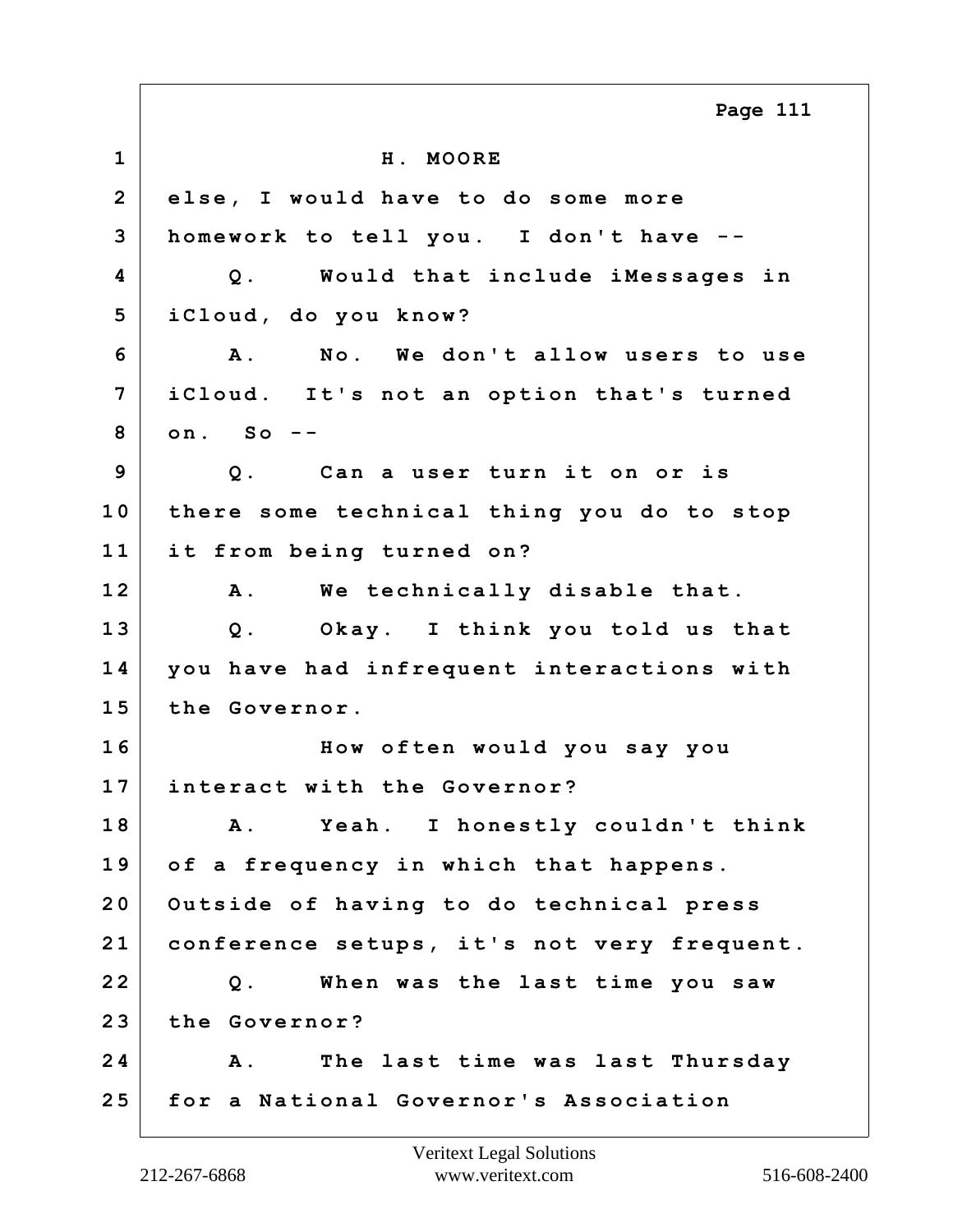**1 H. MOORE 2 meeting. 3 Q. Has the Governor ever touched 4 you? 5 A. No. 6 Q. Has the Governor ever kissed 7 you? 8 A. No. 9 Q. Has the Governor ever hugged 10 you? 11 A. Yes. And that was yes. 12 Q. When was that? 13 A. That was the first Christmas 14 party of his administration. 15 Q. Where were you? 16 A. In the Red Room in the capital. 17 Q. And describe how the hug came 18 about. 19 A. It was more of a handshake, half 20 hug, I guess. What do you call it? Bro 21 hug? I don't know. 22 We were talking about cars. And 23 I can't recall the joke that I made, but 24 it was about his Mustang. 25 Q. You made a joke about his Page 112**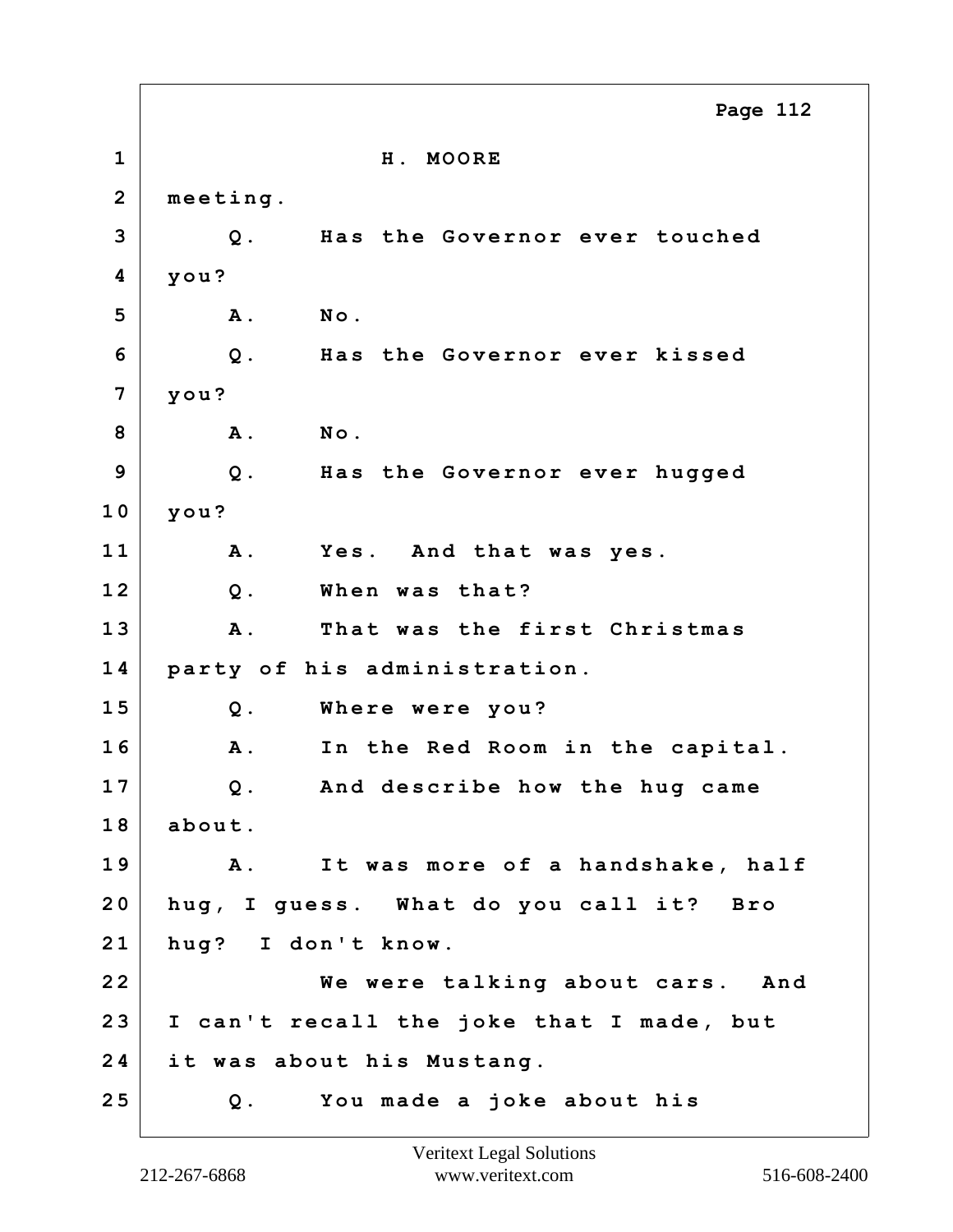|                | Page 113                                   |
|----------------|--------------------------------------------|
| $\mathbf{1}$   | H. MOORE                                   |
| $\overline{2}$ | Mustang?                                   |
| 3              | A. Yes.                                    |
| 4              | Q. You don't remember the joke?            |
| 5              | A. Yeah. I can't remember the              |
| 6              | details of the joke. I just remember it    |
| $\overline{7}$ | was about his car.                         |
| 8              | Q. And it was after the joke that          |
| 9              | he gave you a bro hug; is that right?      |
| 10             | Yeah.<br><b>A</b> .                        |
| 11             | Q. And by that kind of hug you mean        |
| 12             | a one-armed hug?                           |
| 13             | A. Yes. Like, a bro hug. I don't           |
| 14             | know how to replicate that.                |
| 15             | He shook your hand and leaned in<br>Q.     |
| 16             | and hugged you with his other arm; is that |
| 17             | right?                                     |
| 18             | A. Correct. Yes.                           |
| 19             | I'm just trying to describe it<br>$Q$ .    |
| 20             | for the record.                            |
| 21             | Has the Governor ever -- any               |
| 22             | other occasion in which the Governor has   |
| 23             | hugged you?                                |
| 24             | A. No.                                     |
| 25             | Q. Okay. Has the Governor ever             |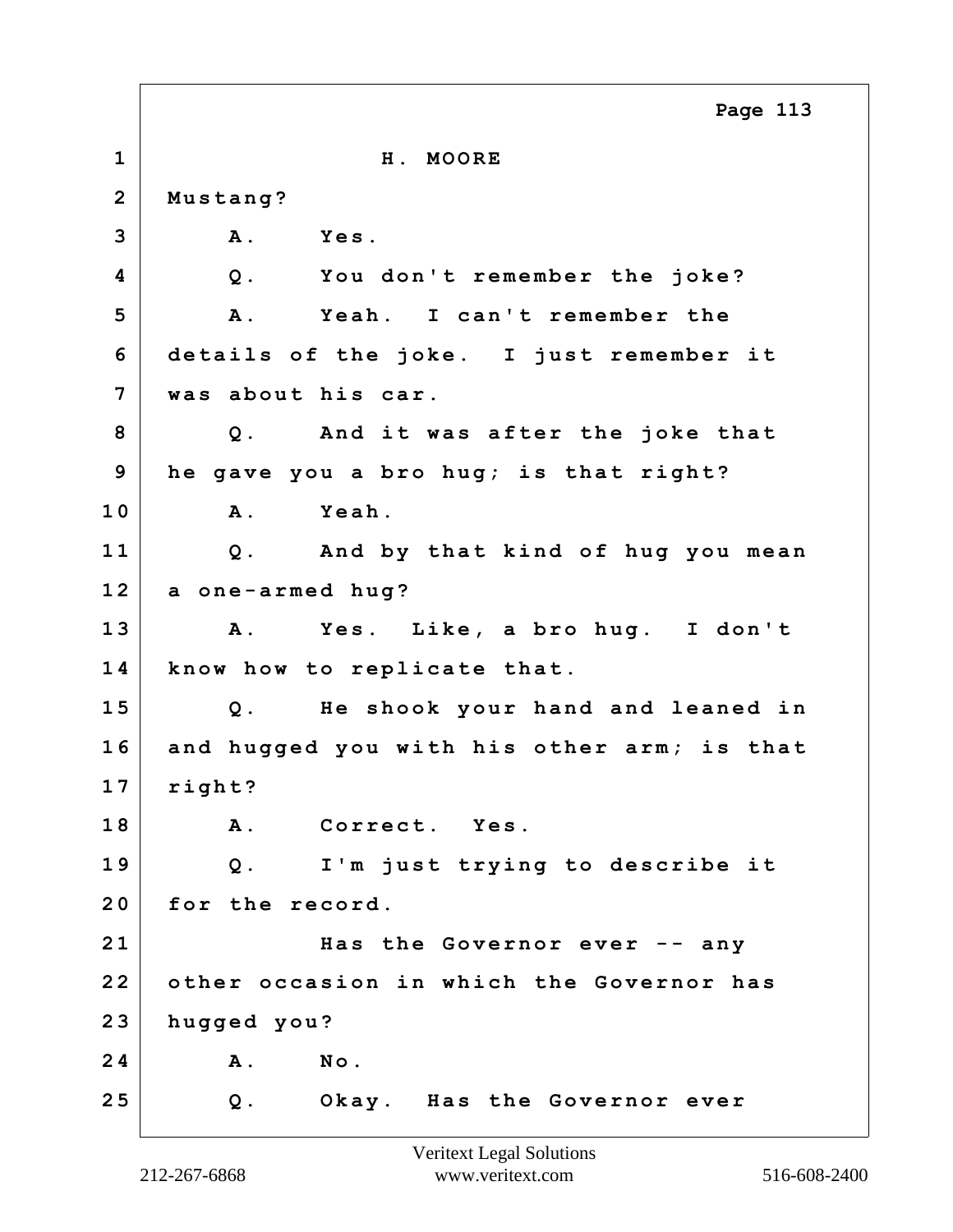**1 H. MOORE 2 made sexually suggestive remarks to you? 3 A. No. 4 Q. Has he ever made sexually 5 suggestive jokes to you? 6 A. No. 7 Q. Has the Governor ever yelled at 8 you? 9 A. No. 10 Q. Have you ever seen the Governor 11 kiss anyone? 12 A. No, I have not. 13 Q. Have you ever seen the Governor 14 hug anyone? 15 A. Yes, I have. 16 Q. On what occasions? 17 A. This was years ago. And, again, 18 it was a half bro hug. I think a leader's 19 meeting for the legislators. 20 Q. Who was he hugging? 21 A. I think it was Carl Hastie. 22 Q. Can you say the last name again? 23 A. Carl Hastie. 24 MR. FISHMAN: H-A-S-T-I-E, I 25 believe. Page 114**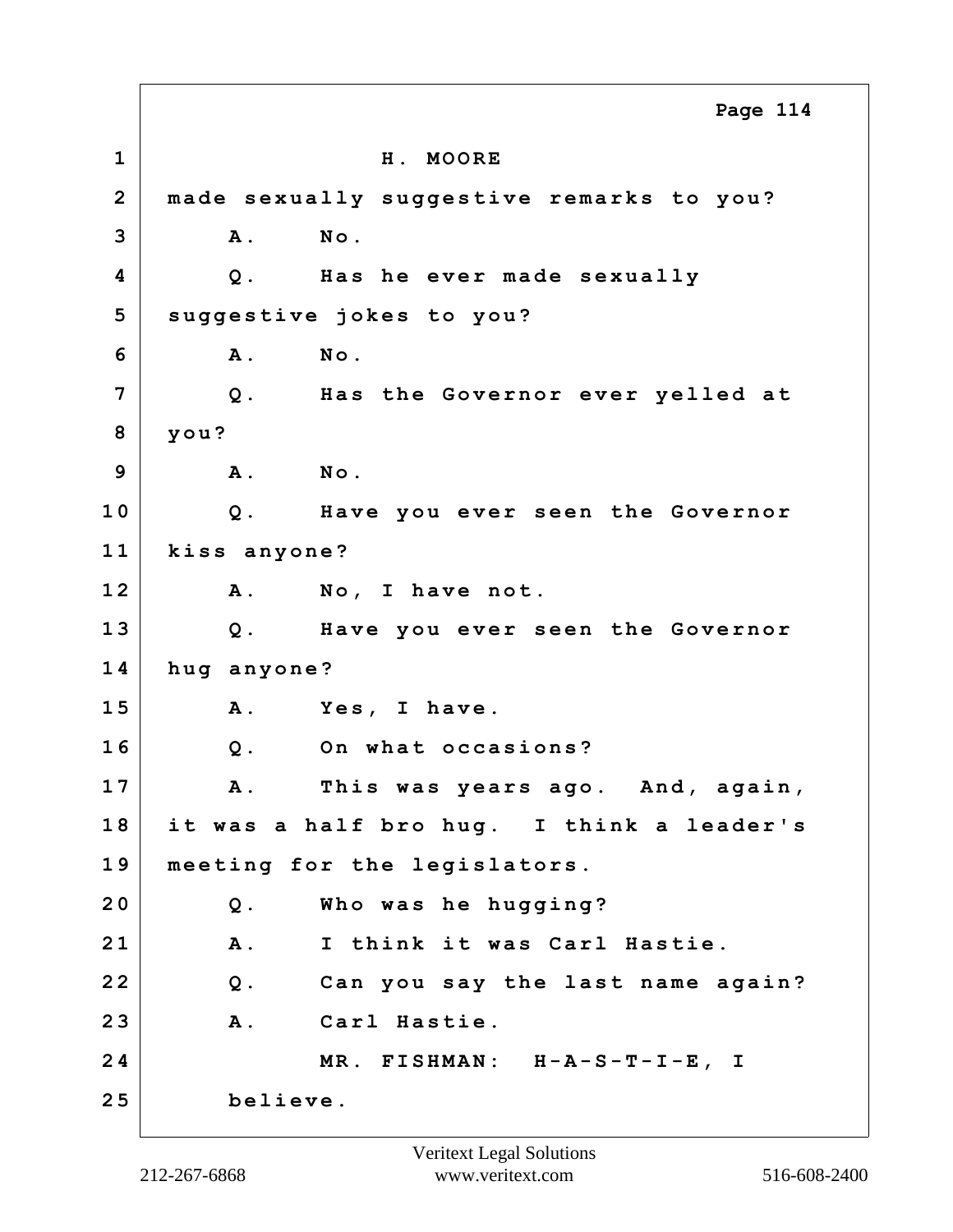**1 H. MOORE 2 Q. Anyone other occasions when 3 you've seen the Governor hug someone? 4 A. No. 5 Q. Have you ever overheard or heard 6 the Governor make sexually suggestive 7 remarks to someone? 8 A. No. 9 Q. Have you ever heard or overheard 10 the Governor make sexually suggestive 11 jokes to anyone? 12 A. No. 13 Q. Has the Governor ever asked 14 about your personal relationship? 15 A. No. 16 Q. Has the Governor ever asked 17 about your sex life? 18 A. No. 19 Q. Have you ever heard or overheard 20 him ask someone about their personal 21 relationship? 22 A. No. 23 Q. Have you ever heard or overheard 24 him ask anyone about their sex life? 25 A. No. Page 115**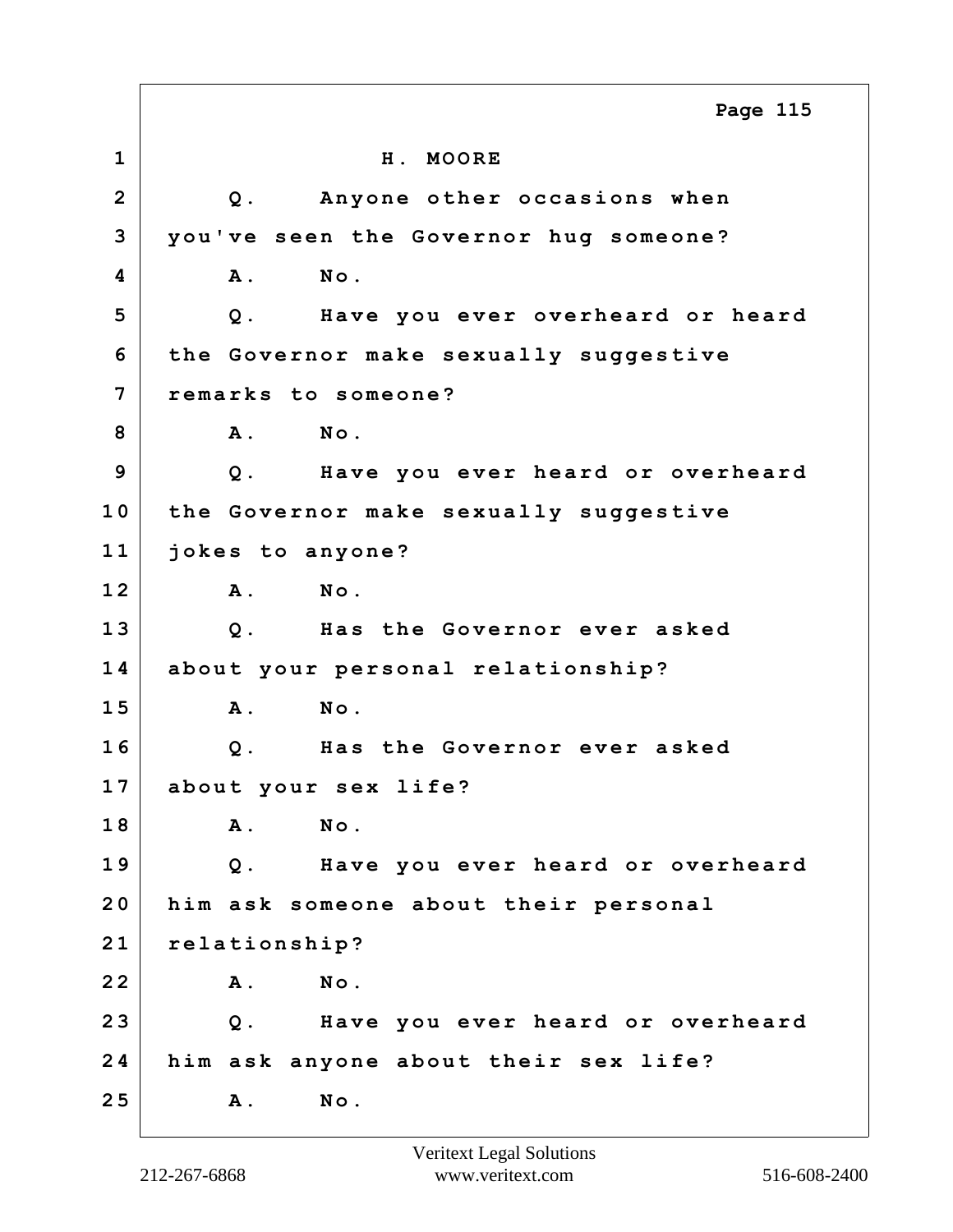**1 H. MOORE 2 Q. Has the Governor ever commented 3 upon your appearance? 4 A. Yes, he has. 5 Q. What has he said? 6 A. "You have hair now." Telling 7 everybody in the room I had hair -- 8 Q. I can't hear. 9** So what has the Governor said **10 about your appearance? 11 A. The comment was "You have hair 12 now." Before the pandemic, I didn't have 13 hair. I always kept my very, very 14 shiny -- head shined. 15 Q. And did you say anything in 16 response? 17 A. I said, "Yes, I do." 18 Q. Did he say anything after that? 19 A. No. 20 Q. Any other occasions in which the 21 Governor has commented on your appearance? 22 A. No. 23 Q. Any occasions on which the 24 Governor had comments on your clothing? 25 A. No. Page 116**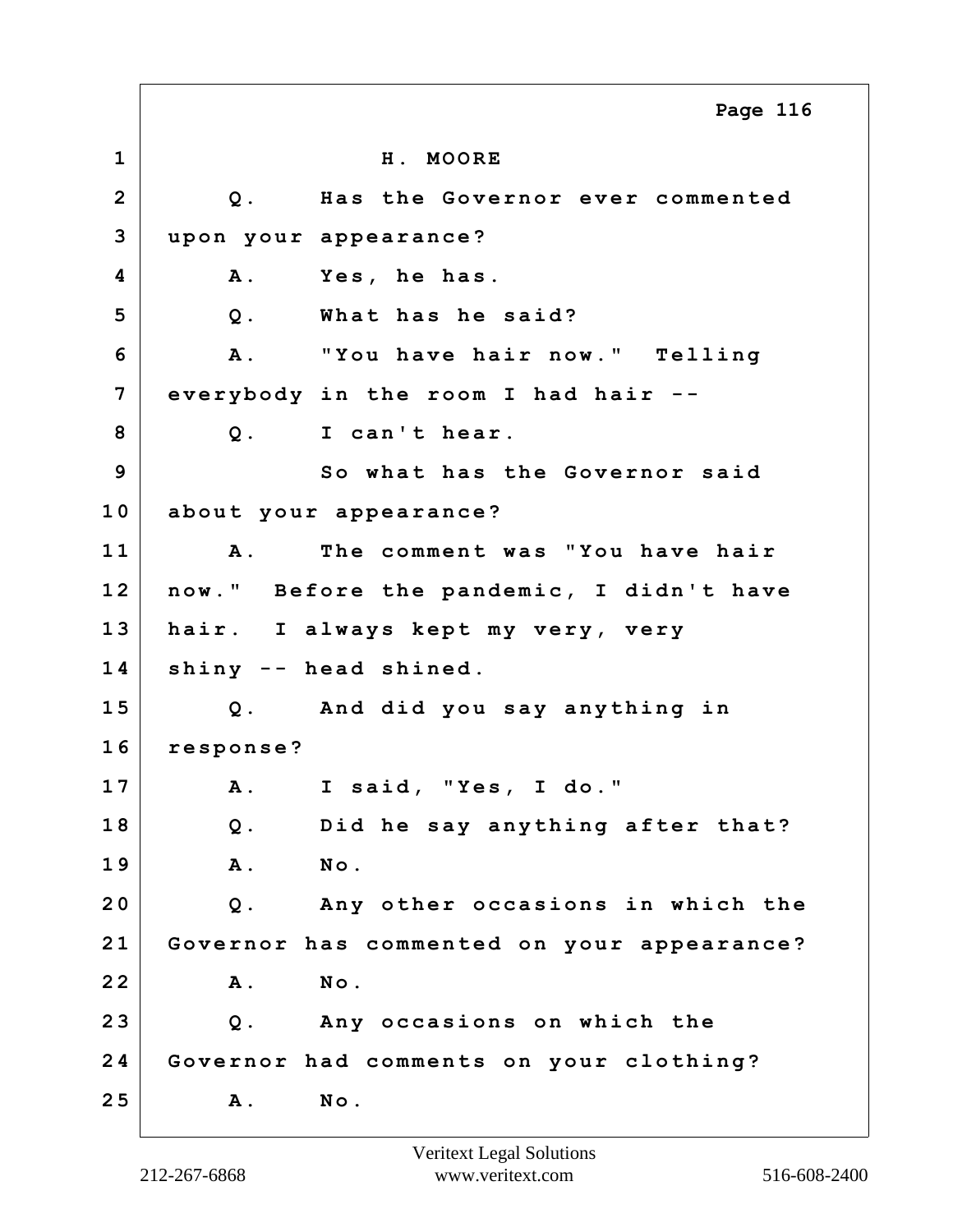|                | Page 117                                      |
|----------------|-----------------------------------------------|
| $\mathbf 1$    | H. MOORE                                      |
| $\overline{2}$ | Any occasions in which you've<br>$Q$ .        |
| 3              | heard or overheard him commenting on          |
| 4              | someone else's appearance?                    |
| 5              | <b>A</b> .<br>No.                             |
| 6              | Any occasions on which you've<br>$Q$ .        |
| 7              | heard or overhead him commenting on           |
| 8              | someone else's clothing?                      |
| 9              | No.<br><b>A</b> .                             |
| 10             | Any occasions on which any<br>$Q$ .           |
| 11             | member of the Governor's senior staff has     |
| 12             | yelled at you?                                |
| 13             | No.<br><b>A</b> .                             |
| 14             | Q. Any occasions on which the                 |
| 15             | Governor or any members of his senior         |
| 16             | staff have used curse words with you?         |
| 17             | $\texttt{No}$ .<br>Α.                         |
| 18             | Q. Do you personally know Lindsey             |
| 19             | Boylan?                                       |
| 20             | <b>A</b> .<br>No, I do not.                   |
| 21             | $Q$ .<br>Have you had any communications      |
| 22             | with her?                                     |
| 23             | Recently, in the past, when she<br><b>A</b> . |
| 24             | worked there?                                 |
| 25             | Fair point.<br>$Q$ .                          |

Г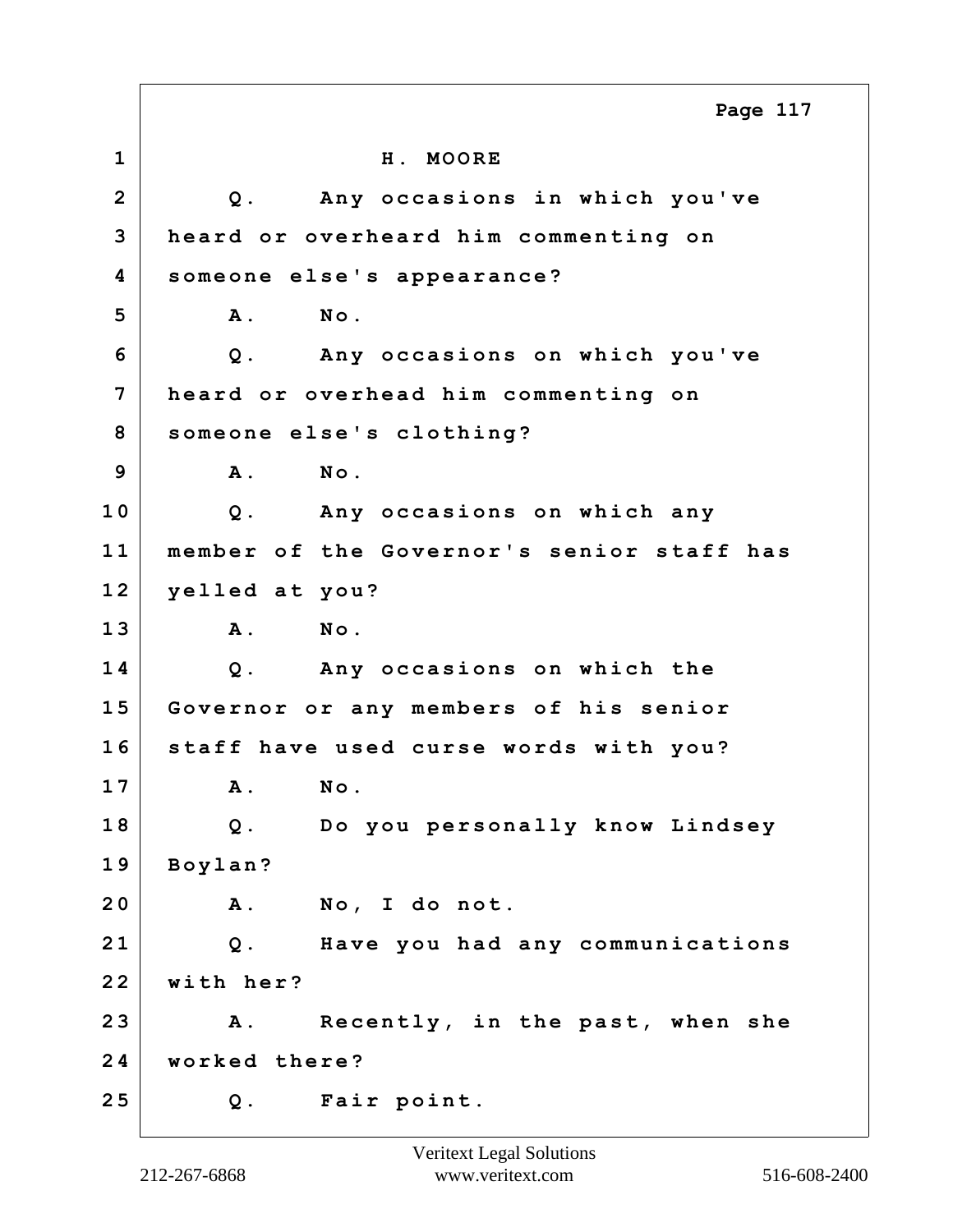**1 H. MOORE 2 A. Yes, I have. I have provided 3 technical assistance to her, yes. 4 Q. Okay. Any other communication 5 with Lindsay other than providing her 6 technical assistance? 7 A. No. 8 Q. Do you know Charlotte Bennett? 9 A. Professionally, yes. 10 Q. Did you have conversations with 11 her or provide her with technical 12 assistance? 13 A. Yes. 14 Q. Did you have conversations about 15 her with anything else other than 16 technical assistance? 17 A. No. It was always work. 18 Q. Do you know Kaitlin ? 19 A. I know of her. I can't remember 20 her, to be honest. 21 Q. I'll take that to mean that you 22 don't remember any conversations with her? 23 A. No. She mostly worked in New 24 York City, so, no. 25 Q. Do you know Alyssa McGrath? Page 118**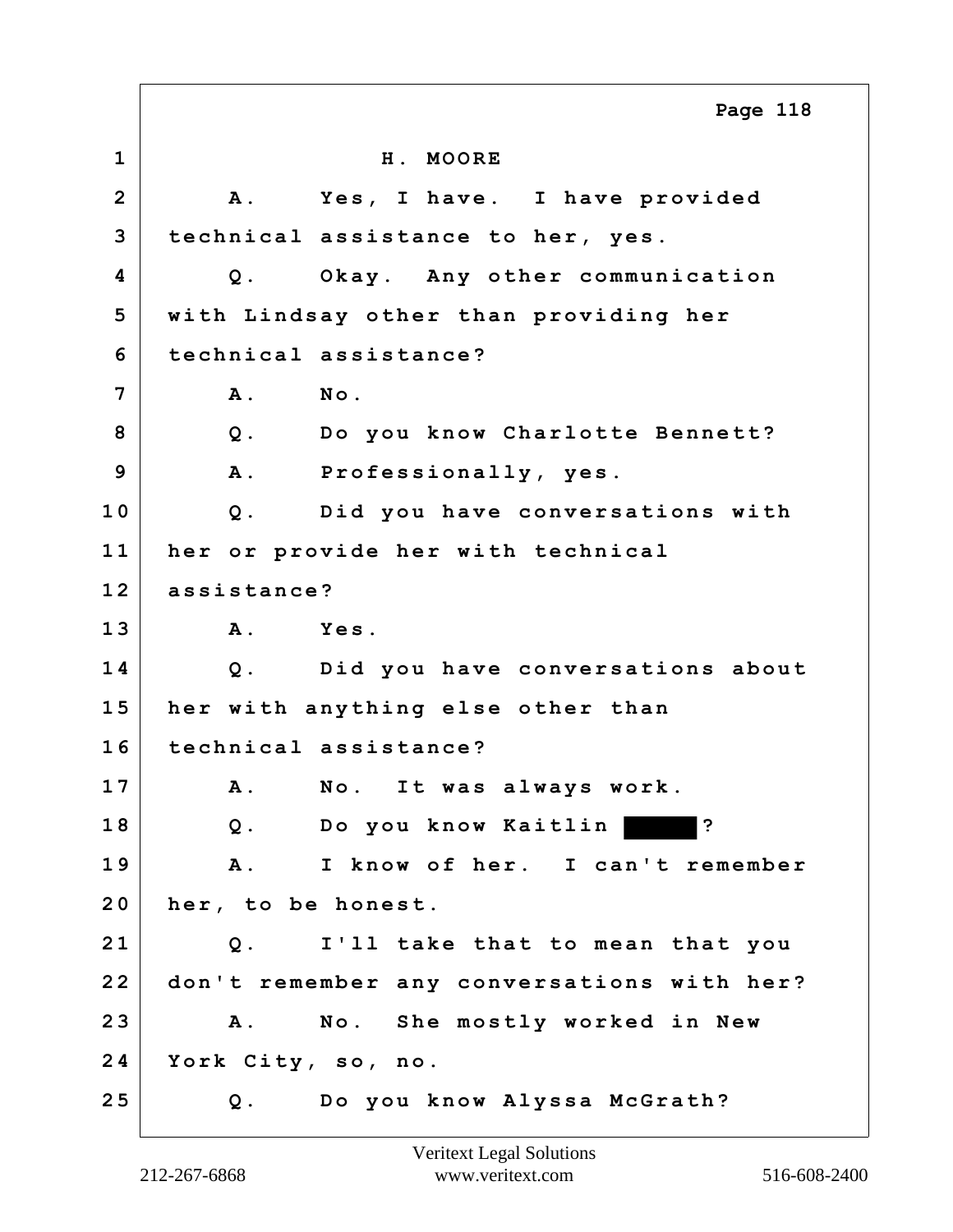**1 H. MOORE 2 A. Yes, I do. 3 Q. And what is your -- have you had 4 communications with her? 5 A. Yes, I have. 6 Q. Have you had communications with 7 her other than about technical assistance?** 8 A. Yes, I have. **9 Q. And what's the nature of those 10 communications? 11 A. It falls along the guidelines of 12 technical assistance, but it was mainly 13 trying to help her buy a laptop. 14 Q. Ever talk to her about the 15 Governor? 16 A. No. 17 Q. Ever talk to her about her 18 interactions with members of the senior 19 staff of the executive chamber? 20 A. No. 21 Q. Do you know Anna Liss? 22 A. I do not actually. 23 Q. Do you know Brittany Commisso? 24 A. Yes, I do. 25 Q. Have you had any conversations Page 119**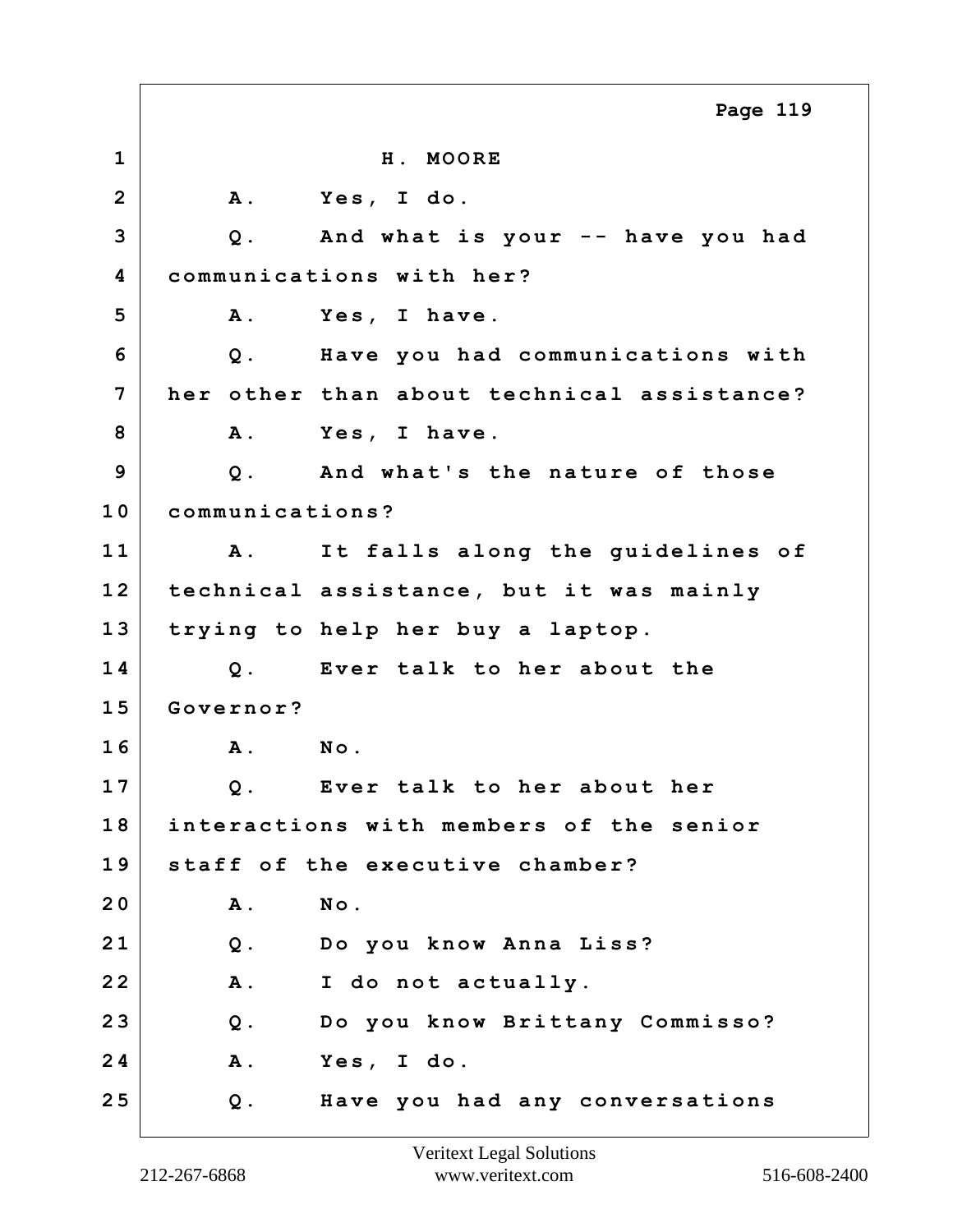**1 H. MOORE 2 with Ms. Commisso other than providing her 3 technical assistance? 4 A. Again, this would be another do 5 I get this phone or that phone. It's 6 mostly that type of conversation. 7 Q. Any conversations about the 8 Governor? 9 A. No. 10 Q. Any conversations about members 11 of the senior staff of the executive 12 chamber? 13 A. No. 14 Q. Okay. 15 MS. KENNEDY PARK: I think if we 16 could just take, like, a two-minute 17 break we might be at the conclusion. 18 [Whereupon, a short break was 19 taken at this time.] 20 MS. KENNEDY PARK: We are ready 21 to go back on and conclude. 22 Q. So, Mr. Moore, that concludes 23 the examination for today. 24 Is there anything you would like 25 to add to your answers or you would wish Page 120**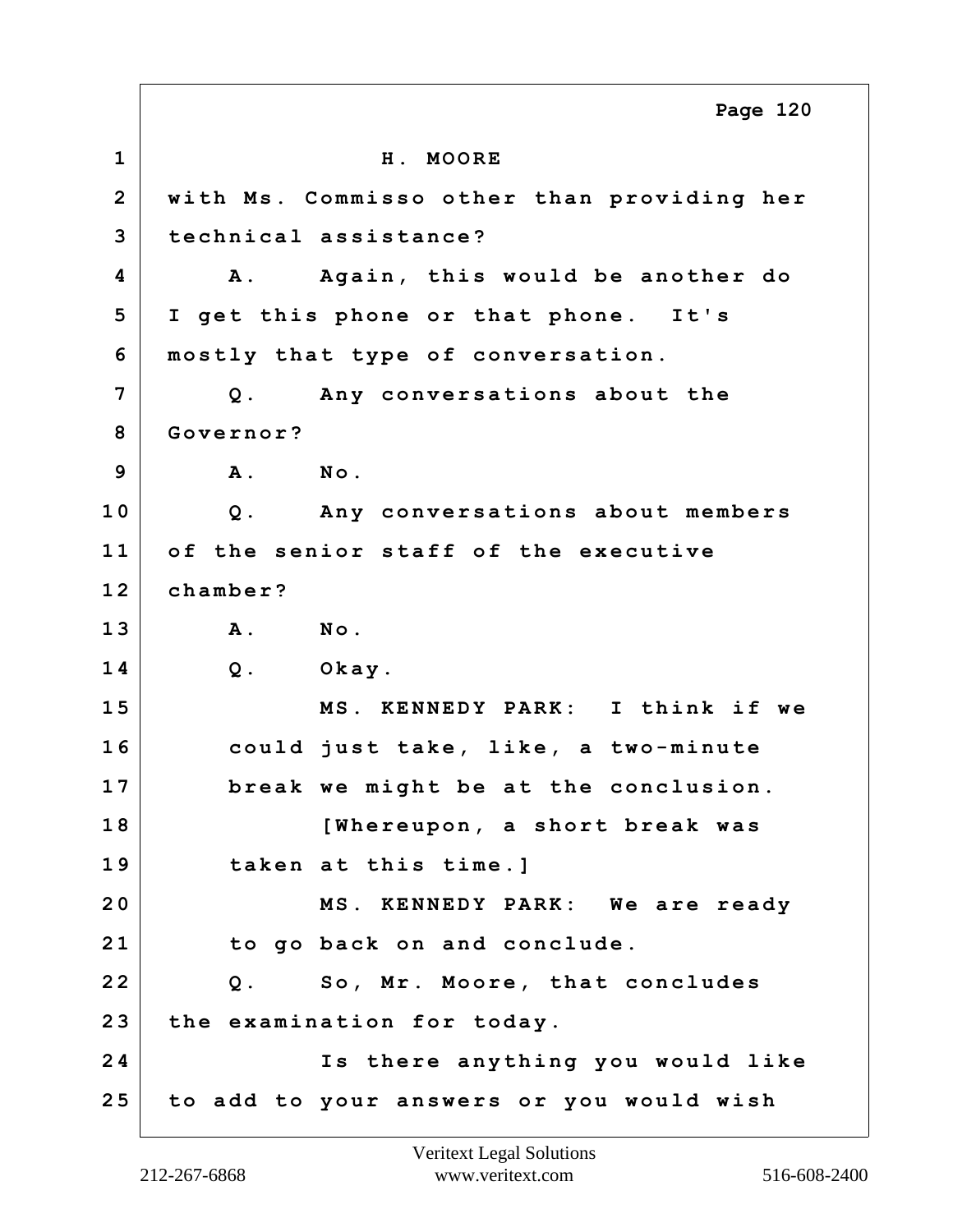**1 H. MOORE 2 to clarify before we conclude? 3 A. I think one thing I probably 4 should clarify, and it goes along with the 5 frequency of meeting the Governor. I 6 don't want to leave the impression that 7 every time we replaced -- I assisted in 8 the replacing his phone, that he was 9 there. This was always done by his EAs. 10 You know, I'd get a phone call to get 11 assistance. So that kind answers, you 12 know, in regards to frequency. 13 Q. Okay. 14 A. I just wanted to make sure that 15 was clear. 16 Q. So you would come to learn that 17 the Governor wanted to get a new phone 18 from an executive assistant of the 19 Governor? 20 A. Correct. Correct. 21 Q. And which executive assistant 22 was that? 23 A. It would usually be Stephanie 24 Benton would reach out to me. 25 Q. Anything else you'd wish to Page 121**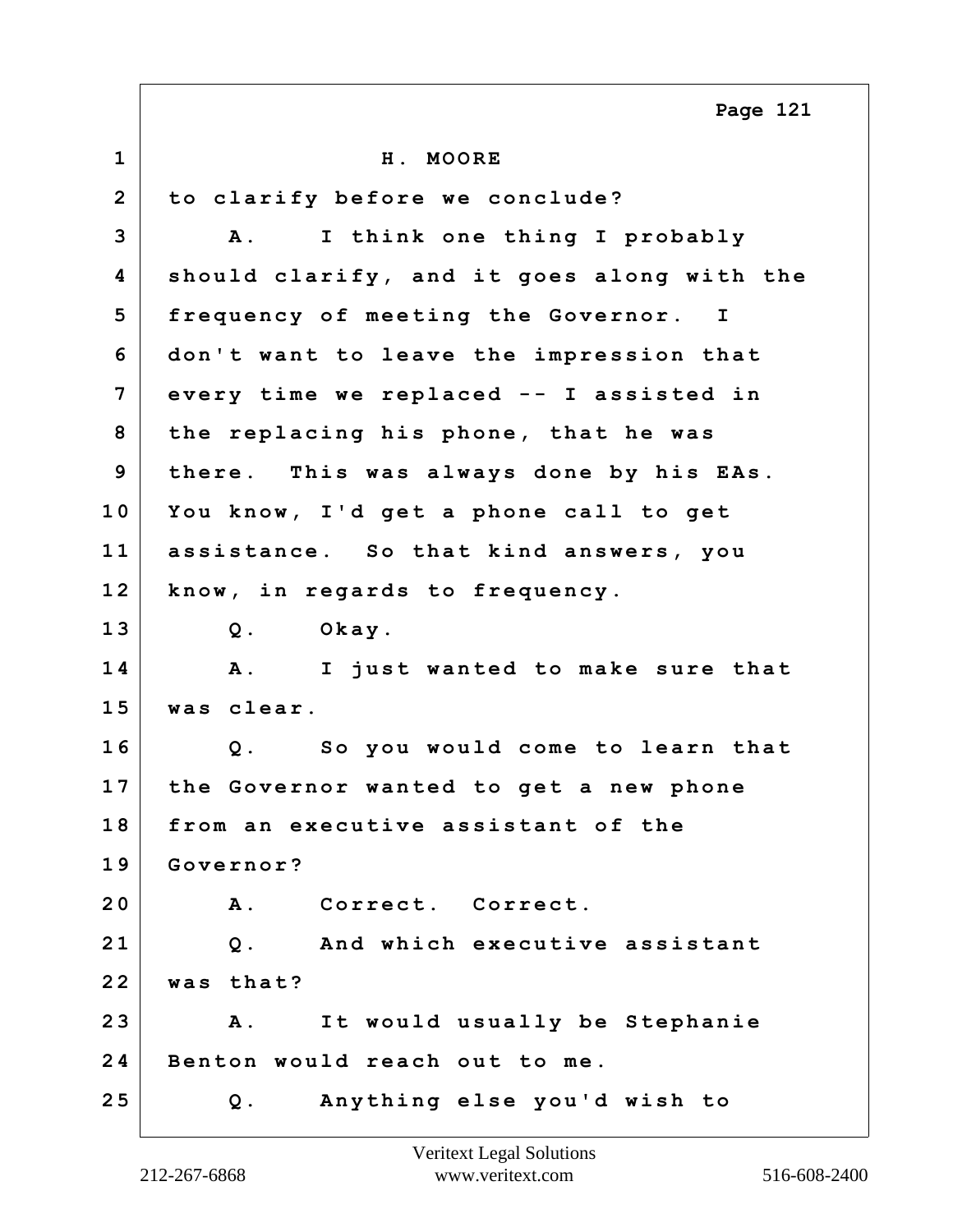**1 H. MOORE 2 clarify?** 3 A. And I definitely want to clarify **4 to make sure that it's clear, and I think 5 the messages on the iPhones, you know, I 6 don't want to leave you with the 7 impression that we are not doing 8 everything we possibly could. But it's 9 hard because we can't do it from the 10 server side to enforce the fact that 11 everyone has set their, you know, messages 12 to forever. 13 You know, somebody could set it 14 and there's no real way of verifying it 15 unless we actually physically have the 16 phones. You know, so that's going for 261 17 phones, essentially, to look and verify 18 that it was actually done. Unfortunately 19 that's one sticking point that's it's hard 20 to enforce. 21 Q. With respect to the instructions 22 that you put together in order to stop 23 auto delete on mobile devices, did those 24 include personal mobile devices that may 25 have been used for state business? Page 122**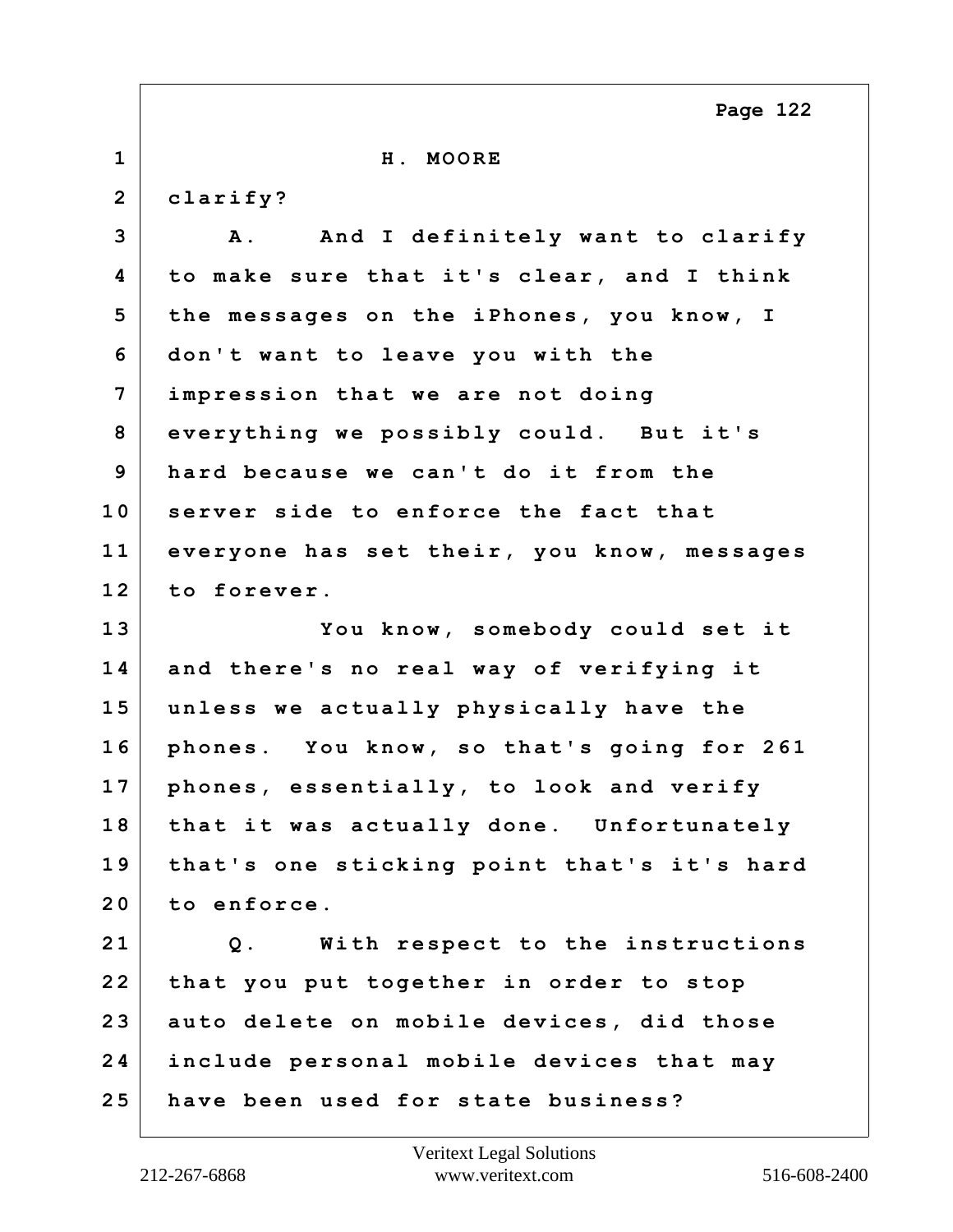|                         | Page 123                                       |
|-------------------------|------------------------------------------------|
| $\mathbf 1$             | H. MOORE                                       |
| $\overline{2}$          | I would have to reference Beth's<br><b>A</b> . |
| 3                       | e-mail, but the instruction applies to any     |
| $\overline{\mathbf{4}}$ | iPhone.                                        |
| 5                       | And have you ever tried to take<br>$Q$ .       |
| 6                       | a remote copy of someone's iTunes account?     |
| 7                       | No, I have not.<br>A.                          |
| 8                       | [Continued on the next page to                 |
| 9                       | allow for signature line and jurat.]           |
| 10                      |                                                |
| 11                      |                                                |
| 12                      |                                                |
| 13                      |                                                |
| 14                      |                                                |
| 15                      |                                                |
| 16                      |                                                |
| 17                      |                                                |
| 18                      |                                                |
| 19                      |                                                |
| 20                      |                                                |
| 21                      |                                                |
| 22                      |                                                |
| 23                      |                                                |
| 24                      |                                                |
| 25                      |                                                |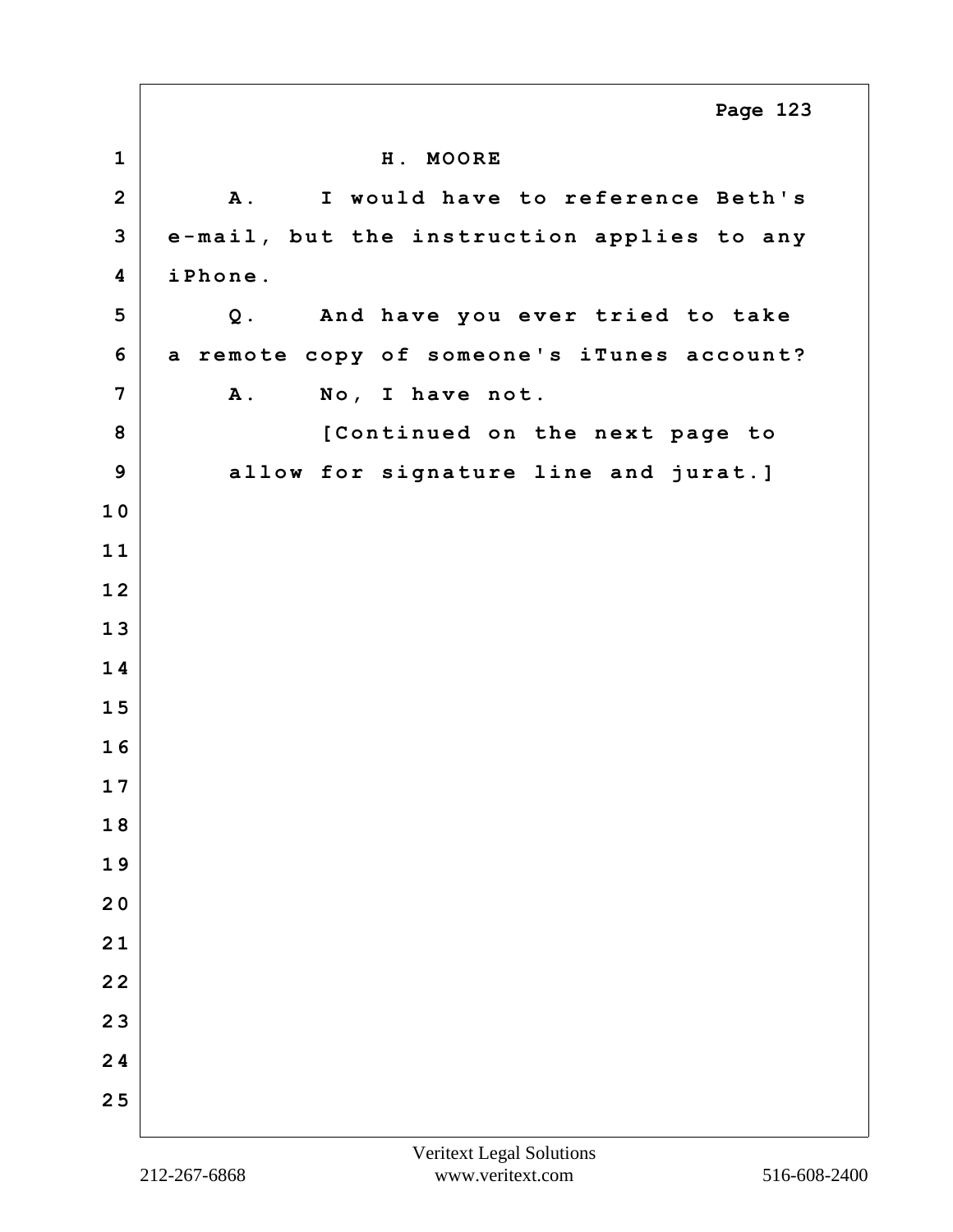**1 2 Q. Okay. So I'll just remind you 3 that you have a continuing obligation 4 under the subpoena. So there may come a 5 time when we wish to ask you additional 6 questions, and, if so, we would contact 7 Mr. Fishman and your other counsel if we 8 did. 9 So with that, I think we can 10 conclude our examination, but thank you 11 for being here today. We very much 12 appreciate it. 13 A. Thank you. Nice meeting you. 1 4 15 [TIME NOTED: 2:08 p.m.] 1 6 \_\_\_\_\_\_\_\_\_\_\_\_\_\_\_\_\_\_\_\_\_\_\_\_\_\_\_\_ 17 HAROLD MOORE 1 8 Subscribed and sworn to before me 1 9 this \_\_ day of \_\_\_\_\_\_\_\_\_\_\_\_, 2021. 2 0 \_\_\_\_\_\_\_\_\_\_\_\_\_\_\_\_\_\_\_\_\_\_\_\_\_\_\_\_\_\_\_\_\_ 21 Notary Public 2 2 2 3 2 4 2 5 Page 124**